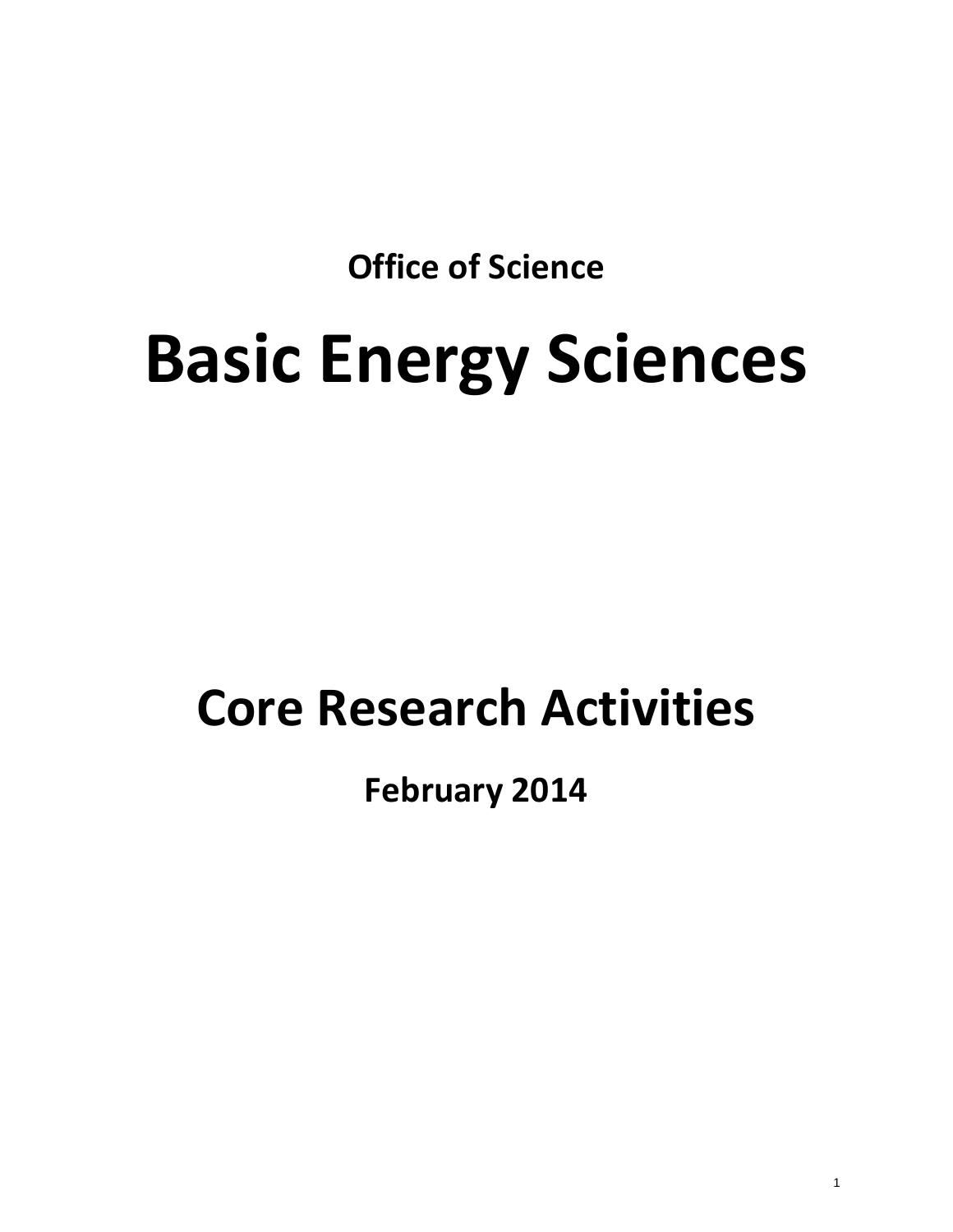#### **Materials Chemistry**

#### **Portfolio Description**

This program supports scientific research on materials with a focus on the *chemical synthesis*, *chemical control, and chemical dynamics* of material composition and structure across the range of length scales from atomic to mesoscopic, with a view to elucidating fundamental aspects of materials' structure-property relationships. Major scientific areas of interest include: fundamental aspects of the chemical assembly of material structures and control of multi-scale material morphology; synthesis and characterization of novel organic, inorganic, polymeric and composite materials; synthesis and characterization of complex fluids including ionic liquids; study and control of surface and interfacial chemistry and morphology; fundamental electrochemistry of materials; the study of the chemical dynamics and transformations of functional materials in operational environments; and the development of new, science-driven laboratory-based analytical tools and techniques for the elucidation of chemical processes in materials, particularly *in situ* or *in operando* in energy-relevant applications.

#### **Unique Aspects**

Research supported in this program advances knowledge in the materials sciences that underpins many energy-related technologies such as batteries and fuel cells; catalysis; energy conversion, transmission and storage; friction and lubrication; high efficiency electronic devices; photonic materials; light-weight, high-strength materials; and materials for advanced separations. The focus on chemistry-based formation and control of new materials and morphologies is complementary to the BES Biomolecular Materials research activity (that emphasizes discovery of materials and systems using concepts and principles of biology) and the Synthesis and Processing Science research activity (that emphasizes physical, rather than chemical, control of structure and properties, and on bulk synthesis, crystal growth, and thin films). The researchers supported by the program benefit from significant use of BES-supported scientific user facilities with their advanced synchrotron x-ray, neutron scattering, electron microscopy and nanoscience tools.

#### **Relationship to Other Programs**

The Materials Chemistry research activity is a vital component of the interface between chemistry, materials, physics and engineering. It is necessarily interdisciplinary and cultivates a number of relationships, within BES and DOE, and within the larger federal research enterprise:

- Within BES, this research activity sponsors jointly with other core research activities, the Energy Frontier Research Center program, and the Joint Center for Energy Storage Research (JCESR), as appropriate – program reviews, Principal Investigators (PI) meetings, and programmatic workshops.
- There are active interactions with the DOE Offices of Energy Efficiency and Renewable Energy (EERE) and Fossil Energy (FE) through workshops, program reviews, PI meetings, and communication of research activities and highlights.
- Within the larger federal research enterprise, program coordination is through the Federal Interagency Chemistry Representatives, which meets annually, and the Interagency Polymer Working Group.
- Nanoscience-related projects in this activity are coordinated with the Nanoscale Science Research Center activities and reviews in the BES Scientific User Facilities Division. BES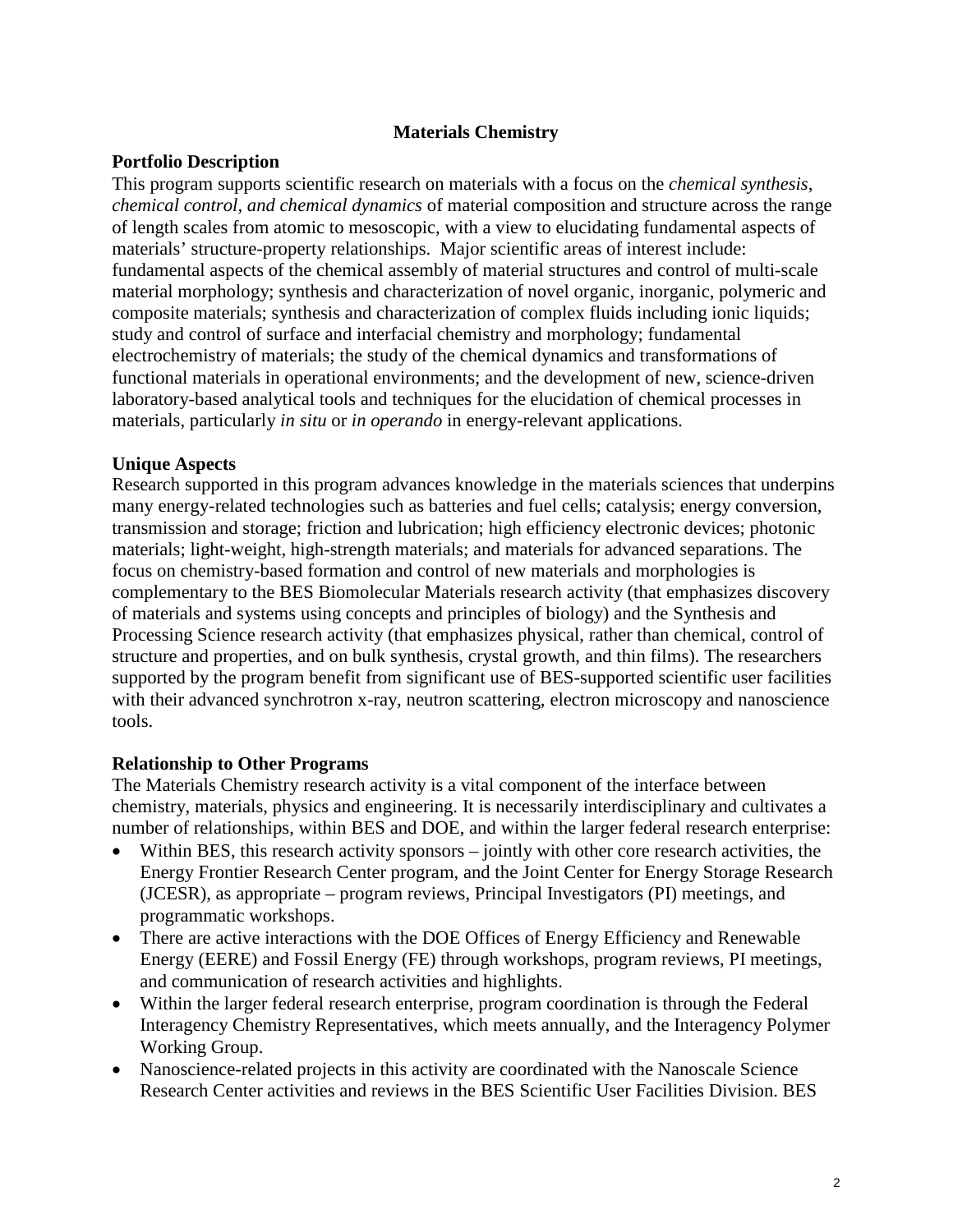further coordinates nanoscience activities with other federal agencies through the National Science and Technology Council (NSTC) Nanoscale Science, Engineering, and Technology Subcommittee that leads the National Nanotechnology Initiative.

- Predictive materials sciences activities and the associated theory, modeling, characterization and synthesis research are coordinated with other federal agencies through the NSTC Subcommittee on the Materials Genome Initiative.
- There are particularly active interactions with the National Science Foundation (NSF) through workshops, joint support of National Academy studies in relevant areas, and communication about research activities.

#### **Significant Accomplishments**

The Materials Chemistry research activity has resulted in a variety of scientific accomplishments including the discovery of new superconducting materials, the discovery of the first organic magnet above room temperature, and the demonstration of new analytical techniques for surfaces and interfaces that have had significant impact in their respective fields.

Recent accomplishments include:

- The first demonstration of a metal organic framework material that shows both stable micropores and good charge mobility, relevant to energy storage technologies;
- The discovery of metal-containing polymers capable of white light emission, with significance for the future development of polymer-based solid-state lighting materials;
- A new understanding of the behavior of charged particles in ionic liquids that helps explain the low electrical conductivity of many ionic liquids and is expected to lead to the design of new and improved ionic liquids for energy-relevant applications;
- Demonstration of a method to completely polarize nuclei near optically polarized nitrogenvacancy centers in diamond at room temperature, which can be applied to enhance the sensitivity of NMR/MRI experiments in bulk materials;
- Discovery and elucidation of the mechanism of dysprosium doping to boost the performance of a known thermoelectric material (TAGS-85) by 15%; and
- Fundamental studies on materials aspects of a micro-transfer printing process led to the development of micro-contact printed solar cells (and their commercialization by Semprius Inc.) that set the world record for high concentration photovoltaic module efficiency (33.9%) in January 2012.

#### **Mission Relevance**

The Materials Chemistry program supports research to generate fundamental knowledge based on the principles of chemistry about the creation, manipulation and functional behavior of materials that will underpin the future development of energy-relevant technologies including systems for energy storage, transformation, and utilization, with levels of performance superior to the current state of the art.

#### **Scientific Challenges**

The Materials Chemistry research activity seeks to explore and advance the frontier of accessible functional materials, through the application of the methods and principles of chemistry. Doing so requires addressing specific scientific challenges and opportunities, such as those identified in the BES Advisory Committee's reports, including *Directing Matter and Energy: Five Challenges for Science and Imagination* [\(report link\)](http://science.energy.gov/~/media/bes/pdf/reports/files/gc_rpt.pdf) and *From Quanta to the Continuum:*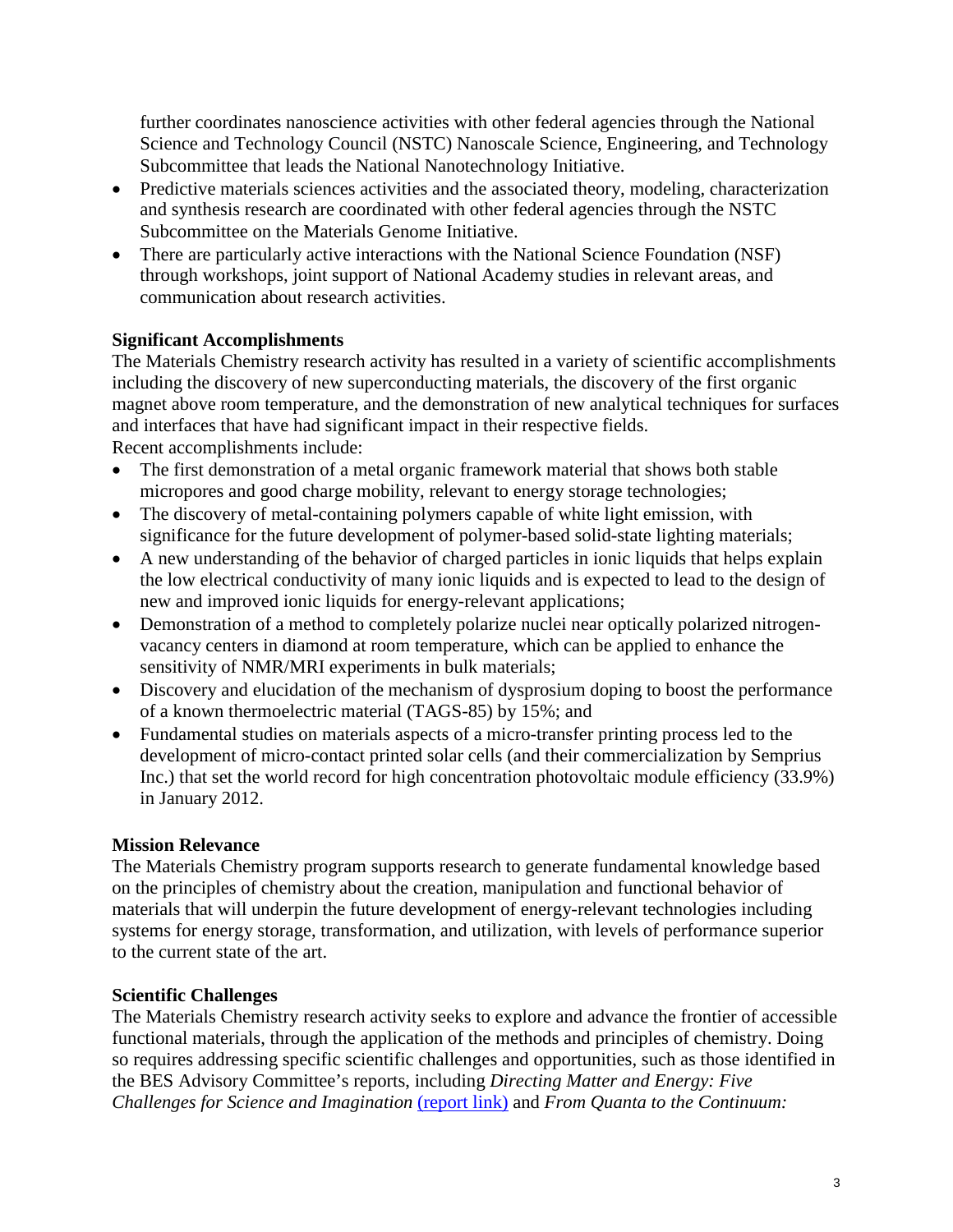*Opportunities for Mesoscale Science* [\(report link\)](http://science.energy.gov/~/media/bes/pdf/reports/files/OFMS_rpt.pdf). Challenges and opportunities identified in these reports include:

- Discovering new methods to design and perfect atom- and energy-efficient synthesis of revolutionary new forms of matter with tailored properties, taking advantage of the recent and ongoing development of theoretical methods and tools;
- Characterizing and controlling matter far away from equilibrium;
- Mastering defect mesostructure and its evolution by characterizing and controlling the patterns and evolution of mesoscale heterogeneity;
- Directing assembly of hierarchical functional materials through the integration of disparate materials classes across a range of length scales from molecular to macroscopic.

Each of these challenges and opportunities may potentially be addressed by the application of chemical principles to the design, synthesis and transformation of materials.

#### **Projected Evolution**

The overarching goal of materials chemistry research is to provide the *knowledge* needed to design and produce materials with tailored properties from first principles. This program will make progress towards that goal by emphasizing hypothesis-driven research on the chemistrybased synthesis of materials and/or morphologies that have the potential to enable nextgeneration energy-relevant technologies, and research on the chemical transformations occurring in functional materials in the operating environment. It will include the study of chemical processes that direct and control the covalent and non-covalent assembly of materials, discovery of synthetic methods to tailor the symmetry and dimensionality of crystalline and non-crystalline lattices, and the utilization of chemistry to control interfacial properties and interactions of materials. New approaches to the integration of theory and experiment leading to new materials design ideas and opportunities for predictive materials discovery may also be supported.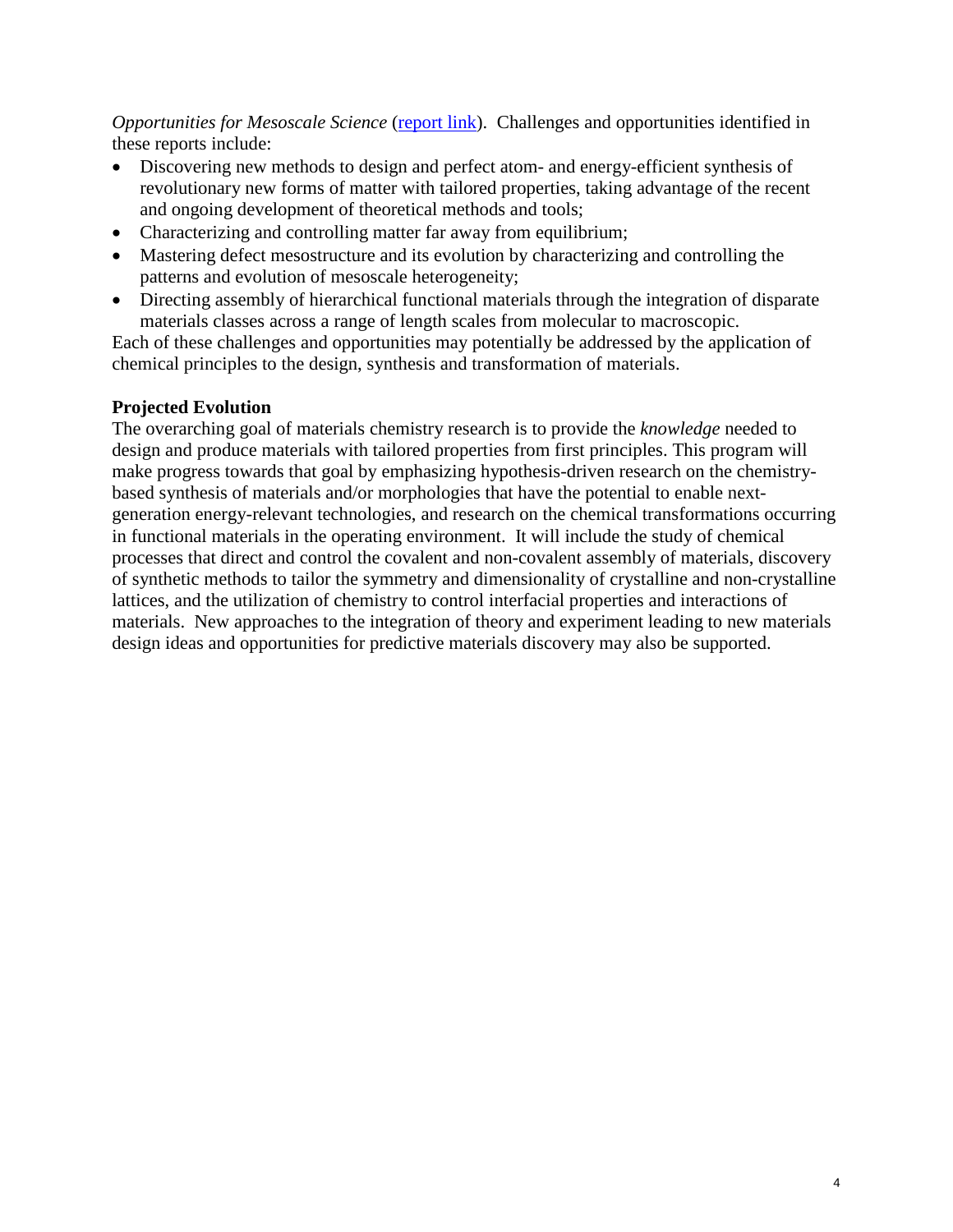#### **Biomolecular Materials**

#### **Portfolio Description**

This activity supports fundamental research on the discovery, design and synthesis of functional materials, structures and materials aspects of energy conversion processes, based on principles and concepts of biology. Since biology provides a blueprint for translating atomic and nanoscale phenomena into mesoscale materials that display complex yet well-coordinated collective behavior, the major programmatic focus is on the hypothesis-driven creation of energy-relevant materials optimized for harsher, non-biological environments. Major thrust areas include: harnessing or mimicking the energy-efficient synthesis approaches of biology to generate new, optimized, energy-relevant materials; bioinspired self-, directed-, and active assembly approaches with control of assembly pathway mechanisms and kinetics to form materials that are far from equilibrium and display novel and unexpected properties; adaptive, resilient materials with self-repairing capabilities; and development of science-driven tools and techniques to achieve fundamental understanding of how these new materials and systems are formed and how they function in real time.

#### **Unique Aspects**

Basic research supported in this activity underpins DOE's mission to develop future, transformative energy technologies in areas such as energy conversion, transduction, and storage; light-weight/high-strength materials; efficient membranes for highly selective separations; and energy-efficient low temperature synthesis of materials. Current scientific thrusts balance grand challenge and use-inspired basic research, and require strong interactions among biology, chemistry, physics, and computational disciplines. This activity's quest for new energy-related materials by exploiting biological principles and concepts is complementary to the focus on chemistry-based formation and control of new materials and morphologies of the Materials Chemistry research activity, and the emphasis on physical, rather than chemical, control of structure and properties, and on bulk synthesis, crystal growth, and thin films of the Synthesis and Processing Science research activity. The Biomolecular Materials activity's focus on the intersection of biology and materials sciences complements the BES Physical Biosciences activity, which focuses on biological aspects of capture, conversion, and storage of solar energy in plants and/or non-medical microbes. The researchers supported by the program benefit from significant use of BES-supported scientific user facilities with their advanced synchrotron x-ray, neutron scattering, electron microscopy and nanoscience tools.

#### **Relationship to Other Programs**

The Biomolecular Materials program is a vital interdisciplinary component of the materials sciences that interfaces materials sciences with biology. This interfacing results in active relationships within BES, within DOE, and within the larger federal research enterprise:

- Within BES, this research activity sponsors jointly with other core research activities and the Energy Frontier Research Centers program, as appropriate – program reviews, contractor meetings, and programmatic workshops.
- There are active interactions with the DOE Office of Energy Efficiency and Renewable Energy (EERE) through workshops, program reviews, principal investigator meetings, and communication of research activities and highlights.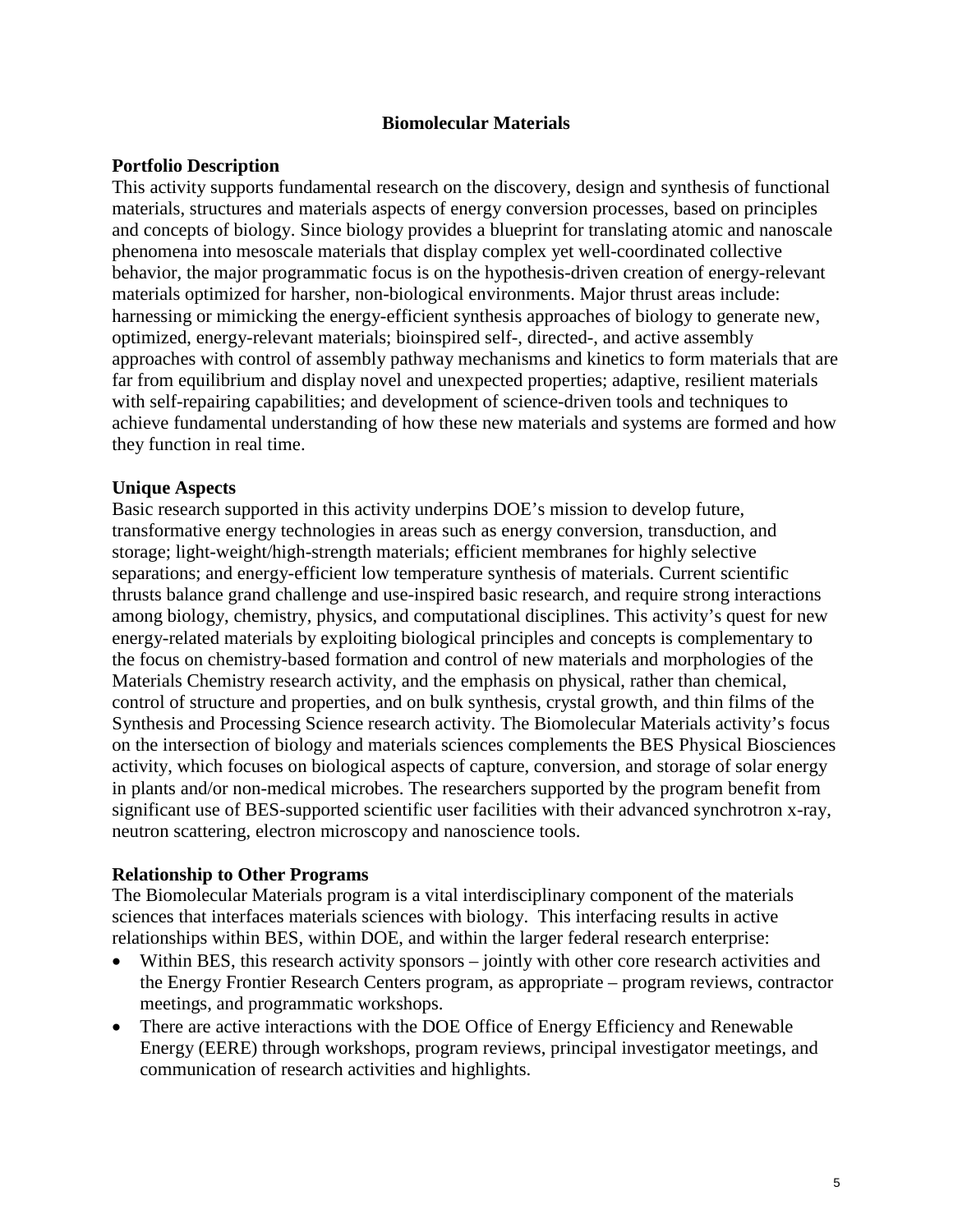- Nanoscience-related projects in this activity are coordinated with the Nanoscience Research Center activities and reviews in the Scientific User Facilities Division within BES. BES further coordinates nanoscience activities with other federal agencies through the National Science and Technology Council (NSTC) Nanoscale Science, Engineering, and Technology subcommittee, which leads the National Nanotechnology Initiative.
- Predictive materials sciences activities and the associated theory, modeling, characterization and synthesis research are coordinated with other federal agencies through the NSTC Subcommittee on the Materials Genome Initiative.
- Active interactions with the National Science Foundation through workshops, joint support of National Academy studies in relevant areas, and communication about research activities.

#### **Significant Accomplishments**

The Biomolecular Materials research activity has produced several notable accomplishments that show promise of significant impact:

- Stiff polymeric materials able to spontaneously repair, a key feature of natural materials, without any external help from light, heat, or healing agents;
- The first "directed evolution" of an enzyme, capable of synthesizing semiconductors never before produced by living organisms, using a new cell-free approach;
- The fabrication of cell/silica composites and silica replicas using mammalian cells to direct complex structure formation, and the use of this process to reinforce cellular structures;
- A hybrid biological-organic solar converter that produces hydrogen from sunlight at a rate two to three times faster than that of natural photosynthesis;
- The first functional bio-nanoelectronic device that seamlessly integrates biological functions of membrane proteins with nanowire electronics;
- The first artificial solar cell that mimics the self-repair process used by plants as they convert light into energy; and
- An innovative biomimetic approach for directed formation and manipulation of colloidal assemblies that perform elaborate functions such as grasping, transporting and releasing cargo.

#### **Mission Relevance**

Research supported by the Biomolecular Materials activity underpins a broad range of energy technologies such as lighter and stronger materials to improve fuel economy, membranes for making separations and purification processes more efficient, energy-efficient synthesis and assembly of functional materials, and processes that can convert light, carbon dioxide, and water to fuels.

#### **Scientific Challenges**

Since biology has already figured out ways in which matter, energy, entropy, and information are organized and/or manipulated across multiple length scales, the challenge for us is to understand, adapt, and improve upon them so that it will become valuable and practical under a broader range of harsher, non-biological conditions. The major scientific challenges that drive the Biomolecular Materials activity directly correspond to four of the five scientific grand challenges in basic energy sciences, as described in the report, *Directing Matter and Energy: Five Challenges for Science and Imagination* [\(report link\):](http://science.energy.gov/~/media/bes/pdf/reports/files/gc_rpt.pdf)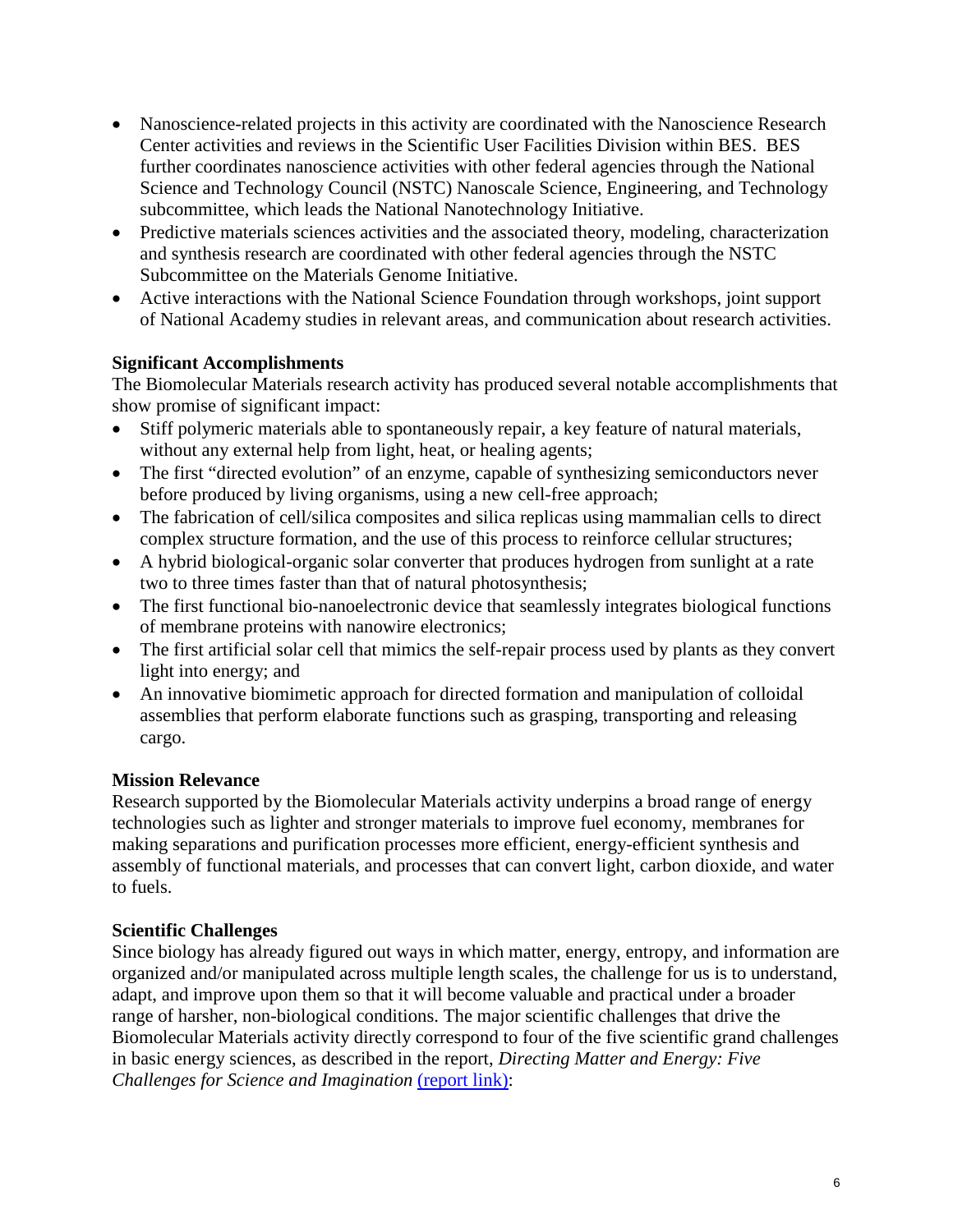- How do we design and perfect atom- and energy-efficient synthesis of revolutionary new forms of matter with tailored properties?
- How do remarkable properties of matter emerge from complex correlations of the atomic and electronic constituents and how can we control these properties?
- How can we master energy and information on the nanoscale to create new technologies with capabilities rivaling those of living systems?
- How do we characterize and control matter–especially very far away–from equilibrium?

Additional challenges directly correspond to the objectives laid out in the two recent BES reports, *From Quanta to the Continuum: Opportunities for Mesoscale Science* [\(report link\)](http://science.energy.gov/~/media/bes/pdf/reports/files/OFMS_rpt.pdf) and *Computational Materials Science and Chemistry: Accelerating Discovery and Innovation through Simulation-Based Engineering and Science* [\(report link\)](http://science.energy.gov/~/media/bes/pdf/reports/files/cmsc_rpt.pdf):

- Discovering, controlling, and manipulating complex mesoscale architectures and phenomena to realize new functionality
- The development and use of powerful new theory/modeling and physical/chemical characterization tools that can accelerate materials discovery.

#### **Projected Evolution**

Recent BES Basic Research Needs (and other) workshops and reports have clearly identified mastering the capabilities of living systems as a Grand Challenge that could provide the knowledge base to discover, design, and synthesize new materials with the precise control of complexity needed to yield totally new properties for next-generation energy technologies. Biomolecular Materials research activity will seek to advance the ability for materials to selfrepair, self-regulate, sequester impurities, tolerate abuse, and produce, convert and store energy, with an emphasis on achieving mechanistic understanding of these new materials and systems. New approaches that will lead to predictable and scalable synthesis of novel, hierarchically structured polymeric, inorganic, and hybrid functional materials in vitro with controllable morphology, content, behavior and performance are sought. The activity will expand research on creating materials optimized for non-biological conditions (i) in which the components work in concert to initiate, maintain, cease functions, and communicate to coordinate collective behavior in response to multiple external signals; (ii) that are capable of spontaneous error-correcting formation and deformation; (iii) that undergo self-repair without external input; and (iv) that are capable of self-replication. This activity also will expand research to design and create next generation membrane materials with programmable selectivity and transport based on biological gating and pumping functions. Integration of theory and experiment to understand how materials complexity leads to new functionalities and the development of new design ideas and opportunities for accelerated discovery will also be emphasized.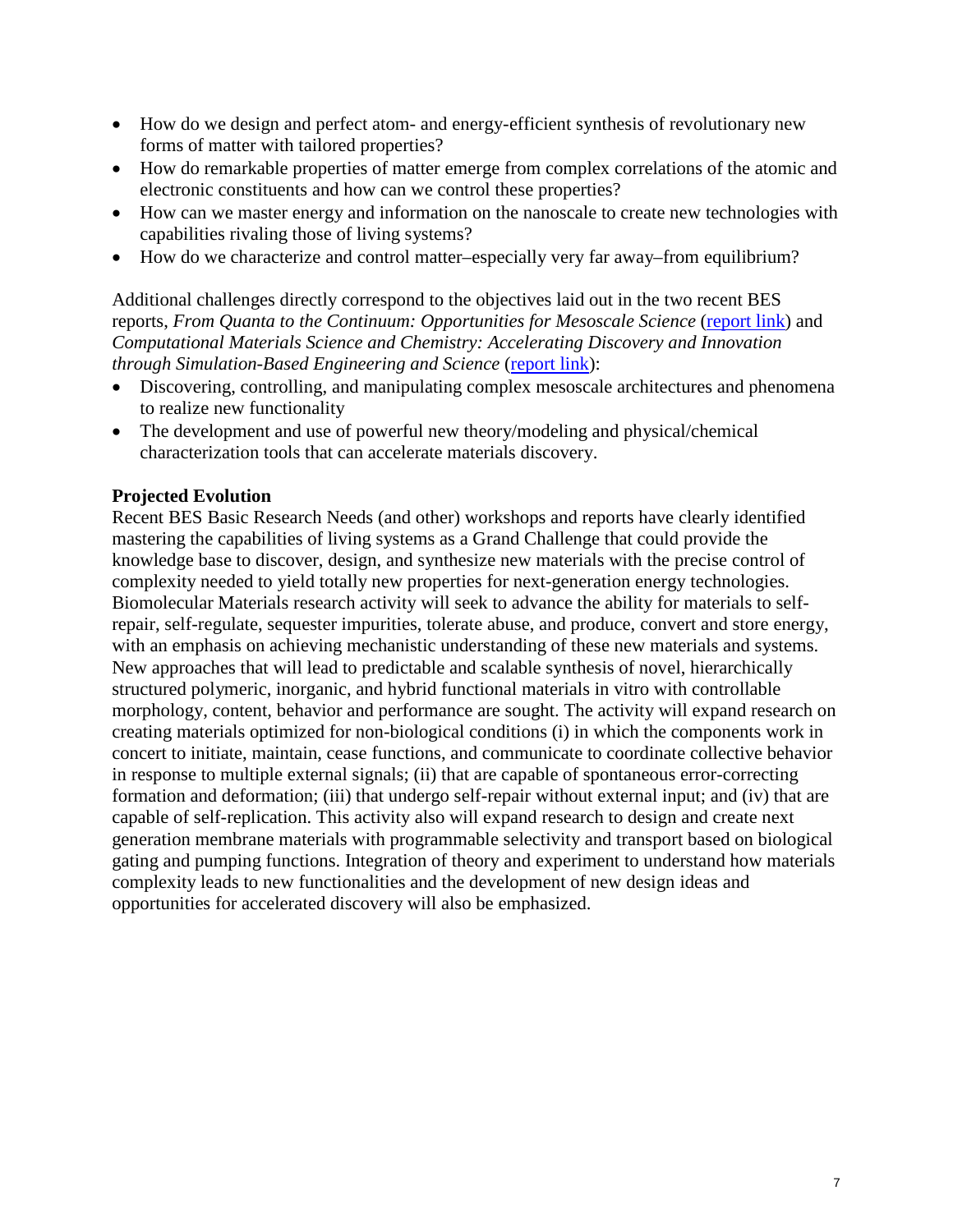#### **Synthesis and Processing Science**

#### **Portfolio Description**

This program supports scientific research on materials to understand the physical phenomena and unifying principles that underpin materials synthesis, including diffusion, nucleation, and phase transitions often using *in situ* diagnostics, and development of new techniques to synthesize materials with tailored structure and properties. An important element of this activity is the development of real-time monitoring tools that probe the dynamic environment and the progression of structure and properties as a material is formed. This information is essential to understand the underlying physical mechanisms and to gain atomic level control of material synthesis and processing. The emphasis is on the synthesis of complex thin films with atomic control; preparation techniques for high-quality single crystal and bulk materials with novel physical properties; understanding the contributions of the precursor states to the processing of bulk materials; and mild processing techniques for the assembly of nanostructured materials into larger scale structures.

#### **Unique Aspects**

Basic research supported in this activity underpins many energy-related technology areas while balancing "use-inspired basic research" and "discovery-class research." Significant interactions and collaborations exist between the investigators in this activity and other BES research activities, e.g., the X-ray and Neutron Scattering activities for the characterization of new materials by use of advanced scattering/spectroscopic tools at BES supported synchrotron and neutron facilities and the Electron and Scanning Probe Microscopies activity for high-resolution characterization of atomic scale structure at BES supported microscopy facilities. Research in materials synthesis furthers our capabilities in single crystal growth and preparation of high quality specimens used by other investigators funded by BES, often at the DOE x-ray synchrotron and neutron facilities. The focus on materials discovery and design by physical means is complementary to the BES Materials Chemistry and Biomolecular Materials research activities, which emphasize chemical and biomimetic approaches.

#### **Relationship to Other Programs**

The Synthesis and Processing program is a critical element of materials sciences that have emphasis in the physical sciences. This connection results in especially active interactions.

- Within BES, this research activity sponsors jointly with other core research activities, the Energy Frontier Research Center program, and the Joint Center for Energy Storage Research (JCESR), as appropriate – program reviews, Principal Investigators (PI) meetings, and programmatic workshops.
- There are active interactions with the DOE Offices of Energy Efficiency and Renewable Energy (EERE) and Fossil Energy (FE) through workshops, program reviews, PI meetings, and communication of research activities and highlights.
- Nanoscience-related projects in this activity are coordinated with the Nanoscale Science Research Center user facilities and reviews in the BES Scientific User Facilities Division. BES further coordinates nanoscience activities with other federal agencies through the National Science and Technology Council (NSTC) Nanoscale Science, Engineering, and Technology Subcommittee that leads the National Nanotechnology Initiative.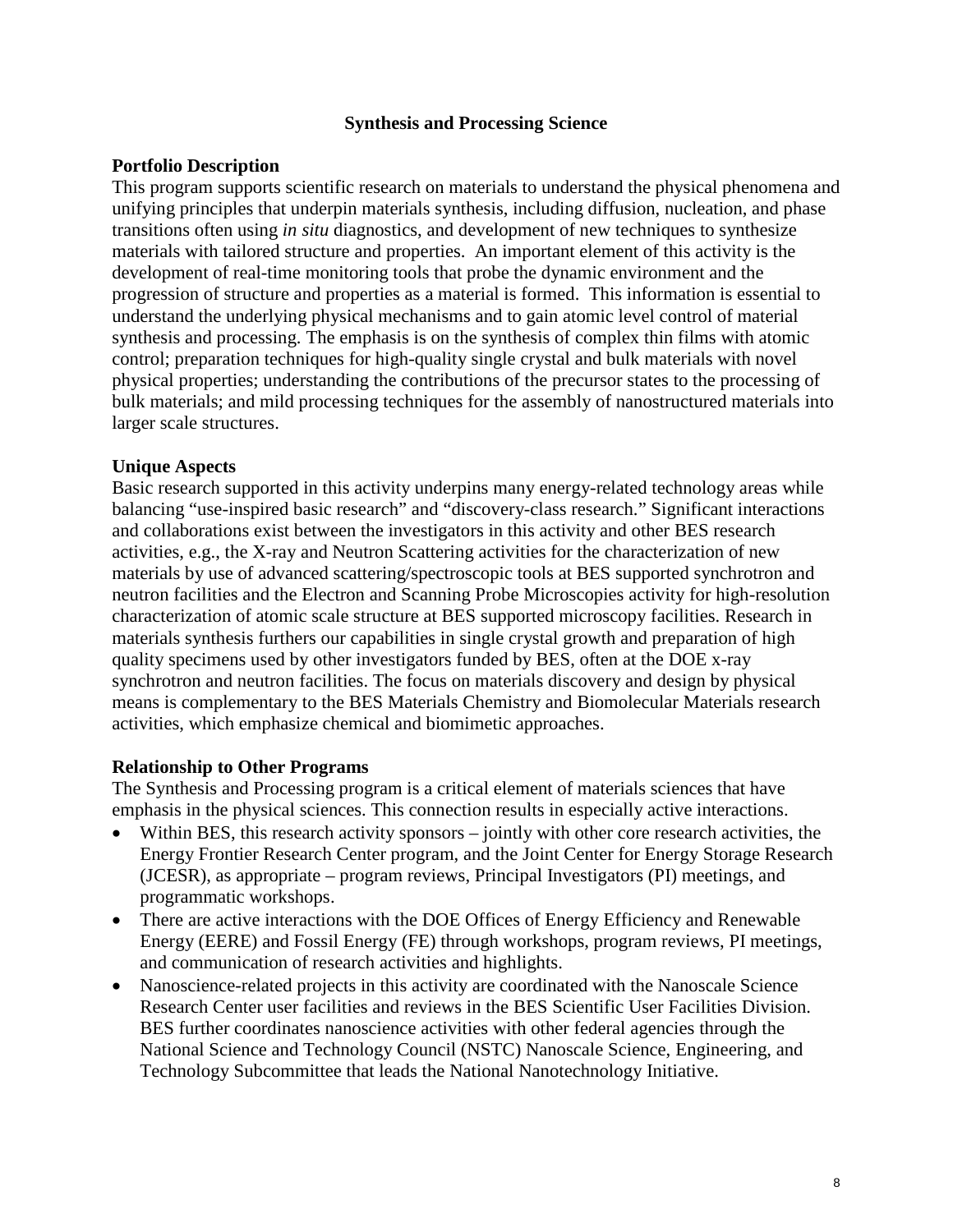- Predictive materials sciences activities and the associated theory, modeling, characterization and synthesis research are coordinated with other federal agencies through the NSTC Subcommittee on the Materials Genome Initiative.
- The program also participates in the interagency coordination groups such the Interagency Coordination Committee on Ceramics Research and Development.
- Active interactions with the National Science Foundation through workshops, joint support of National Academy studies in relevant areas, and communication about research activities.

#### **Significant Accomplishments**

The Synthesis and Processing Science Research activity has many notable accomplishments. Some have already made an impact of scientific and technological significance:

- The discovery of superconductivity at the interface between metals and insulators was assisted by careful layer-by-layer defect controlled thin-film growth of superconducting oxide by molecular beam epitaxy.
- The evidence that even the thinnest silicon membranes are conductive provided the proper surface is present was supported through novel processing of silicon nano-membrane on insulator.
- The materials design of a tungsten photonic crystal opal structure used for thermal emission was enabled through first modeling and then fabrication.
- A newly developed theory of nanorod growth has guided experiments to realize the smallest well-separated metallic nanorods that can be used as air-tight glue for use in organic solar cell packaging.
- A liquid-crystalline dielectric fluid was shown for the first time to display a large electrocoloric effect near room-temperature that will enable efficient and environmentally friendly refrigerators to replace the vapor compression coolers.
- For the first time, high energy protons were used for real-time imaging of a large metal sample during melt and solidification without destroying the sample.
- For the first time, the design and discovery of new sulfur-rich highly ionic compounds as cathodes and electrolytes have enabled all-solid-state lithium-sulfur rechargeable batteries with high energy densities.
- Using a self-assembly process, porous graphene was developed into an electrode with high energy storage capacity for a lithium-air battery.

#### **Mission Relevance**

Synthesis and processing science is a key component in the discovery and design of a wide variety of energy relevant materials. In this regard, the activity supports DOE's mission in the synthesis of a wide range of semiconductors for solid state lighting and photovoltaics; lightweight metallic alloys and nanocomposites for transportation applications; novel, designer materials for electrical energy storage; and ceramics processing including high-temperature superconductors for near zero-loss electricity transmission. The research activity aims at providing new synthesis and processing capabilities to enable the manipulation of individual spin, charge, and atomic configurations in ways to probe the atomistic basis for materials properties.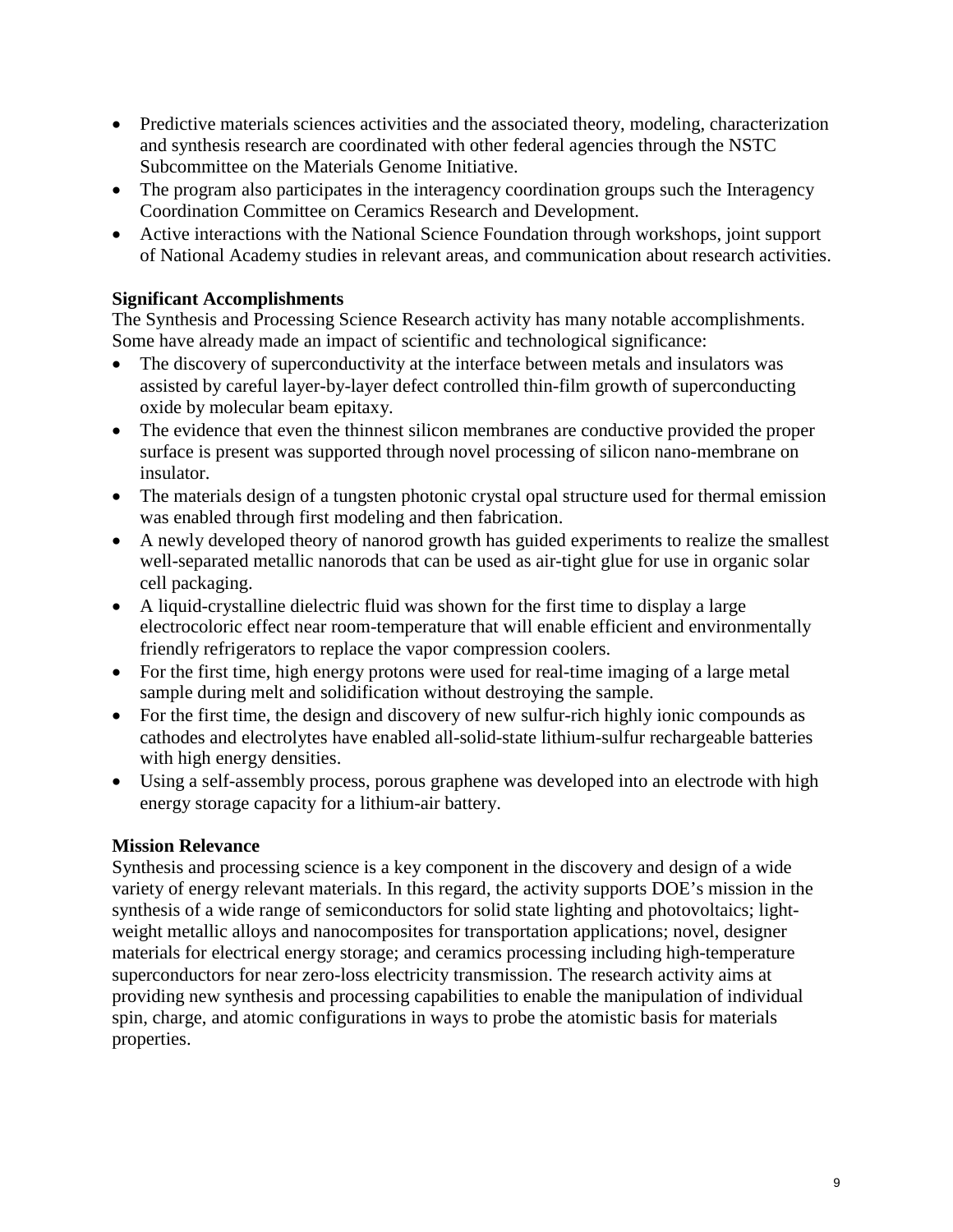#### **Scientific Challenges**

With recent developments toward high-precision, *in situ*, dynamic, real-time ultra-fast and ultrasmall characterization equipment and increased accessibility of computational resources, synthesis and processing has been transformed to a science with a higher level of understanding. The time is ripe to attempt to advance understanding for the many challenges presently open in this field, including:

- Developing robust predictive thermodynamic and kinetic tools How do we accurately incorporate dynamic processes and near-equilibrium phenomena into new or existing tools?
- Multiscale modeling of multi-phase functional materials What new modeling approaches will enable us to accurately incorporate length scales of functional materials?
- Materials design and fabrication at the atomic scale to achieve tailored properties How do we manipulate atoms at the atomic scale to achieve new functionality?
- *In situ* characterization of materials synthesis from the atomic to the micron scale How do we measure *in situ* processes at their relevant length and time scales?

Finally, the BES Basic Research Needs workshop reports and the BES Advisory Committee's Grand Challenge report, *Directing Matter and Energy: Five Challenges for Science and the Imagination, provide additional discussion on these and other challenges.* 

#### **Projected Evolution**

The Synthesis and Processing Science activity is encouraging hypothesis-driven proposals that integrate a creative experimental methodology with a first-principles theory-based approach that will accelerate progress in understanding and unifying principles for design, synthesis and discovery of new materials. Over the past few years, the activity has evolved an increasing interest in understanding nanoscale morphology, defect and dopant control in deposition processes, and complex chemical and structural materials growth. Over the next several years, these directions are expected to continue with a stronger focus on investigating fundamental mechanisms for bulk materials growth, new deposition techniques for organic and inorganic films, and organization of mesoscopic assemblies across a range of length scales, especially related to use-inspired clean energy research.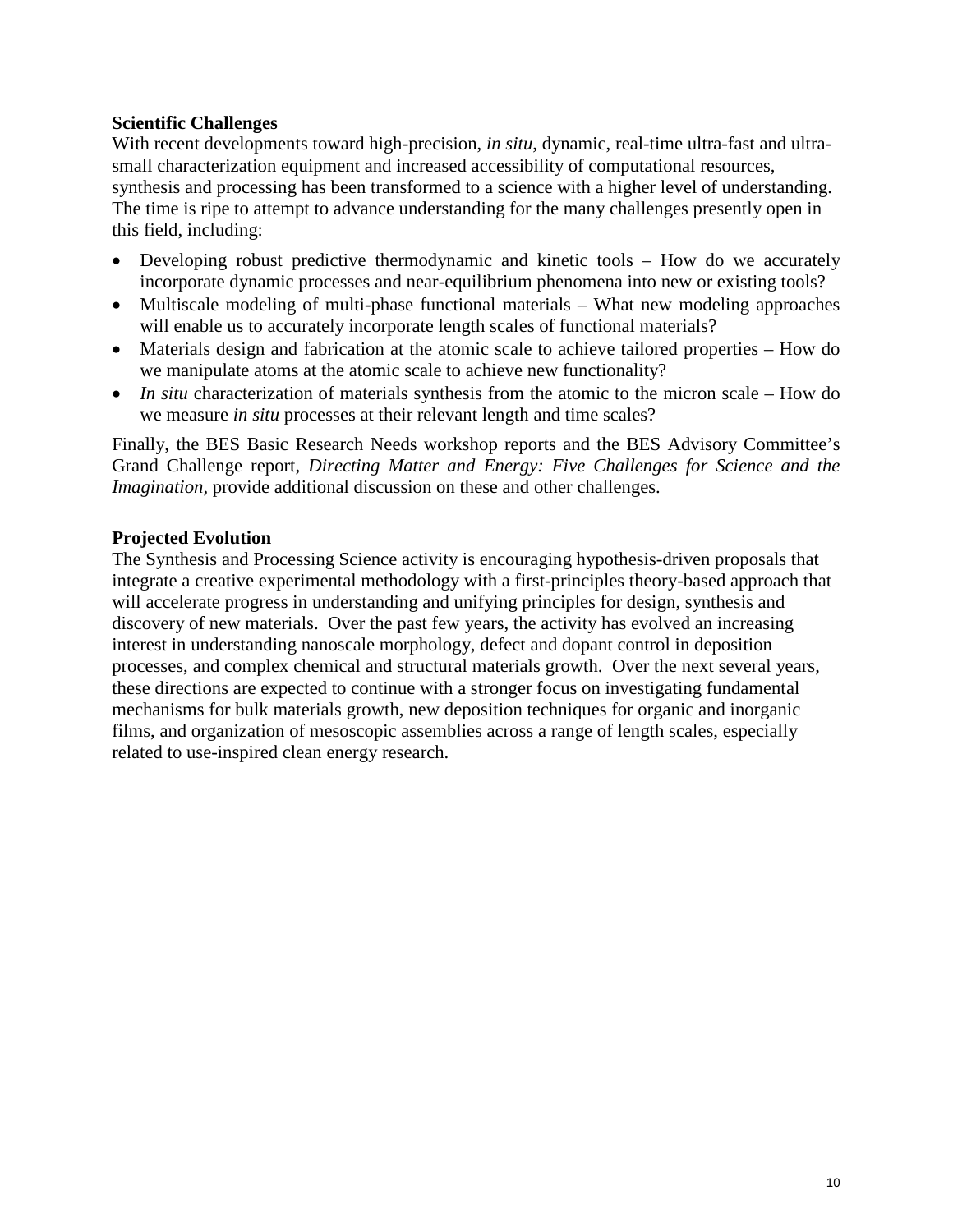#### **Experimental Condensed Matter Physics**

#### **Portfolio Description**

This activity supports experimental condensed matter physics research, emphasizing the development of a detailed understanding of the relationship between the electronic structure and the properties of complex materials, both in bulk materials and thin films. Nanoscale structures and phenomena, and the impact of those structures on mesoscale properties, are core elements of the program. The focus is on systems whose behavior derives from strong correlation effects of electrons, anisotropy, or reduced dimensionality. Scientific themes include superconductivity, magnetism and spin physics, low dimensional electron systems, and nanoscale systems. Also supported is the development of techniques to characterize the electronic states and properties of materials under extreme conditions, such as in ultra-low temperatures (milli-kelvin) and in ultrahigh magnetic fields (100 Tesla). As required to drive the discovery of new phenomena, this activity supports growth of single crystals of new materials.

#### **Unique Aspects**

This activity continues to support research on electronically complex materials, an area that impacts a wide range of other topics including superconductivity, magnetism, magnetoresistivity, and low-dimensional electron systems. The research on magnetism and magnetic materials focuses on hard magnet materials, such as those used for permanent magnets and in motors; on exchange biasing, which is used to stabilize the magnetic read heads of disk drives; and on spinpolarized electron transport, particularly in nanometer-scale structures. The combined projects in superconductivity comprise a concerted and comprehensive energy-related basic research program. Research on the properties of materials in high magnetic fields utilizes the 100T multishot magnet (designed and built by BES), now located at the National High Magnetic Field Laboratory (NHMFL) at Los Alamos National Laboratory (LANL). This activity also supports research that involves using photoemission to investigate correlated electron systems. Internationally, this activity holds a position of world leadership in the areas of magnetism, superconductivity, materials characterization, 2D electron gases, and nanoscale science. New, exciting areas launched within this activity include studies on the evolution of condensed phase phenomena from ultra-cold atoms, topological insulators, and magnetic superconductors.

#### **Relationship to Other Programs**

The research in this activity is aimed at building a fundamental understanding of the electronic behavior of materials as a foundation for future energy technologies. Improving the understanding of the physics of materials at the nanoscale will be technologically significant as these structures offer enhanced properties and could lead to dramatic improvements in technologies for energy generation, conversion, delivery, and utilization. This activity also supports research of fundamental interest for information technology and electronics industries in the fields of semiconductor and spintronics research.

These research efforts are closely coordinated with other core research activities in BES, including: Physical Behavior of Materials on superconductivity and magnetism; Synthesis and Processing Science on single crystal growth; X-ray and Neutron Scattering on photoemission studies of correlated electron systems; and Theoretical Condensed Matter Physics on nanostructures and low-dimensional systems. This research activity also sponsors – jointly with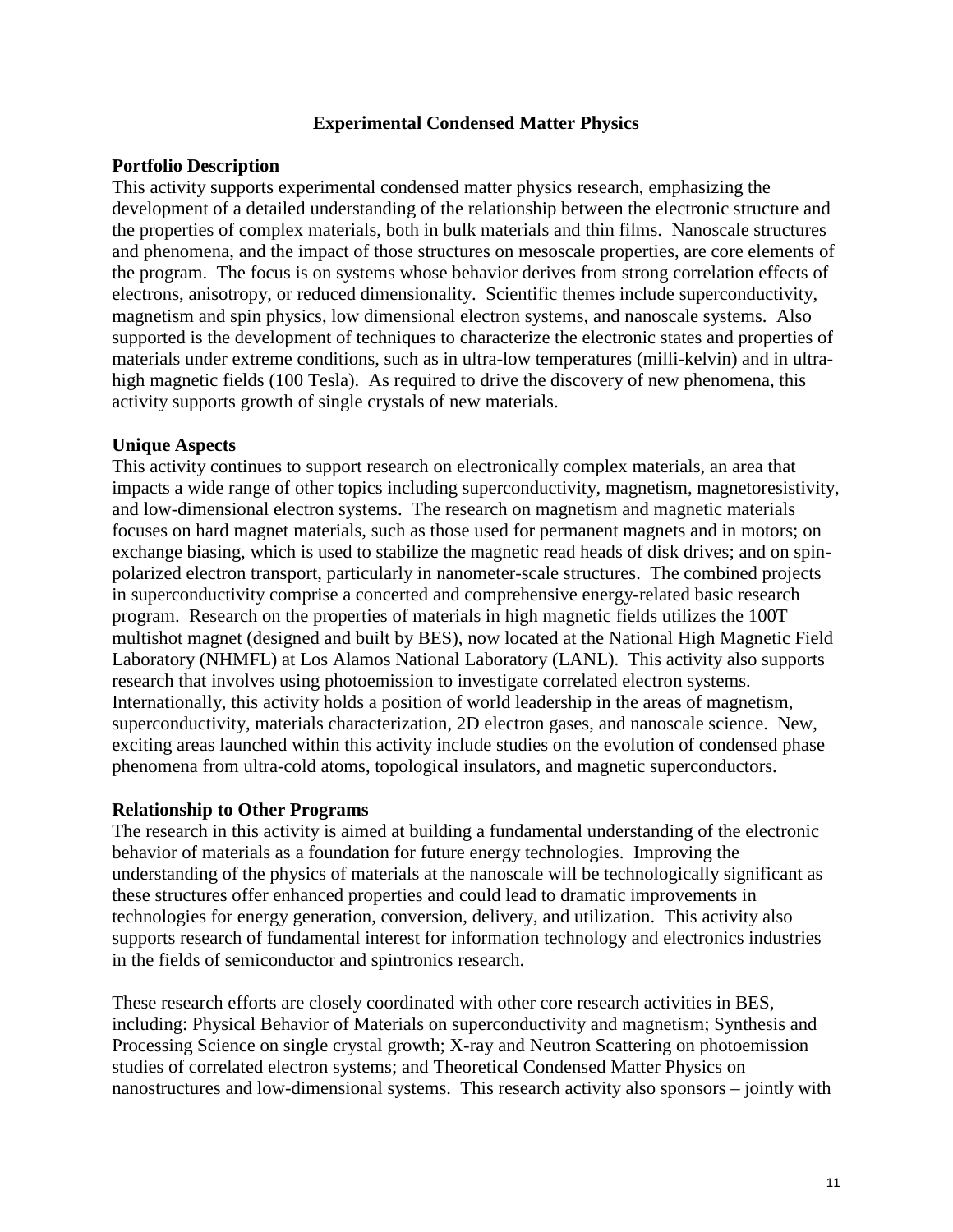other core research activities and the Energy Frontier Research Centers program, as appropriate – program reviews, principal investigators (PI) meetings, and programmatic workshops.

The program also works with agencies outside of BES.

- There are active interactions with the DOE Office of Energy Efficiency and Renewable Energy (EERE) through workshops, program reviews, PI meetings, and communication of research activities and highlights.
- Nanoscience-related projects in this activity are coordinated with the Nanoscale Science Research Center user facilities and reviews in the BES Scientific User Facilities Division. BES further coordinates nanoscience activities with other federal agencies through the National Science and Technology Council (NSTC) Nanoscale Science, Engineering, and Technology Subcommittee that leads the National Nanotechnology Initiative.
- Predictive materials sciences activities and the associated theory, modeling, characterization and synthesis research are coordinated with other federal agencies through the NSTC Subcommittee on the Materials Genome Initiative.
- The program has also supported topical studies by the National Research Council, including "Assessment of and Outlook for New Materials Synthesis and Crystal Growth", "Optics and Photonics: Essential Technologies for our Nation," and "High Magnetic Field Science".
- This program and the National Science Foundation (NSF) support the National Academy of Sciences' Condensed Matter and Materials Research Committee (formerly the Solid State Sciences Committee), which is charged with assessing the state of the field and advising federal agencies on research priorities. Additional interactions with the NSF include joint support of National Academy studies in relevant areas and ongoing communication about research activities.

#### **Significant Accomplishments**

This activity has a long history of accomplishments. Among these are the discovery of ion channeling and the development of the field of ion implantation; the discovery of metallic and strained-layer superlattices; the establishment of the field of thermoacoustics and thermoacoustic refrigeration and heating; the first observation of superconductivity in a magnetically doped semiconductor (platinum antimony  $[PtSb_2]$  with ~1% Yb); and design/construction of the 100T multishot magnet (now operated by the NHMFL). The 100T magnet currently holds the world record for long pulse, high magnetic fields in a reusable magnet. In addition, the activity has supported much of the seminal work in the fields of high temperature superconductors and quasicrystals, efforts now pursued worldwide.

Recent accomplishments in the program include:

- The observation of Bose condensation of excitons doped double layer semiconductor structures.
- The characterization of BCS (Bardeen, Cooper, and Schrieffer), two-gap superconductivity in magnesium diboride  $(MgB<sub>2</sub>)$ .
- The first observation of the fractional quantum Hall effect in graphene.
- The first observation of the Hofstadter's butterfly energy spectrum in graphene and h-boron nitride moire superlattices.
- STM imaging of the formation of heavy fermions in cerium-cobalt-indium ( $CeCoIn<sub>5</sub>$ ).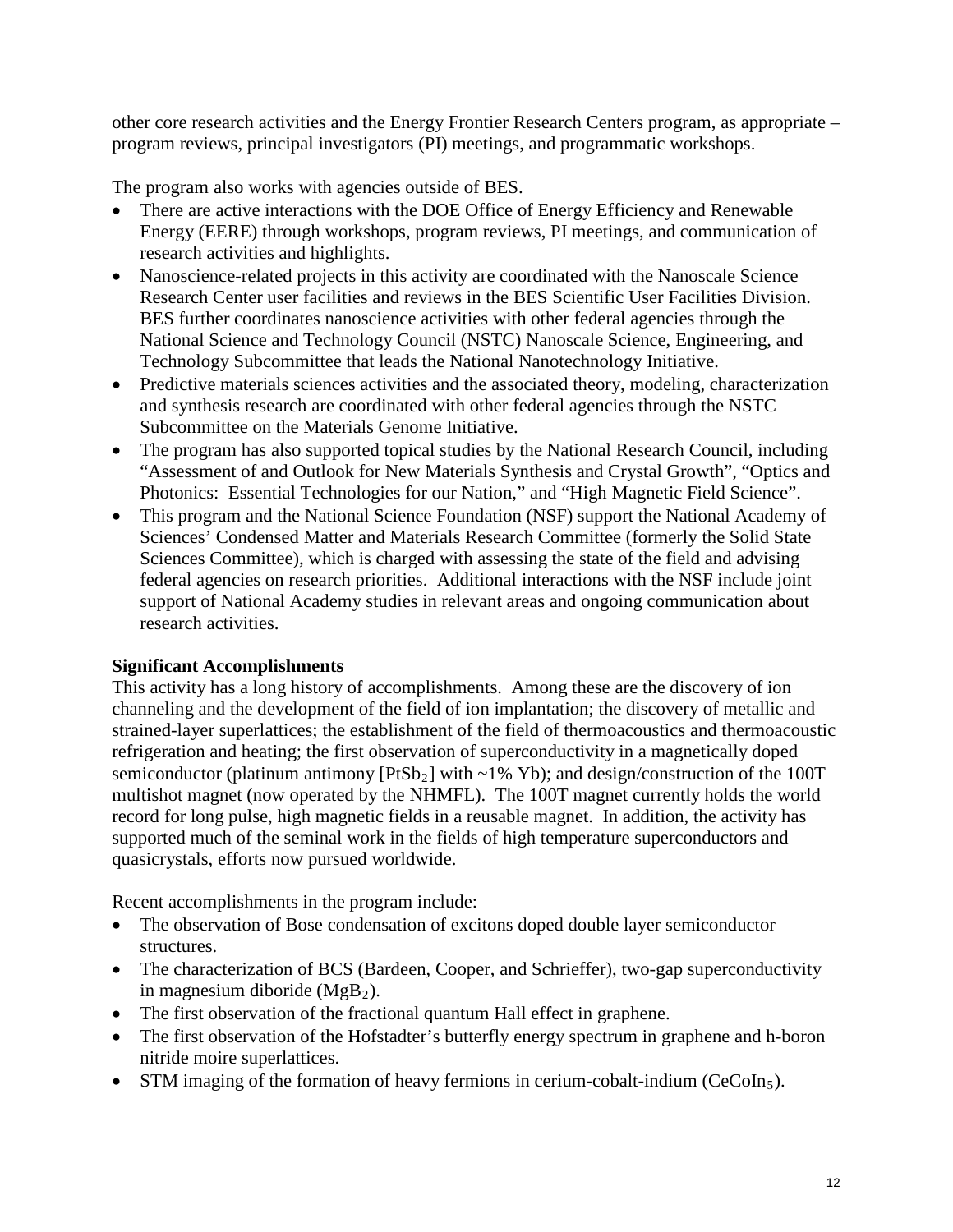#### **Mission Relevance**

Improving the understanding of the electronic behavior of materials on the atomistic scale is relevant to the DOE mission, as these structures offer enhanced properties and could lead to dramatic improvements in technologies for energy generation, conversion, storage, delivery, and use. Specifically, research efforts in understanding the fundamental mechanisms of superconductivity, the physics of low dimensional systems, and understanding charge-orbitalspin interactions provide the scientific underpinnings for a broad range of energy technologies. This activity also supports basic research in semiconductor and spin-based electronics of interest for the next generation information technology and electronics industries.

#### **Scientific Challenges**

Among the immediate ongoing scientific challenges for experimental condensed matter physics are: the solution of the mechanism for high-temperature superconductivity; the understanding of novel quantum effects and of "emergent phenomena," that is, new phenomena that emerge when the complexity of a system grows with the addition of more particles; understanding the influence of interfaces in determining the electronic properties of materials; and discovery and characterizations of topological states in materials. Low temperature physics continues to be important for the advancement of physics by providing the experimental conditions necessary to observe phenomena such as Bose–Einstein condensates, the quantum Hall effect, and superconductivity. High-magnetic-field research coupled with low temperature physics led to the discovery of the quantum and fractional quantum Hall effect and to the general area of novel quantum effects. The availability of very high magnetic fields over useable time scales offers the promise of both increasing the fundamental understanding of matter and of observing the effects of very high magnetic fields on materials properties. Developing and understanding matter and materials at the nanoscale is a critical need because electronic, optical, and magnetic devices continue to shrink in size.

#### **Projected Evolution**

This activity will include further work in developing a fundamental understanding of highly correlated systems and understanding phenomena that occur at the nanoscale, at low temperatures, and in very high magnetic fields. The program will expand to investigate phenomena that occur in mesoscale structures. The confinement of electronic behavior in mesoscale architectures (such as semiconducting quantum dots; metallic, magnetic, and ferroelectric nanocrystals; and lithographically patterned graphene sheets) results in new materials properties. Mesoscale science offers the opportunity to tune the degree of confinement to any arbitrary level and to connect multiple confined systems expressing different charge, spin, and mechanical degrees of freedom to produce new phenomena. The portfolio can be expected to continue thrusts in electronic structure, new materials, surfaces/interfaces, and development of experimental techniques, including the growth of thin films and single crystals to enable new physics. Efforts will continue to strengthen research in unconventional superconductivity, including the high-temperature cuprate superconductors, magnesium boride, and iron pnictide superconductors. In the last few years, the program has increased support for spin physics and nanomagnetism, topological states of matter, and graphene. Recently, the program has begun to explore whether cold atom research can provide insight into open questions about correlated electron behavior in condensed matter systems.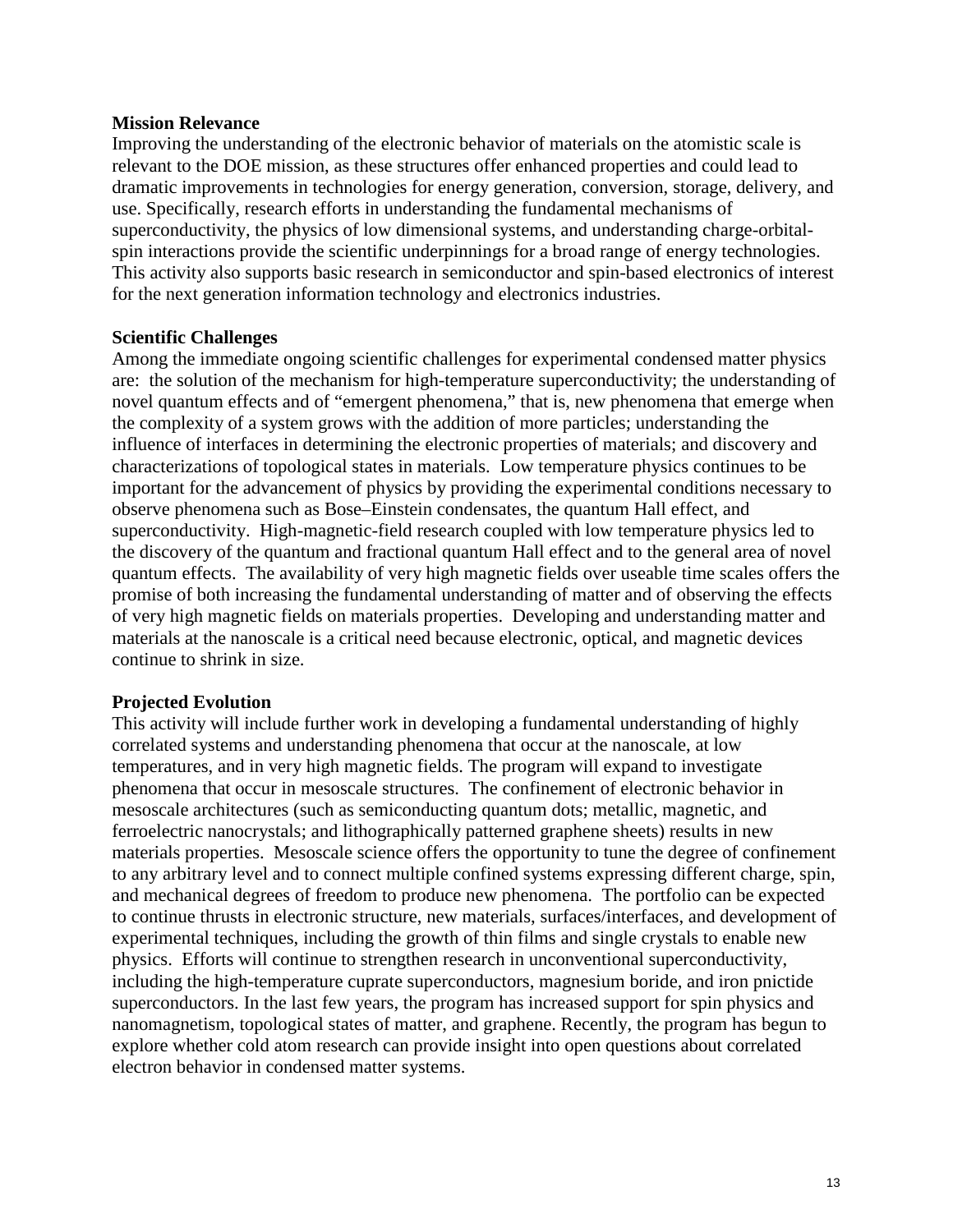#### **Theoretical Condensed Matter Physics**

#### **Portfolio Description**

This activity supports Theoretical Condensed Matter Physics with emphasis on the theory, modeling, and simulation of electronic correlations. Major research areas include correlated electron systems, quantum phase transitions, magnetism, superconductivity, optical response, thermoelectric materials, and neutron and photon scattering. Research into fundamental material properties related to new or existing energy technologies, and theory targeted at aiding experimental technique design and interpretation of experimental results is also supported. The program includes modeling and simulation efforts in support of the interagency Materials Genome Initiative and research utilizing large scale computational science with joint funding from DOE's Advanced Scientific Computing Research (ASCR) program. Nanoscale and multiscale modeling, as well as modeling at the mesoscale, are included.

#### **Unique Aspects**

Research in condensed matter and materials science is intrinsically rich, not only because atoms and molecules can be assembled to produce an almost endless variety of materials, but also because there is likely a rational basis for complexity and emergent behavior, which derives from a few elegant laws of nature. There are three fundamental components to the program. First, theorists, working with awareness of challenges and discoveries from the experimental realm, are asked to advance the conceptual basis of our science in the form of analytic, predicable, quantifiable and verifiable theories. The second component is characterized by theoretical efforts motivated by the need to understand experimental observations. Answering why certain phenomena occur does not require new theory as often as it requires new insight. The third component involves the important role of computational tools and high performance computing. This program encourages researchers who employ computational approaches to advance science through the coupling of deep scientific insights, strong traditional theoretical talents, and creative use of computational resources. This includes working synergistically with other programs in BES where support of theoretical, computational and modeling efforts advances their programmatic focus.

#### **Relationship to Other Programs**

This activity is aggressive in maintaining interactions with other research activities within BES, driven by the opportunity of stimulating theory through experimental discovery and bringing solid theoretical foundations and understanding to new processes of interest to experimental and facilities programs. The Materials Genome Initiative has added a component of *validated* theory and modeling which includes data repositories aimed at increasing the rate of materials discovery. Because this program has oversight responsibility for a portion of the supercomputer resources at the National Energy Research Supercomputer Center, there is particular interest in opportunities for implementing complex theoretical methods as predictive tools in support of experimental science and the broader community.

- Within BES, this research activity sponsors jointly with other core research activities and the Energy Frontier Research Centers program, as appropriate – program reviews, contractor meetings, and programmatic workshops.
- The program actively collaborates with ACSR on research opportunities in large scale, advanced computational tools and resources.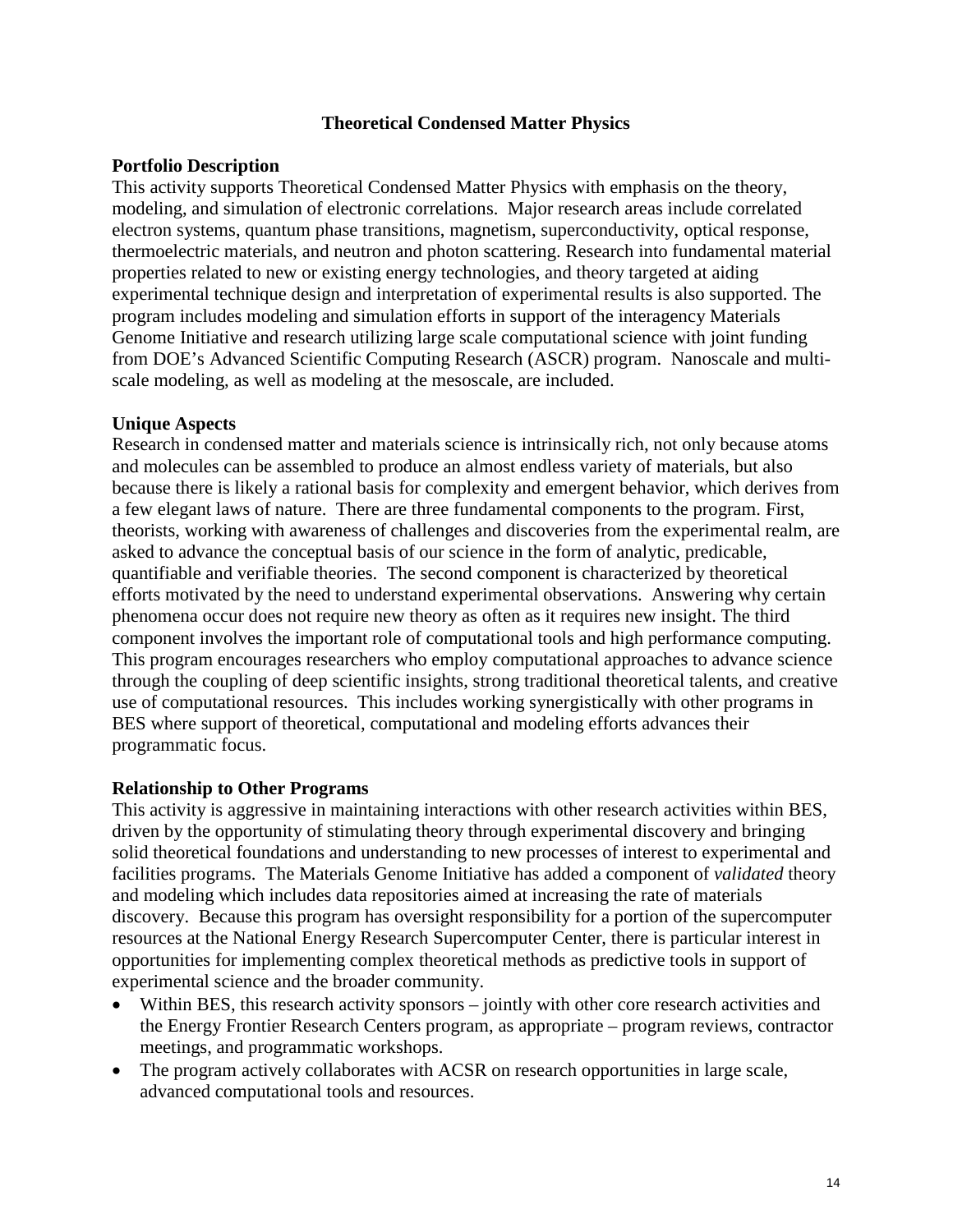- The BES commitment to advancing the frontiers of basic research is present in programmatic interactions with other DOE programs such as the Office of Energy Efficiency and Renewable Energy.
- Nanoscience-related projects are coordinated with the Nanoscience Research Center activities and reviews in the BES Scientific User Facilities Division. BES further coordinates nanoscience activities with other federal agencies through the National Science and Technology Council (NSTC) Nanoscale Science, Engineering, and Technology subcommittee, which leads the National Nanotechnology Initiative.
- Predictive materials sciences activities and the associated theory, modeling, characterization and synthesis research are coordinated with other federal agencies through the NSTC Subcommittee on the Materials Genome Initiative.
- Active interactions with the National Science Foundation through workshops, joint support of National Academy studies in relevant areas, and communication about research activities.

#### **Significant Accomplishments**

The program has history of theoretical and computational advances which have contributed to the broad understanding of condensed matter physics. Examples are the so-called GW method which provided a first principles theory of the bandgap of semiconductors such as silicon, the prediction of topological insulators, the theory and design of photonic band gap materials, the development of software to predict x-ray absorption in materials and its use to obtain atomic geometry, the understanding of the critical role of vortices in superconductors, the prediction of the intensity optical absorption in semiconducting nanoparticles, and for advances in dynamical mean field theory, a widely used method for treating correlated electron materials, and its use to understand neutron scattering in actinides. Recent accomplishments include:

- Development of an accurate computational approach to the theory of excitons in semiconductors;
- A new strategy for increasing the magnetic field from superconducting magnets through vortex pinning; and
- Better understanding of the role of quantum phase transitions in high temperature superconductivity.

#### **Mission Relevance**

This activity provides the fundamental knowledge for predicting the reliability and lifetime of energy use and conversion approaches and develops opportunities for next generation energy technology. Specific examples include inverse design of compound semiconductors for unprecedented solar photovoltaic conversion efficiency, solid-state approaches to improving capacity and kinetics of hydrogen storage, and ion transport mechanisms for fuel cell applications.

#### **Scientific Challenges**

Many fundamental aspects of condensed matter and materials science are far from being understood. Beyond high temperature superconductivity, there are continuing discoveries of complex phase behavior of correlated electronic materials, and even more remains to be discovered related to their dynamics and nonequilibrium processes. Similarly, complex materials, whether hard, soft or in the growing wealth of metamaterials, offer many opportunities for study of complex systems and emergent behavior.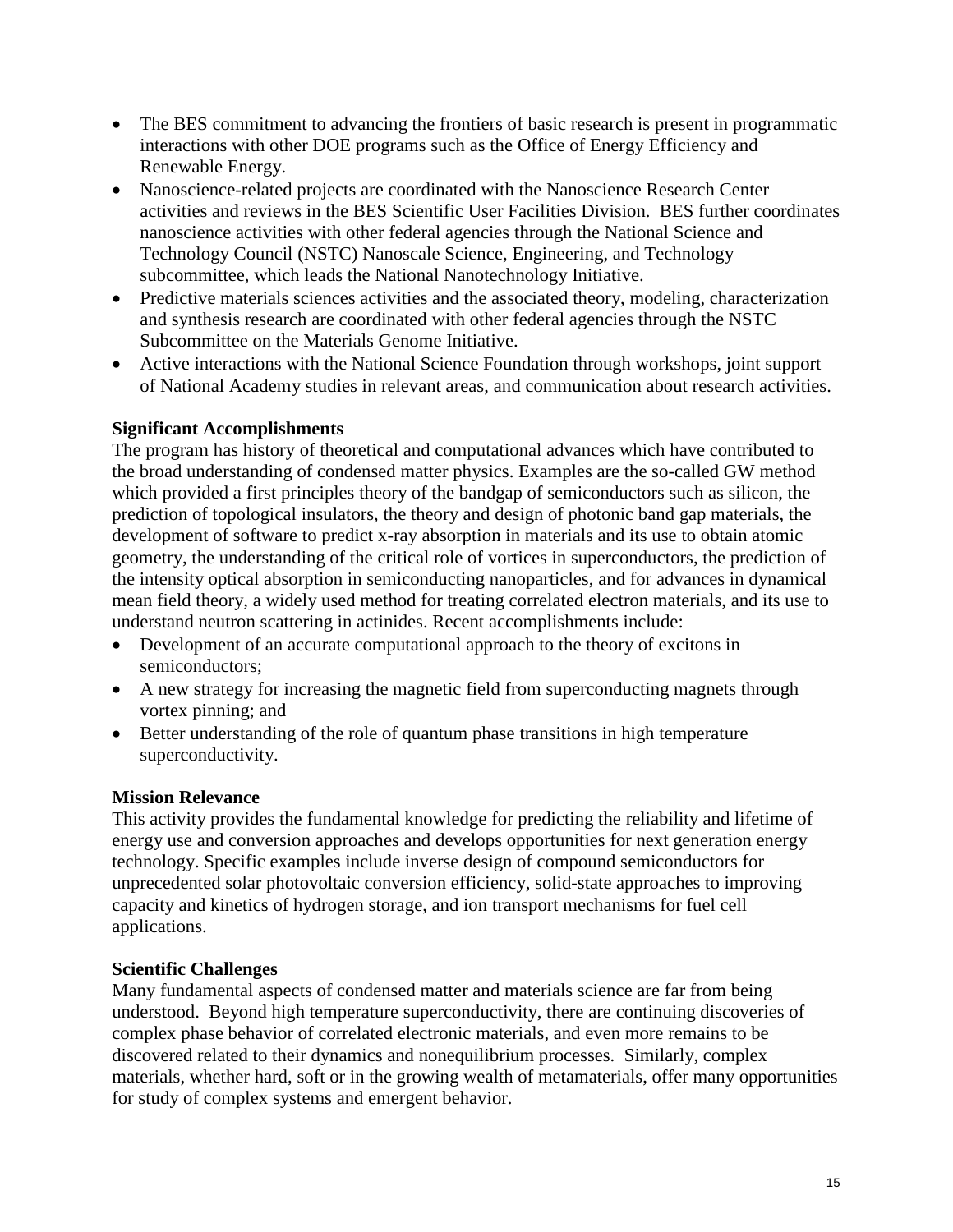Bridging length scales is a continuing major goal on which progress is ongoing. More than integrating atomic level scales with the nanometer or mesoscale in materials, this also requires integrating the domain of quantum laws with classical laws of physics. Bridging time scales is similarly important with some of the most exciting advances coming now with new theoretical methods implemented in a computational environment. Basic theory has challenges. For example, density functional theory is moving to a resolution of the longstanding problems of correctly treating excited states. Treatment of non-equilibrium systems needs advances in nonequilibrium statistical mechanics. In the computational area, a variety of algorithms no longer scale to the tens of thousands of processors available now and will be faced with millions of processors in the future.

#### **Projected Evolution**

The program will continue to emphasize theory and computation which extend the understanding of strongly correlated materials including magnetic and superconducting materials and transition metal oxides. There is a growing interest in exotic states of matter such as the quantum Hall effect and topological insulators. Predictive theory and modeling as it relates to the Materials Genome Initiative will become more important, as will advanced computational techniques such as the Quantum Monte Carlo method. Time dependent and non-equilibrium phenomena, especially at the femtosecond time scale and in electron transport are important areas for future research. All of these have the potential to impact energy relevant technologies over the long term.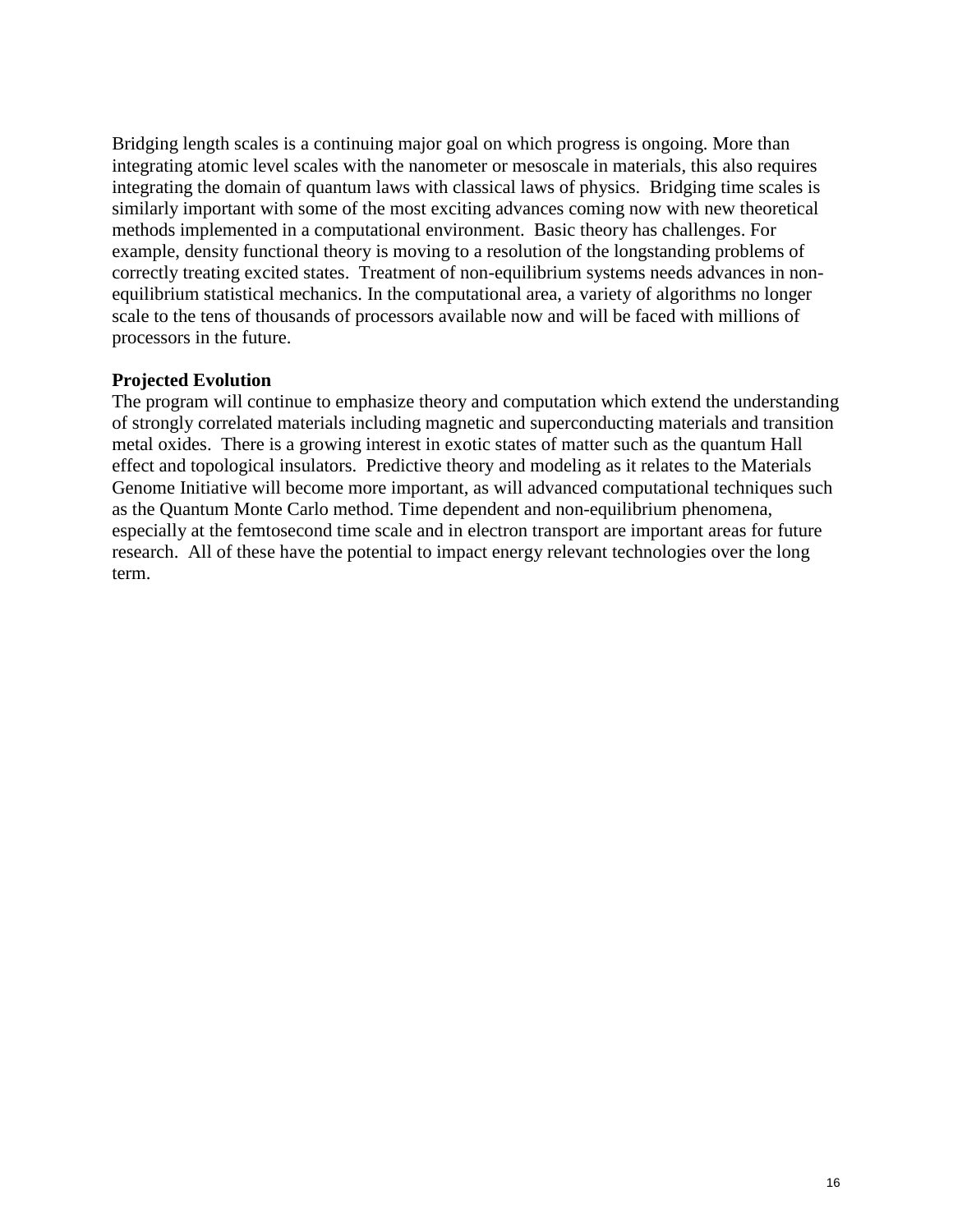#### **Physical Behavior of Materials**

#### **Portfolio Description**

This activity supports basic research on the physical behavior of materials in response to electric, magnetic fields, electromagnetic fields, chemical environments, thermal excitation, size effects and the proximity effects of surfaces and interfaces. Emphasis is on bringing a better understanding to fundamental processes taking place between electric charges, photons, lattice vibrations, and other collective excitations in materials. Included within the activity is research to understand the role of crystal defects to semiconducting, superconducting, and magnetic properties; phase equilibria and kinetics of reactions in materials in unusual environments; and diffusion and transport phenomena. Basic research is also supported to develop new instrumentation, including *in situ* experimental tools to probe the physical behavior in real environments encountered in energy applications.

#### **Unique Aspects**

This activity is the primary supporter of research to develop a fundamental understanding and identification of detailed mechanisms responsible for the physical behavior of materials, and the incorporation of this knowledge into detailed predictive models. The understanding that has resulted from such modeling work has already led to the design of unique new classes of materials including compound semiconductors, superconductors, ferroelectrics, and magnetocaloric materials. Some specific examples include: the stability and morphology of materials in solution as function of pH and oxidation environment are investigated and methods are developed to understand and predict how structure selection can be modified by environment in aqueous solutions as in Li-ion batteries; a 3D metallic carbon that is stable under ambient conditions is predicted to exist that has building blocks of interlocking hexagonal carbon rings; a general analytical expression relating equilibrium fluctuations of the grain boundary shape and position to key parameters governing its motion coupled to a shear deformation is proposed for metals.

#### **Relationship to Other Programs**

This activity closely interacts with other programs in BES as well as other DOE activities and interagency coordination groups:

- Within BES, this research activity sponsors jointly with other core research activities, the Energy Frontier Research Centers program, and the Joint Center for Energy Storage Research (JCESR), as appropriate – program reviews, principal investigators (PI) meetings, and programmatic workshops.
- There are active interactions with the DOE Office of Energy Efficiency and Renewable Energy (EERE) through workshops, program reviews, PI meetings, and communication of research activities and highlights.
- Nanoscience-related projects in this activity are coordinated with the Nanoscale Science Research Center user facilities and reviews in the BES Scientific User Facilities Division. BES further coordinates nanoscience activities with other federal agencies through the National Science and Technology Council (NSTC) Nanoscale Science, Engineering, and Technology Subcommittee that leads the National Nanotechnology Initiative.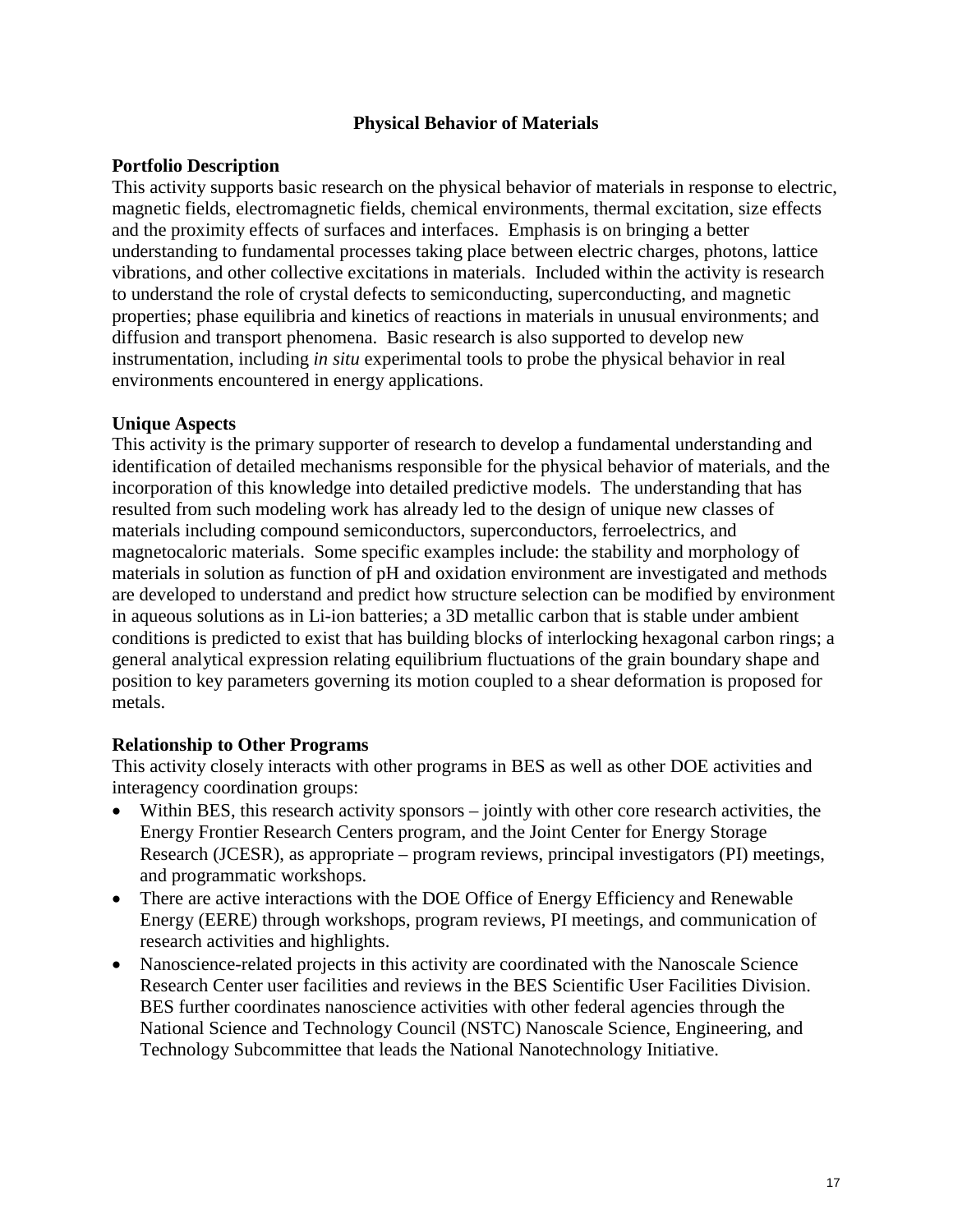- Predictive materials sciences activities and the associated theory, modeling, characterization and synthesis research are coordinated with other federal agencies through the NSTC Subcommittee on the Materials Genome Initiative.
- The program also participates in the interagency coordination groups such the Interagency Coordination Committee on Hydrogen.
- Active interactions with the National Science Foundation through workshops, joint support of National Academy studies in relevant areas, and communication about research activities.

#### **Significant Accomplishments**

This activity has had broad impact in many classes of materials and phenomena. Some of the recent accomplishments include:

- A giant photonic Spin Hall effect was discovered when light is propagated through a metamaterial comprised of V-shaped antennas that follows a curved trajectory and drags light with different circular polarization in opposite transverse directions.
- The a.c. conductivity of a perfect dielectric was increased by more than 18 orders of magnitude within 1 femtosecond, allowing electric currents to be driven, directed and switched by the instantaneous light field without any material damage opening the way to ultra-high speed electronic signal processing in the petahertz  $(10^{15}$  hertz) domain range.
- An accurate magnetometer device was invented, based on a thin-film organic semiconductor diode, that is very low cost and yields better accuracies than existing sensors devices.
- Magneto-optical images have shown that high angle grain boundaries are the key critical current limiting factor in a superconductor  $YBa_2Cu_3O_7$  film and enables future superconducting magnet energy storage.

Other accomplishments include: a technique to experimentally resolve a single individual magnetic spin on an atom using  $KNbO_3$  nanowires that combine fluorescence and force microscopies; realization of the smallest feature size (100 nanometer gold) 3D metallic photonic crystal material; measuring thermoelectricity of a single individual molecule; and demonstration of 50-fold improvement in thermoelectric properties of silicon nanowires.

#### **Mission Relevance**

The research supported by this activity is necessary for discovery of novel material properties and improving materials reliability in chemical, electrical, and electrochemical applications, including the ability to generate and store energy in materials. Materials in energy-relevant environments are increasingly being exposed to extreme temperatures, strong magnetic fields, and hostile chemical conditions. A detailed understanding of how materials physical properties behavior is linked to these surroundings and exposure history is critical to the understanding of photovoltaics, fast-ion conducting electrolytes for batteries and fuel cells, corrosion, novel magnetic materials for low magnetic loss power generation, magnetocaloric materials for highefficiency refrigeration, and new materials for high-temperature gasification.

#### **Scientific Challenges**

The challenge in this area is to develop the scientific understanding of the mechanisms that control the behavior of materials and to use that understanding to design new materials with desired behaviors. The program encompasses efforts aimed at understanding the behavior of organic and inorganic electronic materials, magnetism and advanced magnetic materials,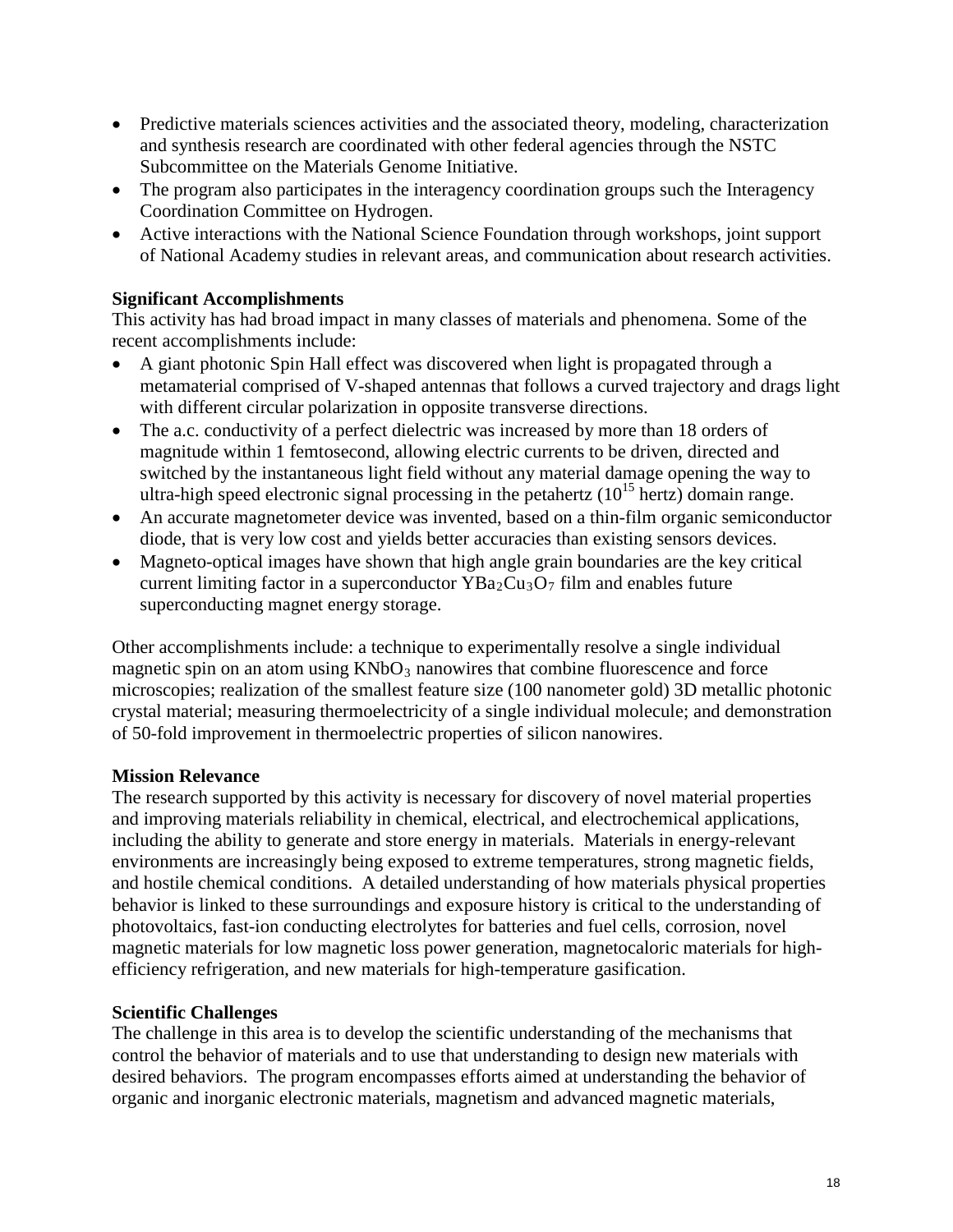manipulation of light/photonic lattices, corrosion/electrochemical reactions, and hightemperature materials behavior through intimately connected experimental, theory, and modeling efforts leading to *a priori* design of new materials.

#### **Projected Evolution**

In the near term, four central topics define the program: electronic and magnetic behavior of materials; corrosion and electrochemistry science; nano-scale phenomena; and multiscale modeling of materials behaviors. Major efforts in these areas will continue. Increased investment in photon-matter interactions, plasmonics, metamaterials and novel organic electronic materials will be considered. In addition, theory and modeling, taking advantage of the vast advances in computing speed and power, will be emphasized.

The long term goal of this program is to develop an atomistic understanding of the macroscopic behavior of materials. It is important to understand the relationship between a material's properties and its response to external stimuli. This can be achieved by determining structureproperty relationship over multiple length scales, with emphasis at the atomic level, and by understanding the response of the nanometer and mesoscale features of the material to those external stimuli. Studies of the physical response of a single nanometer-scale feature needs to be related to the behavior of collections of these features at the mesoscale and onward to the macroscopic behavior of the material. This can often be done with modeling, but further advances are necessary to fully couple the length scales from atomic to macroscopic. This program seeks to foster theory, modeling, and simulation activities that address charge and energy transfer; electronic structure calculation; exciton dynamics and transport; and spin dynamics in energy relevant materials. Developing and applying novel experimental techniques to these problems will be emphasized in coordination with the investment in theory and modeling.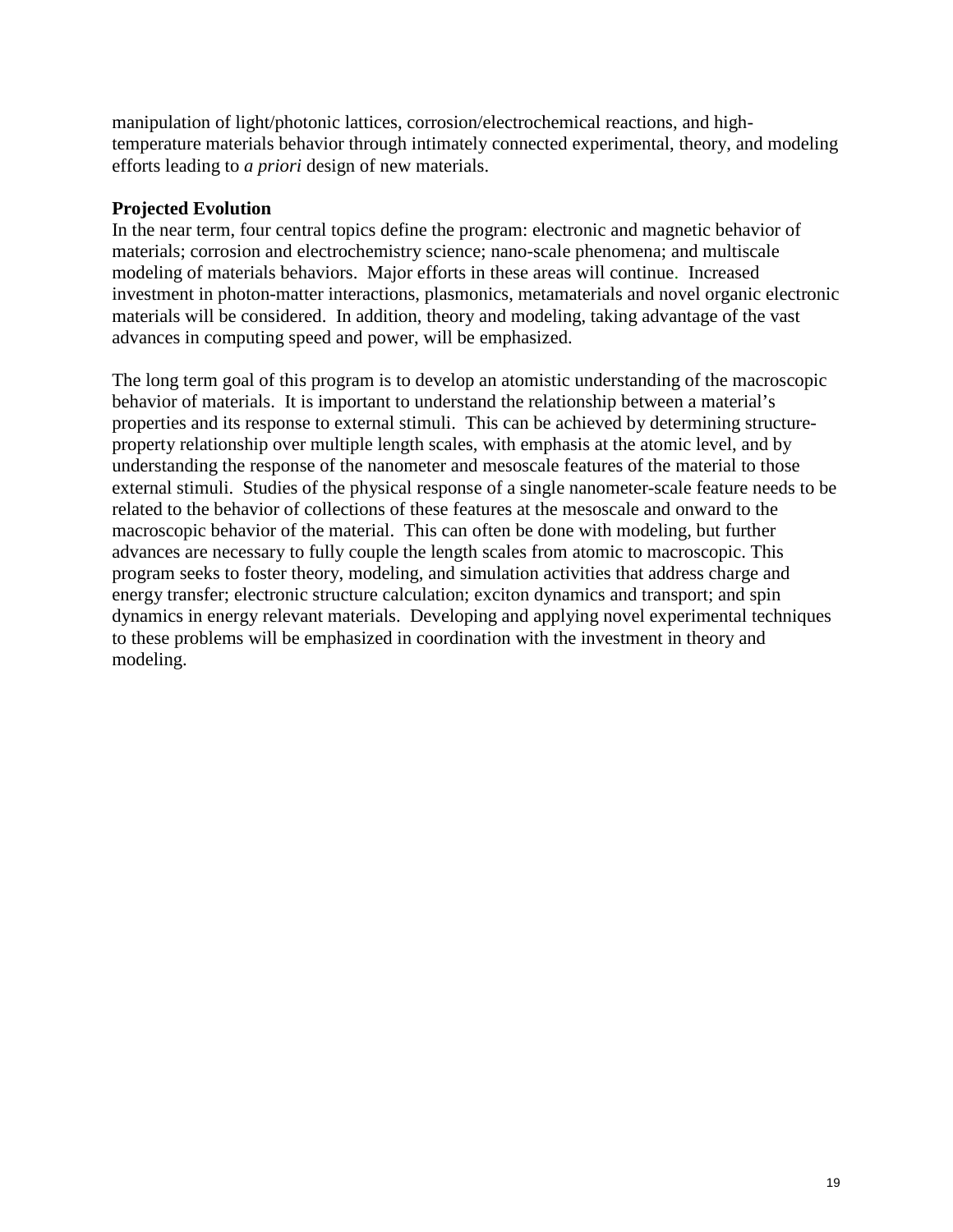#### **Mechanical Behavior and Radiation Effects**

#### **Portfolio Description**

This activity supports hypothesis-driven basic research to understand defects in materials and their effects on the properties of strength, structure, deformation, and failure. Defect formation, growth, migration, and propagation are examined by coordinated experimental and modeling efforts over a wide range of spatial and temporal scales. Topics include fundamental studies of deformation of ultra-fine scale materials, radiation resistance of structural materials, and intelligent microstructural design for increased strength, formability, and fracture resistance in energy relevant materials. The goals are to develop the scientific underpinning for predictive models for the design of materials having superior mechanical properties and radiation resistance. This program will support research in these areas as well as research on unique synergistic effects of multiple environments on the strength, structural development, or failure of materials.

#### **Unique Aspects**

The ability to predict materials performance and reliability from a fundamental basis and to address service life extension issues is important to the Department of Energy (DOE) missions in fossil energy, fusion energy, nuclear energy, energy efficiency, renewable energy, radioactive waste storage, environmental management, and defense programs. Among the key materials performance issues for these technologies are load-bearing capability, failure and fatigue resistance, fracture toughness and impact resistance, high-temperature strength and dimensional stability, ductility and deformability, and radiation tolerance. This activity represents a major fraction of federally supported basic research in mechanical behavior and is the sole source of basic research in radiation damage. In the science of mechanical behavior, cutting-edge experimental and computational tools are bringing about a renaissance, such that researchers are now beginning to develop unified, first-principles models of deformation, fracture, and damage.

#### **Relationship to Other Programs**

The research in this activity has, at its heart, the influence of defects on properties of materials and as such underpins, or interacts with, a number of BES, DOE and other Federal government programs. Particularly through its focus on atomic level understanding of defect-property relationships, it is complementary to the emphasis on behavior of complex materials in the BES Physical Behavior of Materials activity and Electron and Scanning Probe Microscopies research whose focus is on the relationship of structure to physical properties.

- Within BES and DOE, this research activity sponsors, jointly with other core research activities and Energy Frontier Research Centers program as appropriate, program reviews, contractor meetings, and programmatic workshops. Important links have been made with DOE research on nuclear energy, fusion energy, lightweight materials, defense programs and radioactive waste storage.
- The program also participates in the interagency coordination groups such the Interagency Coordination Committee on Ceramics Research and Development.
- Nanoscience-related projects in this activity are coordinated with the Nanoscale Science Research Center activities and reviews in the BES Scientific User Facilities Division. BES further coordinates nanoscience activities with other federal agencies through the National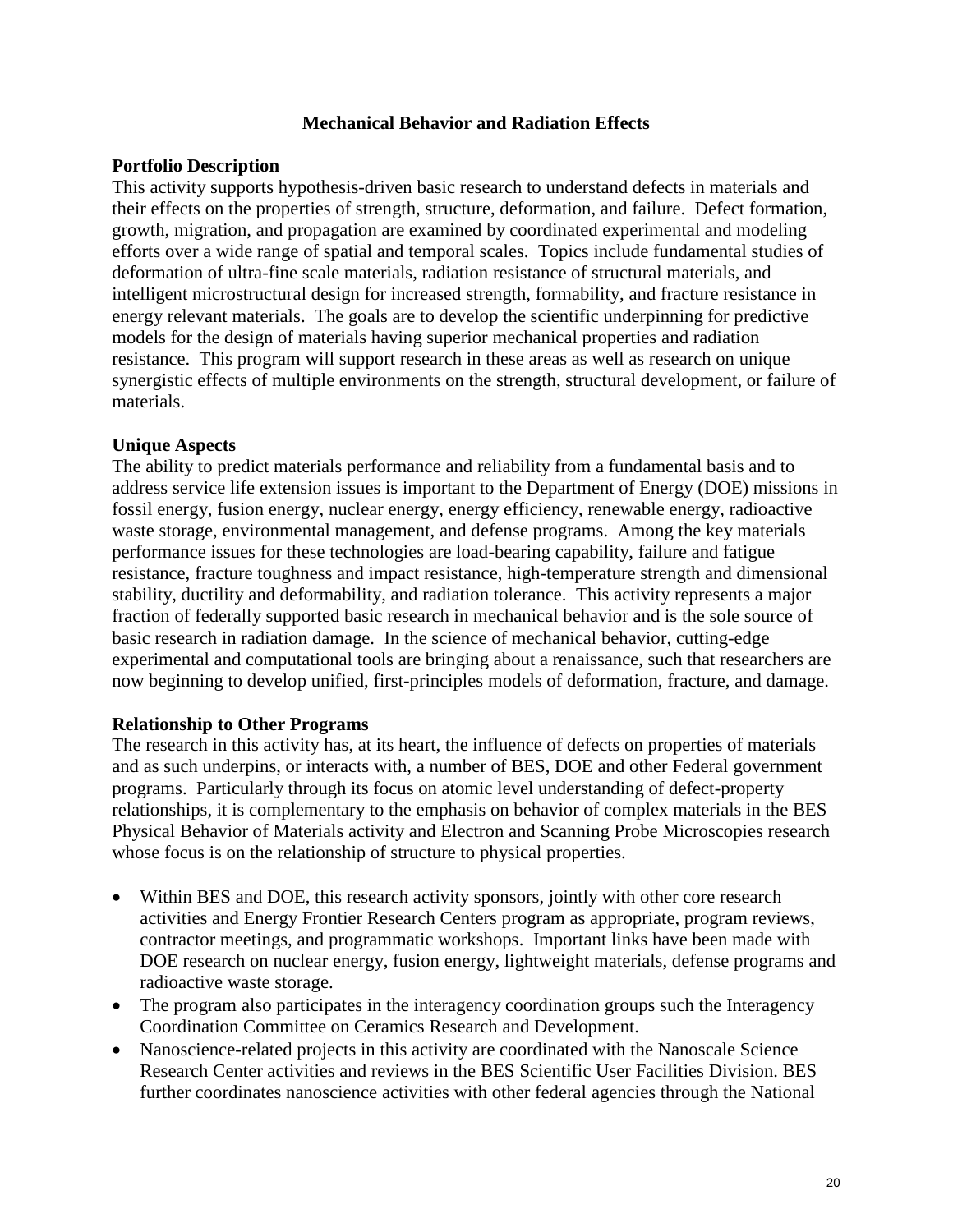Science and Technology Council (NSTC) Nanoscale Science, Engineering, and Technology Subcommittee that leads the National Nanotechnology Initiative.

• Predictive materials sciences activities and the associated theory, modeling, characterization and synthesis research are coordinated with other federal agencies through the NSTC Subcommittee on the Materials Genome Initiative.

#### **Significant Accomplishments**

The Mechanical Behavior and Radiation Effects research activity has resulted in a variety of scientific accomplishments including the discovery of new materials that resist radiation damage; the understanding of new, tough ceramic materials; and the discovery of new analytical techniques and test methods that have impacted a number of research projects.

Recent accomplishments include:

- Based on a fundamental understanding of the role of fine-scaled precipitates, a new class of materials has been developed that can be used at relatively high operating temperatures without losing strength by microstructural evolution;
- Precise measurements of stress distribution during twinning of hexagonal close-packed materials, utilizing 3D x-ray diffraction to illustrate how these stresses are accommodated during compression;
- Developing a model for how specimen size and free surfaces affect the shape memory transitions in NiTi alloys using density functional theory;
- Demonstrating the effects of combined pressure and radiation on structural stability of ceramics such as  $Gd_2Zr_2O_7$ , in which irradiation under extreme pressures of a diamond anvil cell stabilized a non-equilibrium phase;
- Developed computational tools, along with synthetic and experimental capabilities, to design hybrid glasses with outstanding mechanical properties.

#### **Mission Relevance**

The ability to predict materials performance and reliability and to address service life extension issues is important to the DOE mission areas of robust energy storage systems; fossil, fusion, and nuclear energy conversion; radioactive waste storage; environmental cleanup; and defense. Among the key materials performance goals for these technologies are good load-bearing capacity, failure and fatigue resistance, fracture toughness and impact resistance, hightemperature strength and dimensional stability, ductility and deformability, and radiation tolerance. Since materials from large-scale nuclear reactor components to nanoscale electronic switches undergo mechanical stress and may be subjected to ionizing radiation, this activity provides the fundamental scientific underpinning to enable the advancement of high-efficiency and safe energy generation, use, and storage as well as transportation systems.

#### **Scientific Challenges**

Irradiation and deformation can push materials out of equilibrium, creating a dynamic system that has unexpected behaviors. Examples include severe plastic deformation that leads to nonequilibrium and highly radiation-resistant particles in oxide-dispersion-strengthen alloys, and radiation flux that creates 3-dimensional patterns or unexpected phase separations/morphologies. These are challenging to study because of the non-equilibrium nature, but can have profound influence on the development of new understanding and superior materials.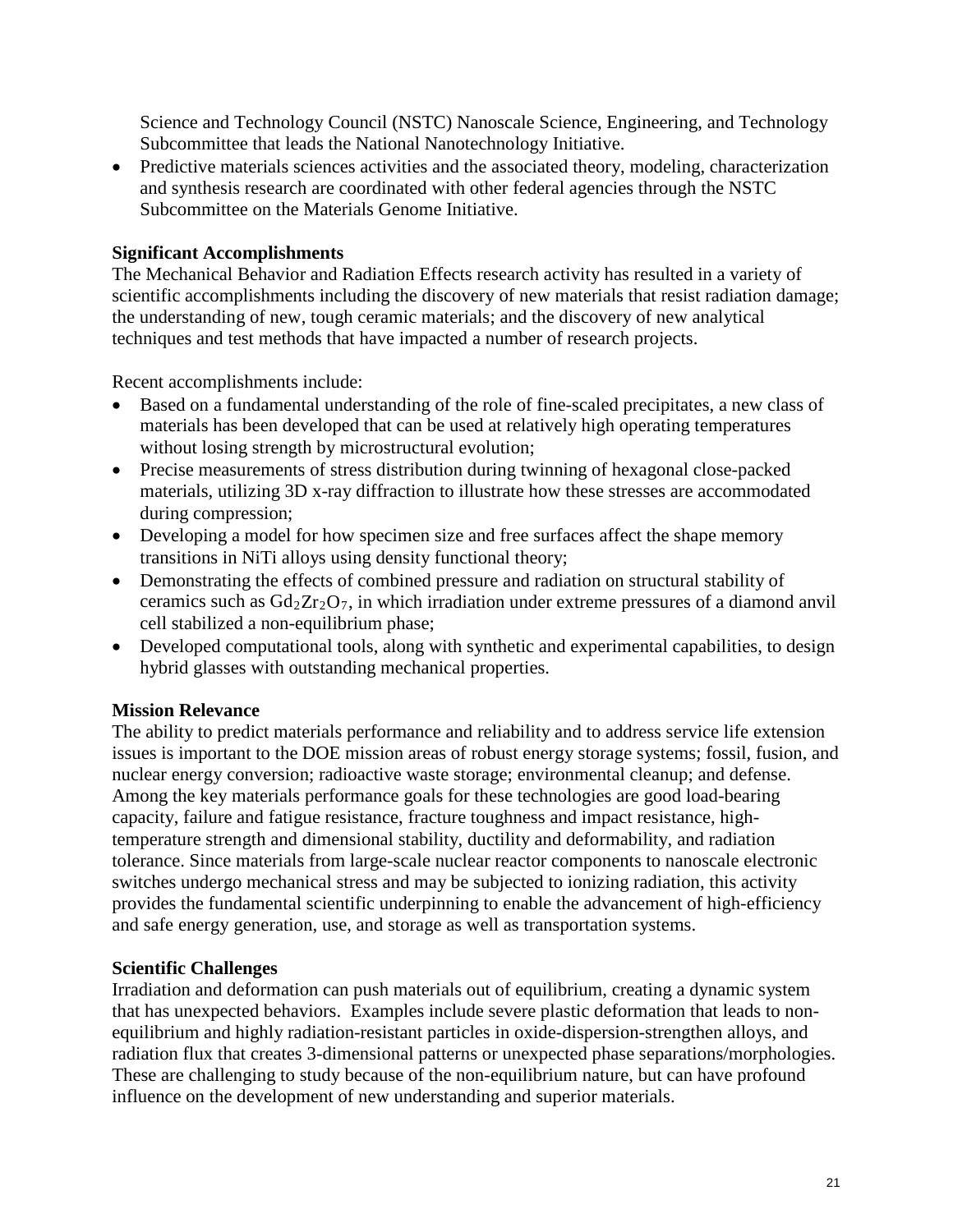Cooperative phenomena: What is missed when observing or modeling individual defects or processes in a linear fashion? Often there are synergistic and system-level effects to mechanical behavior as a number of deformation processes rely on cooperative movement of defects or microstructural components, or application of more than one driving force. These processes include strain hardening, stress corrosion cracking, grain boundary sliding, and chemomechanical response.

Bridging the length and time scales, modeling, and measurement from atomic to continuum: The formation and motion of defects take place over a wide range of length and time scales. In order to fully understand response of the materials, it is necessary to successfully model and measure defect motion and interactions over this range of length (from sub-nanometer to millimeter) and time scales (picoseconds to seconds) in a unified manner. This includes not only improved computational methods but also improved measurement techniques for full 3-dimensional analysis of microstructures.

#### **Projected Evolution**

Research opportunities that can be realized by the application of mechanics fundamentals to the general areas of self-assembly, physical behavior, and behavior under extreme environments (primarily environments that are experienced in current or future fission reactors) of structural materials will be emphasized. With the emerging importance of nanoscale structures with high surface-to-volume ratios, it is appropriate to take advantage of the new, unprecedented capabilities to fabricate and test tailored structures down to the nanoscale. Another area of emerging interest is evaluation of the impact on mechanical behavior of using nanoscale building blocks to fabricate longer length scale structures. In all topical areas, new opportunities arise by taking advantage of more powerful parallel computational platforms and new experimental tools. In addition to traditional structural materials, it is also important to understand deformation and failure mechanisms in other materials used in energy systems (e.g., membranes, coating materials, electrodes) so this will become an increasing part of the portfolio.

Radiation is increasingly being used as a tool and a probe to gain a greater understanding of fundamental atomistic behavior of materials. Incoming fluxes can be uniquely tuned to generate a materials response that can be detected *in situ* over moderate length and time scales. Materials also sustain damage after long times in high-radiation environments typical of current and projected nuclear energy reactors and in geological waste storage. As nuclear energy is projected to play a larger role in U.S. energy production, these are issues that need to be addressed at a fundamental level.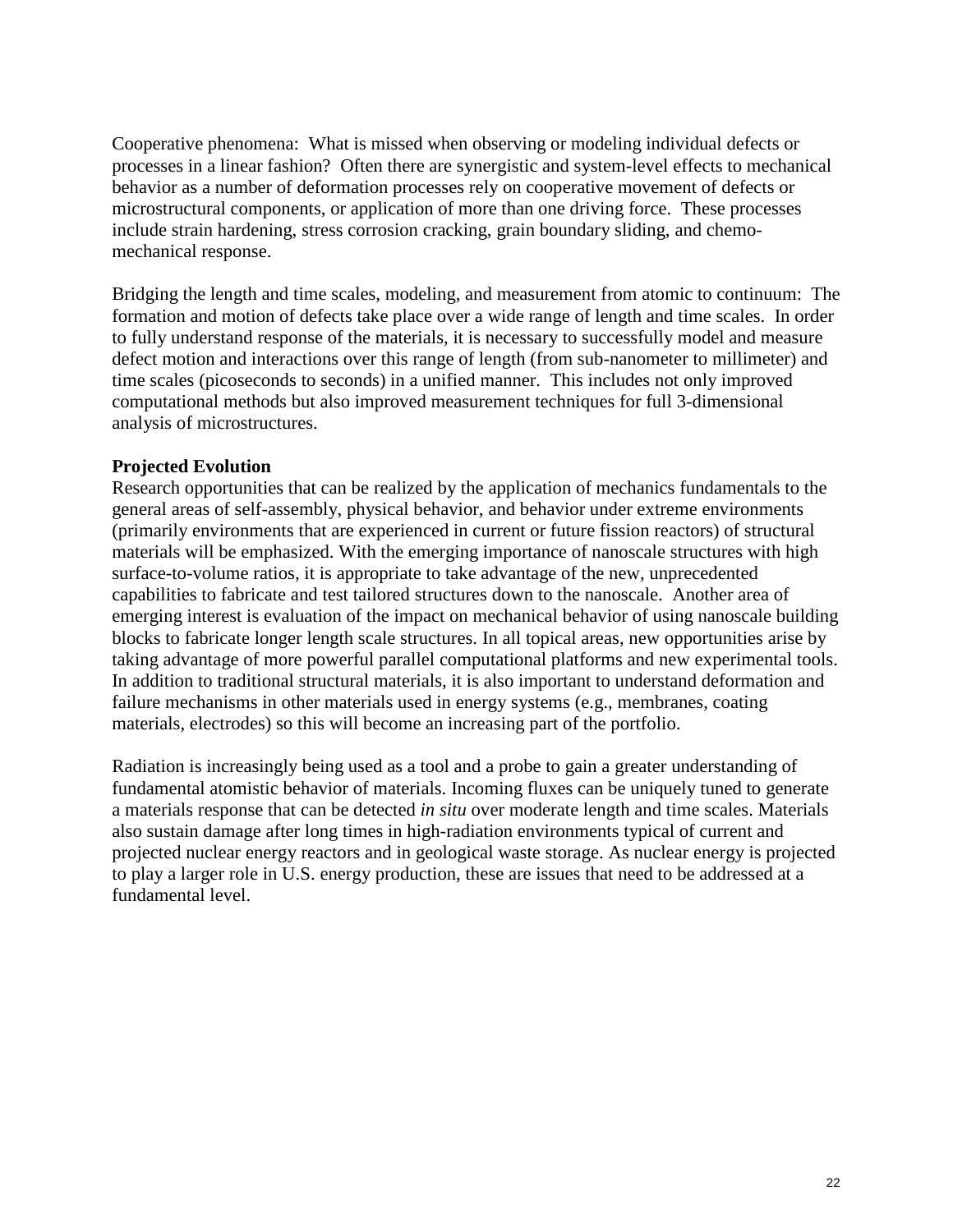#### **X-ray Scattering**

#### **Portfolio Description**

This activity supports basic research on the fundamental interactions of photons with matter to achieve an understanding of atomic, electronic, and magnetic structures and excitations and their relationships to materials properties. The main emphasis is on x-ray scattering, spectroscopy, and imaging research, primarily at major BES-supported user facilities. Instrumentation development and experimental research in ultrafast materials science, including research aimed at generating, manipulating, and detecting ultrashort and ultrahigh-peak-power electron, x-ray, and laser pulses to study ultrafast physical phenomena in materials, is an integral part of the portfolio.

#### **Unique Aspects**

The DOE history and mission have played important roles in BES' current position as the nation's steward of major x-ray facilities. As part of its stewardship, BES maintains strong fundamental research programs at these facilities in materials and related disciplines. This includes the research that has motivated the BES-supported construction of the Linac Coherent Light Source (LCLS) and National Synchrotron Light Source-II (NSLS-II). The unique properties of synchrotron and free electron laser radiation – high flux and brightness, tunability, polarizability, and high spatial and temporal coherence, along with the pulsed nature of the beam – afford a wide variety of experimental techniques whose development and early application to materials science are supported by this program.

Ultrafast materials science involves time domain investigations examining, for example, the early stages of materials transformation through electronic structure excitation and subsequent energy transfer through various quantum mechanical structural pathways involving competing modes of ordering and energy dissipation. The aim of such ultrafast research is to investigate the details of dynamic events at the most fundamental time scales, leading to the understanding of emergent phenomena such as chemical reactions, the nucleation of defects in materials that result in the degradation of their properties, and the flow of energy in devices engineered with attention to novel nanoscale property effects. Potential applications involve the coherent control of surface chemical reactions and structures, switching and control of magnetic spin and ferroelectric polarization domains, and non-equilibrium optical processing during material synthesis.

#### **Relationship to Other Programs**

Within the various DOE science and technology programs, x-ray techniques play a key role in the investigation of materials and processes related to energy conversion and use by providing atomic- and molecular-level information on the structure of nano-particles and catalytic surfaces under *in situ* realistic chemical environments and in realistic device structures. Extending into the ultrafast regime, there is the promise of expanding understanding across the full range of chemistry and materials sciences by allowing femto-second stroboscopic investigations of the earliest stages of dynamic phenomena critical to energy conversion. The x-ray scattering portfolio contributes to other program elements, including:

• BES Energy Frontier Research Centers (EFRCs) benefit from the significant involvement of synchrotron x-ray researchers and their techniques. *In situ* characterization and nanoscale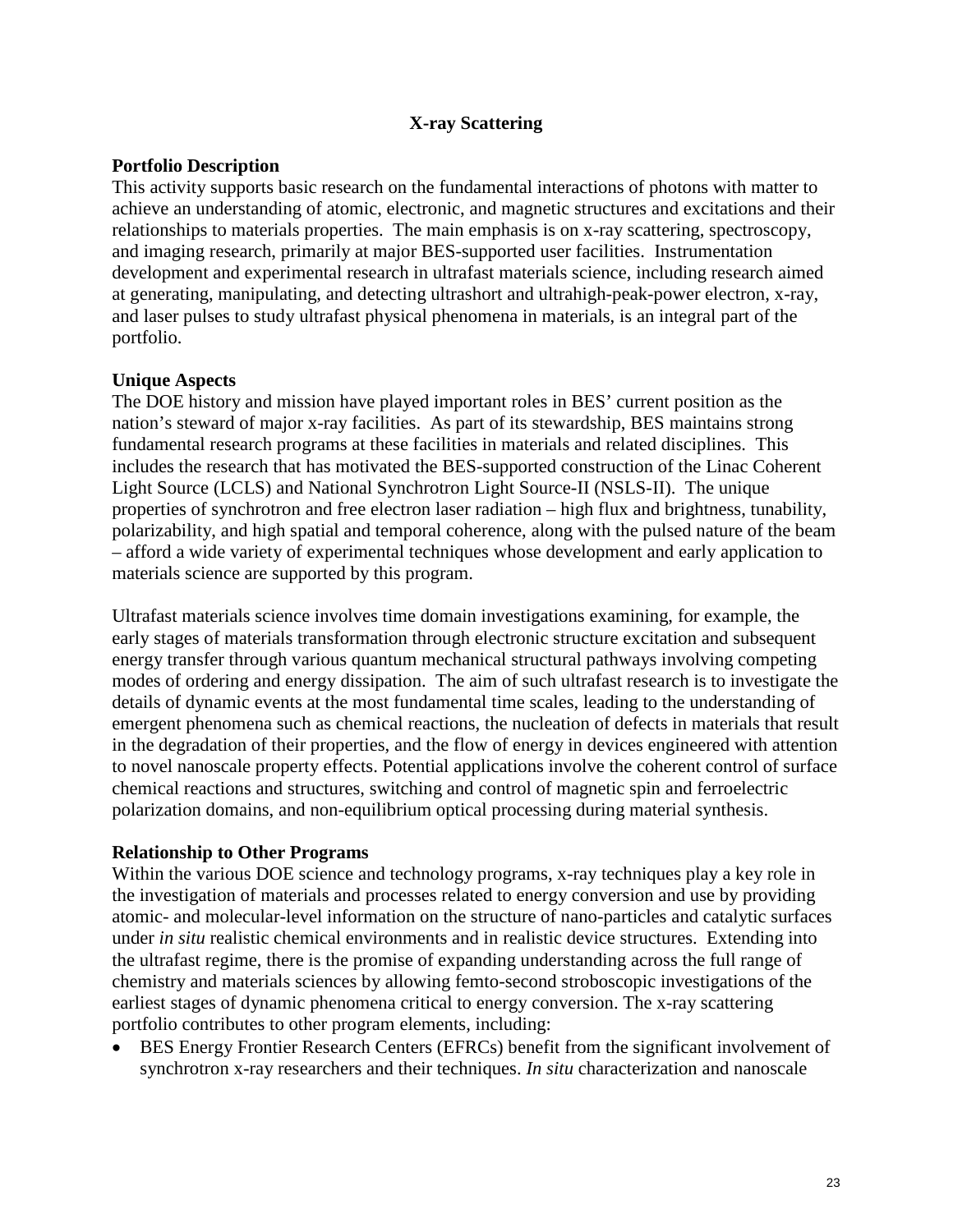tracking of active materials in realistic energy conversion environments enhances the activities of several EFRCs.

The scattering program interfaces with other programs in BES dealing with scattering theory and models:

- Soft matter and biophysical materials interrogation through techniques such as grazing incidence small angle scattering and resonant soft x-ray scattering;
- Geosciences research through high pressure x-ray scattering techniques; and
- Spectroscopy applied to heavy element chemistry.

Coordination with other agencies includes:

- Joint funding (with NNSA) of the HPCAT beamline at the Advanced Photon Source optimized for high pressure condensed matter science.
- Predictive materials sciences activities and the associated theory, modeling, characterization and synthesis research are coordinated with other federal agencies through the National Science and Technology Council Subcommittee on the Materials Genome Initiative.
- Active interactions occur with the National Science Foundation through workshops, joint support of National Academy studies in relevant areas, and communication about research activities.

#### **Significant Accomplishments**

This program supports groups that have contributed to the development of such powerful techniques as inelastic x-ray scattering, x-ray absorption structural spectroscopy, x-ray microscopy, nanoscale focused beam diffraction, time-resolved spectroscopy, and resonant x-ray scattering providing specific chemical, magnetic, and excitation contrast.

Recent accomplishments include:

- Sensitive measurements of surface segregated atomic and electronic structure in new catalysis alloys and nano-particles, as well as measurements of distortions in the atomic ordering resulting from the interfacial constraints on perovskite oxide films which exhibit unique magnetic and electron transport behavior.
- Progress in understanding the rich magnetic and electronic structure of correlated electron materials continues in terms of mapping out phase boundaries and determining the nature of the competing quantum interactions behind transitions in physical properties.
- Refined *in situ* techniques have become more adept at probing small samples, surfaces, and interfaces under extreme processing environments of temperature, pressure, and reactive gases.
- When a material is excited by light or thermal energy to non-equilibrium states, different pathways back to equilibrium often have different time scales. Recent experiments in ultrafast science have employed multiple probes with different sensitivity to various relaxation mechanisms. Fresh results are beginning to tease out the faster dynamics of electronic structure from the slower recovery of atomic motion and lattice strain.

#### **Mission Relevance**

The increasing complexity of DOE mission-relevant materials such as superconductors, semiconductors, and magnets requires ever more sophisticated scattering techniques to extract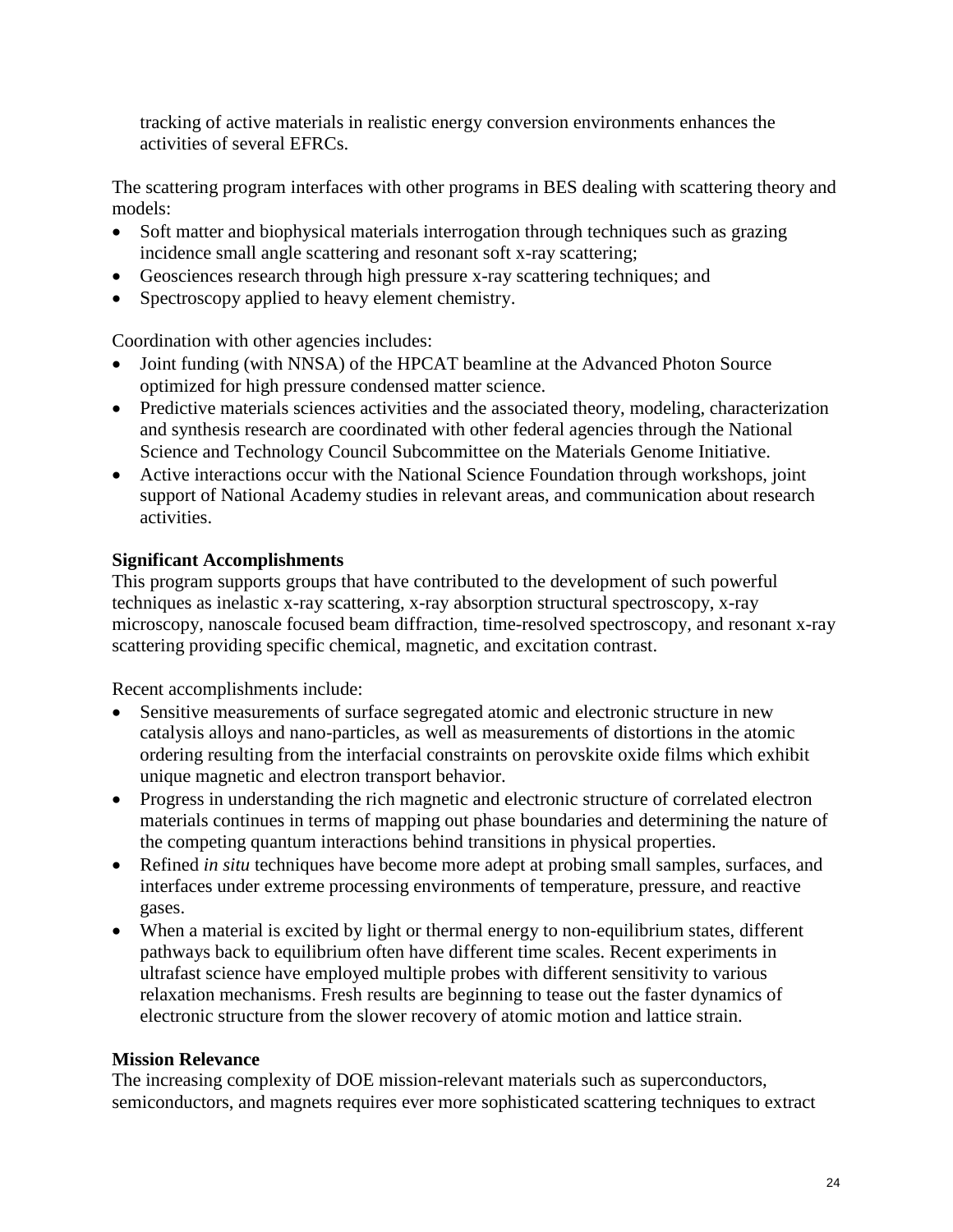useful knowledge and to develop new theories for the behavior of these materials. X-ray scattering probes are among the primary tools for characterizing the atomic, electronic, and magnetic structures of materials in relevant processing and energy conversion environments.

#### **Scientific Challenges**

The ultrafast excitation and exploration of dynamic pathways to metastable states provides another knob to explore the subtle energetic phase space of correlated electron materials, (much like ultra-high pressure techniques access new states along that not fully explored dimension.) Optically pumped excited states may be far from equilibrium and short lived, but the probe measurements are ultrafast and capable of capturing the elusive physics in a unique regime of matter. Recent and foreseeable advances in high-brightness x-ray sources create an unprecedented opportunity to image the primary event at nanometer spatial dimensions and ultrafast time scales. Understanding how ultra-fast coherent radiation can manipulate condensed matter and how matter relaxes back to its unperturbed state may ultimately lead to novel materials synthesis techniques, especially at the nanoscale.

Recent advances in both sources and instrumentation have yielded gains in intensity on sample, facilitating rapid experiments and *in situ* configurations. Smaller samples can be probed with unprecedented temporal and spatial resolution, accuracy, and sensitivity under various parametric conditions. Such information aids the development of novel processing techniques and the search for new exotic materials. *In situ* studies are entering the ultrafast time domain through coupling laser pumped ultra-fast electronic excitations to atomic strain driven processes. There also exists the possibility of selectively studying the dynamics of such phenomena through the photo-doped creation of metastable states that would not necessarily be thermally accessible.

#### **Projected Evolution**

Advances in x-ray scattering and ultrafast sciences will continue to be driven by scientific opportunities presented by improved source performance and optimized instrumentation. The xray scattering activity will continue to fully develop the capabilities at the DOE facilities by providing support for instrumentation, technique development, and research. A continuing theme will be the integration and support of materials preparation (especially when coupled to *in situ* investigation of materials processing) as this is vital to careful x-ray structural measurements related to materials properties. New investments in ultrafast science will focus on research that develops and uses radiation sources associated with BES facilities and beam lines, but also includes ultra short pulse x-ray, electron beam and THz radiation probes created by conventional tabletop laser sources.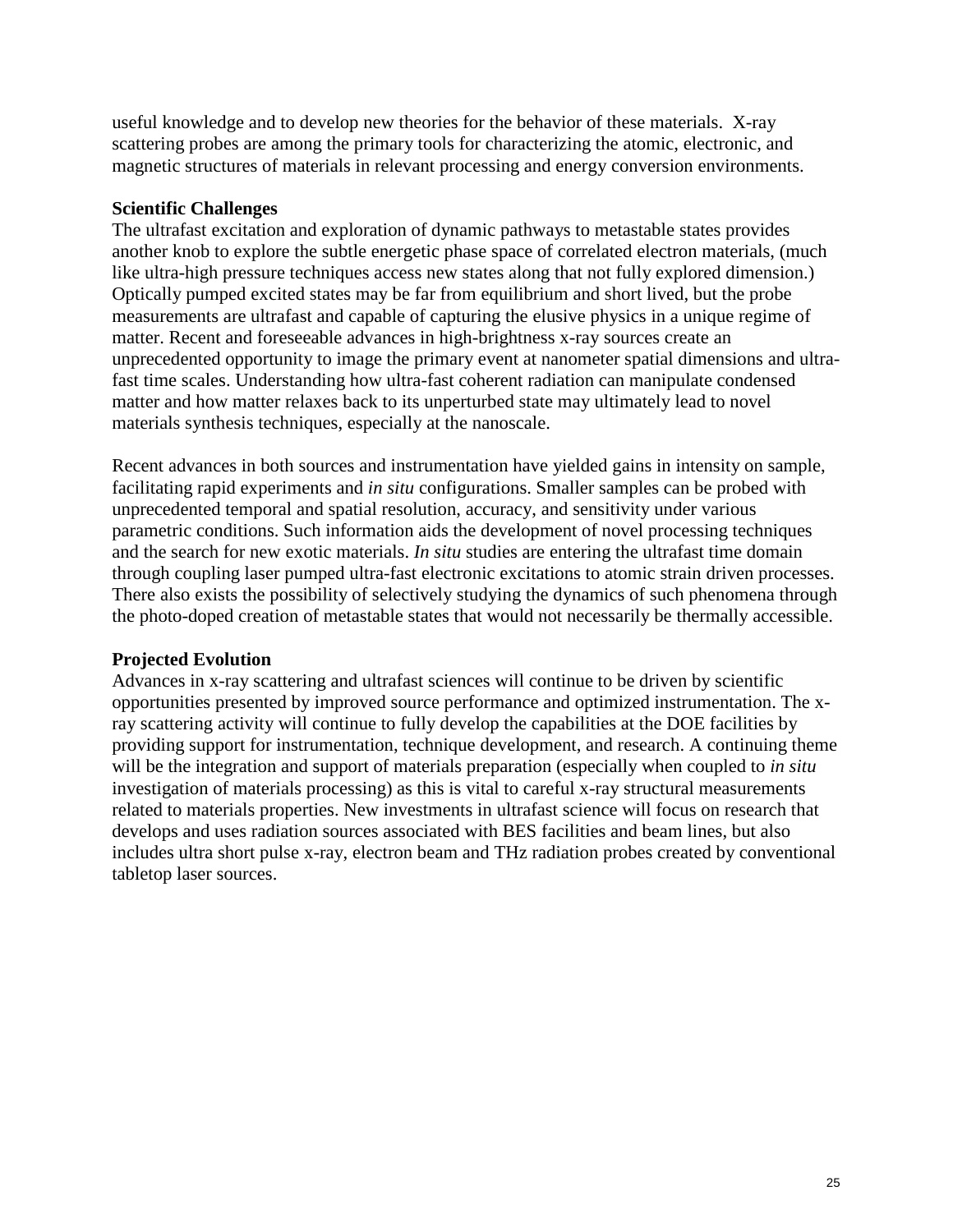#### **Neutron Scattering**

#### **Portfolio Description**

This activity supports basic research on the fundamental interactions of neutrons with matter to achieve an understanding of the atomic, electronic, and magnetic structures and excitations of materials and their relationship to materials properties. Emphasis will be on the application of neutron scattering, spectroscopy, and imaging as major tools for materials research primarily at BES-supported user facilities. Development of next-generation instrumentation concepts, innovative neutron optics, advanced high resolution detectors, rigorous modeling software tools, training next generation neutron scattering scientific community, and application of polarized neutrons for materials research are distinct aspects of this activity.

#### **Unique Aspects**

The DOE history and mission have played important roles in shaping BES' current position as the nation's steward of major neutron facilities. Historically, neutron sources descended from the nuclear reactors that were constructed in the early 1940s as part of the U.S. Atomic Energy Program. This activity has evolved from the pioneering, Nobel prize-winning efforts of Clifford G. Shull in materials science to the current program that encompasses multiple techniques and disciplines. BES is a principal supporter of both the research and the instrumentation at the major U.S. neutron scattering facilities. It maintains strong fundamental research programs in materials and related disciplines at these facilities that serve to drive advancements in both the techniques and instrumentation. High impact science from this activity provided the scientific case to motivate the construction of the Spallation Neutron Source (SNS), the BES facility with the highest pulsed neutron flux in the world and a range of optimized neutron scattering instruments.

Neutron scattering provides information on the atomic level structure, dynamics, and magnetic properties of materials. The neutrons used in scattering experiments have wavelengths commensurate with the inter-atomic distances, translating to energies in the meV range that is comparable to both the lattice and magnetic excitations (phonons and magnons). This fundamental property makes neutron scattering an ideal probe for both the structure and dynamics in condensed matter. Neutrons have high sensitivity to light elements and large difference in scattering cross-section of certain isotopes, offering unique contrasts and a range of versatile tools for the investigation of ordered, disordered, and hybrid materials. The high penetrating ability and low energy of neutrons allow nondestructive evaluation of the structure and dynamics deep within materials, and the magnetic moment of neutrons offers an important probe to investigate magnetic phases in materials.

#### **Relationship to Other Programs**

This activity interacts closely with the BES Scientific User Facilities Division in the development of new instrumentation concepts and sophisticated software tools for data analysis and coordination on complementary scientific portfolios. It serves several BES-supported Energy Frontier Research Centers with focused research in the areas of superconductivity, magnetism, thermoelectrics, organic photovoltaics, materials under high pressure, structural materials under extreme conditions, and interfacial structure and dynamics for energy storage, hydrogen storage, carbon sequestration and catalysis. In addition, there are coordination activities with other federal agencies: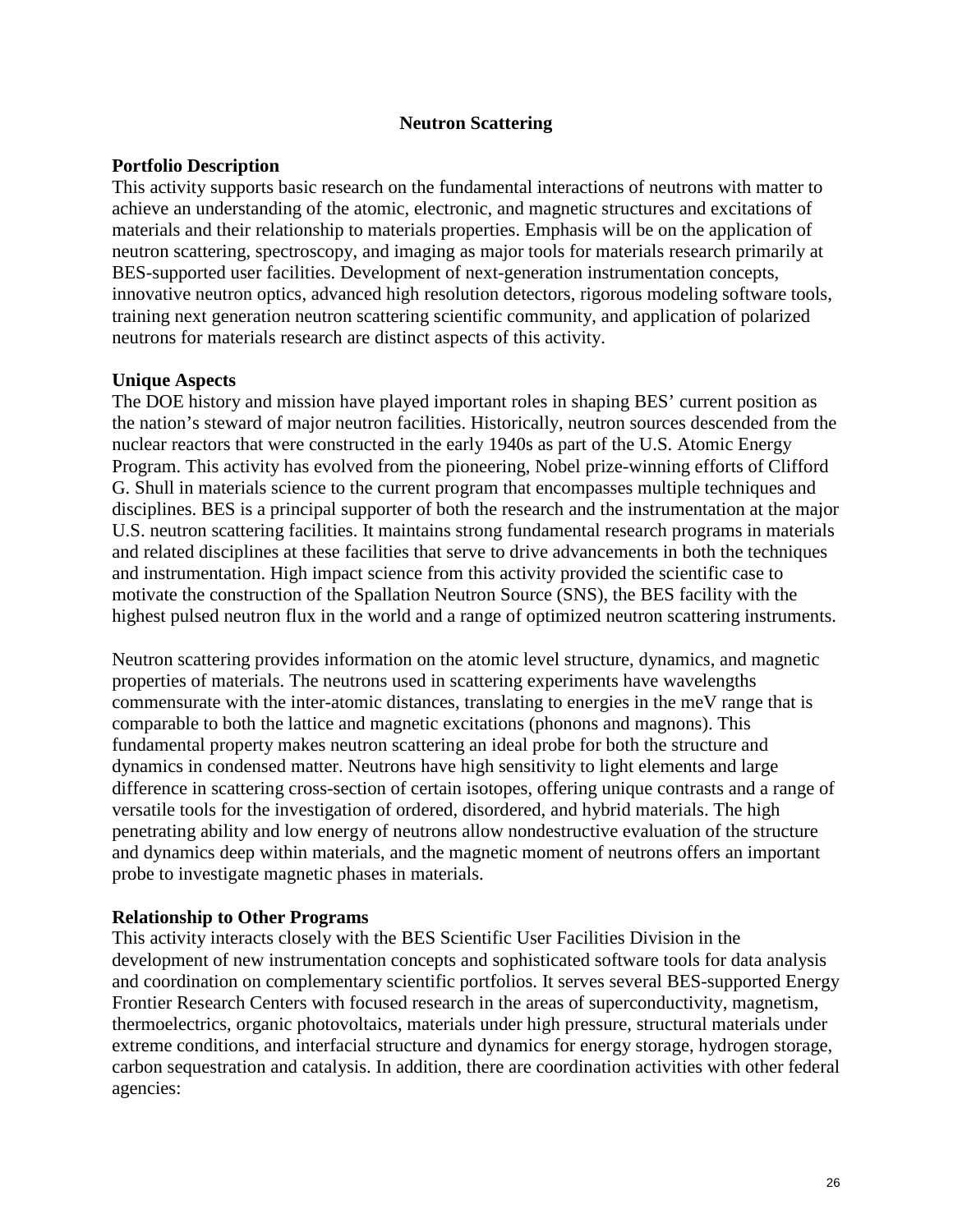- Coordination with the National Institute of Standards and Technology's Center for Neutron Research helps to ensure development of instrumentation and capabilities that best serve the broad neutron scattering user community.
- Nanoscience-related projects in this activity are coordinated with the Nanoscale Science Research Center user facilities and reviews in the BES Scientific User Facilities Division.
- Predictive materials sciences activities and the associated theory, modeling, characterization and synthesis research are coordinated with other federal agencies through the National Science and Technology Council Subcommittee on the Materials Genome Initiative.
- Active interactions with the National Science Foundation through workshops, joint support of National Academy studies in relevant areas, and communication about research activities.
- Coordination with other federal agencies on research instrumentation programs, especially in the funding of beam lines whose cost and complexity require multi-agency support.

#### **Significant Accomplishments**

BES supported the pioneering research of Clifford G. Shull in the development of the neutron diffraction technique at Oak Ridge National Laboratory that led to the 1994 Nobel Prize in Physics. Shull's work launched the field of neutron scattering, which has proven to be one of the most important techniques for elucidating the structure and dynamics of solids, fluids and magnetic materials.

Neutron scattering groups supported by this activity at the DOE national laboratories provided the leadership and expertise in the pioneering design and development of virtually all the current highly optimized time-of-flight instruments and techniques in neutron scattering and spectroscopy at the SNS. Recent scientific accomplishments include:

- Phase diagrams for the recently discovered high temperature iron pnictide superconductors and heavy fermions;
- The first experimental determination of spin liquids, a new state of magnetism;
- Mechanisms responsible for the giant negative thermal coefficient materials and high performance thermoelectrics;
- Emergent magnetism at the interfaces of complex oxide heterostructures offering a new pathway for oxide spintronics;
- Rich phase behavior of protein-polymer block copolymers offering a new platform to assemble functional biomaterials at high concentrations; and
- Neutron focusing optics to increase neutron flux in the instruments.

#### **Mission Relevance**

The increasing complexity of DOE mission-relevant materials including superconductors, magnets, batteries, photovoltaics, thermoelectrics, metallic alloys and polymer nanocomposites requires ever more sophisticated scattering techniques to investigate the structure and dynamics at relevant length and time scales and to develop theories which can predict the behavior of these materials. Neutron scattering probes are among the primary tools for characterizing the atomic, electronic, and magnetic structures of materials. The activity is relevant to the behavior of matter in extreme environments, high pressure, shear and magnetic fields.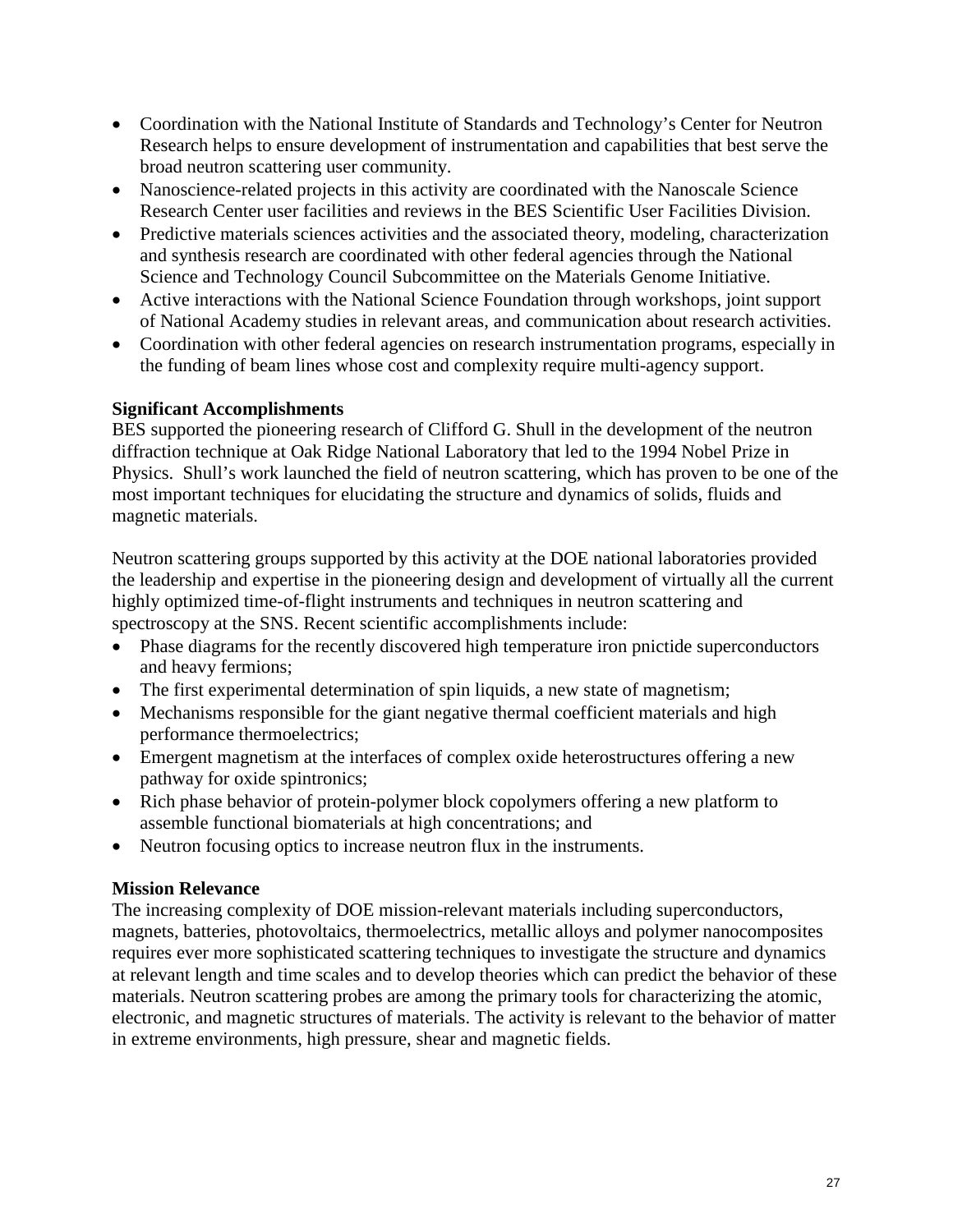#### **Scientific Challenges**

Strongly Correlated Electron Materials – Quantitative understanding of the cooperative macroscopic phenomena emerging from the interplay between charge, spin, and lattice degrees of freedom in materials, including high temperature superconductors, multiferroics, thermoelectrics, spintronics, and magnets, remains a great challenge; inelastic neutron scattering, diffraction and imaging will play major roles in the studies of these materials.

Matter Under Extreme Conditions – Extreme temperature (both ultrahigh and ultralow), pressure, magnetic and electric fields, shear and combinations thereof are important parameters for material synthesis as well as to tune the material properties. Highly optimized neutron scattering spectrometers with novel sample environments will enable *in situ* studies at high pressures. Similarly, scattering experiments at high magnetic fields can be used to study materials during phase transitions, allowing separation of magnetic field effects as well as to simulate effects normally observed via doping.

Multi-component Complex Materials – Interfaces play strong roles in the behavior of these materials. The role of individual constituents on the emergent behavior in these materials can be readily probed using unique contrast variation techniques. Highly optimized instruments at the SNS will enable the science with smaller samples with unprecedented resolution, accuracy, and sensitivity under various parametric conditions.

#### **Projected Evolution**

The Neutron Scattering activity will continue its stewardship role in fostering growth in the U.S. neutron scattering community in the development of innovative time-of-flight neutron scattering and imaging instrumentation concepts and their effective utilization for transformational research. A continuing theme will be the integration and support of materials preparation as this is vital for relating neutron structural measurements to materials properties.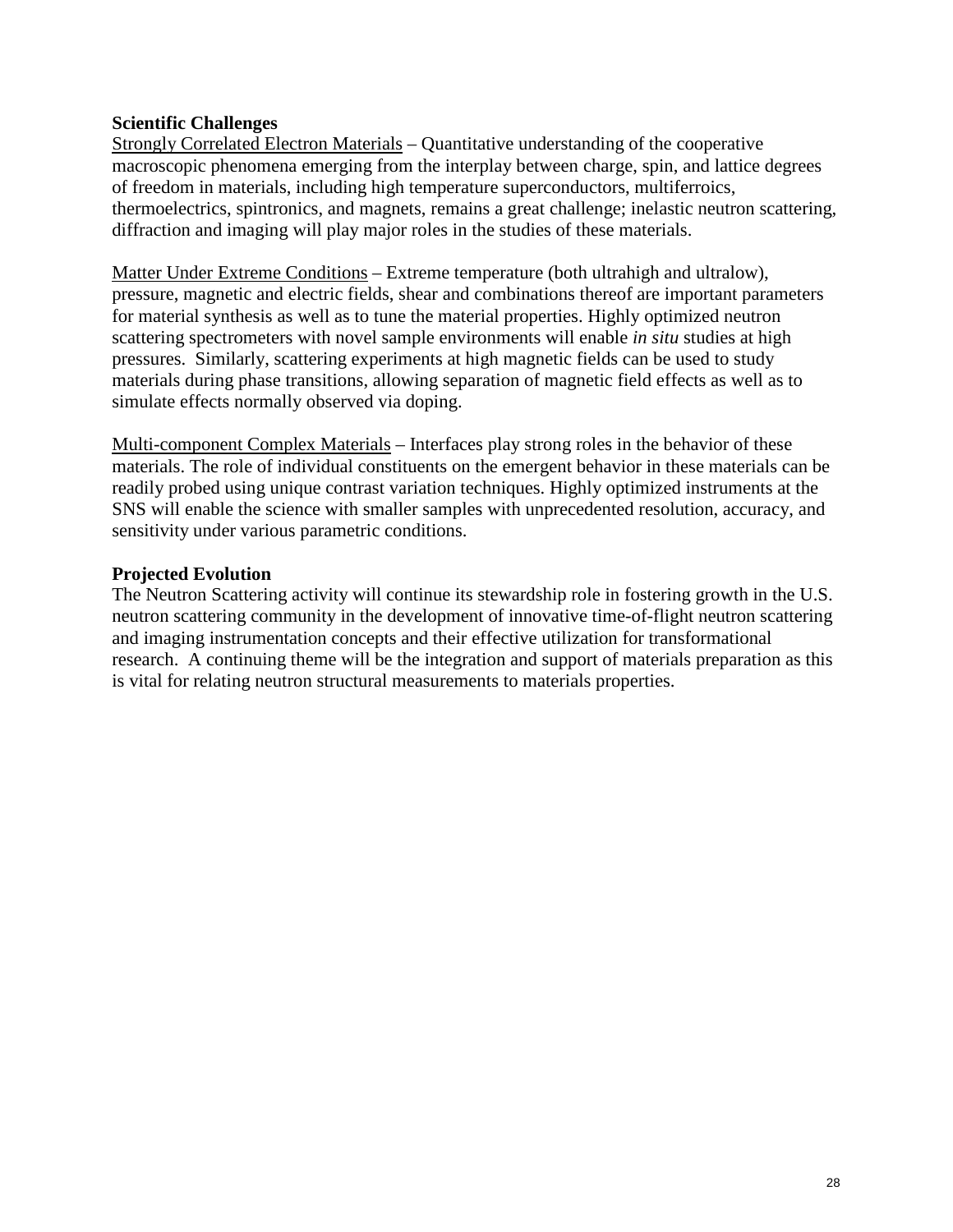#### **Electron and Scanning Probe Microscopies**

#### **Portfolio Description**

This activity supports basic research in materials sciences that utilizes and advances electron and scanning probe microscopy and spectroscopy techniques to address forefront challenges related to atomic, electronic, and magnetic structures and properties of materials. This activity also supports the development of new instrumentation concepts and quantitative techniques, including ultrafast electron diffraction and imaging techniques, for basic science and materials characterizations for energy applications. The goal is to develop a fundamental understanding of materials through advanced microscopy and spectroscopy.

#### **Unique Aspects**

Materials properties at macroscopic scale originate from microscopic details, via a hierarchy of length scales. This activity is driven by the need for quantitative characterization and understanding of the structure, chemistry and physical properties of materials at near-atomic length scales. High spatial resolution in electron and scanning probe microscopy and spectroscopy provides unique opportunities to characterize atomic and mesoscale structures in technologically-important materials. This activity supports comprehensive microscopy research groups which undertake the development, implementation, and exploitation of a variety of electron beam and scanning probe techniques for fundamental understanding, characterization, and analysis of materials. Research results are increasingly coupled with first-principles theory, which offers quantitative insights into the atomic origins of materials properties.

#### **Relationship to Other Programs**

This activity interfaces with other programs in BES, including the activities under X-Ray and Neutron Scattering, Condensed Matter Physics, Synthesis and Processing, Physical Behavior, Materials Chemistry, Biomolecular Materials, Mechanical Behavior and Radiation Effects, Catalysis, Energy Frontier Research Centers, and the DOE Experimental Program to Stimulate Competitive Research. In addition, interactions outside of BES include:

- With the DOE Office of Energy Efficiency and Renewable Energy through activities in solar energy, hydrogen and energy storage technologies.
- Nanoscience-related projects in this activity are coordinated with the Nanoscale Science Research Center user facilities and reviews in the BES Scientific User Facilities Division. BES further coordinates nanoscience activities with other federal agencies through the National Science and Technology Council (NSTC) Nanoscale Science, Engineering, and Technology Subcommittee that leads the National Nanotechnology Initiative.
- Predictive materials sciences activities and the associated theory, modeling, characterization and synthesis research are coordinated with other federal agencies through the NSTC Subcommittee on the Materials Genome Initiative.
- Active interactions occur with the National Science Foundation through workshops, joint support of National Academy studies in relevant areas, and communication about research activities.

#### **Significant Accomplishments**

This program has been a major U.S. supporter of microscopy research for developing a fundamental understanding of materials. Scientific achievements in this program include the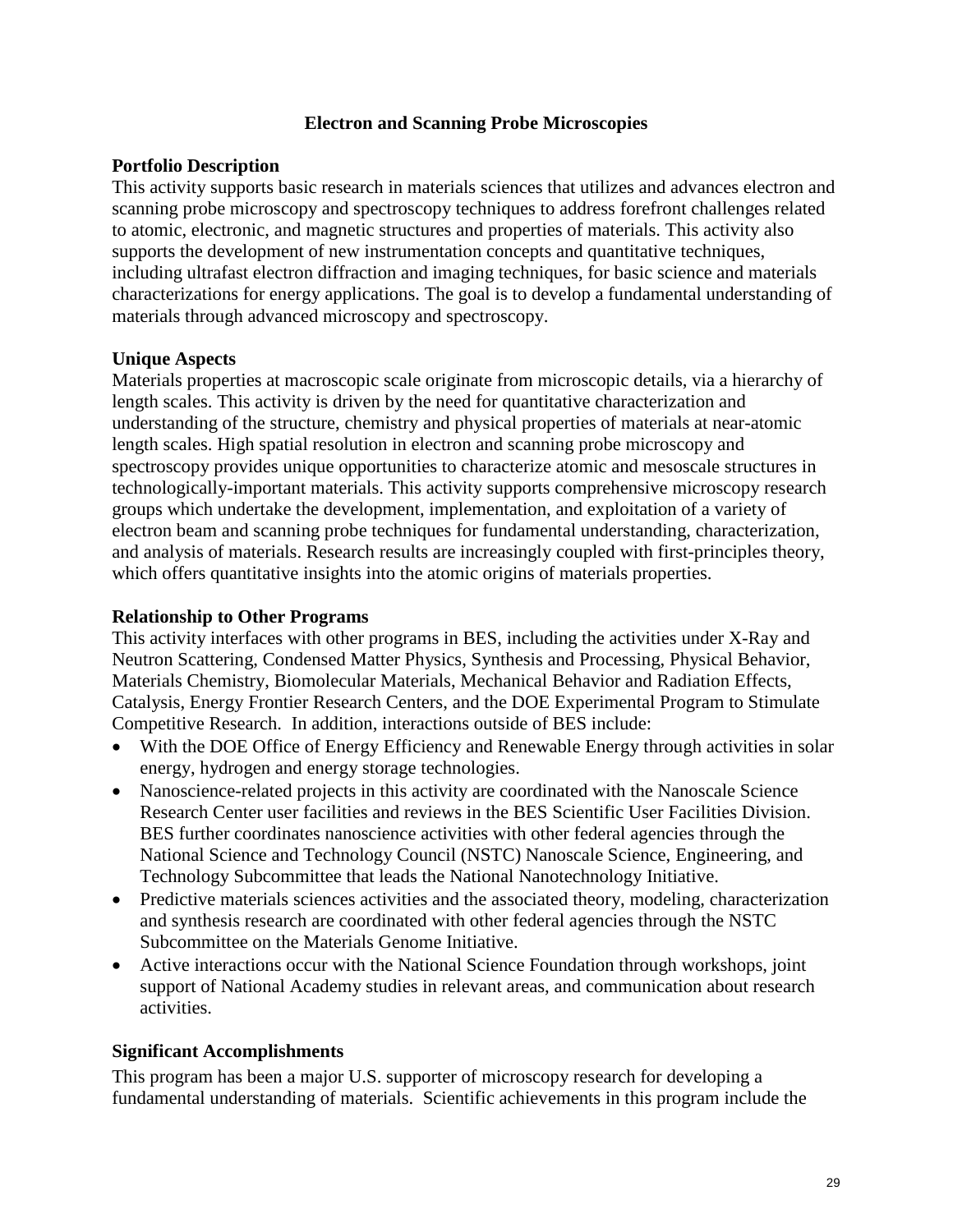development of leading U.S. capabilities for materials characterization at subangstrom length scales that are coupled with advances in detectability limits and precision quantitative analytical measurement. Historical accomplishments include: the development of the Embedded Atom Method to study defects in materials, which revolutionized computational materials science by permitting large scale simulations of materials structure and evolution; the successful correction of electron microscope lens aberrations that allowed the first spectroscopic imaging of single atoms within a solid; the development of dynamic transmission electron microscopy, which couples high time resolution (~nanoseconds) with high spatial resolution (~nanometers), providing a unique tool for probing and understanding materials dynamics; and the visualization of electronic structure at the nanometer and atomic scale by spectroscopic imaging scanning tunneling microscopy which contributed to the understanding of the electronic transport mechanisms for superconductivity.

Recent accomplishments include:

- The discovery of the first solid-state triple point in vanadium dioxide.
- A new mechanism of thermal transport using electron thermal microscopy.
- The direct observation of nanoscale ferroelectric switching in real-time.
- New insights on the superconductivity of heavy fermions and magnetic superconductors through the developments of state-of-the-art scanning tunneling microscopy techniques.

#### **Mission Relevance**

This activity is relevant to materials research and energy technologies through the structural and functionality determination of mesostructured materials for a wide range of energy generation and use technologies. The nation's long-term energy needs present many fundamental challenges that require new materials and characterization tools such as electron beam and scanning probes. Performance improvements for environmentally acceptable energy generation, transmission, storage, and conversion technologies depend on a detailed understanding of the atomic, electronic, and magnetic structures found in advanced materials; electron and scanning probe microscopies and associated spectroscopy are among the primary tools for characterization of these structures. Analysis of the surface and interior of nano- or meso-scale structures related to the functionality of materials often require *in situ* and *in operando* microscopy techniques under various environments.

#### **Scientific Challenges**

Researchers addressing major scientific challenges supported by this activity require utilization of advanced, innovative imaging and spectroscopy to solve forefront scientific problems in understanding materials properties and functionality. Relevant research challenges are: imaging functionality at the near-atomic or mesoscale; development of a fundamental understanding of electron scattering and nanoscale ordering phenomena in matter; utilization of high-resolution, quantitative analysis of nano- and mesoscale materials to understand the origin of macroscopic properties and enable the design of high-performance materials; understanding the correlation between electrons and spins at nanoscale, and their dynamics and transport properties; determination of interface structures and understanding the link between surface/interface/defect structures and materials properties; combining electron and scanning probes to study complex properties; probing the local properties of materials at the atomic or molecular scale with *in situ* and *in operando* microscopy in the end-use application environment; development of timeresolved microscopy with high spatial, temporal and energy resolutions to study the atomic level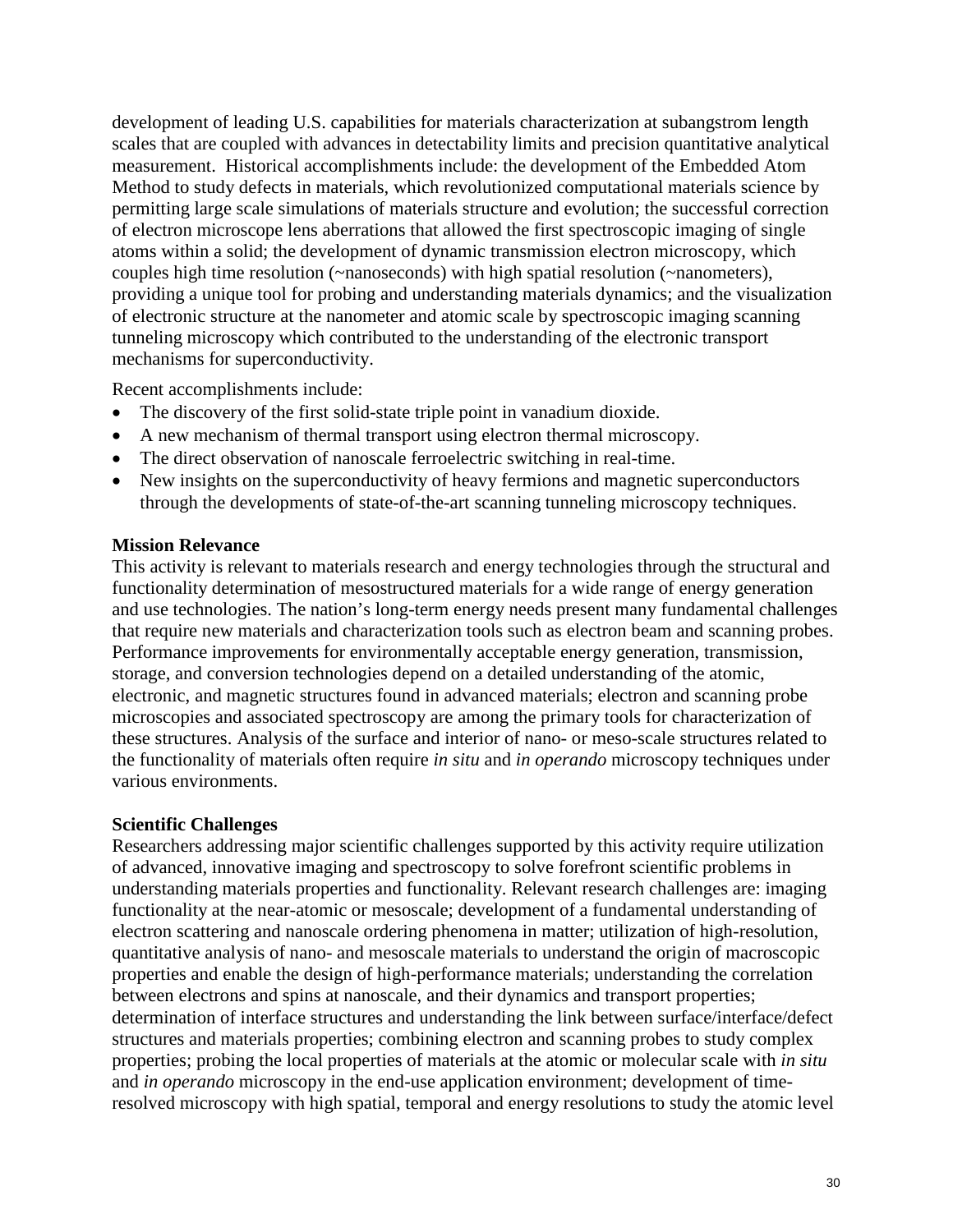mechanisms during structural or phase transformations; and the application of first principles theory to understand the data obtained from microscopy instrumentation and how to use this information to predict the structures of real materials.

#### **Projected Evolution**

The emphasis of the program will be basic research for the fundamental understanding of materials using advanced microscopy and spectroscopy techniques. This program will use currently available electron and scanning probe microscopy capabilities; develop new, innovative instrumentation and techniques; and use advanced scattering, imaging and spectroscopy methods to understand functionality, fundamental processes and dynamics of materials at the near-atomic to mesoscopic length scales.

To address forefront scientific challenges, new state-of-the-art experimental and theoretical techniques will need to be developed. This activity will continue to support the development and use of advanced microscopy instrumentation/techniques, and the associated theoretical tools to understand the experiments, for research on imaging materials functionality and understanding the properties of materials. New advances are needed in time-resolved microscopy and related spectroscopy, in high-resolution analyses of energy-relevant soft matter and for quantitative *in situ* analysis capabilities under perturbing parameters such as temperature, stress, chemical environment, and magnetic and electric fields. The combination of multiple probes in a single experiment is expected to address complex and challenging materials science problems. Significant improvements in resolution and sensitivity in microscopy and related spectroscopy techniques will provide an array of opportunities for groundbreaking science.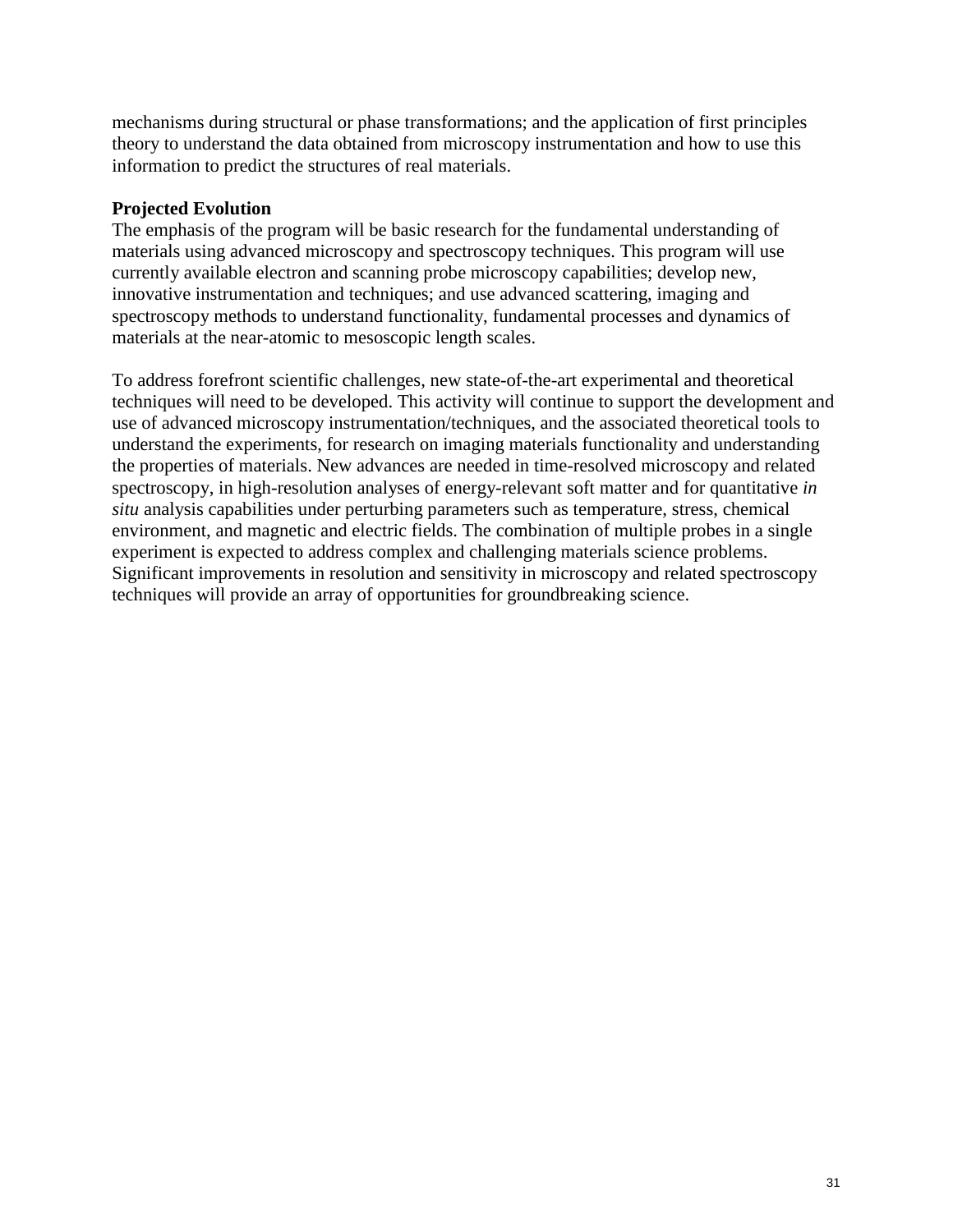#### **Experimental Program to Stimulate Competitive Research (EPSCoR)**

#### **Portfolio Description**

This activity supports basic research spanning the broad range of science and technology programs at DOE in states that have historically received relatively less Federal research funding. The currently eligible EPSCoR states are listed

at [http://www.nsf.gov/od/oia/programs/epscor/eligible.jsp.](http://www.nsf.gov/od/oia/programs/epscor/eligible.jsp) The research supported by EPSCoR includes materials sciences, chemical sciences, physics, energy-relevant biological sciences, geological and environmental sciences, high energy physics, nuclear physics, fusion energy sciences, advanced computing, and the basic sciences underpinning fossil energy, nuclear energy, energy efficiency, electricity delivery, and renewable energy.

#### **Unique Aspects**

The program objectives are addressed through three funding mechanisms: (1) Implementation Grants, (2) State-Laboratory grants and (3) participation in the DOE Office of Science Early Career Research Program. Implementation grants address state/territory capability and infrastructure development through funding research in a focused area or research cluster with the potential to support faculty hires, a group of students or postdoctoral fellows, and the purchase of research equipment.Implementation grants are for a maximum period of six years with an initial grant period of three years. The State-Laboratory grants address building partnerships between the researchers in EPSCoR institutions, their students and postdoctoral fellows with research scientists and unique capabilities at DOE national laboratories. The State-Laboratory grants are for one period of three years. Further information on the Early Career Research Program may be found at its [website.](http://science.energy.gov/early-career/) This program is science-driven and supports the most meritorious proposals based on peer review and programmatic priorities.

#### **Relationship to Other Programs**

The activity interfaces with all other research activities within BES. It is also responsive to programmatic needs of other program offices within DOE. In addition, EPSCoR grants support graduate students, undergraduates, and postdoctoral associates, and encourage them to be trained in frontier energy research areas by using the world-class research facilities at the DOE National Laboratories. The work supported by the EPSCoR program impacts all DOE mission areas including research in materials sciences, chemical sciences, biological and environmental sciences, high energy and nuclear physics, fusion energy sciences, advanced computer sciences, fossil energy sciences, and energy efficiency and renewable energy sciences.

#### **Significant Accomplishments**

The EPSCoR program funds basic research in support of all programmatic needs of DOE. Recent accomplishments include:

• Bridging Basic Energy Sciences and Vehicle Technologies was investigation of the solid electrolyte interphase or SEI, a complex layer that forms from the decomposition products in the electrolyte of a lithium-ion battery. To address long-standing difficulties in understanding the SEI including its composition, formation mechanism and functioning, researchers combined a novel microscopy technique with multi-nuclear magnetic resonance (NMR) to analyze the structure and composition of the SEI. While many results suggest that upon additional cycling and aging, the structure, composition, and thickness of the anode SEI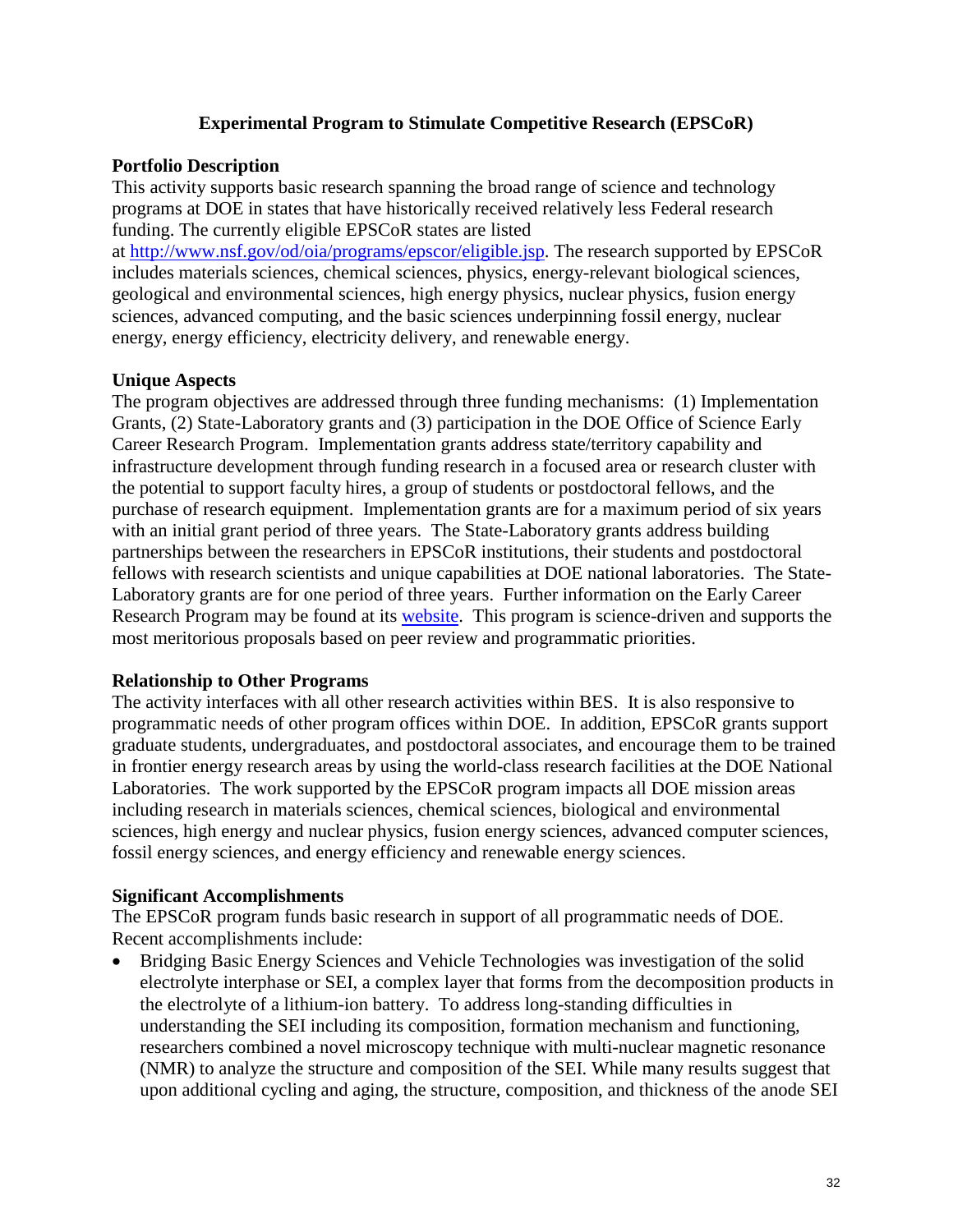change, these experiments show the initial composition could be relatively simpler than earlier believed.

• Researchers provided the first experimental confirmation that a current of electrons with the same spin alignment (a pure spin current) in a thin metal film can penetrate neighboring metal layers in a multilayer structure and cause switching of the magnetization direction (e.g., magnet polarity) in the bottom layer. The experiments demonstrated that spin current can produce a rotation of the magnetization within the film plane in addition to the commonly observed rotation of the magnetization out of the film plane.

#### **Mission Relevance**

The core activity interfaces with all other core activities within the Office of Science and DOE and in many cases provides bridging between interests of science and energy technology. It is also responsive and supports the DOE mission in the areas of energy and national security and in mitigating their associated environmental impacts.

#### **Scientific Challenges**

The DOE EPSCoR activity will continue to support basic research spanning the broad range of science and technology programs within DOE.

#### **Projected Evolution**

The National Academy of Sciences conducted a recent evaluation of EPSCoR and EPSCoR-like programs supported by the Federal Government. While responses to this report are under discussion, the report's recommendation for (resuming) cost sharing will be acted on in the next DOE EPSCoR funding opportunity announcement. The scientific emphasis for EPSCoR grants will continue to evolve with the strategic directions for DOE and the scientific directions of the subprograms for DOE's basic research and technology programs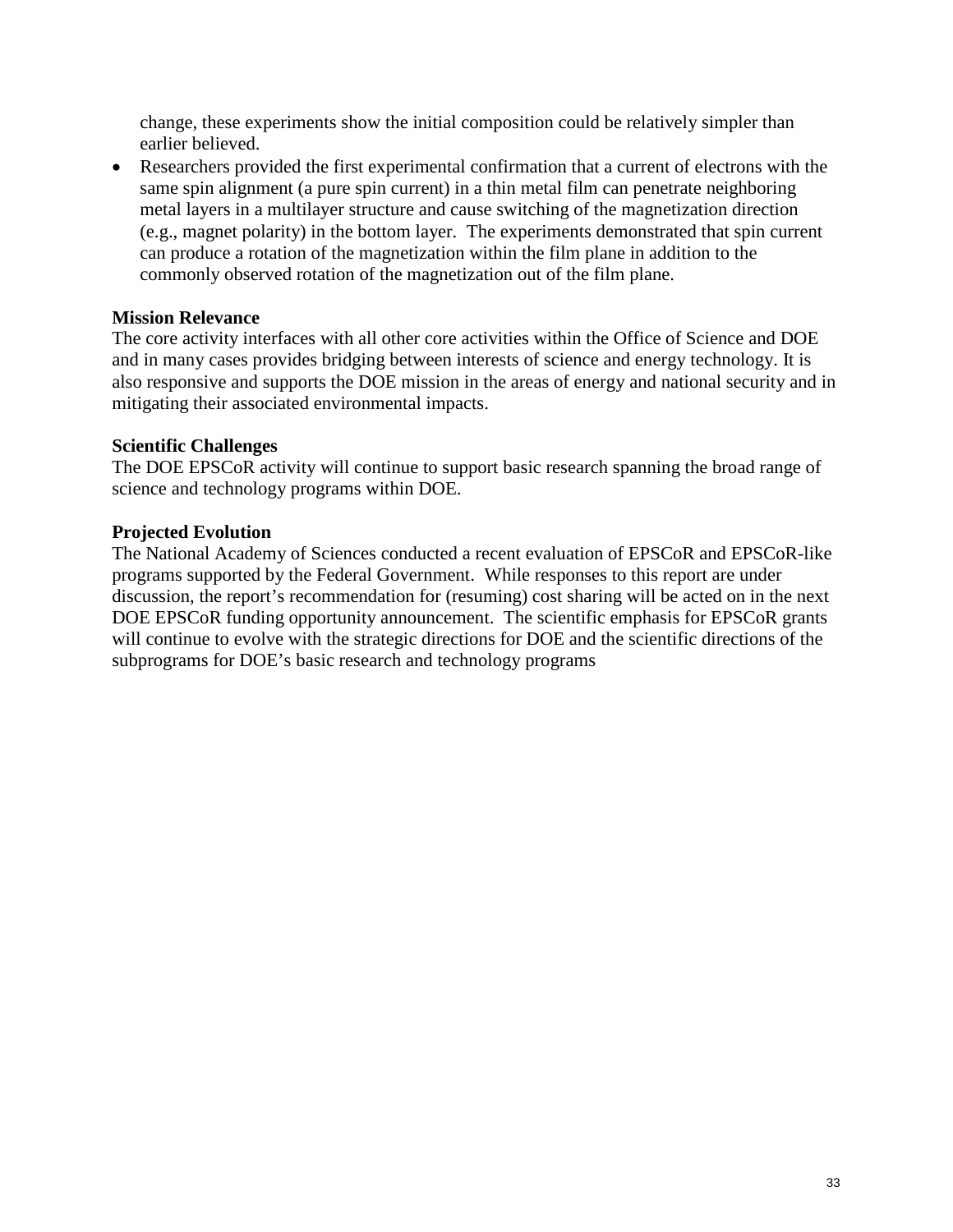#### **X-ray Scattering Facilities**

#### **Portfolio Description**

This activity supports the operation of five synchrotron radiation light sources. Four of the light sources are storage ring-based sources: the Advanced Light Source (ALS) at Lawrence Berkeley National Laboratory (LBNL); the Advanced Photon Source (APS) at Argonne National Laboratory (ANL); the National Synchrotron Light Source (NSLS) at Brookhaven National Laboratory (BNL); the Stanford Synchrotron Radiation Lightsource (SSRL) at the Stanford Linear Accelerator Center (SLAC). The fifth light source, the Linac Coherent Light Source (LCLS) at SLAC, is a free electron laser which provides laser-like radiation in the short x-ray region of the spectrum with 10 orders of magnitude greater peak power and brightness than that available from any existing synchrotron radiation x-ray light source. Under construction is the NSLS-II which will replace NSLS to enable the study of material properties and functions at the nanoscale level and to provide the world's finest x-ray imaging capabilities.

#### **Unique Aspects**

The synchrotron radiation light sources are the most advanced facilities of their kind in the world. Together, they serve over 11,000 users annually from academia, Department of Energy (DOE) national laboratories, and industry, a number that has nearly doubled in the past decade and that can double again in the next decade as current facilities and those under construction are fully instrumented. These light sources represent the largest collection of such facilities operated by a single organization in the world. Conception, design, construction, and operation of these facilities are among the core competencies of the BES program.

#### **Relationship to Other Programs**

- This activity has very strong interactions with all BES programmatic research that use synchrotron sources. This includes research in atomic physics, condensed matter and materials physics, chemical dynamics, catalysis, geosciences, high-pressure science, environmental sciences, engineering, biosciences, and much more.
- Interaction also exists with other parts of the Office of Science, notably the Office of Biological and Environmental Research, and the Office of Fusion Energy Sciences, and with other areas of DOE, notably the National Nuclear Security Administration, the Office of Energy Efficiency and Renewable Energy, and the Office of Environmental Management.
- There are frequent contacts with other federal agencies in order to better coordinate efforts in optimizing beamlines and instruments. This activity is establishing more frequent contacts with international user facilities such as ESRF, XFEL, SPring-8, and others. The objectives are to share experiences and to make optimal use of present facilities.

#### **Significant Accomplishments**

During the past three decades, BES has been the nation's major supporter of synchrotron x-ray light sources. BES support pioneered new storage ring lattices for improved beam stability and brightness; developed insertion devices that provide 10 to 12 orders of magnitude greater brightness than the best conventional x-ray sources; and discovered or developed such powerful experimental techniques as magnetic x-ray scattering, microbeam diffraction, x-ray microscopy, photoelectron spectroscopy and holography, x-ray nanoprobe, full-field and diffraction imaging, Rapid Acquisition Pair Distribution Function (RA-PDF), inelastic x-ray scattering using nuclear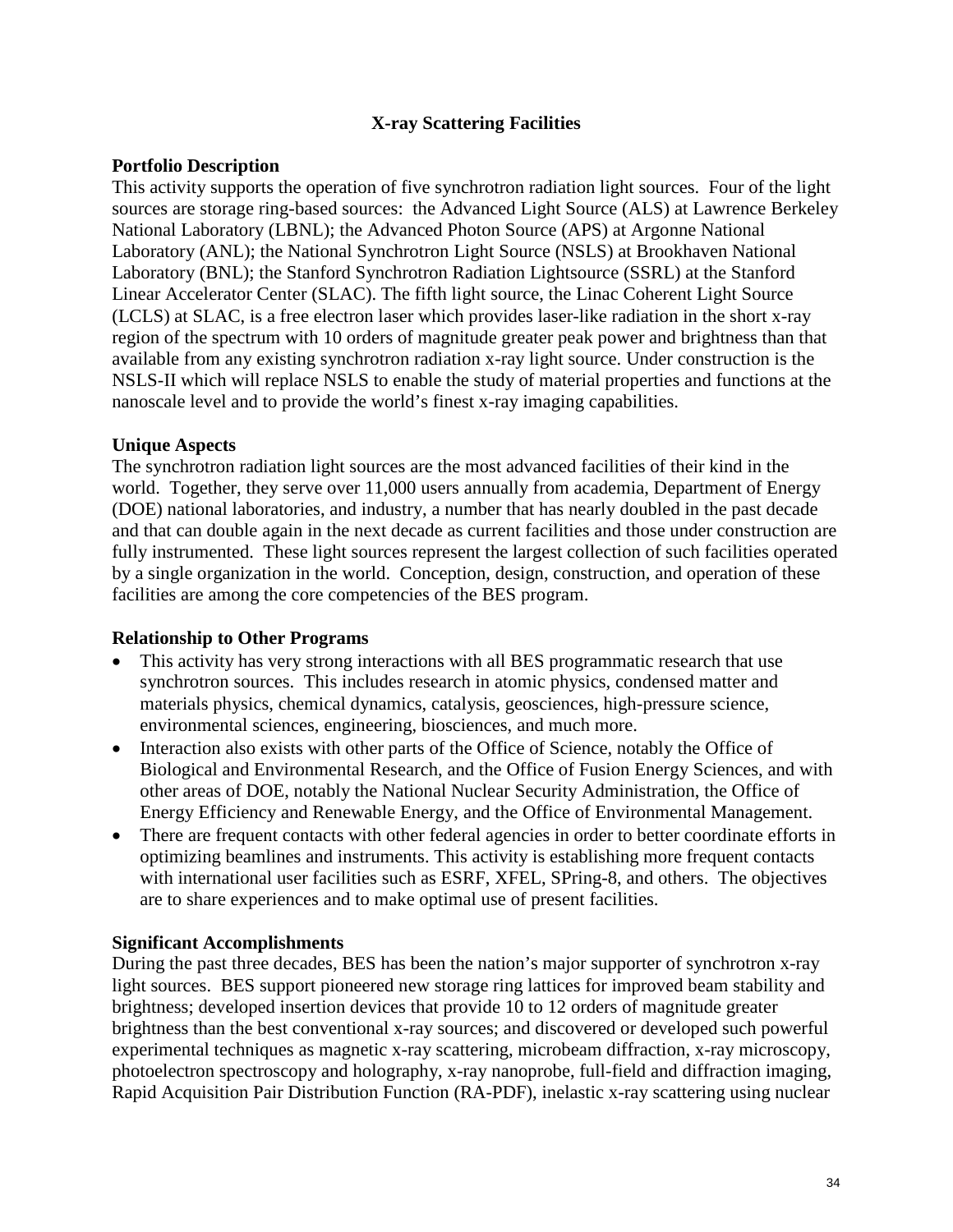resonances, extended x-ray absorption fine structure (EXAFS), and near-edge absorption fine structure (NEXAFS). The newly constructed fourth generation light source, LCLS, the world's first "hard" x-ray free-electron laser, has exceeded its original designed performance specifications and all six experimental stations have successfully been commissioned and are available for users. Recent research at the light source facilities supported by BES, other agencies, industry, and private sponsors includes:

- Time-resolved soft x-ray transmission microscopy measurement revealing the strength and duration of trains of electric and magnetic pulses affect the circulation of a magnetic vortex that may lead to the possibility of magnetic memory bits with four states instead of two, improving storage capacity as well as energy efficiency
- *In situ* x-ray diffraction studies to investigate and map out the process-structure-property relationships in CuInGaSe materials, the active material in the solar shingles leading to the development of the first-of-its-kind commercial 'Solar Singles', Powerhouse<sup>TM</sup> Solar Shingles, by Dow Chemical
- Coherence diffraction imaging measurement using intense, coherent, and ultrashort x-ray pulses revealing vibration modes in gold nanoparticles at trillionths of seconds time scale with never-before-seen details; and
- Particularly significant was the award of the 2012 Nobel Prize in Chemistry for studies on G-protein–coupled receptors (GPCRs) which cells use to pick up signals from the outside world such as tastes, flavors and sights, and to communicate with mobile messengers from inside the body, such as hormones and neurotransmitters.

#### **Mission Relevance**

These facilities were born from the most fundamental of needs, i.e., the need to characterize materials at the atomic and molecular level. In order to understand, predict, and ultimately control materials properties, it is necessary to determine the atomic constituents of materials, the positions of the atoms in materials, and how the materials behave under the influence of external perturbations such as temperature, pressure, magnetic or electric field, and chemical change. A large number of experimental and theoretical tools are used to achieve these ends. In the last two decades, the experimental demands have motivated the development of large scale powerful facilities that are not possible to develop, construct and operate by individual institutions and/or companies. Such highly sophisticated and expensive tools are by their nature centralized and staffed with specialists that provide expertise to the user community to optimize the scientific use of the facility. The development, construction, and operation of these facilities are one of the most important missions and core competencies of BES. The scientific accomplishments of these facilities are reflected in the large number of publications appearing annually in the most important scientific journals.

#### **Scientific Challenges**

First, the facilities must be operated optimally, which means optimizing instrument-hours of operation, not just accelerator hours of operation, and making the instruments widely available to the general user community. Second, optimal utilization of the LCLS coherent short-wavelength x-ray source will require continued development of new capabilities and advanced optics, instruments, and detectors.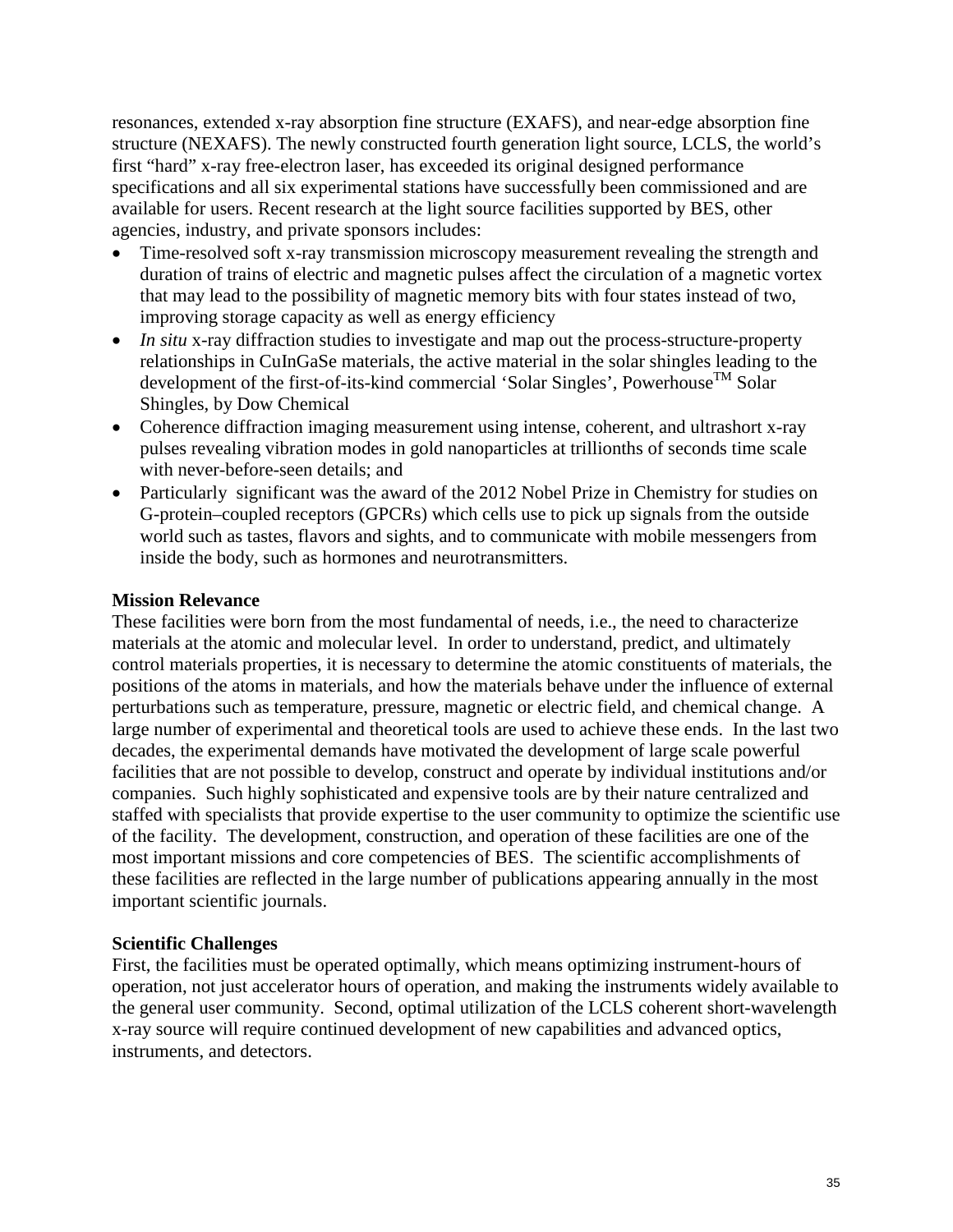#### **Projected Evolution**

X-ray scattering will continue to play a central role in the growth of BES programmatic science. The facilities will need continuous growth and advancement in terms of upgrades, new instruments, and increase in availability of user time. The set of instruments associated with these facilities provides unique scientific and technical capabilities, rarely available in other parts of the world. These facilities need to be kept in an optimal operational condition in order to maintain and increase the tremendous scientific achievements they have facilitated.

The LCLS will have properties vastly exceeding those of current x-ray sources in three key areas: peak brightness, coherence, and ultrashort pulses. The peak brightness of the LCLS is 10 orders of magnitude greater than current synchrotrons; the light is coherent or "laser like" enabling many new types of experiments; and the pulses are short (50 femtoseconds in standard operation with planned improvements that will further reduce the pulse length to <5 femtoseconds), enabling studies of fast chemical and physical processes. These characteristics open new realms of scientific applications in the chemical, material, and biological sciences including fundamental studies of the interaction of intense x-ray pulses with simple atomic systems, structural studies on single nanoscale particles and biomolecules, ultrafast dynamics in chemistry and solid-state physics, studies of nanoscale structure and dynamics in condensed matter, and use of the LCLS to create plasmas.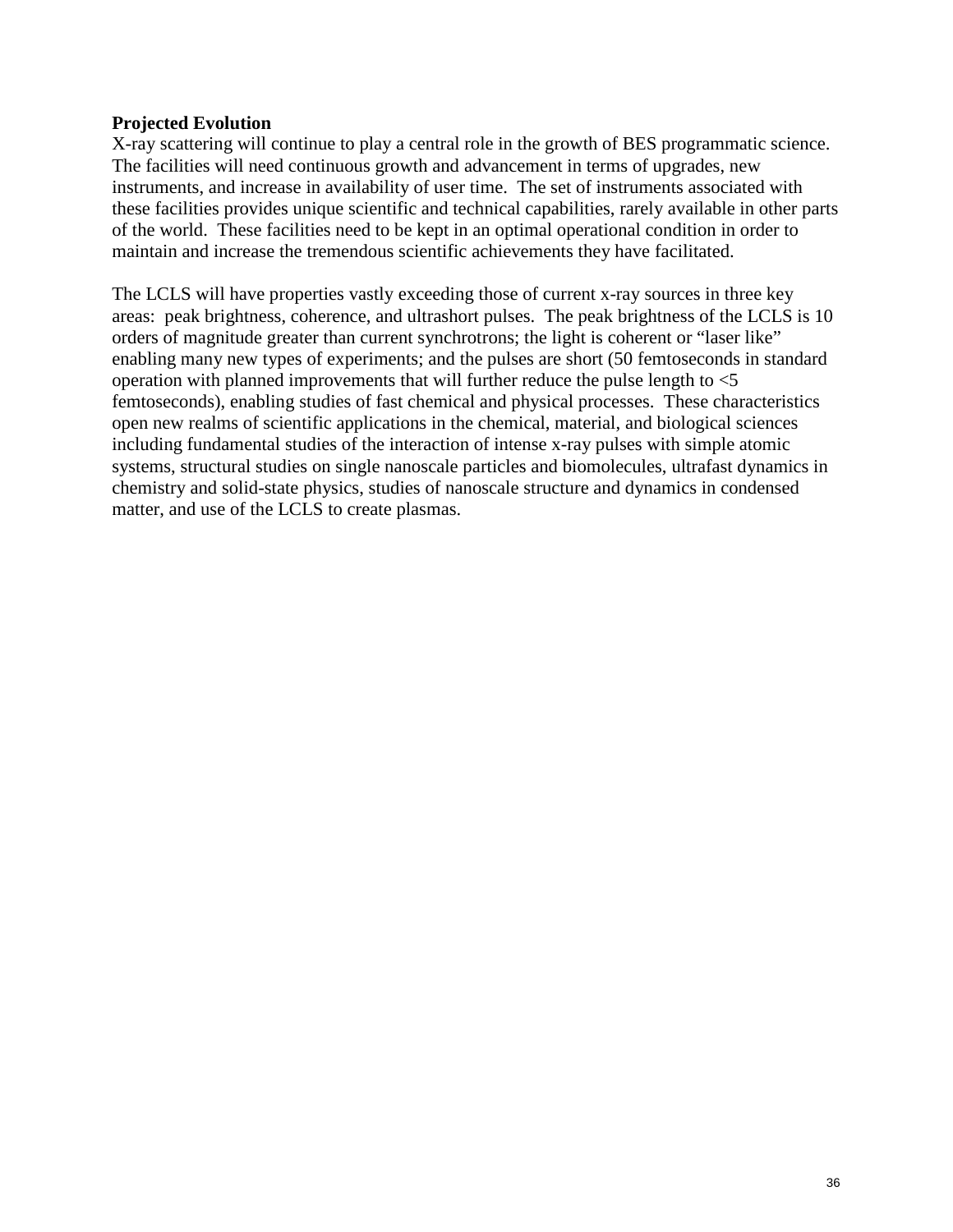## **Neutron Scattering Facilities**

### **Portfolio Description**

This activity supports the operation of three neutron scattering facilities: the High Flux Isotope Reactor (HFIR) at Oak Ridge National Laboratory (ORNL); the Manuel Lujan Jr. Neutron Scattering Center (Lujan Center) at Los Alamos National Laboratory (LANL); and the Spallation Neutron Source (SNS) at ORNL, which is the most powerful pulsed spallation neutron source in existence.

## **Unique Aspects**

The DOE neutron scattering facilities are the most advanced facilities of their kind in the world. Together, they serve over 1,300 users annually from academia, Department of Energy (DOE) national laboratories, and industry. These neutron scattering sources represent the largest collection of such facilities operated by a single organization. Conception, design, construction, and operation of these facilities are among the core competencies of the BES program.

### **Relationship to Other Programs**

- This activity has very strong interactions with many areas of BES programmatic research. This includes research in condensed matter and materials physics, chemistry, soft matter materials, geosciences, high-pressure science, environmental sciences, engineering, biosciences, and many other disciplines.
- Interaction also exists with other parts of the Office of Science, notably the Office of Biological and Environmental Research, and the Office of Nuclear Physics with other areas of DOE, notably the National Nuclear Security Administration, and the Office of Energy Efficiency and Renewable Energy.
- There are frequent contacts with other federal agencies in order to better coordinate efforts in optimizing beamlines and instruments. This activity is establishing more frequent contacts with national and international user facilities such as NIST, ILL, ISIS, J-Parc, and the future ESS. The objectives are to share experiences and to make optimal use of present facilities.
- In addition to scattering research, HFIR has ongoing programs for the production of important medical and industrial isotopes and for studying the effects of neutron irradiation on nuclear materials for fission and fusion reactors.

#### **Significant Accomplishments**

Since the late 1940s, BES and its predecessors have been the major supporter of neutron science in the United States—from the earliest work of Clifford Shull and E. O. Wollan at ORNL's Graphite Reactor in the 1940s to the Nobel Prize in Physics shared by Clifford Shull and Bertram Brockhouse in 1994 for their work on neutron scattering. DOE has developed research reactors and spallation sources as high-flux neutron sources for neutron scattering research including diffraction, inelastic scattering (spectroscopy), reflectivity, and imaging and helped pioneer virtually all the instruments and techniques used at these facilities world-wide. Because of the neutral charge and magnetic moment of the neutron, neutrons penetrate most materials with minimum absorption and, via their scattering from both the nuclei and the magnetic electrons of a sample under study, three-dimensional atomic and magnetic structures can be obtained. In addition, thermal neutrons have energies comparable to phonon and magnon excitations in solids, and thus can provide dynamic information via inelastic scattering. Neutrons possess other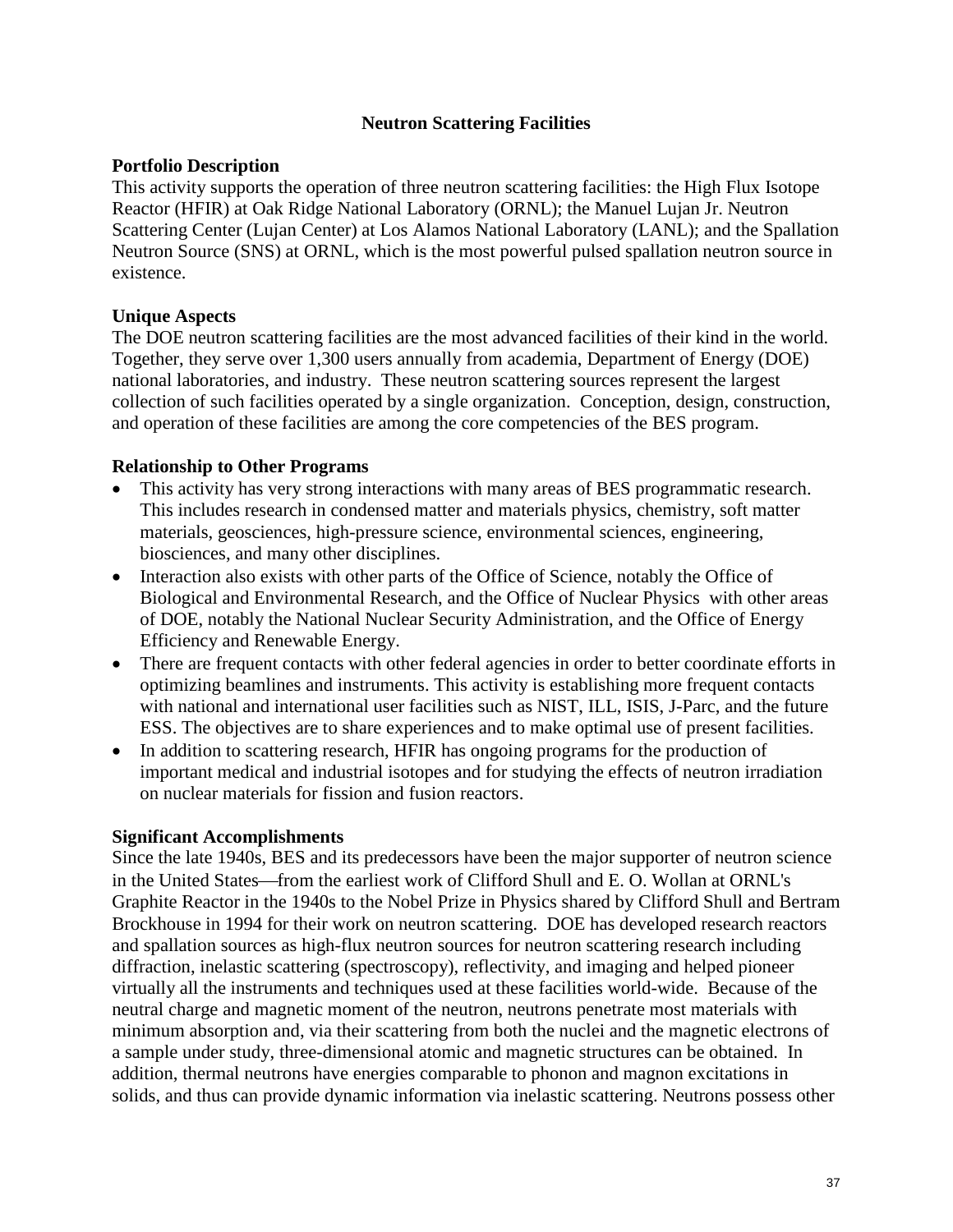unique properties including sensitivity to light elements, which is invaluable to polymer, biological, and pharmaceutical research.

Neutron scattering studies have been crucial to a detailed understanding of many materials and properties including:

- The structure and dynamics of new classes of high temperature superconductors,
- The structures proteins utilizing the light element sensitivity of the technique in concert with light source data,
- The development of higher strength magnets for more efficient electric generators and motors and to better magnetic materials for computer hard drives,
- The determination of complex polymer structures,
- Porous materials including oil-bearing shales, and
- Non-destructuve property measurements of automotive gears, brake disks, airplane wings, engines and turbine blades utilizing the high penetrating power of neutrons.

#### **Mission Relevance**

These facilities were born from the most fundamental of needs, i.e., the need to characterize materials at the atomic and molecular level. In order to understand, predict, and ultimately control materials properties, it is necessary to determine the atomic constituents of materials, the positions of atoms in materials, and how the materials behave under the influence of external perturbations such as temperature, pressure, magnetic or electric field, and chemical change. A large number of experimental and theoretical tools are used to achieve these ends. In the last two decades, the experimental demands have motivated the development of large scale powerful user facilities that are not possible to develop, construct and operate by individual institutions and/or companies. Such highly sophisticated and expensive tools are by their nature centralized and staffed with specialists that provide expertise to the user community to optimize the scientific benefit of the facility. The development, construction, and operation of these facilities are one of the most important missions and core competencies of BES. The scientific accomplishments of these facilities are reflected in the large number of publications appearing annually in the most important scientific journals.

#### **Scientific Challenges**

As new areas of science open up that are impacted by neutron scattering research, new instrumentation capabilities must be developed at the neutron scattering facilities and must undergo a continual upgrade and refinement process to provide optimal capabilities for the user program and to enable world-class scientific research. Much of the current and future developments focus on increased effective intensity using new detector technology, increased resolution using long wavelength neutron beams, and new sample environment capabilities.

#### **Projected Evolution**

Neutron scattering will continue to play a central role in the growth of BES programmatic science. The set of instruments associated with these facilities provides unique scientific and technical capabilities that serve the needs of the scientific community. These facilities necessarily must be kept in an optimal operational condition with increasing availability of user time in order to maintain and increase the tremendous scientific achievements they have facilitated.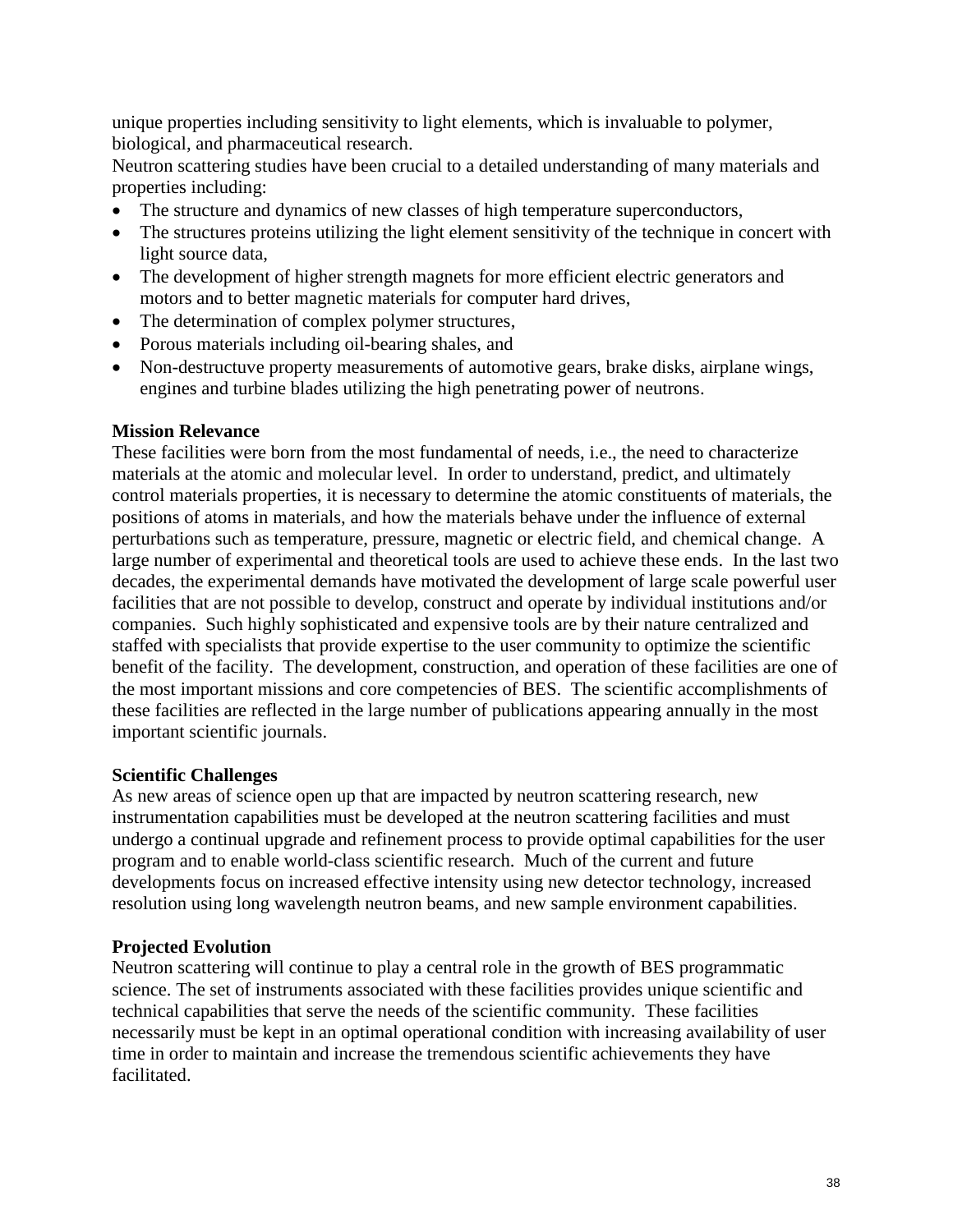### **Nanoscale Science Research Centers**

### **Portfolio Description**

The Nanoscale Science Research Centers (NSRCs) are DOE's premier user centers for interdisciplinary research at the nanoscale, serving as the basis for a national program that encompasses new science, new tools, and new computing capabilities. Each center has particular expertise and capabilities in selected theme areas, such as synthesis and characterization of nanomaterials; catalysis; theory, modeling and simulation; electronic materials; nanoscale photonics; soft and biological materials; imaging and spectroscopy; and nanoscale integration. The centers are housed in custom designed laboratory buildings near one or more other major BES facilities for x-ray, neutron, or electron scattering, which complement and leverage the capabilities of the NSRCs. These laboratories contain clean rooms, nanofabrication resources, one-of-a-kind signature instruments, and other instruments not generally available or co-located except at major user facilities. These facilities are routinely made available on a scientific merit basis to the broad research community. There are five NSRCs:

- Center for Functional Nanomaterials (CFN) at Brookhaven National Laboratory
- Center for Integrated Nanotechnologies (CINT) at Los Alamos National Laboratory and Sandia National Laboratories
- Center for Nanophase Materials Sciences (CNMS) at Oak Ridge National Laboratory
- Center for Nanoscale Materials (CNM) at Argonne National Laboratory
- The Molecular Foundry (TMF) at Lawrence Berkeley National Laboratory

### **Unique Aspects**

Nanotechnology is the understanding and control of matter at dimensions of roughly 1 to 100 nanometers (one billionth of a meter), where unique phenomena enable new applications. At these size scales, small numbers of atoms, molecules, and supramolecular structures exhibit new phenomena which produce novel electronic, optical, chemical and structural macroscopic properties. To discover, understand and synthesize nanostructures, NSRCs make available sophisticated research tools for nanoscience and nanotechnology to the broad scientific community, and facilitate access to other collocated major facilities including synchrotron radiation light sources, neutron scattering centers, and electron beam microcharacterization facilities. The NSRCs are the DOE signature activity in nanoscale research and constitute the nation's largest scientific infrastructure investment under the National Nanotechnology Initiative (NNI).

NSRCs provide unique scientific and engineering capabilities not available in any of the parallel programs sponsored by other entities. For example, other federal agencies sponsor research in nanoscience at universities, but such programs are generally limited in scope and size, are focused on specific research issues or topical areas, and primarily involve researchers of the host institution and a limited number of partners. The NSRCs are larger-scale facilities with a broad range of capabilities and are accessible without usage fees for non-proprietary work, with instrument time and staff support allocated on the basis of peer-review of proposals. The purposes of the NSRCs are as follows:

- Advance the fundamental understanding and control of phenomena and materials at the nanoscale regime.
- Provide an environment to support research of a scope, complexity, and disciplinary breadth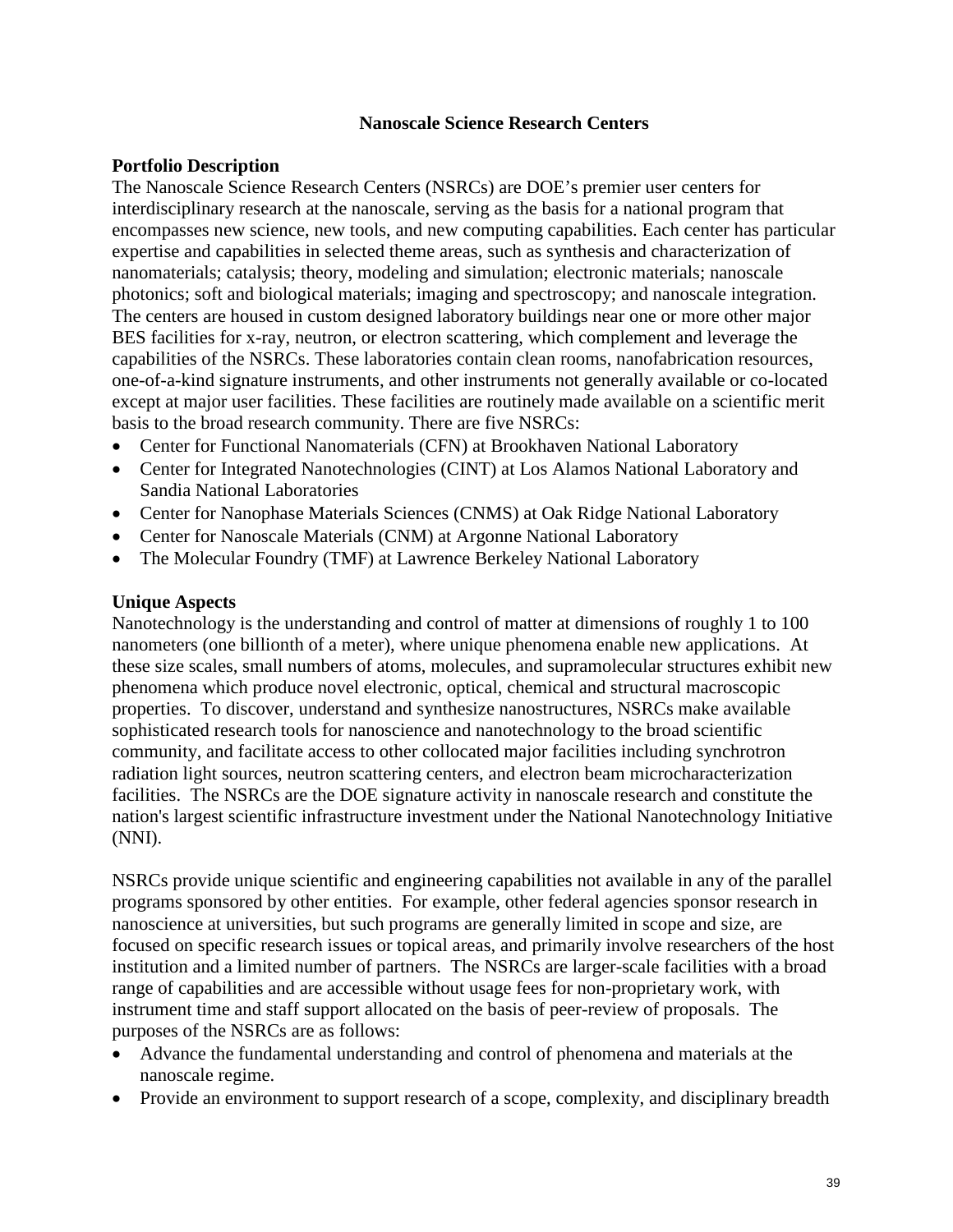not possible under traditional individual investigator or small group efforts.

- Provide the foundation for the development of nanotechnologies important to DOE.
- Provide state-of-the-art equipment to in-house laboratory, university, and industry researchers and leverage the capabilities of national user facilities for materials characterization employing electrons, photons, and neutrons.
- Provide a formal mechanism for both short- and long-term collaborations and partnerships among DOE laboratory, academic, and industrial researchers.
- Provide training for graduate students and postdoctoral associates in interdisciplinary nanoscale science, engineering, and technology research.

# **Relationship to Other Programs**

- The fundamental science being carried out at the NSRCs is closely related to BES programmatic research on the nanometer scale at both universities and national laboratories.
- Researchers supported by BES, by other parts of the Office of Science, by other parts of DOE, and by other federal agencies participate in the overall NSRC user community. While not a requirement, a major benefit is the opportunity for users to collaborate with the NSRC scientists. In addition, the NSRCs are collocated with, and serve as access points to, existing major BES user facilities for x-ray, neutron, and electron scattering.
- BES coordinates nanoscience activities with other federal agencies through the National Science and Technology Council (NSTC) Nanoscale Science, Engineering, and Technology subcommittee, which leads the National Nanotechnology Initiative.

# **Significant Accomplishments**

All five NSRC facilities entered full user operations between FY 2006 and FY 2008. In the operations phase of the NSRCs, user activity has increased substantially from four operational centers with nearly 800 unique users in FY 2007 to the present five operating centers serving 2,300 users in FY 2013. Since their inception the NSRCs have served over 11,200 users and are essentially at capacity. Many new and exciting discoveries have emerged in a wide range of nanoscience areas. Research highlights include:

- The electron beam directed assembly of polymers with features relevant to terabit per square inch magnetic storage media,
- Novel metamaterials for next generation terahertz flat optics,
- Unprecedented spatial resolution hard xray optics for nanotomography,
- Precision polymer deuteration processes for neutron beam probing of soft material folding behavior, and
- Formation of the first 2D supramolecular organic framework with honeycomb periodicity using a novel solution-based self-assembly approach.

## **Mission Relevance**

A part of the mission of the Office of Science is to "deliver the premier tools of science to our Nation's research enterprise." The NSRCs join the suite of major DOE user facilities that fulfill this objective. A seminal DOE-BES workshop and subsequent report on *Basic Research Needs to Assure a Secure Energy Future* cited nanoscience as a critical cross-cutting theme, and this has been reiterated in numerous follow-up reports on Basic Research Needs for specific focused aspects of energy research, such as the hydrogen economy, solar energy utilization, and solidstate lighting. In addition, BES and the National Science and Technology Council (NSTC) co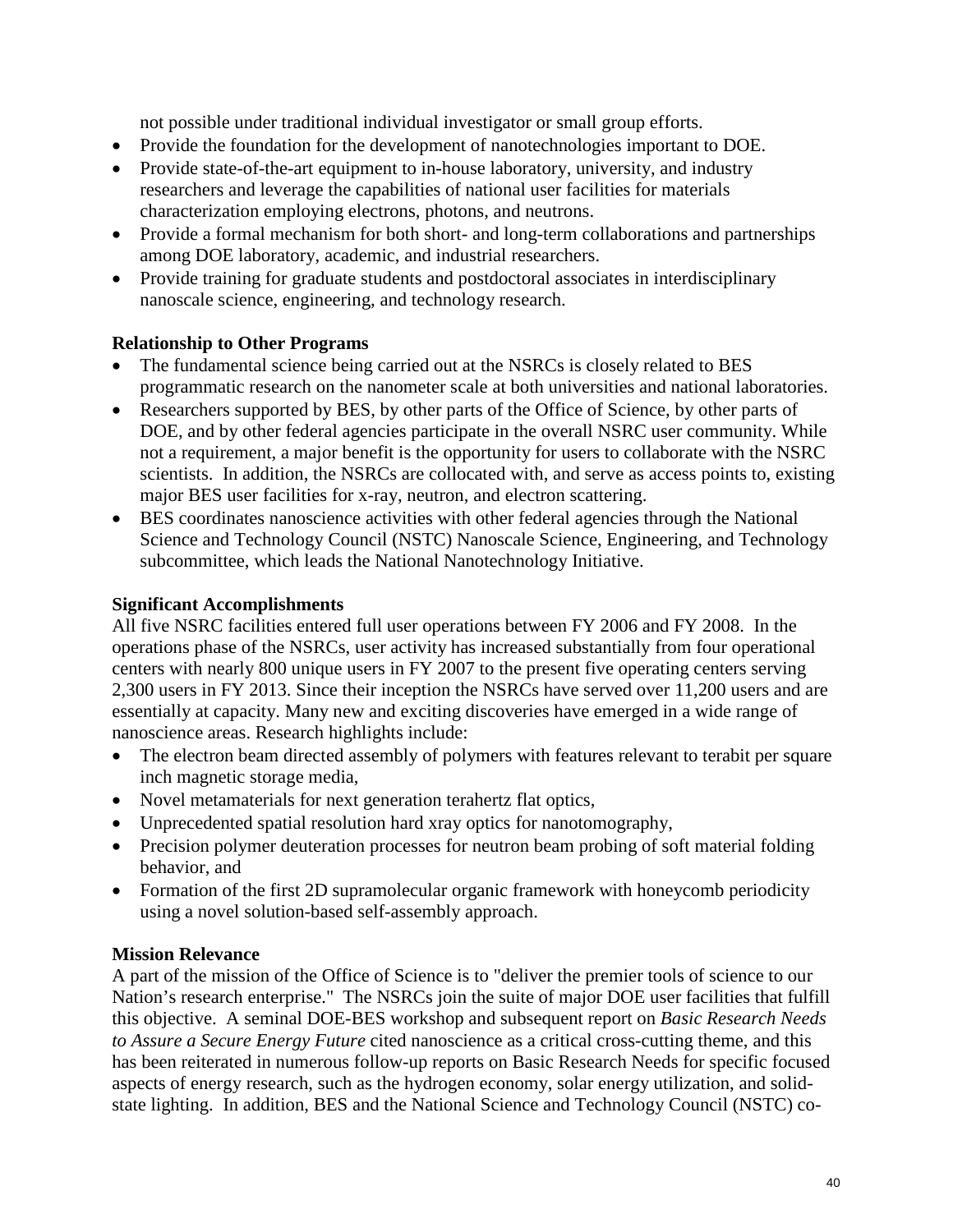sponsored a major workshop and report on *Nanoscience Research for Energy Needs* that identified key research targets and foundational themes for energy-related nanoscience. As stated in the Executive Summary of that report, "At the root of the opportunities provided by nanoscience to enhance our energy security is the fact that all of the elementary steps of energy conversion (e.g., charge transfer, molecular rearrangement, chemical reactions, etc.) take place on the nanoscale."

## **Scientific Challenges**

Strategic investments in scientific areas of opportunity are necessary to help our nation develop a balanced research and development infrastructure, advance critical research areas, and nurture the scientific and technical workforce of the  $21<sup>st</sup>$  century. Nanotechnology R&D is a top federal priority with broad potential implications for the nation's competitiveness. DOE's participation in this effort includes the development and operation of the NSRCs, whose goals include: (1) to attain a fundamental scientific understanding of nanoscale phenomena, particularly collective phenomena; (2) to achieve the ability to design and synthesize materials at the atomic level to produce materials with desired properties and functions; (3) to take full advantage of other existing major user facilities, and (4) to develop experimental characterization techniques and theory/modeling/simulation tools necessary to drive the nanoscale revolution.

There are a large number of specific scientific challenges, many of which benefit from the collocation of disparate disciplines in order to fabricate, assemble, and otherwise manipulate nanosized components. One of the most challenging scientific problems is interfacing hard and soft matter, i.e., the world of electronic and structural materials with the world of biomaterials. These centers employ advanced experimental and theoretical tools to tailor and control the functionality (e.g., detection ability and sensitivity), compatibility, performance, and integration of materials at such interfaces.

#### **Projected Program Evolution**

The NSRCs are in full operation phase. NSRC scientists have established significant major capabilities and leadership in several areas of nanoscience and work effectively with the large user community and their collocated beam facilities. The NSRCs had their Triennial Reviews in FY2012. The number of user proposals has steadily increased and acceptance rates have begun to decrease showing that the Centers are near or at capacity for their funding level. Publication productivity in high-impact journals and the increasing user demand are signs that the NSRCs have been assimilated into the national scientific infrastructure. The NSRCs are expected to perform as world-leading institutions, excelling both in scientific impact and productivity and in working with users.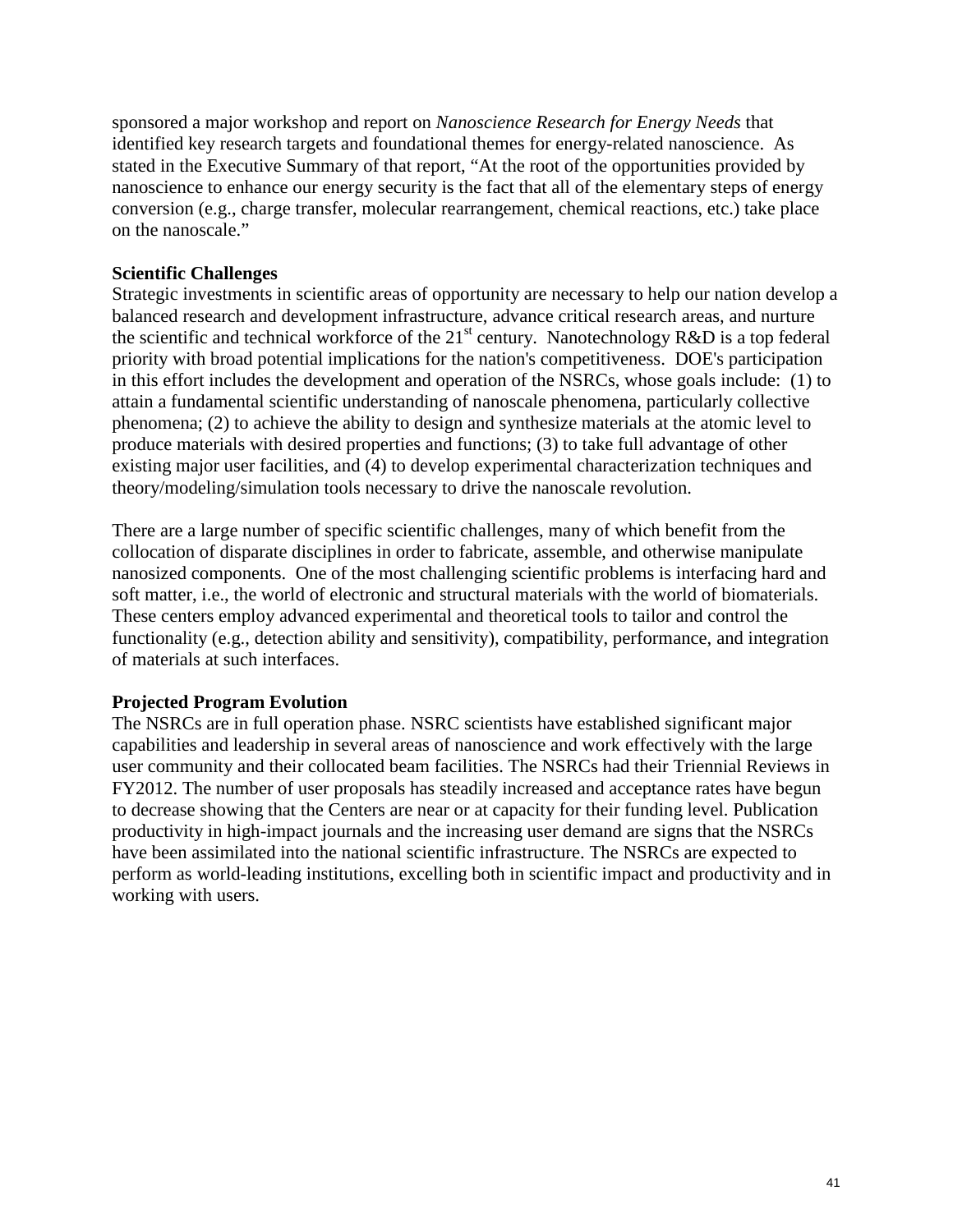## **Electron-beam Microcharacterization Centers**

### **Portfolio Description**

The electron-beam microcharacterization centers (EBMCs) operate as national user facilities and work to develop next-generation electron-beam scattering and diffraction instrumentation, and conduct corresponding research. One-of-a-kind signature and world-class instrumentation are available including scanning, transmission, and scanning transmission electron microscopes; atom probes and related field ion instruments; related surface characterization apparatus; scanning probe microscopes; ancillary tools such as spectrometers, detectors, and advanced sample preparation equipment. These facilities are routinely made available on a scientific merit basis to the broad research community.

There are three EBMCs:

- Electron Microscopy Center for Materials Research (EMC) at Argonne National Laboratory (ANL)
- National Center for Electron Microscopy (NCEM) at Lawrence Berkeley National Laboratory (LBNL)
- Shared Research Equipment (ShaRE) program at Oak Ridge National Laboratory (ORNL).

### **Unique Aspects**

Electron probes are ideal for investigating local structure and chemistry in materials because of their strong interactions with atomic nuclei and bound electrons, allowing signal collection from small numbers of atoms–or, in certain cases, a single one. Furthermore, the use of these charged particles allows electromagnetic control and lensing of electron beams resulting in spatial resolution better than interatomic separations (i.e., approaching or less than 0.1 nm; the worldleading Transmission Electron Aberration-corrected Microscope [TEAM] instrument at NCEM is capable of 0.05 nm direct spatial resolution). The BES electron-beam characterization user facilities provide unparalleled access to specialized equipment and expert staff and develop nextgeneration instrumentation and characterization techniques. The EBMCs have a broad range of capabilities and are accessible without usage fees for non-proprietary work, with instrument time and staff support allocated on the basis of peer review of proposals.

#### **Relationship to Others**

These activities couple with many others in BES programs and enable a broad range of research across numerous fields, including physics, chemistry, and materials science, within national laboratory programs as well as for academic and other scientists.

- The most direct relationship is with the BES Electron and Scanning Probe Microscopies research program; operation of the Electron Beam Microcharacterization Centers was part of this program prior to FY 2007, called the Structure and Composition of Materials program at that time.
- There are also strong interactions with other BES user facilities, particularly with the collocated Nanoscale Science Research Centers. The electron beam centers are used by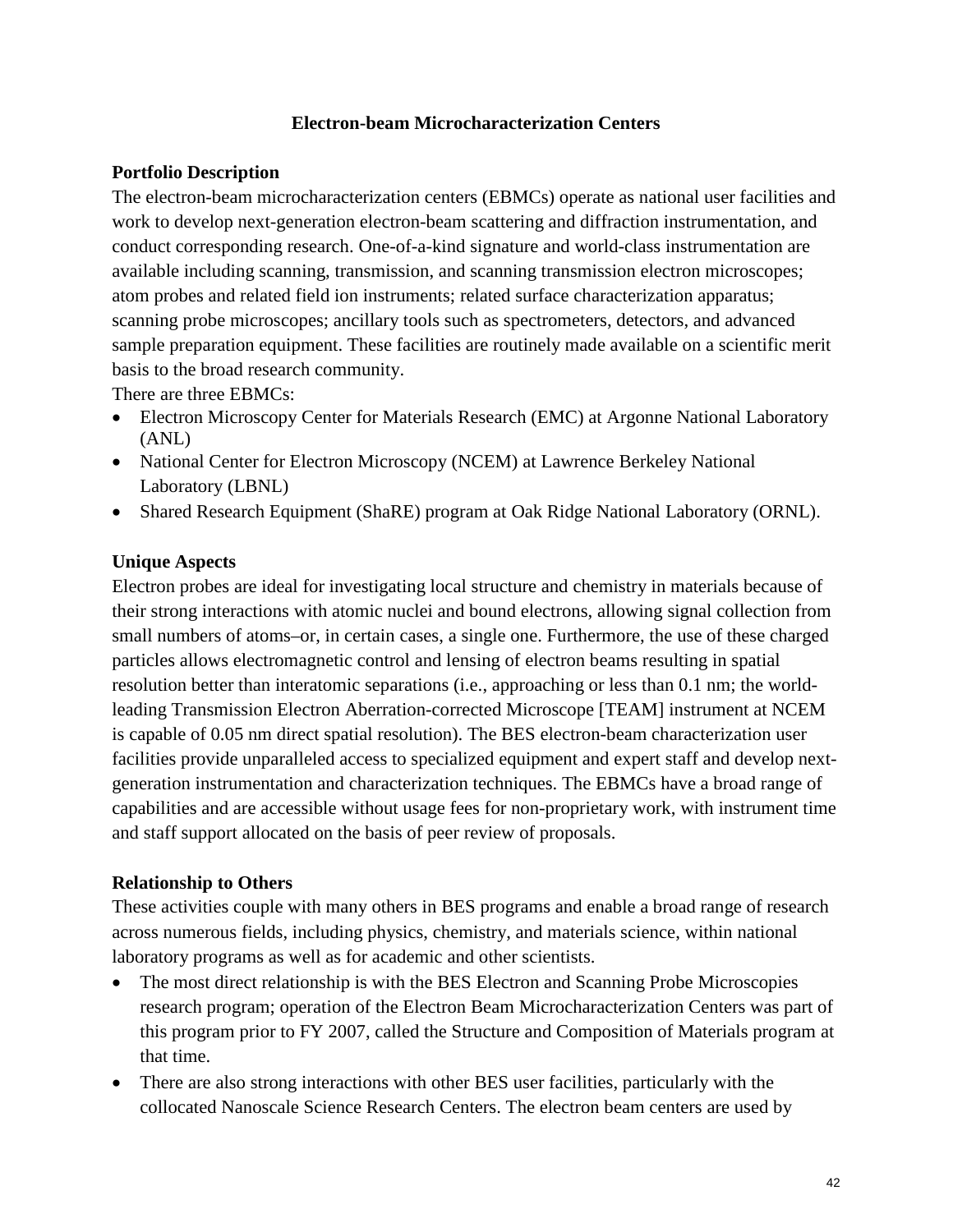researchers funded by BES, other parts of the Office of Science, other parts of the Department of Energy, and numerous other federal agencies and industry.

• BES coordinates nanoscience activities with other federal agencies through the National Science and Technology Council (NSTC) Nanoscale Science, Engineering, and Technology subcommittee, which leads the National Nanotechnology Initiative.

## **Significant Accomplishments**

Major historical accomplishments for the electron-beam characterization centers have spanned improvements in resolution and other performance measures, development of unique capabilities, and outstanding scientific results.

- The development and operation of the Atomic Resolution Microscope (in the early 1980s) and One-Ångstrom Microscope (in the late 1990s) at NCEM, followed by the multilaboratory project to create the TEAM instrument (completed in 2009) are such examples; all constituted world-leading instruments in demonstrated lateral spatial resolution. TEAM leads the world in spatial resolution and embodies the first chromatic aberration corrector in an instrument of this kind, and thus its availability opens new frontiers in imaging of materials on the nanoscale for the broad scientific community.
- Extensive in-situ work and new technique development, including real-time observation of radiation damage in materials and the demonstration of scanning confocal electron microscopy, have been carried out using unique facilities at EMC.
- The ShaRE program has emphasized chemical identification and spectroscopy, with notable achievements in pinpointing the elemental segregation phenomena leading to brittleness or toughening behavior at ceramic interfaces and in developing and using novel methods and tools such as atom location by channeling-enhanced microanalysis (ALCHEMI) and the laser-assisted local electrode atom probe (Laser LEAP).
- Recent advances across the suite of EMBC facilities have included detection of picometerscale strain relaxation in magnetic nanoparticles leading to core-shell segregation and catalytic surface activity, and development of new approaches to characterize magnetic spins and other properties at higher spatial resolution than was previously possible.

# **Mission Relevance**

Electron scattering allows the capture of meaningful signals from very small amounts of material, including single atoms under some circumstances. Electron beam characterization therefore provides unsurpassed spatial resolution and the ability to simultaneously get structural, chemical, and other types of information from sub-nanometer regions, allowing study of the fundamental mechanisms of catalysis, energy conversion, corrosion, charge transfer, magnetic behavior, and many other processes. All of these are fundamental to understanding and improving materials for energy applications and the associated physical characteristics and changes that govern performance.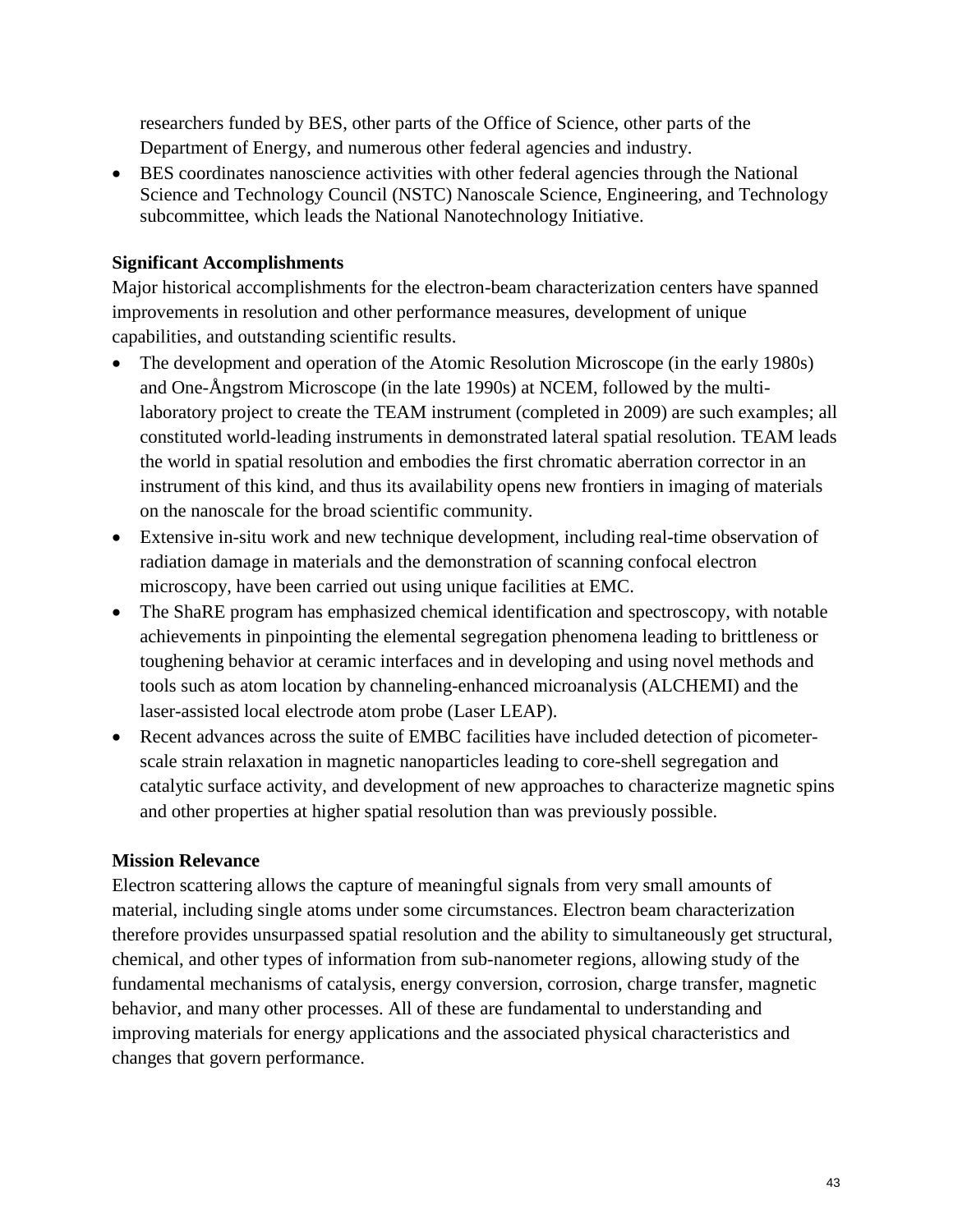## **Scientific Challenges**

A wide variety of major scientific challenges that could be uniquely or most effectively addressed by electron scattering methods have been delineated in workshops on future science needs and opportunities for the field, including broad BES-sponsored workshops and facilitydriven meetings focused on the TEAM project, in-situ approaches, soft matter and soft/hard interface characterization, and other topics. These challenges include:

- Determining the atomic and nanoscale origins of macroscopic properties, for developing new high-performance materials ranging from those used in structural applications to those used in microelectronics
- Elucidating the underlying science involved in chemical processes such as catalysis and charge transport
- Probing the interfaces between hard and soft matter in operating environments including atomic-scale investigation of functioning catalysts, corrosion processes, oxidation, biomaterials, and organic-inorganic interfaces
- Explaining the behavior of matter far from equilibrium, such as dynamic/transient behavior and environments involving high radiation, pressure, or temperature
- Development of tools to probe soft and biological matter without damaging/destroying samples

A BES workshop will be held in February 2014 on the "Future of Electron Diffraction and Scattering" to identify the scientific frontiers that are addressable by the next generation of electron probes.

## **Projected Program Evolution**

The EBMCs are in full operation phase and the scientists have established significant major capabilities and leadership in several areas of electron probe science and characterization. They work effectively with the large user community, and their collocated NSRC (Nanoscale Science Research Center) and beam facilities. Further program evolution will be driven by the scientific challenges described above and will require corresponding instrumental and technique improvements including work on in-situ environments; advanced electron, photon, and x-ray detectors; high temporal resolution; improved and specialized electron sources; electron optical configurations designed for interrogating materials under multiple excitation processes; and community software tools including virtualized instruments and improvements in remote operation. There is strong mission alignment and scientific complementarity between the EBMCs and NSRCs. As such, the EBMCs will merge with their respective collocated NSRCs in FY 2015 to produce combined nanoscience research capabilities that are unique in the world.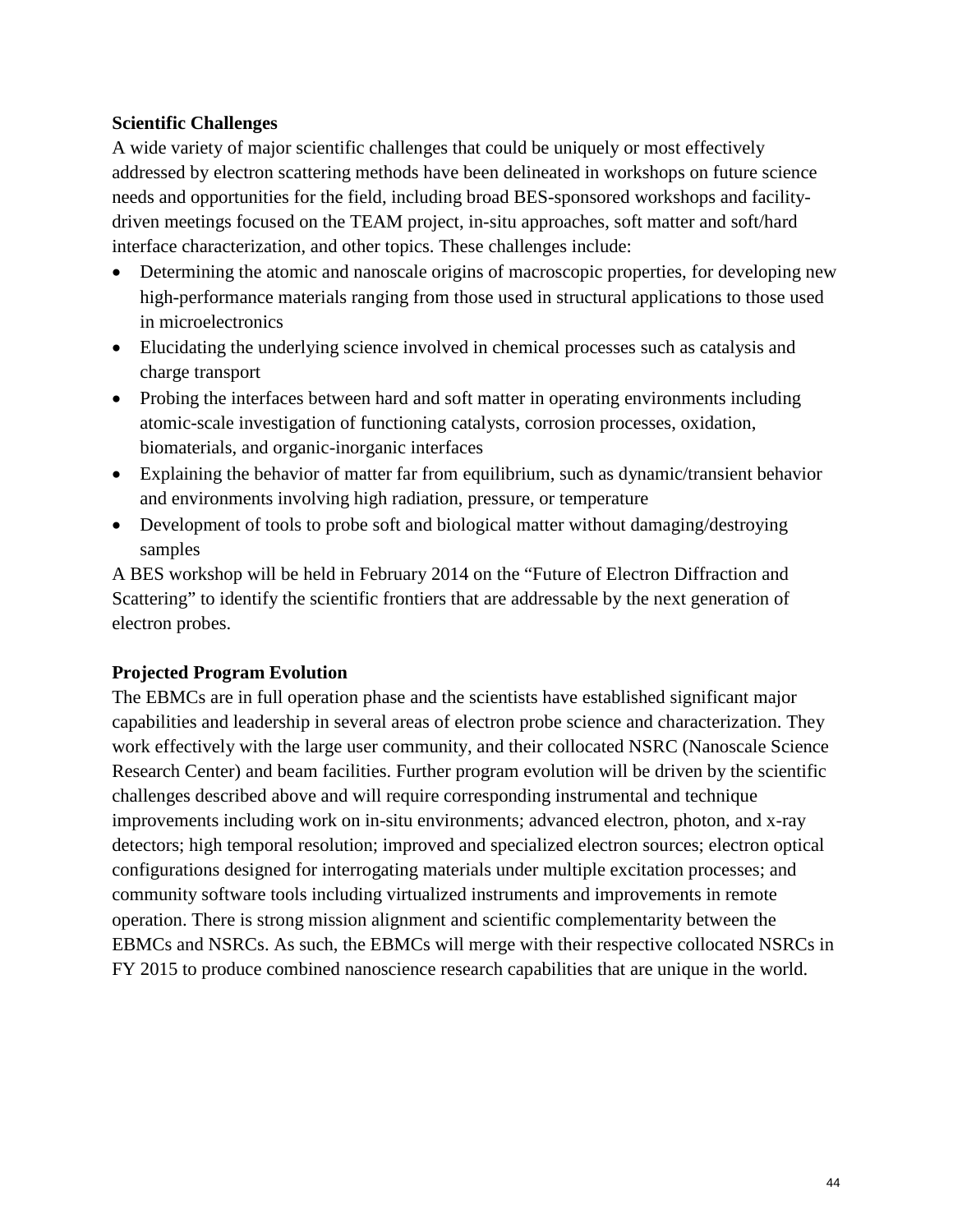### **Accelerator and Detector Research**

### **Portfolio Description**

This activity supports basic research in accelerator physics, x-ray and neutron detectors, and advanced x-ray optics instrumentation. Accelerator research is the cornerstone for the development of new technologies that will improve the performance of light sources and neutron spallation facilities. The research explores new areas of science and technologies that will facilitate the construction of next generation accelerator-based user facilities. The program is investing in research leading to a new and more efficient generation of photon and neutron detectors and in x-ray optics, both are overlooked but crucial components in the optimal utilization of the neutron or photon beams. Research includes studies on creating, manipulating, transporting, and diagnosing ultra-high brightness electron beam behavior from its origin at a photocathode to propagation through undulators, and to transporting, analyzing and detecting xray beams. Studies on achieving sub-femtosecond free electron laser (FEL) pulses are also undertaken. Demonstration experiments are being pursued in advanced FEL seeding techniques, the study of methods to control the spectral properties of an x-ray self-amplified spontaneous emission (SASE) FEL using amplitude and phase mixing and other optical manipulations to reduce the cost and complexity of seeding harmonic generation FELs. Theoretical and experimental studies on collective electron effects are also supported.

### **Unique Aspects**

Technological advances require new materials and chemical processes for novel and improved sources of energy. The necessary tools enabling control and observation of the temporal evolution of electrons, atoms and chemical reactions demand machines capable of producing high-brightness, high duty-factor, and short beam pulses. The accelerator and detector research carried out by the program aims to improve the output and capabilities of synchrotron radiation light sources and the neutron scattering experiments at facilities that are the most advanced of their kind in the world. These light sources and neutron scattering sources represent the largest collection of such facilities operated by a single organization in the world.

#### **Relationship to Other Programs**

- The Accelerator and Detector Research program strongly interacts with BES programmatic research that uses synchrotron and neutron sources. This includes research in atomic physics, condensed matter and materials physics, chemical dynamics, catalysis, geosciences, high-pressure science, environmental sciences, biosciences, and much more.
- There is an ongoing collaboration with the Advanced Scientific Computing Research program to support code development relevant to beam dynamics and to develop tools and codes addressing the exponential growth of experimental data at the BES facilities.
- This activity also interacts with other DOE offices, especially in the funding of capabilities whose cost and complexity require shared support.
- This activity collaborates with the National Science Foundation on Energy Recovery Linac research.
- There are ongoing industrial interactions through the DOE Small Business Innovation Research and Small Business Technology Transfer (SBIR/STTR) Program awards for the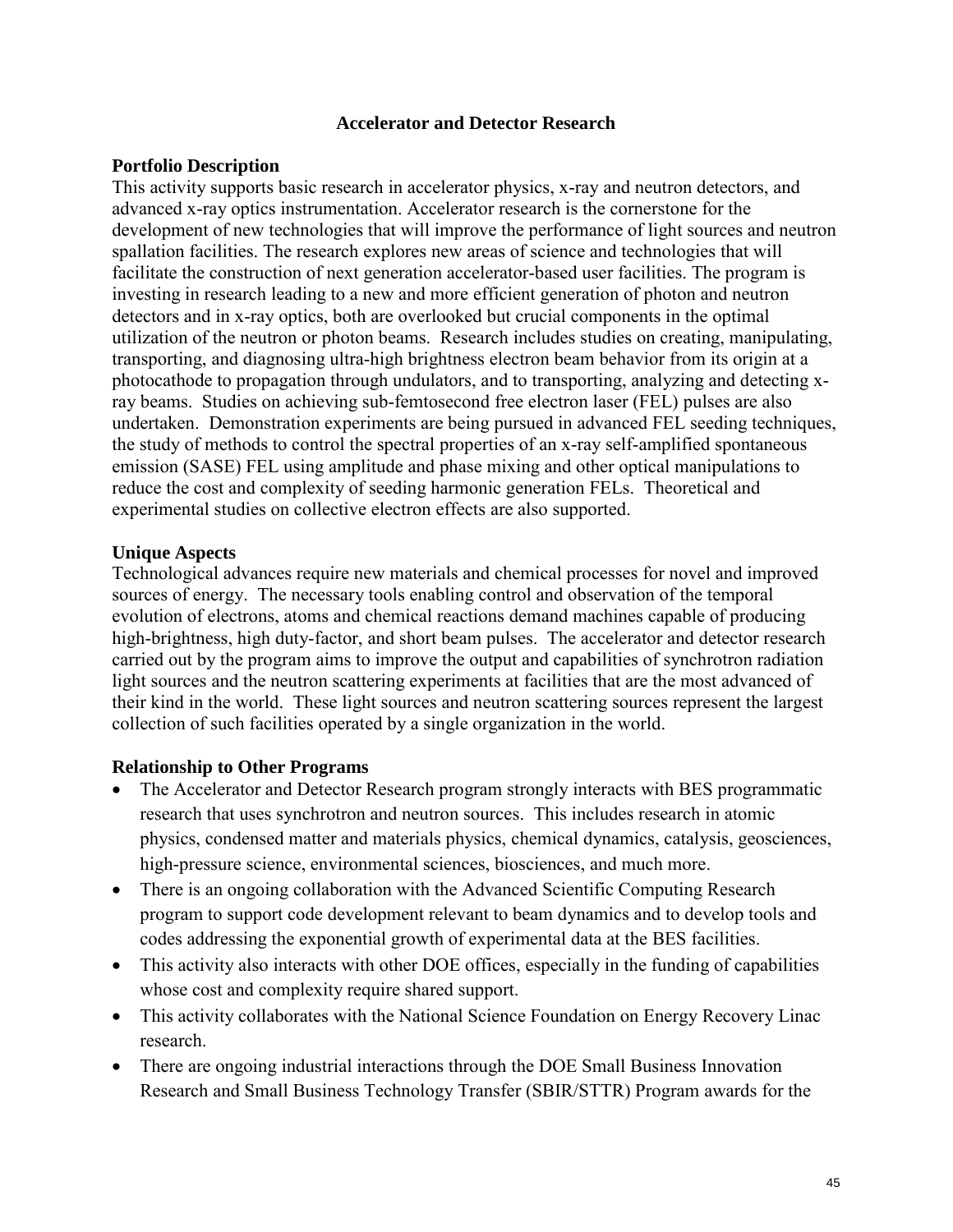development of advanced accelerator technology, x-ray and neutron detectors, and x-ray optics instrumentation.

# **Significant Accomplishments**

- This activity was a major supporter of theoretical and experimental studies that led to realization of the Linac Coherent Light Source (LCLS). Theoretical and simulation studies addressed many of the fundamental physics questions concerning SASE FELs and highbrightness beams leading to successful experiments.
- An advanced  $3$ He neutron detector prototype was developed that is capable of measuring pulse height distributions with the highest energy resolution in this mode and covering large areas as required by many neutron source instruments.
- Coded source neutron microscopy has been demonstrated at 25 times magnification, improving resolution and reducing scattering noise in existing limited-resolution imaging detectors.
- A new concept to generate multiple simultaneous spikes in an x-ray FEL spectrum by periodic modulation of the undulator magnetic field has been demonstrated. This allows the generation of two-color spectra and the unique exploration of molecular systems.
- An innovative *in situ* and *in operando* x-ray analysis system was developed to fully explore and analyze the physics and chemistry of photo-cathode materials.
- A program that explores the application of 3D techniques to the difficult problem of integrating x-ray sensors of high-resistivity silicon and readout application specific integrated circuits of low-resistivity silicon has achieved the first successful three-dimensionally integrated chip for photon science. When fully developed these sensors will be capable of handling synchrotron radiation at energies up to 100 keV with high energy resolution.
- As part of our goal to encourage the development of photocathode guns capable of generating low-emittance beams at high repetition rates, a normal conducting very high frequency electron gun was successfully built under the specifications of repetition rates up to 1 MHz, small beam size, and high charge per bunch.

## **Mission Relevance**

The Accelerator and Detector Research program supports the most fundamental of research needs to characterize and control materials at the atomic and molecular level. In order to understand, predict, and ultimately control materials properties, it is necessary to determine the atomic constituents of materials, the positions of the atoms in materials, and how the materials behave under the influence of external perturbations such as temperature, pressure, chemical attack, and excitation by photons, electrons, and other particles. The activity seeks to develop new concepts in accelerator science to be used in the design of accelerator facilities for synchrotron radiation and spallation neutron sources that will provide the means necessary to achieve a fundamental understanding of the behavior of materials. Also supported is the development of higher-precision, more efficient detectors capable of acquiring data several orders of magnitude faster than state-of-the-art detectors, and advanced x-ray optics that offer higher precision and higher accuracy in order to fully exploit the fluxes delivered by the new facilities.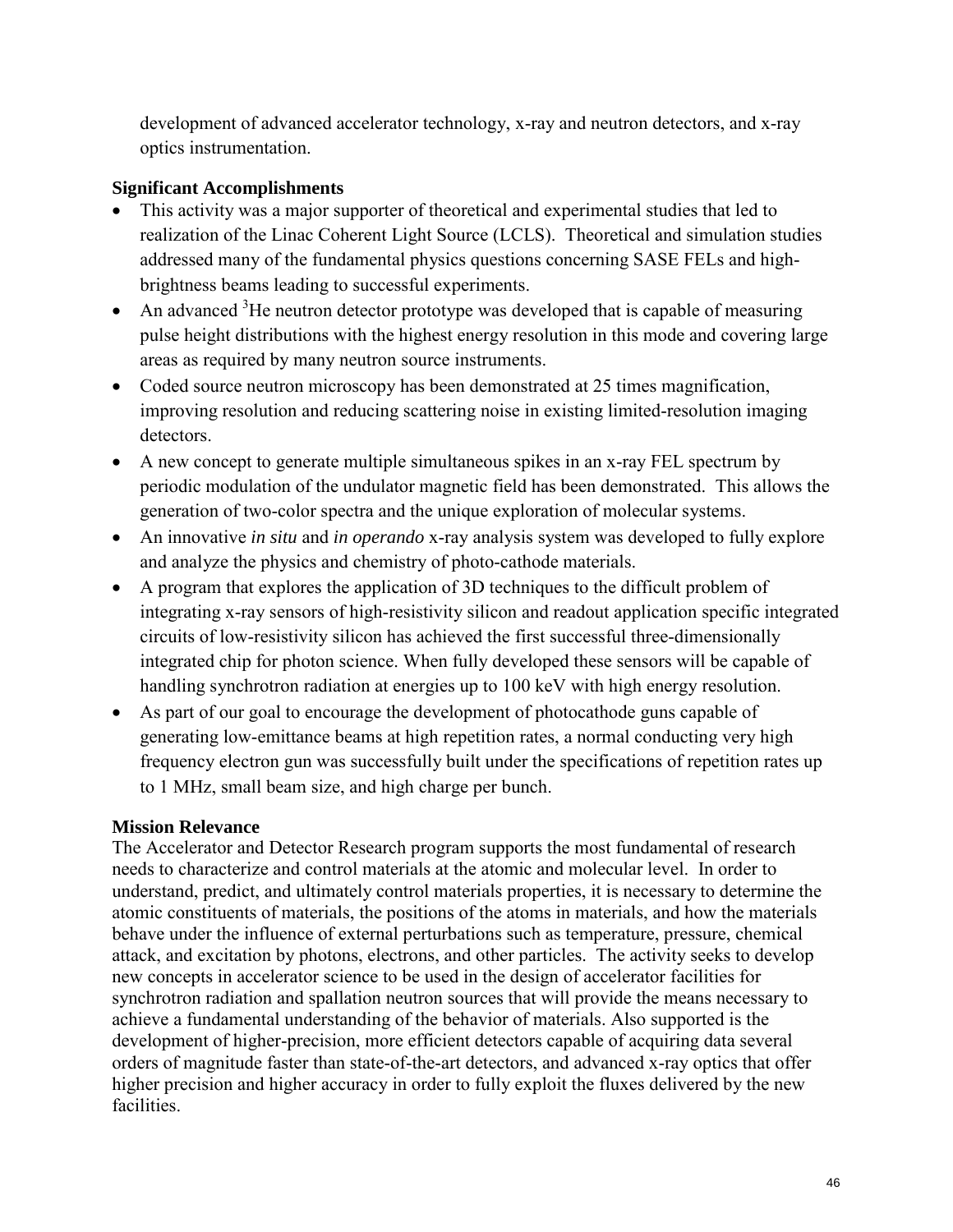## **Scientific Challenges**

- Development of new accelerator concepts crucial to the design and upgrade of synchrotron light sources and neutron scattering facilities.
- Sponsor research to support the BES Advisory Committee recommended light source to provide high repetition rate, ultra-bright, transform limited, femtosecond x-ray pulses over a broad photon energy range with full spatial and temporal coherence.
- Development of components suitable for diffraction-limited storage rings with beamlines, optics, and detectors compatible with the increase in brightness afforded by upgraded storage rings.
- New detectors must be developed that are capable of using the high data rates associated with high brightness sources thus increasing beamline efficiencies and user throughput.
- Low-background, high-spatial-resolution neutron detectors, and replacement of Helium-3 based detectors.
- Development of x-ray optics instrumentation that can compensate for detector limitations to enhance the combined spatial, temporal and energy resolution of experimental data.
- Special emphasis on R&D leading to more energy efficient machines and devices that go beyond the most common methods of particle acceleration.

### **Projected Evolution**

X-ray and neutron scattering will continue to play a central role in the growth of BES programmatic science. The Spallation Neutron Source (SNS) will be the most powerful neutron spallation source in the world for years to come. Future FEL light sources are expected provide high repetition rate, ultra-bright, transform-limited, femtosecond x-ray pulses over a broad photon energy range, with full spatial and temporal coherence.

Two major components will be required for the advancement of material science: the production of photon beams with increased average flux and brightness and the detection tools capable of responding to the high photon beam intensity. The first component will require higher repetition rate photocathode guns and radiofrequency (RF) systems, and photon beams of enhanced temporal coherence, such as produced by improved seeding techniques or x-ray oscillators, in the case of FELs. Detectors will require higher computational capabilities per pixel, improved readout rates, radiation hardness, and better energy and temporal resolutions. Additionally, R&D will be required to produce ultrafast beam instrumentation capable of measuring accurately femto and attosecond bunch lengths. Higher neutron flux capabilities at the SNS will demand high intensity H− currents, possibly provided by the development of high power and high frequency lasers, and detectors designed for advanced neutron imaging with very high throughput. Finally, R&D emphasizing energy efficient machines and strong collaborations among the national laboratories and universities will allow a cost-effective, coordinated, and interdisciplinary approach to research and development in accelerators, detectors and x-ray instrumentation.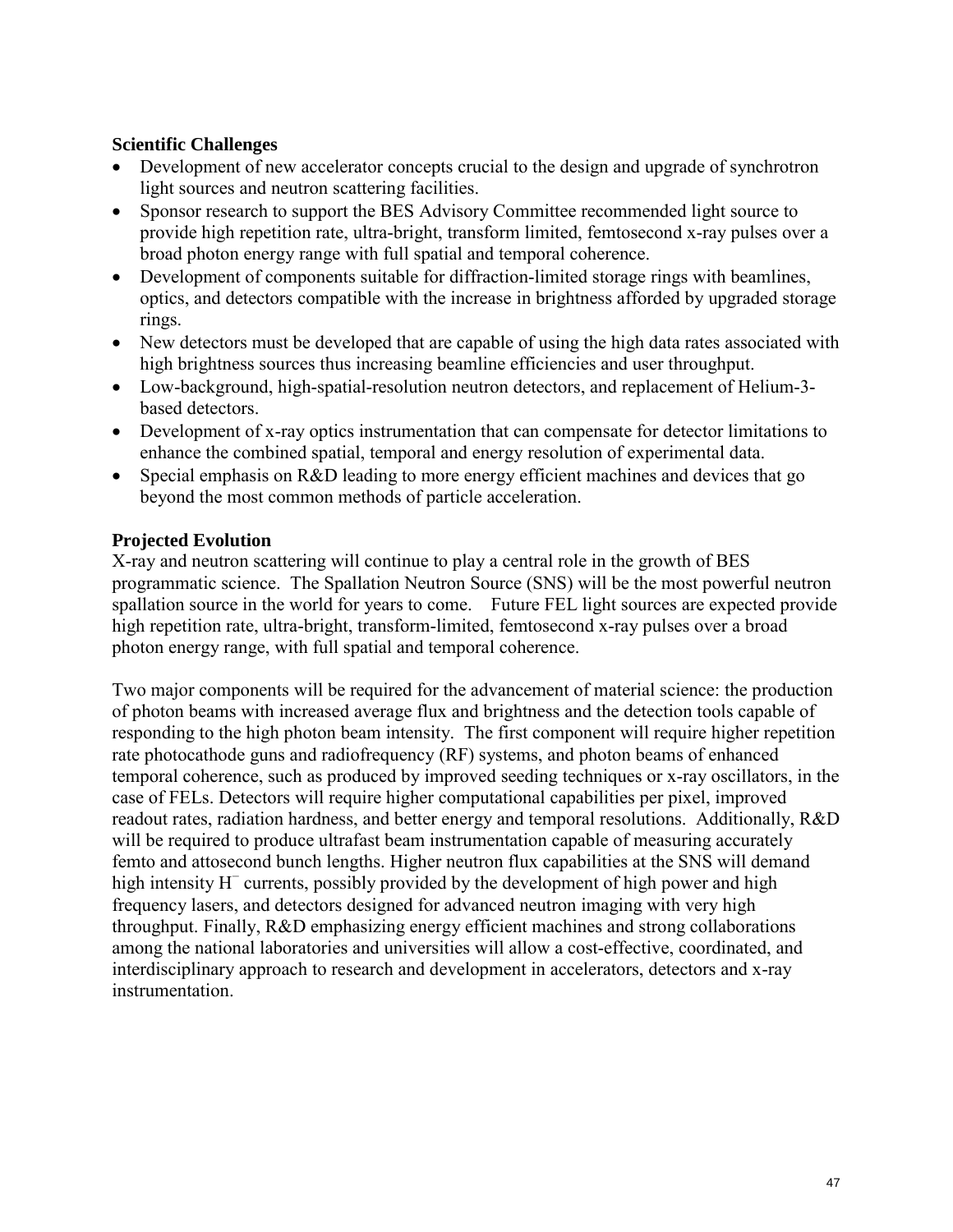#### **Atomic, Molecular, and Optical Sciences**

### **Portfolio Description**

This activity supports theory and experiments to understand structural and dynamical properties of atoms, molecules, and nanostructures. Research emphasizes the fundamental interactions of these systems with photons and electrons to characterize and control their behavior. These efforts aim to develop accurate quantum mechanical descriptions of properties and dynamical processes. The study of energy transfer within isolated molecules provides the foundation for understanding chemical reactivity, the processes of energy transfer that make and break chemical bonds. Topics include the development and application of novel, ultrafast optical probes of matter, particularly with x-rays; the interactions of atoms and molecules with intense electromagnetic fields; and studies of collisions and many-body cooperative interactions of atomic and molecular systems. Capital equipment funding is provided for items such as lasers and optical components, unique ion sources or traps, position-sensitive and solid-state detectors, control and data processing electronics, and computational resources.

### **Unique Aspects**

The knowledge and techniques developed by investigators in the Atomic, Molecular, and Optical Sciences (AMOS) program are critical components of the fundamental science effort of the Department of Energy (DOE), and research conducted at Basic Energy Sciences (BES) user facilities. The results of this research have applicability in a wide array of science and technology. The AMOS activity provides new ways to control and probe interactions in the gas and condensed phases, enhances our ability to understand materials, and enables full exploitation of the BES x-ray sources and Nanoscale Science Research Centers (NSRCs). This enabling aspect will continue to be emphasized, particularly with respect to research involving the generation and application of ultrafast, intense x-ray pulses at Lawrence Berkeley National Laboratory (LBNL) at the Advanced Light Source (ALS) and the Ultrafast X-ray Science Laboratory (UXSL); at Argonne National Laboratory (ANL) at the Advanced Photon Source (APS); and at SLAC National Accelerator Laboratory (SLAC) at the Linac Coherent Light Source (LCLS) and the PULSE Institute for Ultrafast Energy Science (PULSE). AMOS is a major supporter of synchrotron-based AMO science in the United States.

#### **Relationship to Other Programs**

- The program supports experiments involving x-ray characterization and AMO science at the LCLS at SLAC, in coordination with the BES Scientific User Facilities Division.
- The program funds research at the PULSE Institute for Ultrafast Energy Science at SLAC, which is co-supported by the BES Materials Sciences and Engineering Division.
- Numerous complementary relationships exist between AMOS program elements and other core research activities across the BES Chemical Sciences, Geosciences, and Biosciences Division.
- A close working relationship exists with the National Science Foundation (NSF) Atomic Molecular and Optical Physics Programs. These programs co-fund studies by the National Academies in relevant areas and the National Academies' Committee on Atomic, Molecular, and Optical Sciences (CAMOS).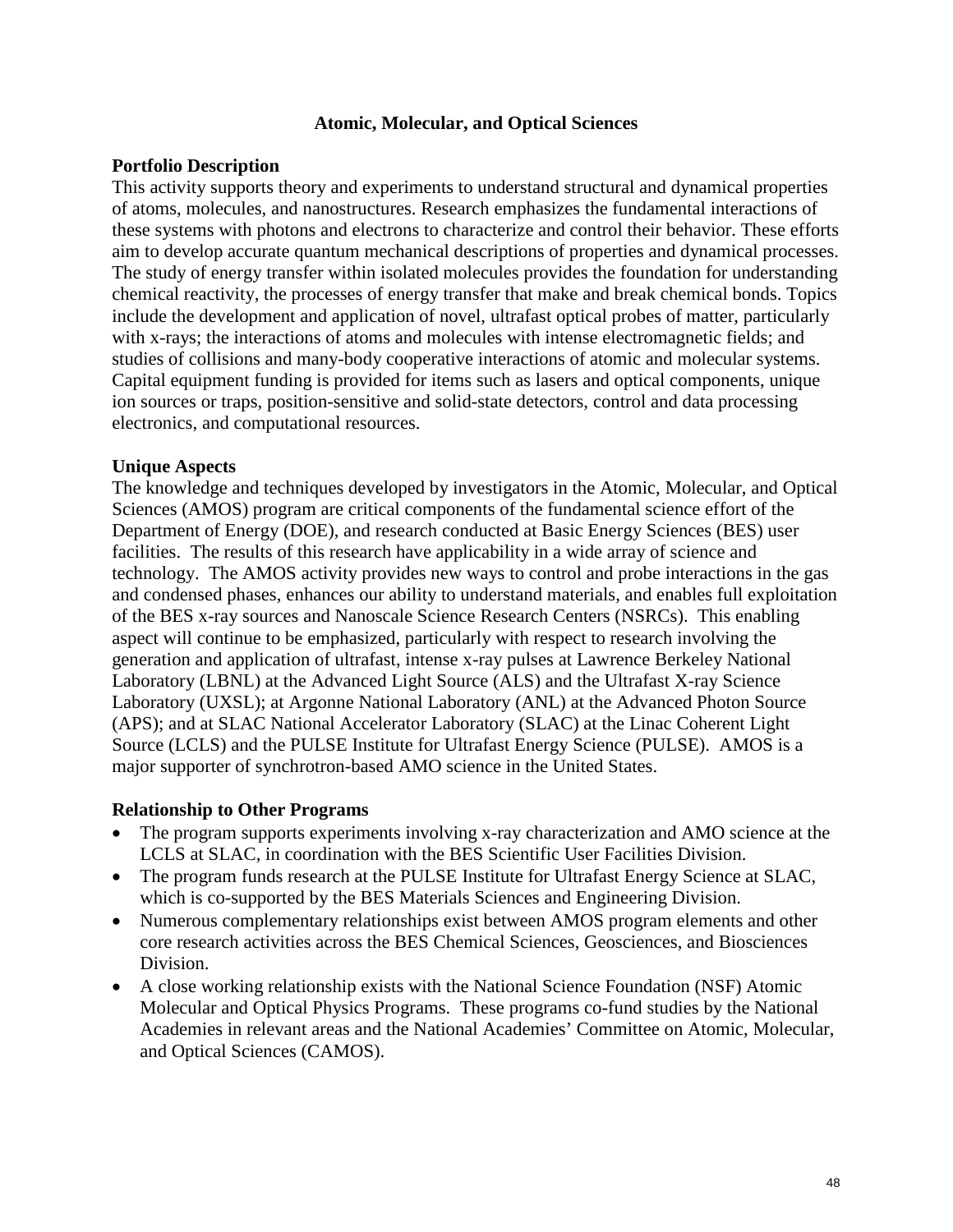### **Significant Accomplishments**

The AMOS activity has been a major supporter of experimental and theoretical studies of the fundamental properties of atoms, ions, and small molecules and of collisional interactions between atoms, ions, molecules, and surfaces. This has produced a vast knowledge base, with a broad impact on science and technology. It has led to the development of powerful new methods for momentum imaging of collision fragments that have seen wide application in atomic, molecular, and chemical physics. This knowledge is being used to control the quantum behavior of atoms and molecules and has propelled further development and scientific applications of ultrafast x-ray sources using table-top lasers and third generation synchrotrons (ALS and APS). Enhanced high-harmonic generation and fundamental interactions of intense controlled laser fields with atoms and small molecules leading to ionization and fragmentation have been explored in great detail. Recent efforts involving high-field interactions, ultrafast processes, and ultrashort x-ray pulses are creating the science base required for research at fourth generation light sources such as the LCLS. X-ray pulses with durations of femtoseconds can produce stopaction pictures of the motion of atoms during molecular transformations. New sources, with pulses of attosecond duration, enable imaging of the real-time motion of electrons during the course of chemical reactions.

Recent accomplishments in the program include:

- Generation of ultrashort x-ray pulses from table-top, laser-based sources to provide complementary capabilities to x-ray free electron lasers.
- High harmonic generation in gases has been used to shift laser light from the infrared or visible to extreme-ultraviolet and soft x-ray wavelengths.
- Optical manipulation of the harmonics has been used to produce isolated extreme ultraviolet pulses shorter than 100 attoseconds in duration.
- AMOS scientists were deeply involved in commissioning and early experiments at the LCLS. Results at this facility include inner-shell photoionization of atom and molecules, single-particle imaging of nanoparticles, inner-shell lasing, and non-linear x-ray spectroscopy.

#### **Mission Relevance**

The knowledge and techniques produced by this activity form a science base that underpins several aspects of the DOE mission. New methods for using photons, electrons, and ions to probe matter lead to more effective use of BES synchrotron, free-electron laser, and nanoscience facilities. Similarly, studies of formation and evolution of highly-excited states of atoms, molecules, and nanostructures provide a fundamental basis for understanding elementary processes in solar energy conversion and radiation-induced chemistry.

#### **Scientific Challenges**

In recent years, AMO science has transformed from a field in which the fundamental interactions of atoms, molecules, photons, and electrons are probed to one in which they are controlled. Systems studied are increasingly complex, and exhibit highly correlated, non-perturbative interactions. AMOS scientists can shape the quantum mechanical wave functions of atoms and small molecules using controllable laser fields, create nanoscale structures that manifest novel light-matter interactions and properties, and coherently drive electrons to generate ultrafast x-ray pulses. Theoretical advances are enabling modeling and simulation of increasingly complex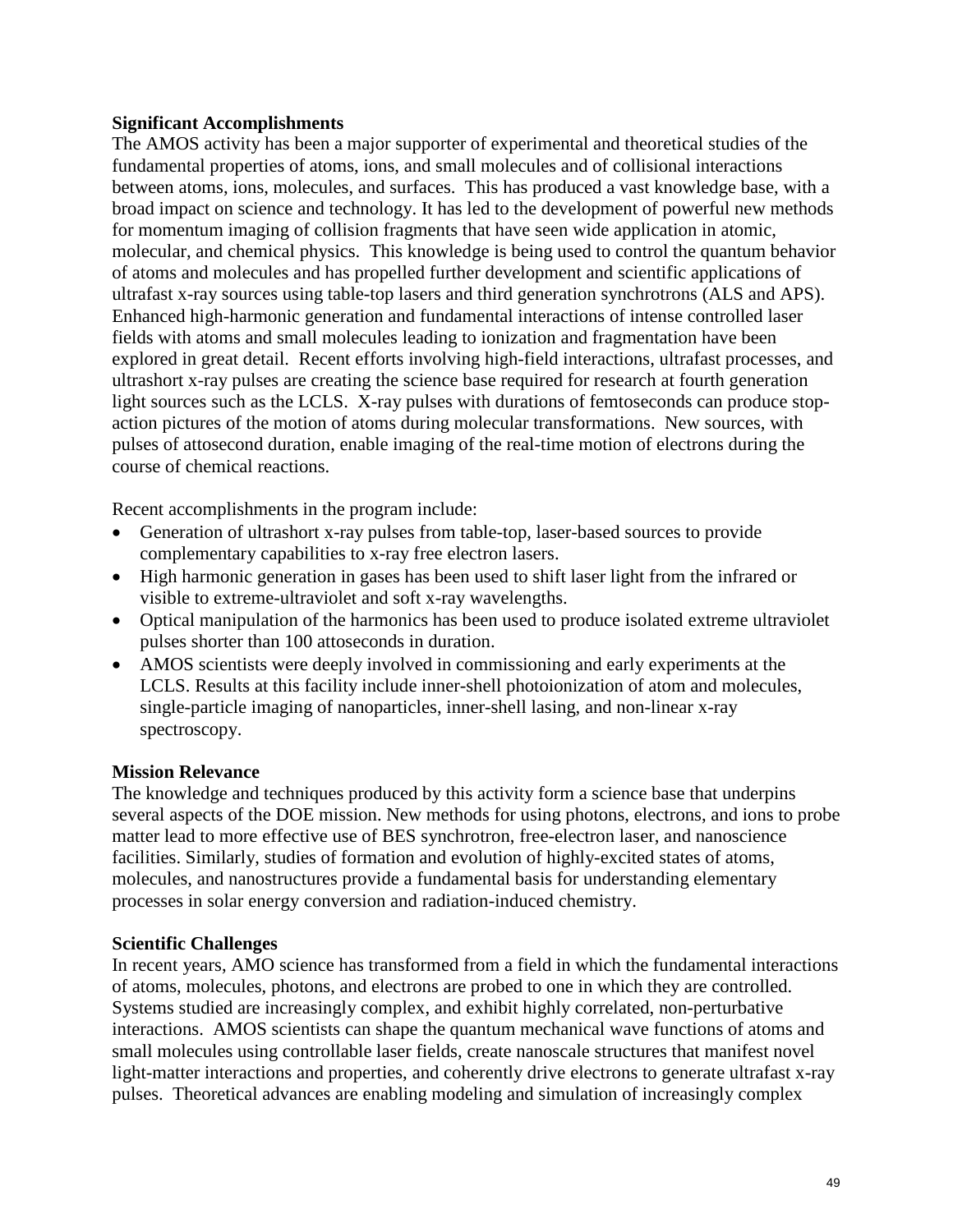systems to provide interpretation of existing data, and predictions for new experiments. These capabilities create opportunities to investigate chemical processes under conditions that are far from equilibrium, where complex phenomena are predominant and controllable, and on ultrafast timescales commensurate with the motions of atoms and electrons. Research in AMO science is fundamental to meeting the grand challenges for basic energy sciences, as identified in the report from the Basic Energy Sciences Advisory Committee: *Directing Matter and Energy: Five Challenges for Science and the Imagination.*

## **Projected Evolution**

The AMOS activity will continue to support science that advances DOE and BES mission priorities. Closely related experimental and theoretical efforts will be encouraged. AMOS scientists will continue to have a prominent role at BES user facilities in understanding the interaction of intense, ultrashort x-ray pulses with matter and in the control and investigation of ultrafast light-matter interactions. Key targets for greater investment include: ultrafast electron diffraction; attosecond physics with phase-controlled pulses; electron-driven processes; quantum control of molecular processes; nonlinear optics relevant to generating ultrafast, short wavelength pulses; and nanoscale physics.

The program will emphasize ultrafast, ultra-intense, short-wavelength science. The development and application of novel x-ray light sources using synchrotrons or table-top lasers will continue. Topics of interest include the use of high-harmonic generation or its variants as soft x-ray sources, development and characterization of femtosecond and attosecond pulses of x-rays at existing synchrotrons as well as new accelerator-based and table-top sources. Applications of these light sources include ultrafast imaging of chemical reactions, diffraction from aligned molecules, and atomic and molecular inner-shell photoionization. Coherent control of nonlinear optical processes and tailoring quantum mechanical wave functions with lasers will continue, particularly in complex chemical systems. Experimental and theoretical AMOS tools will be used in the study of low-energy electron-molecule interactions in the gas and condensed phases.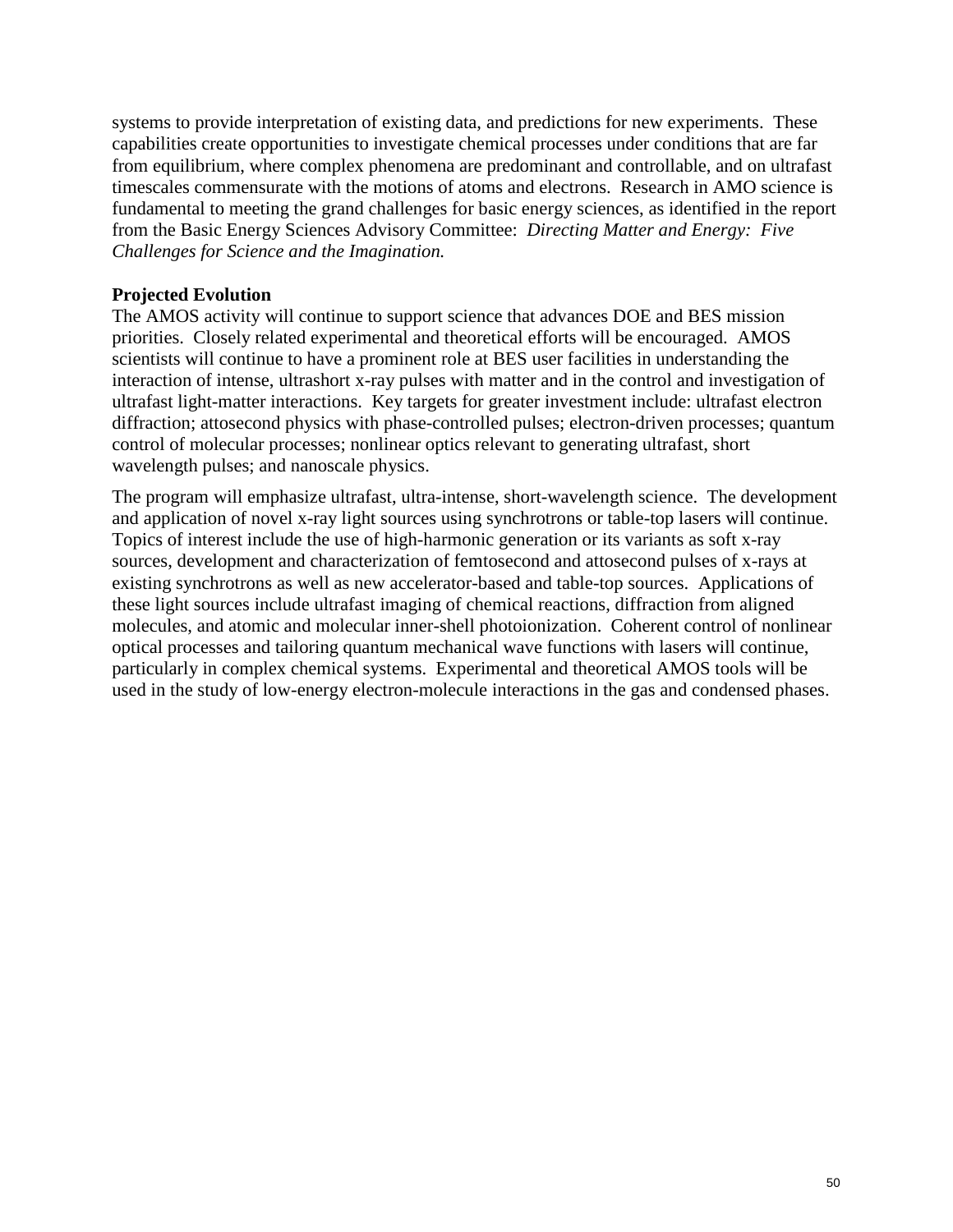#### **Chemical Physics Research**

#### **Portfolio Description**

This activity supports experimental and theoretical investigations in the gas phase, condensed phase, and at interfaces aimed at elucidating the molecular-scale chemical and physical properties and interactions that govern chemical reactivity, solute/solvent structure, and transport. Also supported are new opportunities to attain predictive understanding of chemical reactivity, including structural and dynamical studies that emphasize a complete understanding of reactive chemistry at full quantum detail. These activities include the development and implementation of predictive computational modeling and simulation approaches, incorporating advanced theory and experimental validation, for scientific discovery across multiple scales. The impact on DOE missions is far reaching, including energy utilization, catalytic and separation processes, energy storage, and environmental chemical and transport processes.

The Chemical Physics portfolio comprises three program areas: (1) Gas Phase Chemical Physics, (2) Condensed Phase and Interfacial Molecular Science, and (3) Computational and Theoretical Chemistry. Each program area has a core focus, and there are significant synergies among them:

- *Gas Phase Chemical Physics (GPCP)* research emphasizes studies of the dynamics and rates of chemical reactions at energies characteristic of combustion, and the chemical and physical properties of key combustion intermediates. The overall aim is the development of a fundamental understanding of chemical reactivity enabling validated theories, models and computational tools for predicting rates, products, and dynamics of chemical processes involved in energy utilization by combustion devices. Important to this aim is also the development of experimental tools for discovery of fundamental dynamics and processes affecting chemical reactivity. Combustion models using this input are developed that incorporate complex chemistry with the turbulent flow and energy transport characteristics of real combustion processes.
- *Condensed Phase and Interfacial Molecular Science (CPIMS)* research emphasizes molecular understanding of energy-relevant chemical, physical, and electron-driven and photon-driven processes in aqueous media and at interfaces. Studies of reaction dynamics at well-characterized metal and metal-oxide surfaces and clusters lead to the development of theories on the molecular origins of surface-mediated catalysis and heterogeneous chemistry. Fundamental studies of reactive processes driven by radiolysis in condensed phases and at interfaces provide improved understanding of radiolysis effects and radiation-driven chemistry in nuclear fuel and waste environments. Studies of model condensed-phase systems target first-principles understandings of molecular reactivity and dynamical processes in solution and at interfaces. The approach confronts the transition from molecularscale chemistry to collective phenomena in complex mesoscale systems, such as the effects of solvation on chemical structure and reactivity.
- *Computational and Theoretical Chemistry (CTC)* research emphasizes development and integration of new and existing theoretical and computational approaches for the accurate and efficient description of processes relevant to the BES energy mission. Of special interest is foundational research on computational design of molecular- to meso- scale materials and processes, and on next-generation simulation of processes that are so complex that efficient computational implementation must be accomplished in concert with development and testing of theories and algorithms. As such, supported efforts are tightly integrated with the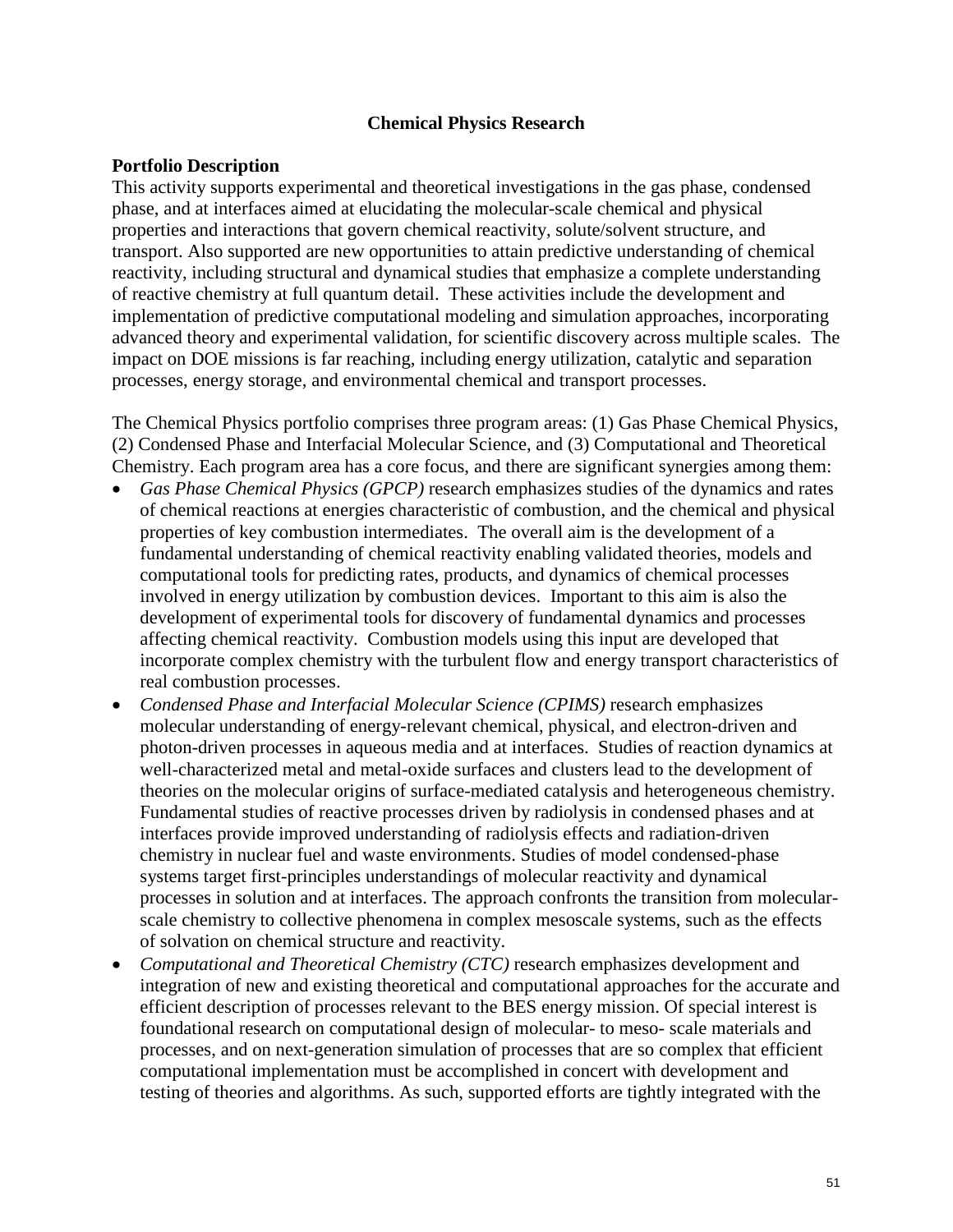research and goals of the CPIMS and GPCP programs and many have wider crosscutting relevance, advancing goals of other BES chemistry, biochemistry and geochemistry programs. Common to all of these areas is the need for new approaches that go well beyond standard representations to address excited-state dynamics, low-energy diffusive effects, the inclusion of spin-dependent effects, the ability to model extremely anharmonic processes, and the ability to account for all types of energy exchange between matter and radiation in vacuum and in solvated environments.

## **Unique Aspects**

The BES Chemical Physics research activity is unique in its long term support of a number of fundamental chemical science areas, and in its integration of capabilities from research universities and DOE national laboratories, enabling long-term progress in difficult scientific areas as well as effective coupling to DOE missions:

- Synergy among the three program areas is a hallmark of the Chemical Physics portfolio. Methods, tools, and knowledge developed in each area inform the others, and many supported efforts bridge the three program areas; this synergy is pronounced in concerted collocated efforts supported at Pacific Northwest and Lawrence Berkeley National Laboratories, and at the Combustion Research Facility (CRF).
- The program is uniquely positioned to undertake joint theoretical, computational and experimental efforts. Such a capability is essential for validating and improving models and methods used to design chemical processes, which are increasingly complex and dataintensive.
- The GPCP program is the principal supporter of high-temperature chemical kinetics and gasphase chemical reaction dynamics in the nation. This activity also has oversight for several national laboratory programs, including the CRF, a unique, multi-investigator research laboratory that has a strong collaborative visitor program and that promotes synergism between BES-supported basic research and the applied science and technology programs supported the Office of Energy Efficiency and Renewable Energy (EERE) and industry.
- The CPIMS program is unique is its relevance to DOE mission areas, providing a fundamental basis for understanding chemical reactivity in complex systems, such as those encountered in catalysis, energy storage, separations, and the environmental contaminant transport in mineral and aqueous environments. This program is a major supporter of basic research on chemical reactivity of molecular species in the liquid phase, on metal clusters, and at solid-gas and solid-liquid interfaces.
- The CTC program is fully integrated with other BES research activities, contributing principally to the GPCP and CPIMS elements of the Chemical Physics portfolio, but also providing significant support to efforts spanning BES chemistry, biochemistry and geochemistry research. A unique component of this program is its support for extremely complex research that requires simultaneous development of theoretical and massively parallel computational implementation.

## **Relationship to Other Programs**

Research under this activity complements research supported across the Office of Basic Energy Sciences and coordinates and leverages efforts with other agencies and facilities. These interactions include: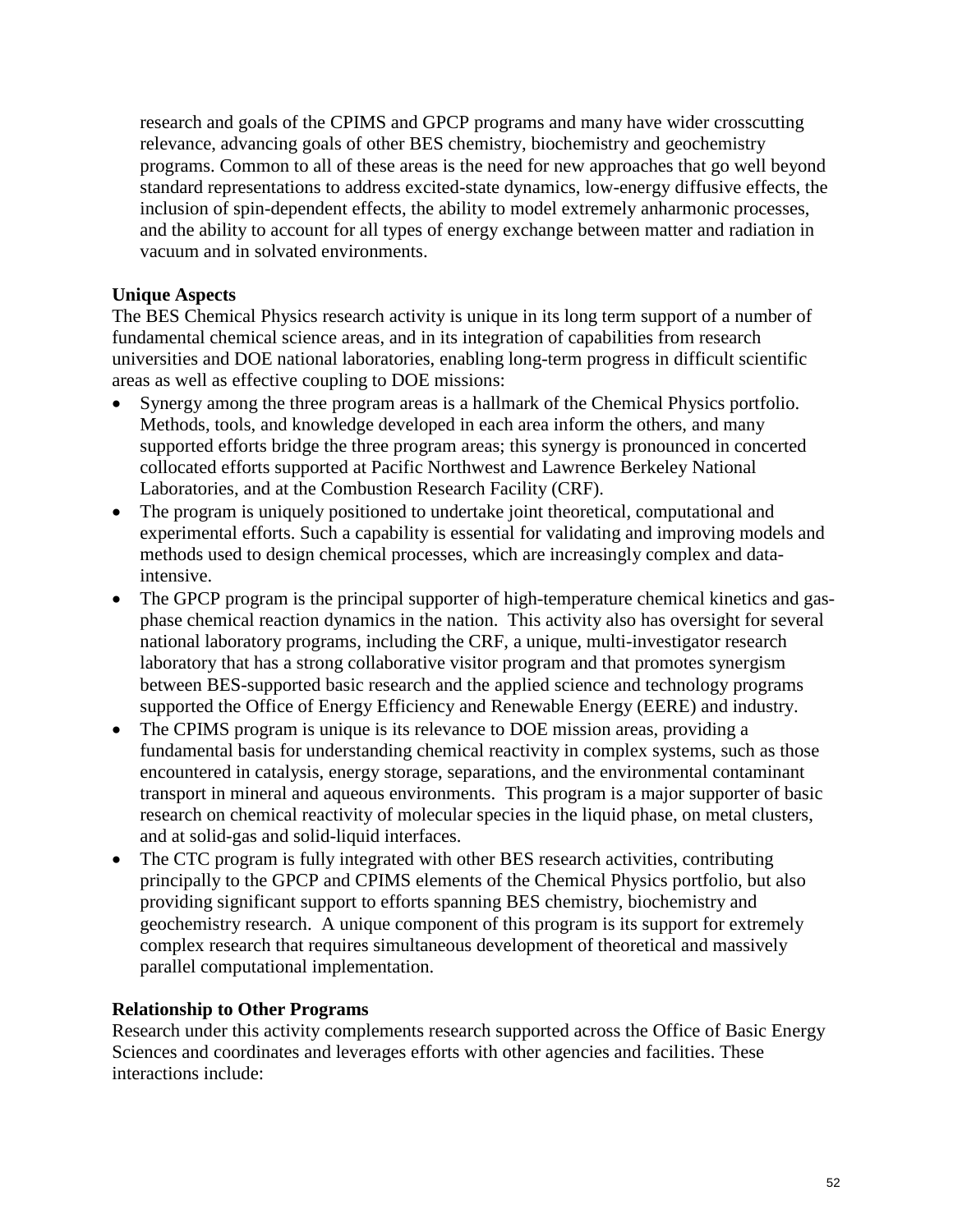- *Gas Phase Chemical Physics:* The GPCP program and DOE EERE support coordinated combustion research efforts at the CRF and at Argonne National Laboratory (ANL). The GPCP program works with the Air Force Office of Scientific Research (AFOSR), Office of Naval Research (ONR), Army Research Office (ARO), National Aeronautics and Space Administration (NASA), National Institute of Standards and Technology (NIST), and the National Science Foundation (NSF) as an active member of the Multi-Agency Coordinating Committee on Combustion Research (MACCCR) to host an annual Fuels Research Review as well as combustion workshops. These linkages include common principal investigators and industry relationships in a number of programs, joint workshops, and coordination meetings. GPCP supports the Chemical Physics Beamline at the Advanced Light Source  $(ALS).$
- *Condensed Phase and Interfacial Molecular Science:* There is a strong coupling between the CPIMS and Solar Photochemistry programs in the fundamental chemistry and physics of radiolytic processes in condensed media and at interfaces. Support is provided for basic research to scientists at Pacific Northwest National Laboratory who utilize the William R. Riley Environmental Molecular Sciences Laboratory, a national user facility operated by the DOE/SC Office of Biological and Environmental Research. Experiments concerning ultrafast chemical imaging are supported at the Center for Nanoscale Materials at Argonne National Laboratory in coordination with the BES Scientific User Facilities Division. Support is provided for the Molecular Environmental Science Beamline at the ALS.
- *Computational and Theoretical Chemistry:* The CTC program co-funds efforts with the Office of Advanced Scientific Computing Research (ASCR) where appropriate for the BES and ASCR missions, and has supported and participated in efforts with the technical community and other agencies to foster advanced approaches to design of materials and chemistry. These efforts have included workshops on BES-relevant Scientific Discovery through Advanced Computing, workshops on materials and chemistry by design, and workshops aimed at understanding the increasing role of computational chemistry in industry.

## **Significant Accomplishments**

- Impacts in fundamental science include the development of molecular beams and ion imaging techniques that have spawned a generation of experiments in state-to-state chemical reaction dynamics and energy transfer, much of which has been supported by the chemical physics program. The capabilities have been extended to the development of molecular beam and laser sputtering techniques for the study of atomic clusters as prototypical models for catalysis.
- Ultrafast laser spectroscopy has provided important insights into hydrogen bonding and proton transport in water in nano-confined geometries. Support has yielded for the first time a conclusive link between the size of catalytic particles on a surface, the particle electronic properties, and the ability of particles to speed chemical reactions. Advances in high resolution time-resolved spectroscopy have yielded information on intermediates and product state distributions with unprecedented isomeric specificity.
- Recent advances in low-temperature scanning tunneling microscopy (STM) have been combined with temporally and spatially resolved spectroscopic tools such as ultrafast, twophoton photoemission, resulting in the discovery of long-lived electronic surface states that could lead to new ways to induce and control electronic excitation at surfaces, and have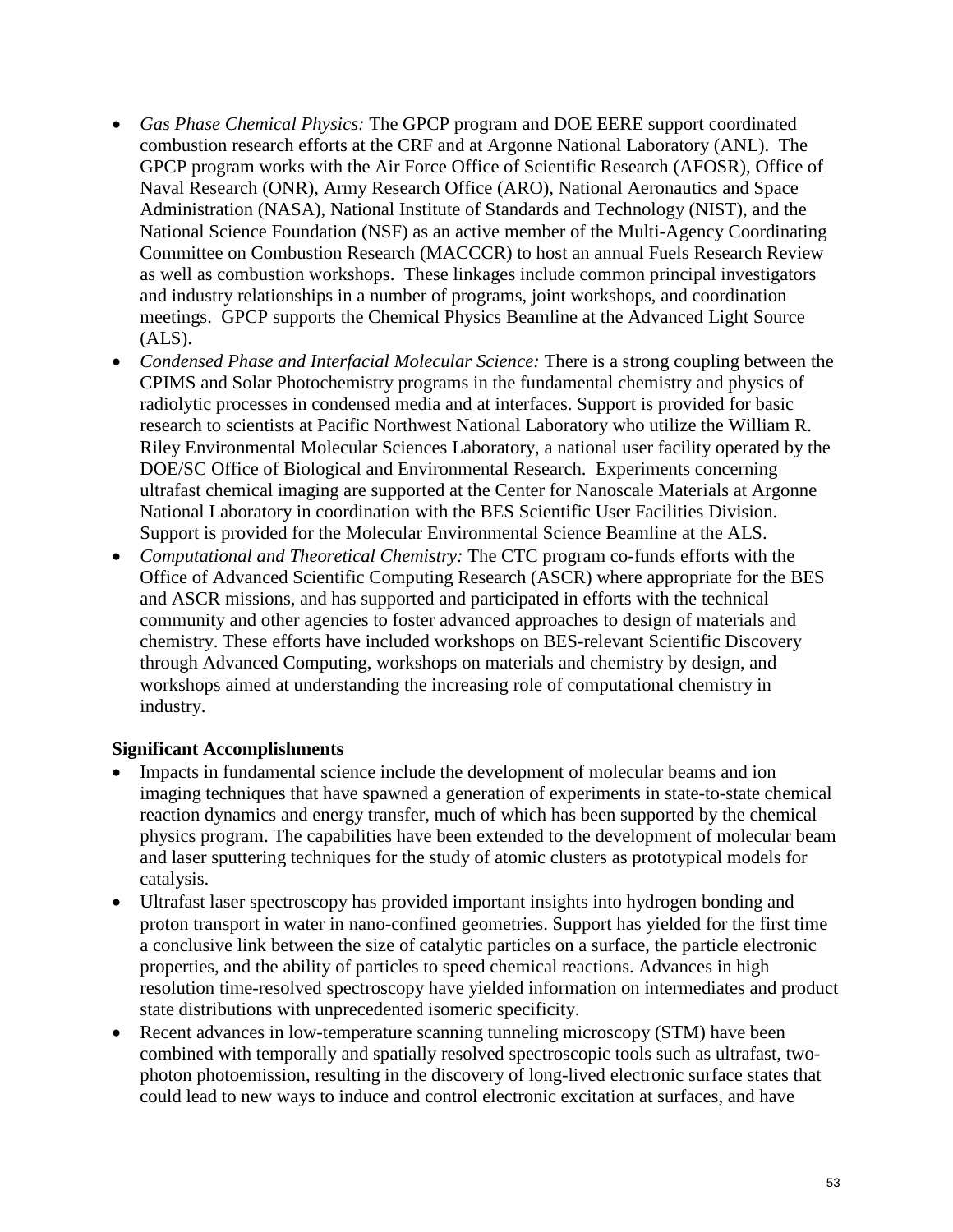yielded an unprecedented view of the coupling of electronic and vibrational motion within a single molecule.

- Advanced probes of combustion environments have also yielded recent discoveries, such as the direct observation of Criegee reaction kinetics important in combustion and atmospheric chemistry.
- Development of high-fidelity engine simulations has demonstrated the importance of molecular scale dynamics, e.g. quantum tunneling, on engine performance.
- This activity has played a major role in the development of quantum chemistry methodologies for accurate predictions of chemical properties. These developments have led to theories and computer codes for the calculation of thermodynamic properties and chemical reaction rates in the gas phase as well as the properties of complex molecular systems in the condensed phase.
- Development and application of new approaches to density functional and traditional wavefunction-based methods for predicting energetic processes involving ground- and excited-electronic states. These developments allow BES researchers to predict excited-states in large light-harvesting complexes, address thermal and electronic transport through molecules, quantify dynamics associated with multiple carrier generation, investigate conversion of visible light into chemical energy and address plasmon-driven chemical reactions. They have also led to new approaches for non-destructive spectroscopic evaluation and interrogation of chemical conversion and separation systems and for unprecedented approaches to probing potential energy surfaces in mesoscale systems such as metal-organic frameworks.

## **Mission Relevance**

- The GPCP activity contributes strongly to the DOE mission in the area of the efficient and clean combustion of fuels. The coupling of complex chemistry and turbulent flow has long challenged predictive combustion modeling. Truly predictive combustion models enable the design of new combustion devices (such as internal combustion engines, burners, and turbines) with maximum energy efficiency and minimal environmental consequences. In transportation, the changing composition of fuels, from those derived from light, sweet crude oil to biofuels and fuels from alternative fossil feedstocks, puts increasing emphasis on the need for science-based design of modern engines.
- The CPIMS activity impacts a variety of mission areas by providing a fundamental basis for understanding chemical reactivity in complex systems, such as those encountered in catalysis and environmental processes, along with activity that provides fundamental underpinnings relevant to energy production and storage. Surface-mediated chemistry research in this activity complements more directed efforts in heterogeneous catalysis. Condensed-phase and interfacial chemical physics research on dissolution, solvation, nucleation, separation, and reaction provides important fundamental knowledge relevant to the environmental contaminant transport in mineral and aqueous environments. Fundamental studies of reactive processes driven by radiolysis in condensed phases and at interfaces provide improved understanding of radiolysis effects in nuclear fuel and waste environments.
- The CTC activity aims to advance the Chemical Physics goals just described and also advance mission areas across BES. For example, supported activities advance nextgeneration solar energy, sunlight-to-fuels, and energy storage concepts.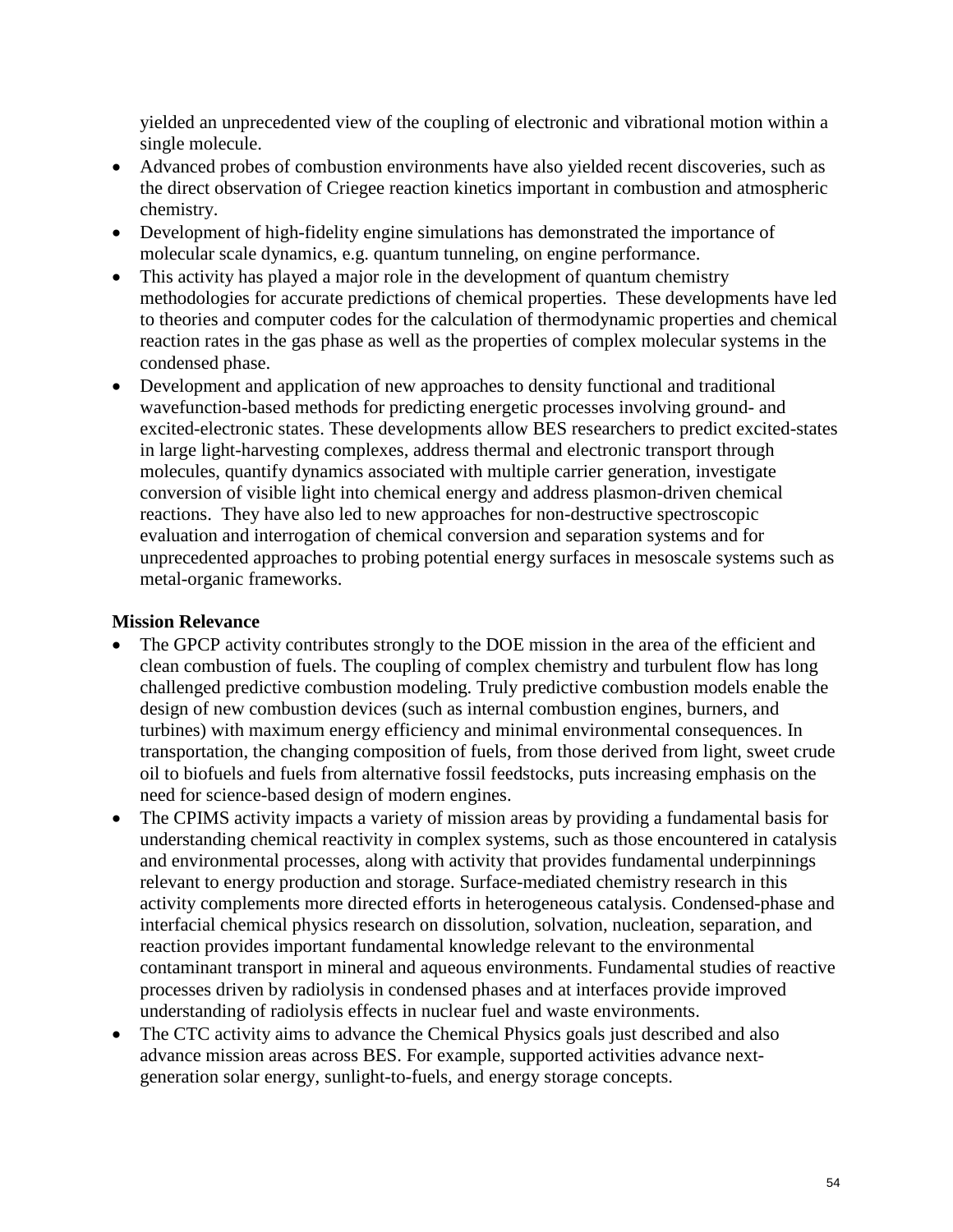## **Scientific Challenges**

Research in Chemical Physics is fundamental to meeting the grand challenges for basic energy sciences, as identified in the recent report on this topic from the Basic Energy Sciences Advisory Committee. Specific opportunities include:

# *Gas Phase Chemical Physics*

- Improve and expand experimental measurement of highly energetic, unstable molecules to diagnose complex reacting flows and, in more controlled environments, to determine molecular dynamics and reaction rates at elevated temperatures and pressures.
- Develop computational approaches of acceptable precision for the calculation of potential energy surfaces for ground and excited electronic states and their conical intersections for chemically important species including free radicals.
- Improve accuracy and throughput of methods for calculating chemical reaction rates from detailed chemical dynamics, including reactions without barriers for which statistical theories do not apply.
- Develop methods of uncertainty quantification and model reduction to enable high-fidelity predictive combustion models.
- Understanding the interaction of chemistry and fluid dynamics in turbulent combustion conditions.
- Role of multiphase chemistry in combustion, including fuel aerosols and soot particle formation and growth.

## *Condensed Phase and Interfacial Molecular Science*

- Develop and apply new experimental methods for characterizing chemically active molecular scale structures and reaction mechanisms at interfaces.
- Characterize high-energy electron- and photon-stimulated processes at complex interfaces.
- Design quantitative models for condensed-phase solvation that include polarization, chargetransfer, and nano-confinement effects.
- Develop a structural basis for understanding gas/surface interactions, encouraging sitespecific studies that measure local behavior at defined sites.
- Understand the molecular origins of condensed phase behavior and the nature and effects of non-covalent interactions including hydrogen bonding and proton transport.
- Develop new experimental and theoretical tools that push the horizon of joint space-time resolution needed to probe chemical behavior selectively at interfaces and in solution.

# *Computational and Theoretical Chemistry*

- Improve efficiency for quantum-mechanical based simulations of chemical and molecular processes that impact the BES mission. Such improvements are achieved through multi-scale coupling, melding of chemical-, physical- and mathematical- methods, or improved parallelization.
- Develop new theoretical time-domain and frequency-domain simulation tools for computing structural, transport, and optical properties of nanoscale systems in polarizable environments.
- Develop methods to computationally determine how to externally control both resonant and non-resonant energy-, charge-, spin- and matter-transfer processes in chemical and molecular systems with low-energy sources of radiation or applied fields, small thermal swings, and/or relatively minor changes in the external environment.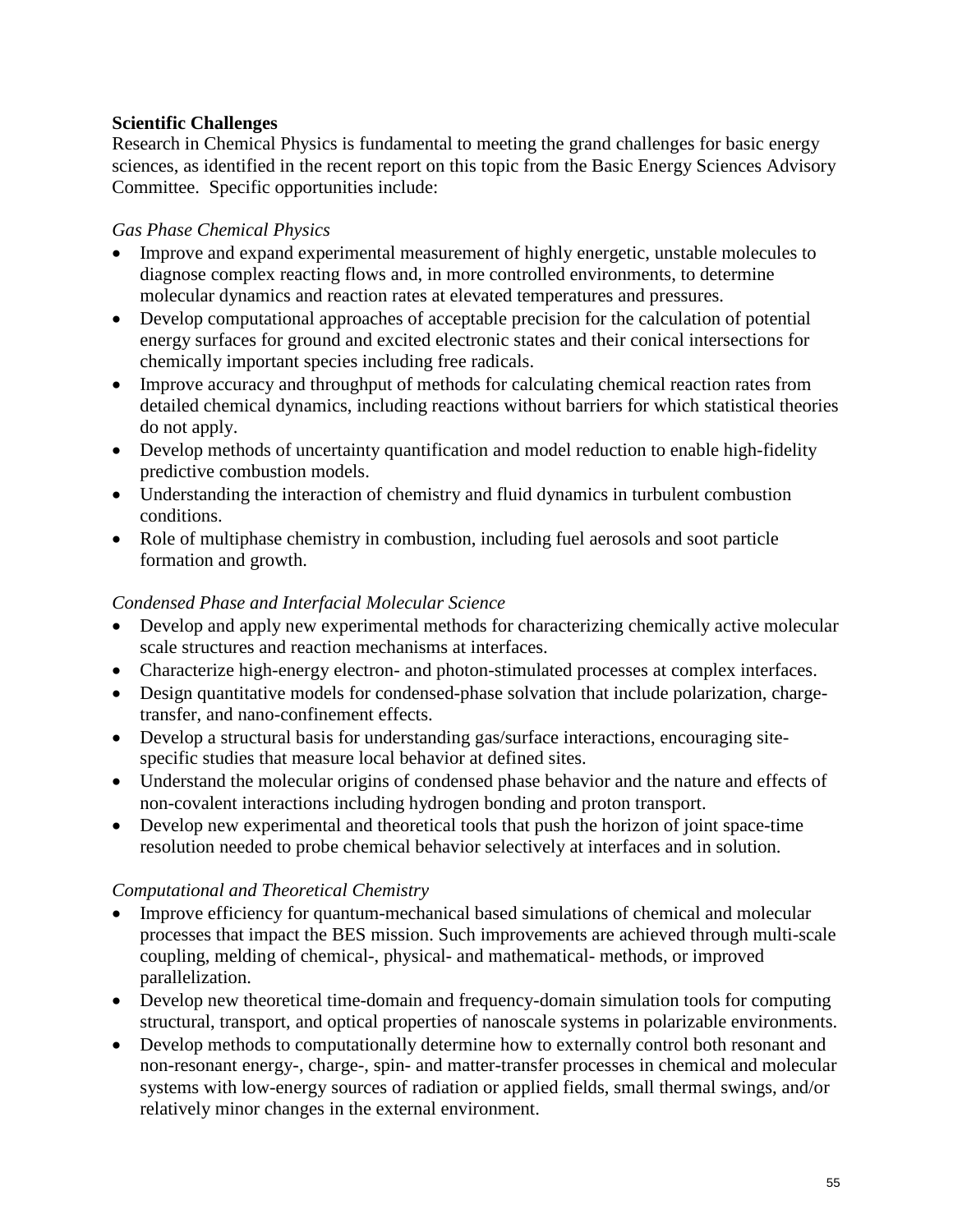#### **Projected Evolution**

The focus of the chemical physics program is the development of a molecular-level understanding of gas-phase, condensed-phase, and interfacial chemical reactivity of importance to combustion, catalysis, energy conversion and storage, and environmental preservation. The desired evolution is to predictive capabilities that span the microscopic to macroscopic domains enabling the computation of individual molecular interactions as well as their role in complex, collective behavior in real-world devices. Currently, increased emphasis in gas-phase chemical physics is on validated theories and computational approaches for the structure, dynamics, and kinetics of open shell systems, experimental measurements of combustion reactions at high pressures, better insight into soot particle growth and an improved understanding of the interaction of chemistry with fluid dynamics. In surface chemistry, continued emphasis is on the development of a structural basis for gas/surface interactions, encouraging site-specific studies that measure local behavior at defined sites. At interfaces, emphasis is on aqueous systems and the role of solvents in mediating solute reactivity. Expanding into the future, plans are to enhance the use of computer-generated mechanisms and models in combustion science, broaden efforts to molecular building blocks of emerging fuels, probe the chemical physics of energy transfer in large molecules, to explore the molecular origins of condensed phase behavior and the nature and effects of non-covalent interactions including hydrogen bonding, and to investigate temporally resolved interfacial chemical dynamics and charge transfer using advances in chemical imaging. Computational and theoretical efforts will continue to expand in scope, to span BES mission-relevant research in chemical sciences, geosciences and biosciences, while at the same time remaining tightly integrated with these efforts. A continuing emphasis on DOE mission impact will guide the selection of research opportunities and interactions with other programs and organizations.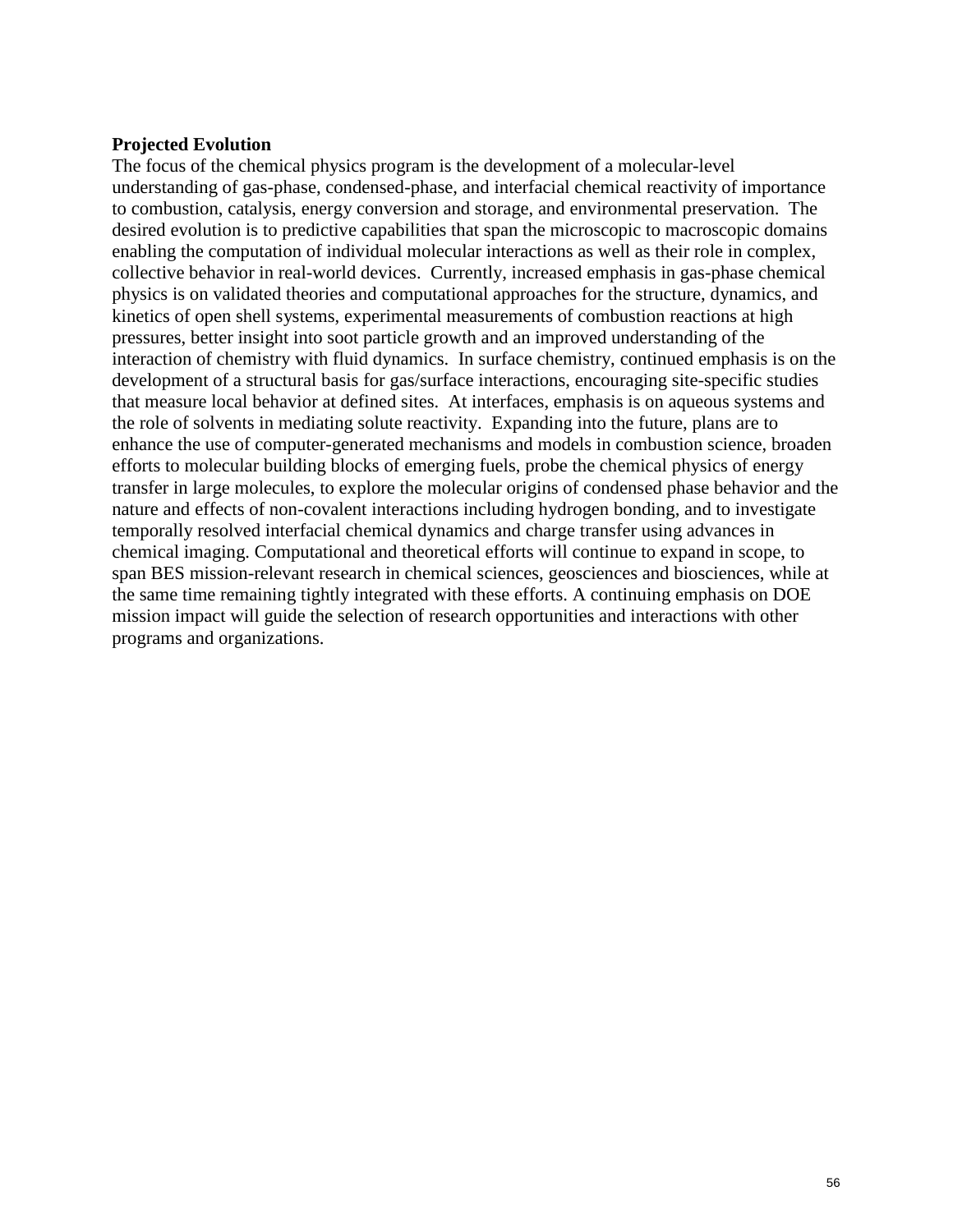### **Solar Photochemistry**

#### **Portfolio Description**

This activity supports molecular-level research on solar energy capture and conversion in the condensed phase and at interfaces. These investigations of solar photochemical energy conversion focus on the elementary steps of light absorption, electrical charge generation, and charge transport within a number of chemical systems, including those with significant nanostructured composition. Supported research areas include organic and inorganic photochemistry and photocatalysis, photoinduced electron and energy transfer in the condensed phase and across interfaces, photoelectrochemistry, and artificial assemblies for charge separation and transport that mimic natural photosynthetic systems. Capital equipment funding is provided for items such as ultrafast laser systems, scanning tunneling microscopes, fast Fourier transform infrared and Raman spectrometers, and computational resources.

#### **Unique Aspects**

This activity is the dominant supporter of solar photochemistry research in the United States. Solar photochemical energy conversion is an important long-range option for meeting future energy needs. An attractive alternative to semiconductor photovoltaic cells, solar photochemical and photoelectrochemical conversion processes produce fuels, chemicals, and electricity with minimal environmental impact and with closed renewable energy cycles. Artificial photosynthesis can be coupled to chemical reactions for generation of fuels such as hydrogen, methane, or complex hydrocarbons. The activity also provides unique support for radiation science via specialized electron pulse radiolysis facilities at Notre Dame and BNL, which serve the academic research community, industrial users, and other DOE national laboratories. Research in radiation sciences investigates fundamental physical and chemical effects produced by the absorption of energy from ionizing radiation. Fundamental studies of radiation science are of importance in understanding chemical reactions that occur in radiation fields of nuclear reactors, including in their fuel and coolants, and in the processing, storage, and remediation of nuclear waste. This research is required for effective nuclear waste remediation, fuel-cycle separation, and for design of next-generation nuclear reactors.

#### **Relationship to Other Programs**

The Solar Photochemistry research effort interfaces with several activities in BES as well as within DOE.

- Within BES, research efforts are coordinated with Photosynthetic Systems activities in biochemical aspects of photosynthesis; Chemical Physics in theoretical calculations of excited states and computational modeling; Physical Biosciences and Catalysis Science in investigations of electron transfer reactions in homogeneous and microheterogeneous solutions and advanced catalytic materials; and the Materials Sciences and Engineering Division efforts in fundamental photovoltaics research.
- This research activity sponsors jointly with other BES research activities as appropriate program reviews, principal investigators' meetings, and programmatic workshops.
- Many projects within solar photochemistry coordinate efforts with the Joint Center for Artificial Photosynthesis Energy Innovation Hub, as well as with the many relevant Energy Frontier Research Centers active in solar energy research.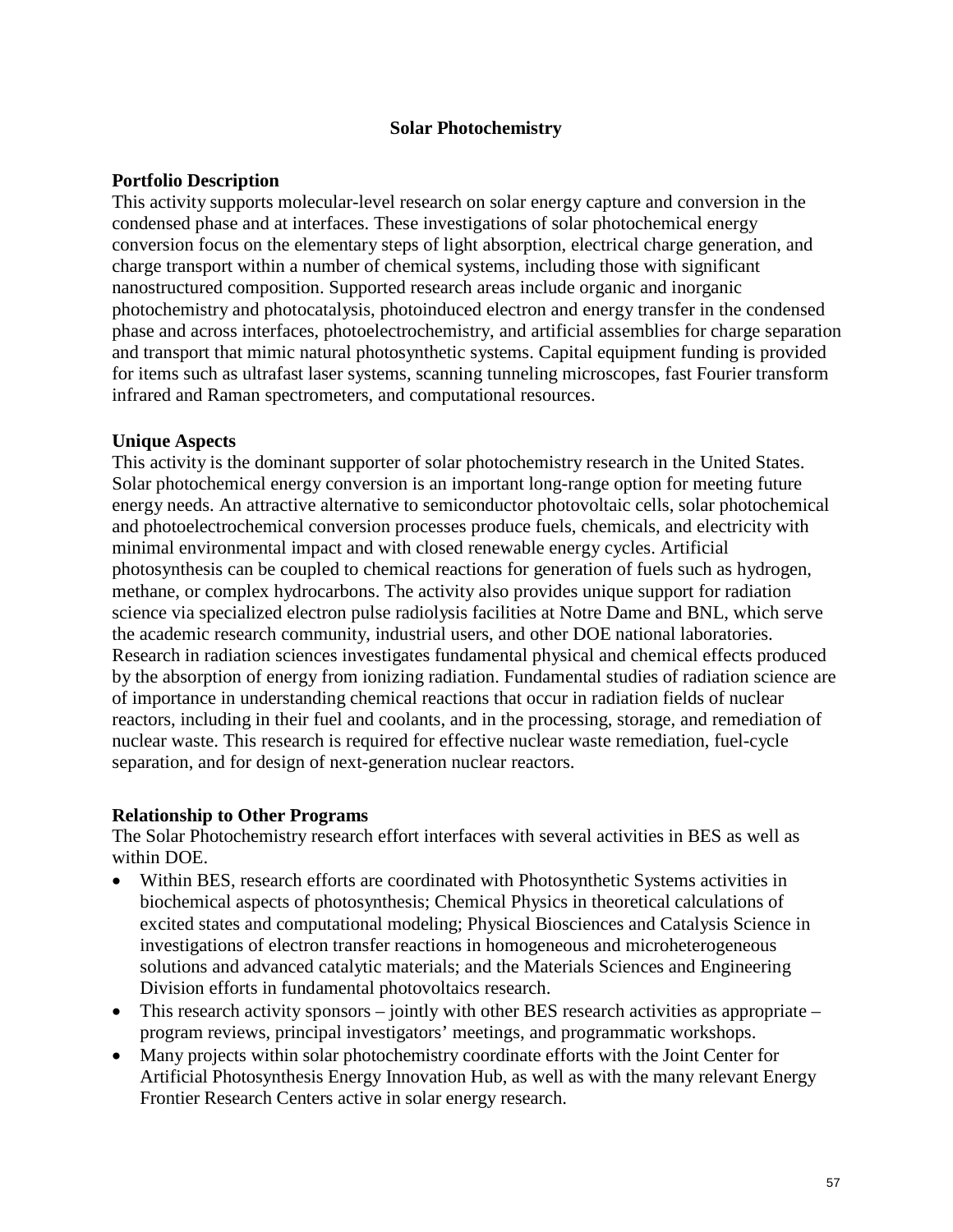- The work of solar photochemistry is relevant to the DOE Office of Energy Efficiency and Renewable Energy (EERE) activities in its Solar Energy Technologies program on photovoltaics and its Fuel Cells Technologies program.
- The radiation sciences activity in the Solar Photochemistry program is closely coordinated with the BES Condensed Phase and Interfacial Molecular Sciences in the physical and chemical aspects of radiolysis.
- There are also important interfaces between the radiation sciences activity and the DOE Office of Environmental Management activities in waste remediation and Office of Nuclear Energy activities on nuclear reactors, and nuclear waste processing and storage.

## **Significant Accomplishments**

Significant advances in this program are found in the understanding and control of the fundamental processes for harvesting the energy from sunlight. These include the light harvesting of solar photons, the subsequent separation of charge through electron transfer, and the generation of electric power or the catalytic production of fuels.

- Many of these advances result from past investigations of model photosynthetic systems and their emulation. Researchers have discovered unexpected quantum coherence in energy transfer within the light absorbing antenna complexes of natural photosynthetic systems, which enables the absorbed light to spread out and sample the physical space of the chromophores and find the right place for electron transfer charge separation.
- In research on quantum dot nanoparticles, scientists have predicted and confirmed the generation of two electron hole pairs through absorption of a single photon. A vision for a new generation of solar cells has been envisioned, labeled "third generation," that will exceed the Shockley-Queisser limit on present solar cell efficiencies.
- In systems for artificial photosynthesis, investigators have developed molecular models for light to chemical energy conversion. This work has refined the models of electron transfer and charge transport in organic complexes that are the backbone of advances in organic and polymeric "plastic" solar cells.
- Advances in homogeneous catalysis of photo- induced water splitting have led to the synthesis of many thousand inorganic catalysts within the past several years. A new field in photon driven fuel production has been created with the study of molecules located at solid surfaces where new pathways exist for charge transfer-induced catalysis.
- Many novel nanostructures of semiconductor electrodes have been developed for the photoelectrolysis of water and reduction of  $CO<sub>2</sub>$  to multi-carbon compounds. This research in Solar Photochemistry has formed the basis of the Joint Center for Artificial Photosynthesis Energy Innovation Hub and of a half dozen Energy Frontier Research Centers focused on solar photoconversion.

## **Mission Relevance**

Solar photochemical energy conversion is an important option for generating electricity and chemical fuels and therefore plays a vital role in DOE's development of solar energy as a viable component of the nation's energy supply. Photoelectrochemistry provides an alternative to semiconductor photovoltaic cells for electricity generation from sunlight using closed, renewable energy cycles. Solar photocatalysis, achieved by coupling artificial photosynthetic systems for light harvesting and charge transport with the appropriate electrochemistry, provides a direct route to the generation of fuels such as hydrogen, methane, and complex hydrocarbons. Radiation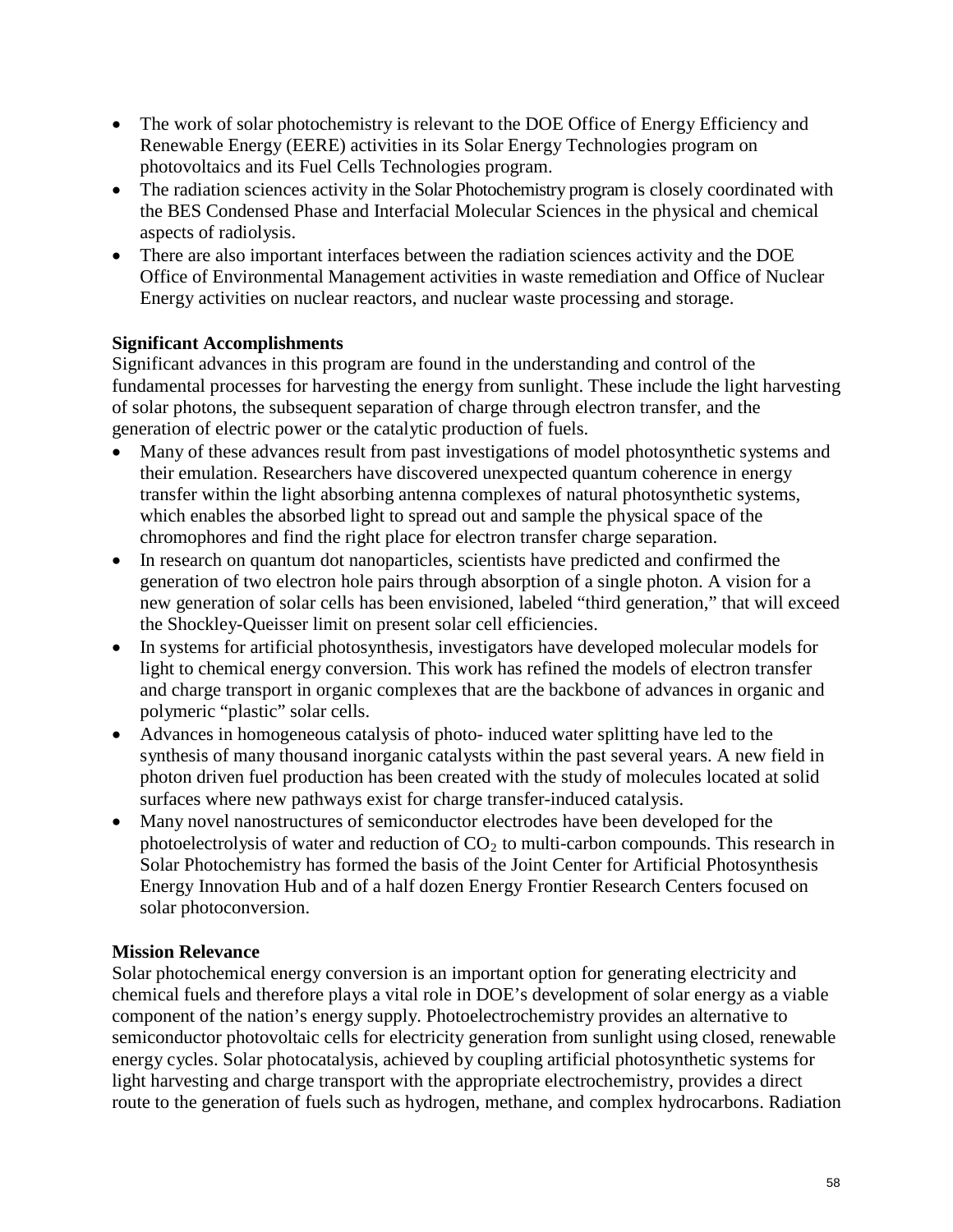chemistry methods are of importance in solving problems in environmental waste management and remediation, nuclear energy production, and medical diagnosis and radiation therapy.

## **Scientific Challenges**

The major challenges in solar photoconversion have been outlined in a BES workshop on *Basic Research Needs for Solar Energy Utilization*. Among these challenges, knowledge gained in charge separation and transport needs to be applied to activation of small molecules such as CO2 and H2O via photocatalytic cycles to transform them into fuels. The principles of this research are being extended to the problem of nitrogen fixation. The major scientific challenge for photoelectrochemical energy conversion is that semiconductors capable of absorbing solar photons are susceptible to oxidative degradation in water, whereas oxide semiconductors resistant to oxidative degradation absorb too little of the solar spectrum. Ongoing research activities include multibandgap, multilayer cascade-type semiconductors, photosensitized nanoparticulate solids, and the study of multiple exciton generation within nanoparticles. Experimental and theoretical studies on quantum coherence in light antenna complexes should lead to efficient and robust artificial light-collecting molecular assemblies. Computational chemistry methods incorporating recent advances in calculation of excited states should be developed and applied in design of photocatalysts and molecular dynamics simulations in artificial photosynthesis. There are also challenges in fundamental understanding of energy transfer and the generation, separation, and recombination of charge carriers in organic-based molecular semiconductors, which can lead to a new type of inexpensive and flexible solar cell. A workshop on *Basic Research Needs for Advanced Nuclear Energy Systems* identified new directions, connections, and roles for radiation chemistry in the nuclear energy systems of the future. A common theme is the need to explore radiolytic processes that occur across solid-liquid and solid-gas interfaces, where surface chemistry can be activated and changed by radiolysis. These interfaces abound in nuclear reactors and high level radioactive wastes. A more fundamental understanding of radiolytic reactions in heterogeneous media is needed in order to predict and control radiation chemical transformations in complex environmental systems.

## **Projected Evolution**

An increased emphasis on solar fuels production will require new semiconductor and molecular systems for photoconversion. Of emphasis are new hybrid systems that feature molecular catalysis at surfaces and new nanoscale structures for the photochemical generation of fuels. Novel quantum size structures, such as hybrid semiconductor/carbon nanotube assemblies, fullerene-based linear and branched molecular arrays, and semiconductor/metal nanocomposites, must be examined. Unresolved basic science issues in photocatalysis will be explored in coupling photoinduced charge separation to multielectron, energetically uphill redox reactions. Photoconversion systems will be investigated that are based on organic semiconductors and conducting polymers, which are inexpensive and easy to manufacture. In these efforts, an enhanced theory and modeling effort is needed for rational design of artificial solar conversion systems. In radiation chemistry, electron pulse radiolysis methods will investigate reaction dynamics, structure, and energetics of short-lived transient intermediates in the condensed phase. Fundamental studies on reactivity of nitrogen oxides in aqueous solution are pertinent to understanding radiolytic degradation of nuclear tank waste.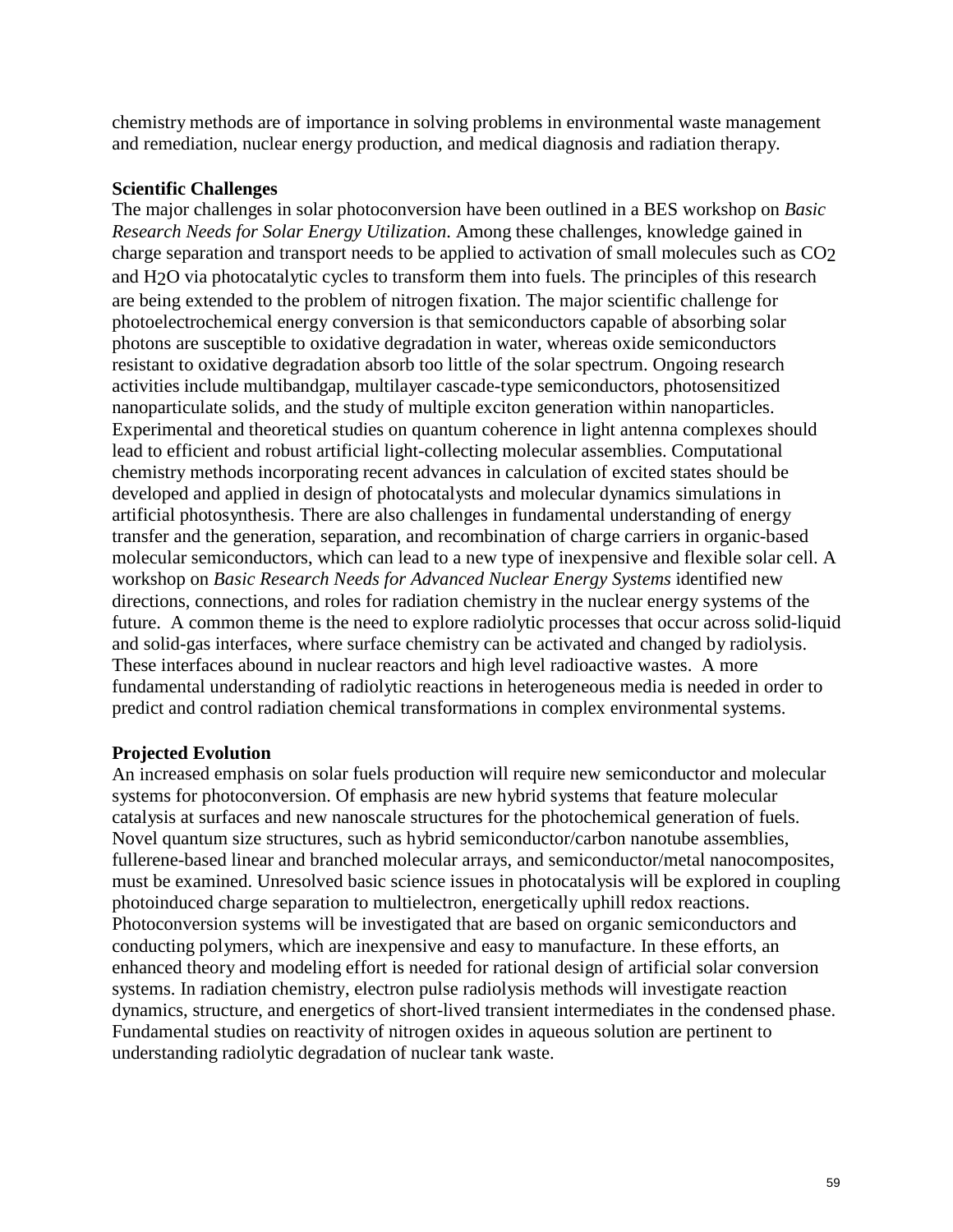### **Photosynthetic Systems**

### **Portfolio Description**

This activity supports fundamental research on the biological conversion of solar energy to chemically stored forms of energy. Topics of study include light harvesting, exciton transfer, charge separation, transfer of reductant to carbon dioxide, and biochemistry of carbon fixation in plants, algae, and photosynthetic microbes. An emphasis is placed on research that intersects biological sciences and energy-relevant chemical sciences and physics, such as in efficient photon capture and charge separation, self-assembly of nanoscale components, predictive design of catalysts, and self-regulating/repairing systems. Capital equipment funding is provided for items such as ultrafast lasers, high-speed detectors, spectrometers, environmentally controlled chambers, high-throughput robotic systems, and computational resources.

### **Unique Aspects**

The Photosynthetic Systems program is the most prominent supporter of basic research in natural photosynthesis in the United States. This distinctive federal program brings together biology, biochemistry, chemistry, and biophysics to uncover the fundamental science of biological capture of sunlight and its conversion to and storage as chemical energy. Through its broad portfolio of projects at universities and DOE national laboratories, the program provides a critical scientific knowledge base that can inspire the roadmap for artificial photosynthesis and enable new approaches for more efficient generation of biomass as a renewal energy source.

Initiated with funding from its predecessor program (Energy Biosciences), the DOE Plant Research Laboratory (PRL) at Michigan State University is a unique facility jointly supported by the Photosynthetic Systems and Physical Biosciences programs. The PRL has been devoted to fundamental plant biology research and the training of graduate students and postdoctoral researchers, the next generation of plant scientists who will provide the knowledge base for meeting future energy needs. Its multidisciplinary research program is focusing on complex questions in photobiology, carbon fixation, and high energy redox reactions and makes use of novel high-throughput, non-invasive phenotyping technologies being developed at the PRL.

## **Relationship to Other Programs**

The Photosynthetic Systems program interfaces with several activities within BES as well as within DOE and other federal agencies.

- Within BES, research efforts are coordinated with the Physical Biosciences program, particularly in areas of carbon fixation and organizational and structural principles of the cellular machinery; the program also interacts with the Solar Photochemistry, Catalysis Science, and Biomolecular Materials programs in bioinspired and biomimetic photosynthetic systems and components.
- This research activity sponsors jointly with other core research activities and the Energy Frontier Research Centers program as appropriate – program reviews, principal investigators' meetings, and programmatic workshops.
- The basic research supported by the program also collaborates with the genomics- and biotechnology-related programs in the DOE Office of Biological and Environmental Research and the DOE Advanced Research Projects Agency-Energy.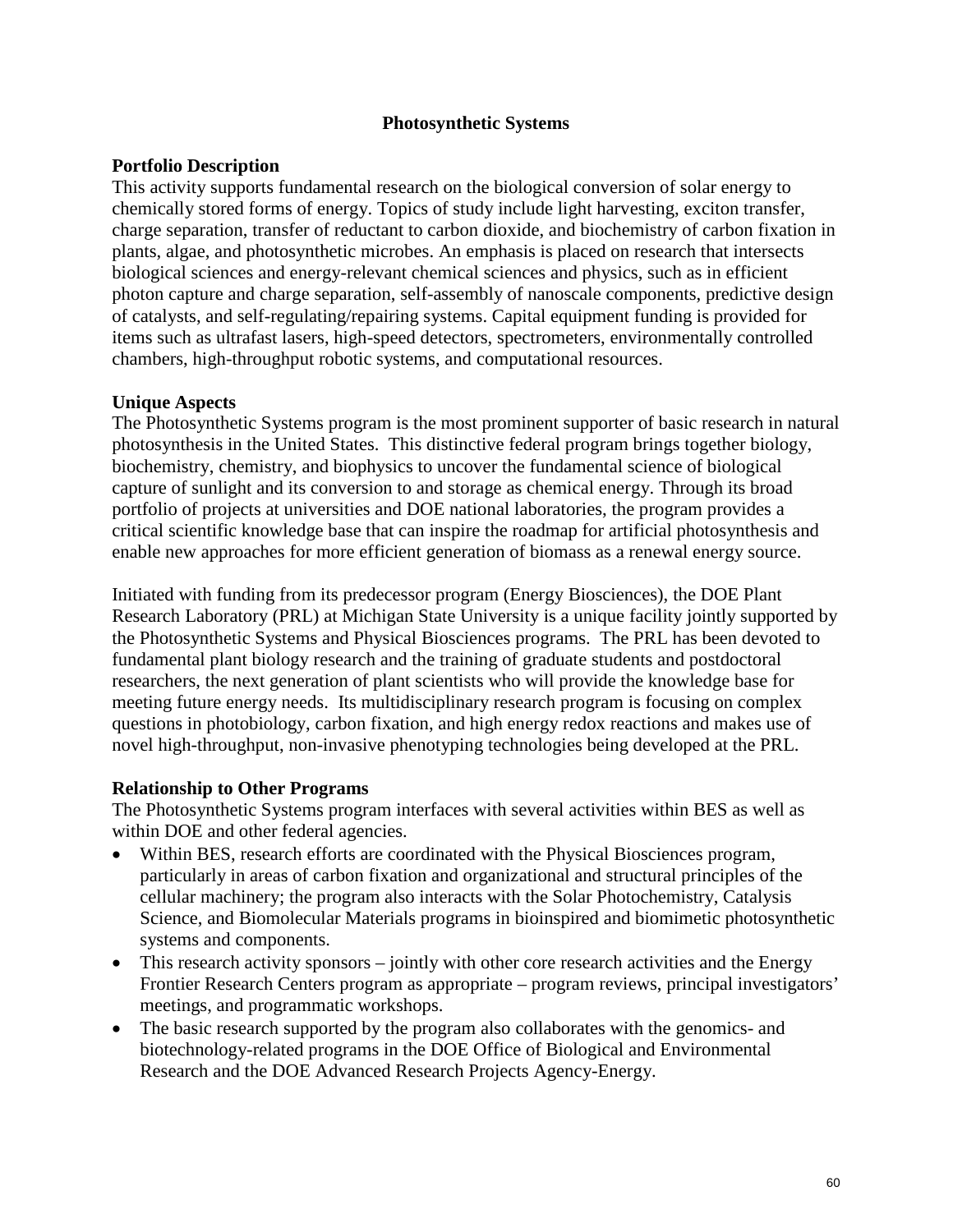- This activity interacts with the DOE Office of Energy Efficiency and Renewable Energy through its activities in the Solar Energy Technologies program on photovoltaics, the Biomass program on algal and plant feedstocks, and the Fuel Cell Technologies program.
- The program collaborates and coordinates its activities with the National Science Foundation, Department of Agriculture, and National Institutes of Health in areas of mutual interest where there are multiple benefits.

## **Significant Accomplishments**

Through its origin in the Energy Biosciences program, the Photosynthetic Systems program has a rich history of scientific impact. Scientists supported by the program have received numerous awards and prizes including the 2006 Balzan Prize (Plant Molecular Genetics Award) for efforts in developing *Arabidopsis thaliana* as a model plant experiment system. Building on that strong foundation, research in the Photosynthetic Systems program has made significant advances in our fundamental understanding of how nature captures energy from sunlight and converts that energy into chemical energy for the cell.

- Elucidation of the structure of the highly efficient light-harvesting chlorosome antenna complex and characterization of critical components of the algal light-harvesting complex are revealing the structure and molecular components important for light capture.
- Studies of photosynthetic reaction centers have identified regions important for controlling the directionality of charge separation and the efficiency of electron transfer.
- In characterizing the structure/function relationships in photosystem I, scientists are uncovering the fundamental mechanisms of photochemical proton-coupled electron transfer reactions, potentially leading to breakthroughs for coupling photons to fuels in photosynthetic hybrid systems.
- A study of photosystem I components from algae resulted in the development of a biohybrid complex that could produce hydrogen five times more efficiently than observed previously.
- A critical advance has been development of innovative methodologies for collecting simultaneous x-ray diffraction/x-ray emission spectroscopy data from photosystem II using femtosecond pulses from an x-ray free electron laser. Using these cutting-edge techniques, scientists achieved the unprecedented simultaneous imaging of the atomic and electronic structures of photosystem II, gaining critical insights into water oxidation.
- Complementary approaches probing charge transfer mechanisms and pathways in photosystem II are revealing how water molecules are directed to, bound, and activated by the oxygen-evolving complex. Through these studies, a more complete picture is being developed of the energy and electron transfer processes in natural photosynthesis.

## **Mission Relevance**

The impact of research in this activity is to uncover the underlying structure-function relationships and to probe dynamic processes in natural photosynthetic systems. Such fundamental knowledge can guide the development of robust artificial and biohybrid systems for conversion of solar energy into electricity or chemical fuels. Through this understanding, solar fuel systems can be designed which selectively use the best features from nature while bypassing the shortcomings of biology. Achieving this goal would impact DOE's efforts to develop solar energy as an efficient, renewable energy source. Further, the knowledge generated by this research may guide the improvement of photosynthetic efficiency in plants, algae, and microbes which would significantly enhance DOE's efforts to produce advanced biofuels.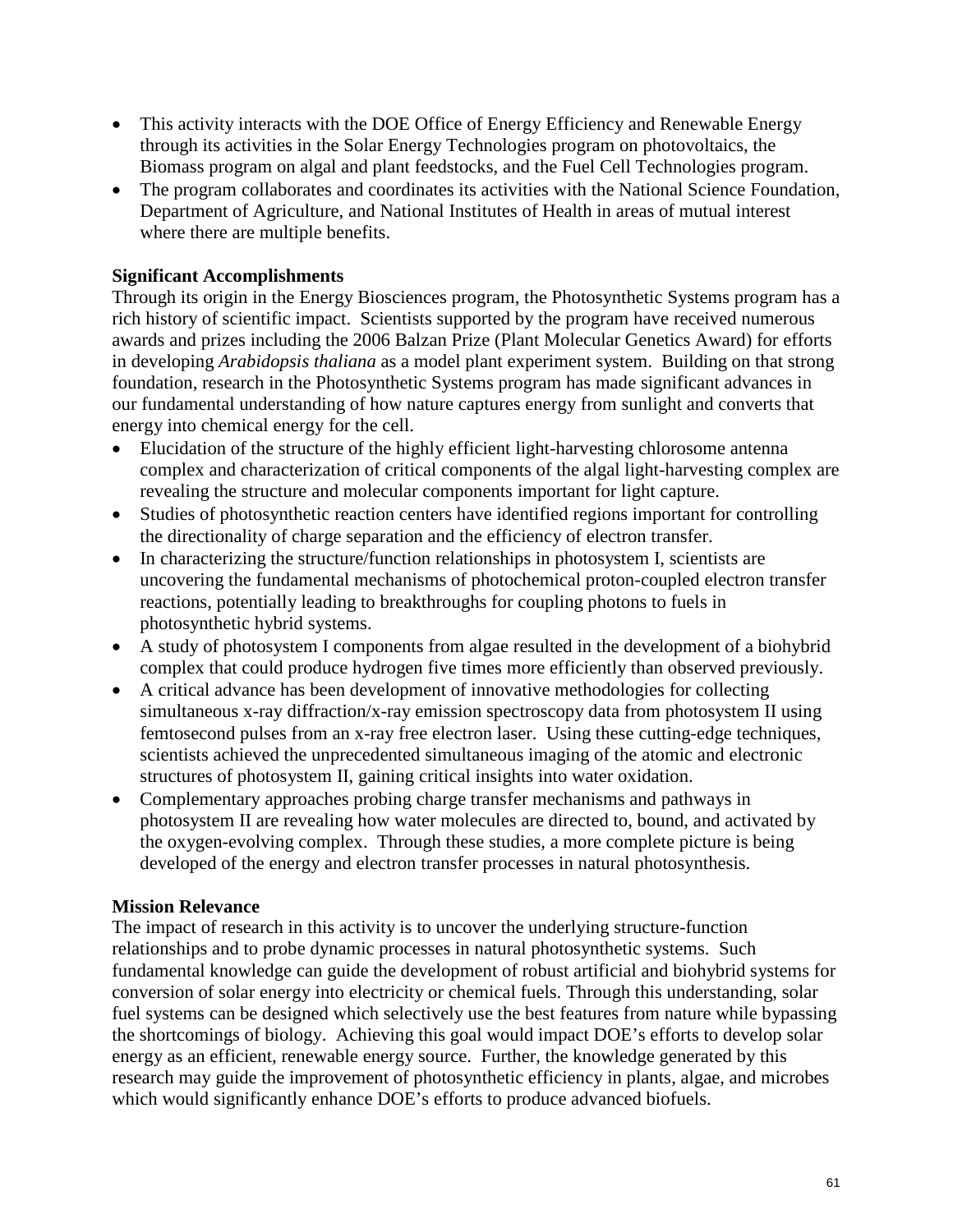#### **Scientific Challenges**

Plants, cyanobacteria, and algae use solar energy to convert water and carbon dioxide into chemical energy, i.e. energy-rich organic molecules such as carbohydrates, fat, and protein, which can be collectively termed biomass. Nature has had approximately 3 billion years to modify and refine photosynthesis, a time period 10- to 100-fold longer than humans have had to evolve their complicated biochemical machinery. Understanding nature's complex design for converting sunlight into chemical energy remains a grand challenge for increasing solar energy utilization and enhancing carbon fixation. Despite research efforts, a detailed understanding is still lacking of the structure of the oxygen-evolving complex, the mechanism of action of Rubisco, and the energy dissipation of reactive oxygen species. Molecular, biochemical, and biophysical studies of the mechanisms of the photosynthetic apparatus continue to be much needed, particularly pertaining to light harvesting and energy transduction as well as to the maintenance of the biological integrity of these systems including defect tolerance and selfrepair. Increased understanding of the temporal and spatial dynamics and regulation of photosynthesis is another critical research need. Photon absorption and harvesting occur on a femtosecond time scale; charge separation and electron transport on a nano- to picosecond time scale; and photocatalysis and carbon-carbon bond formation on a micro- to millisecond time scale – while presenting experimental and technical challenges, appreciation of the kinetics of each of these processes can provide important insight into natural photosynthetic mechanisms and how they might be altered for use in biohybrid and artificial systems for instance. Such fundamental knowledge of natural photosynthesis can play a significant role in the development of renewable, cost-effective, and environmentally-sustainable energy systems and supplies.

#### **Projected Evolution**

Advances in genomics technologies such as metabolomics along with increased availability of plant genomic sequences provide opportunities to leverage the strengths of the Photosynthetic Systems program in molecular biology and biochemistry with powerful capabilities in imaging and computation. This will allow an unprecedented biophysical understanding at the nanoscale of photosynthesis and related processes such as carbon fixation. The program will continue to emphasize research to understand the structural and mechanistic features of photosynthetic complexes; determine the mechanisms behind photon capture and charge transfer; characterize and control the weak intermolecular forces governing molecular assembly in photosynthetic systems; understand the biological machinery for cofactor insertion into proteins and protein subunit assemblies; uncover the biochemical mechanisms that can enhance fuel production in photosynthetic systems to build on results from combinatorial, directed evolution, and highthroughput screening methods; and determine the physical and chemical rules that underlie biological mechanisms of repair and photo-protection.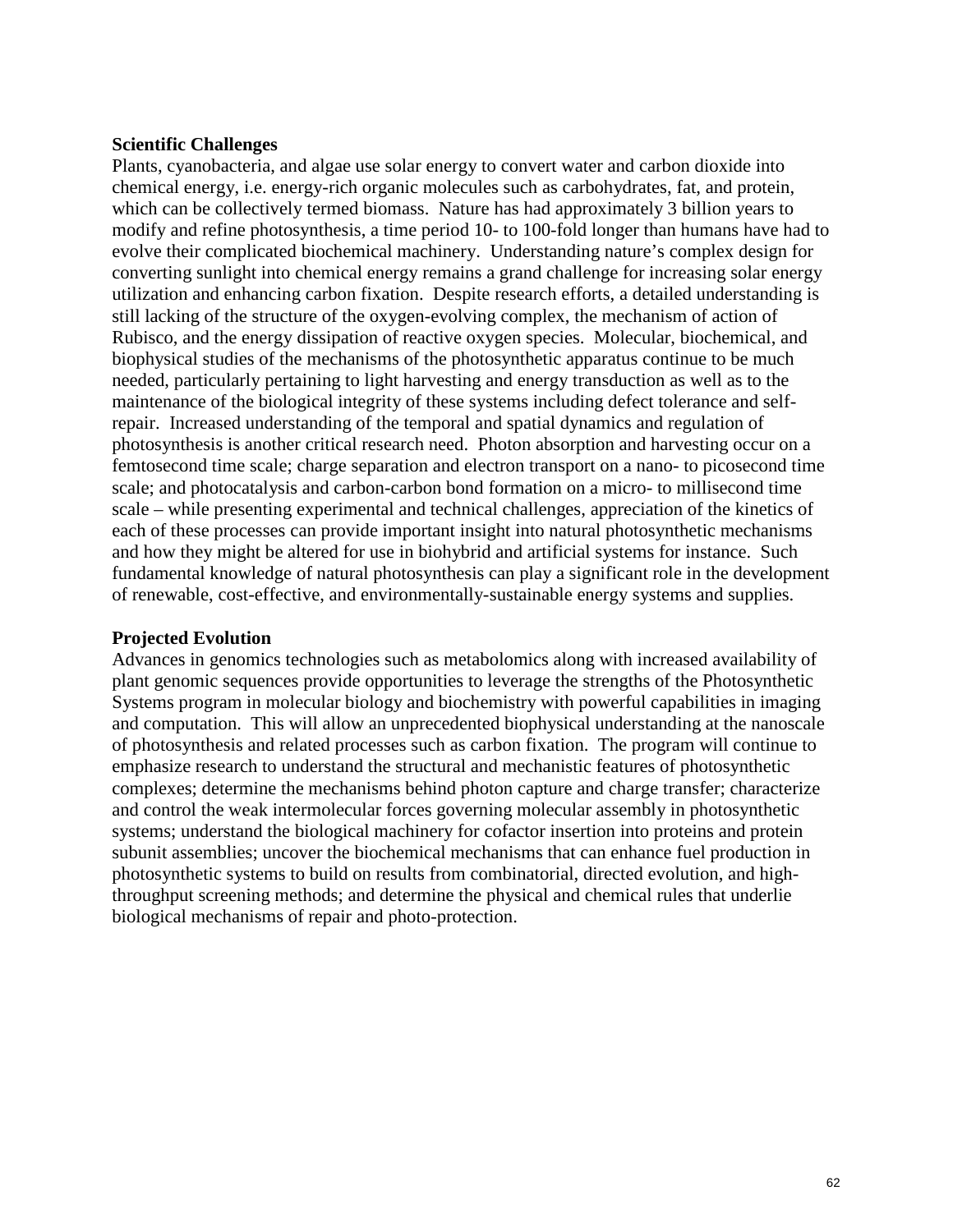### **Physical Biosciences**

#### **Portfolio Description**

This activity combines experimental and computational tools from the physical sciences with biochemistry and molecular biology. A fundamental understanding of the complex processes that convert and store energy in plants, algae, and non-medical microbes is sought. Research supported includes studies that investigate the principles and mechanisms by which energy transduction systems are assembled and maintained, the processes that regulate energy-relevant chemical reactions within the cell, the underlying biochemical and biophysical principles determining the architecture of biopolymers and the plant cell wall, and the structure/function of the active sites of energy-relevant proteins that provide a basis for highly selective and efficient bioinspired catalysts. Capital equipment is provided for items including advanced atomic force and optical microscopes, lasers and detectors, equipment for x-ray or neutron structure determinations, and Fourier transform infrared and nuclear magnetic resonance spectrometers.

#### **Unique Aspects**

Physical Biosciences is a unique federal program devoted to fundamental science that applies the tools of physical science to address biological phenomena underlying the production and conservation of energy in plants, algae and non-medical microbial systems, including the archaeal kingdom. It occupies an essential niche within DOE's Office of Science, lying at the interface between the life sciences and the chemical and physical sciences. Accordingly, this activity promotes multi- and cross-disciplinary research activities required for the development of bio-inspired energy-relevant technologies and processes.

In addition to its broad portfolio of funded projects in universities and at the DOE National Laboratories, this activity sponsors the Complex Carbohydrate Research Center (CCRC) at the University of Georgia. The CCRC is internationally acclaimed, not only for research excellence, but also for its leadership in providing analytical support and training for the carbohydrate chemistry community. In conjunction with the Photosynthetic Systems program, the Physical Biosciences program also supports the DOE Plant Research Laboratory (PRL) at Michigan State University. The PRL has been devoted to fundamental plant biology research and the training of graduate students and postdoctoral researchers, the next generation of plant scientists who will provide the knowledge base for meeting future energy needs. The multidisciplinary research program at the PRL is focusing on complex questions in photobiology, carbon fixation, and high energy redox reactions. As part of this research, the PRL is developing and using novel highthroughput, non-invasive phenotyping technologies.

#### **Relationship to Other Programs**

This research activity interfaces with several complementary activities within BES as well as within DOE and other federal agencies.

• Within BES, research efforts are coordinated with the Photosynthetic Systems program in the areas of natural photosynthesis, carbon fixation, and the organizational and structural principles of the cellular machinery; with the Catalysis Science program in the area of enzyme and biomimetic catalysis; with the Separations and Analysis program in the area of analytical tool and technology development; and with the Biomolecular Materials program in the area of synthesis of novel bio-inspired materials.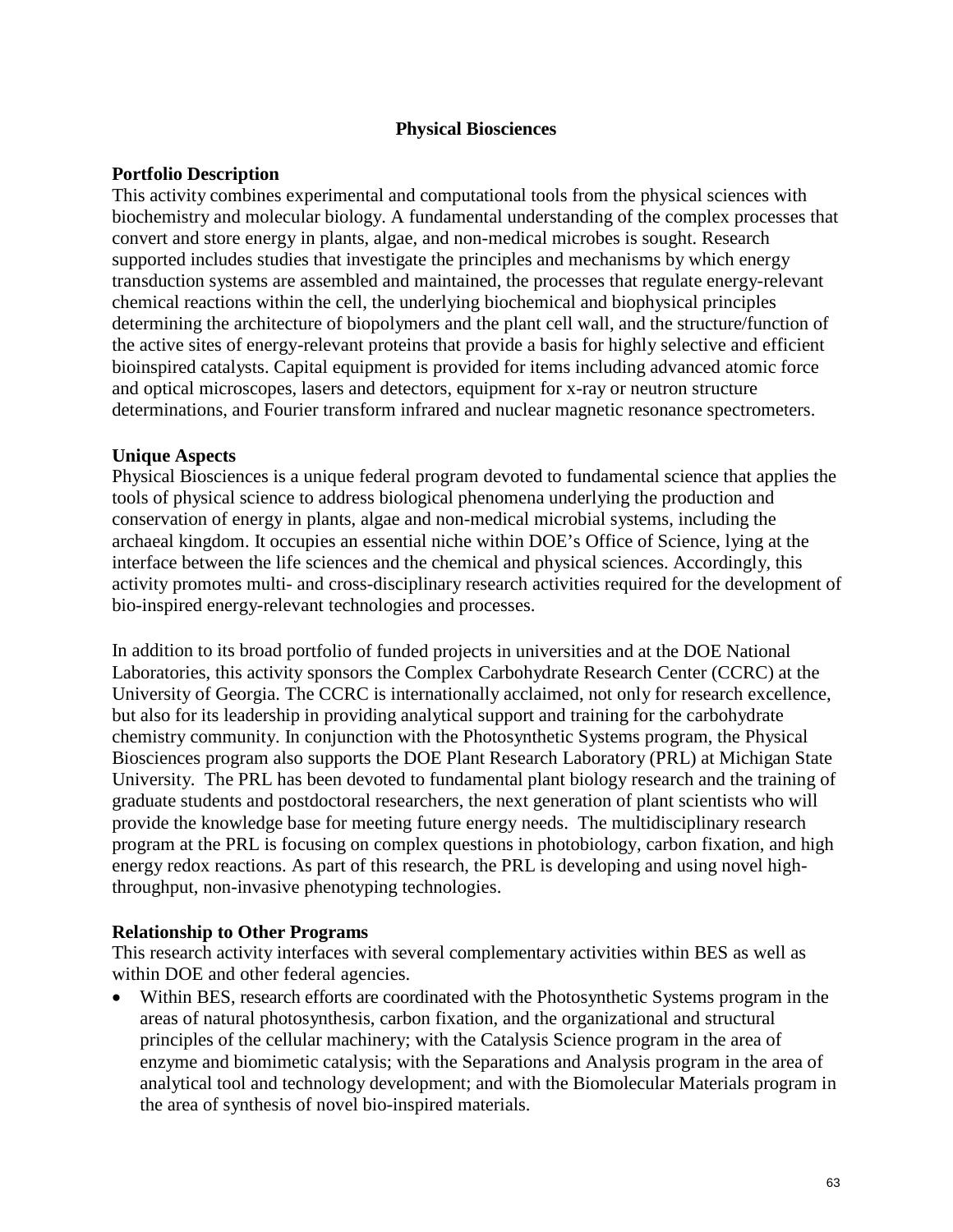- This research activity sponsors jointly with other core research activities and the Energy Frontier Research Centers program as appropriate – program reviews, principal investigators' meetings, and programmatic workshops.
- This activity also supports and complements basic research relevant to the DOE Office of Biological and Environmental Research, in particular for its activities in imaging and biomass conversion technologies; the DOE Office of Energy Efficiency and Renewable Energy, in particular with Biomass Program efforts to enhance microbially-mediated conversions of lignocellulosic and other plant feed stocks; and the Advanced Research Projects Agency-Energy, in particular related to its efforts to develop new technologies for methane utilization and to enhance the capabilities of plants to store solar energy as plant lipids.
- The program collaborates and coordinates its activities with the National Science Foundation, U. S. Department of Agriculture, and National Institutes of Health in areas of mutual interest where there are multiple benefits.

# **Significant Accomplishments**

Through its origin in the Energy Biosciences program, the Physical Biosciences program has a strong record of scientific impact as exemplified by its support of research that was instrumental in defining *Archaea* as the third kingdom of life. The recognition of scientists supported by the program is illustrated by numerous awards and prizes, including the 2008 Wolf Foundation Prize in Chemistry for the unique coupling of single molecule spectroscopy with electrochemistry. Significant accomplishments of the program include:

- The determination of the biosynthetic pathway for methane production from  $CO<sub>2</sub>$  and molecular hydrogen, which led to the discovery and structural determination of many unique cofactors involved in archaeal electron transfer pathways. Mechanistic studies are now providing insights that will aid the design of novel catalysts.
- The elucidation of the biochemistry and genetic regulation of plant lipid synthesis, as well as enzyme structure/function studies that have identified the catalytic basis for the introduction of various modifications at precise points on a fatty acid chain. Current studies in this area are providing important information needed to increase the production of energy-rich lipids in oil seeds as well as aerial tissues.
- The determination of the structure of many of the complex polysaccharide components of the plant cell wall, as well as many important aspects of its supramolecular structure, have guided strategies aimed at improving the conversion efficiencies of plant biomass to fuel molecules.
- The elucidation of the specificities and insights into the mechanisms of numerous plant membrane transporters has opened up new opportunities to improve the properties and sustainability of plants being considered as future energy crops.
- Studies of hydrogenase structure, function, and biosynthesis have provided information on the assembly and mode of action of complex metal-organic cofactors and gated electron flow that are critical for the production of hydrogen in biological systems.

## **Mission Relevance**

The research provides basic structure/function and mechanistic information necessary to accomplish bio-inspired solid-phase nanoscale synthesis in a targeted manner, i.e., design and control of the basic architecture of energy-transduction and storage systems. This impacts numerous DOE interests, including improved biochemical pathways for biofuel production, next generation energy conversion/storage devices, and efficient, environmentally benign catalysts.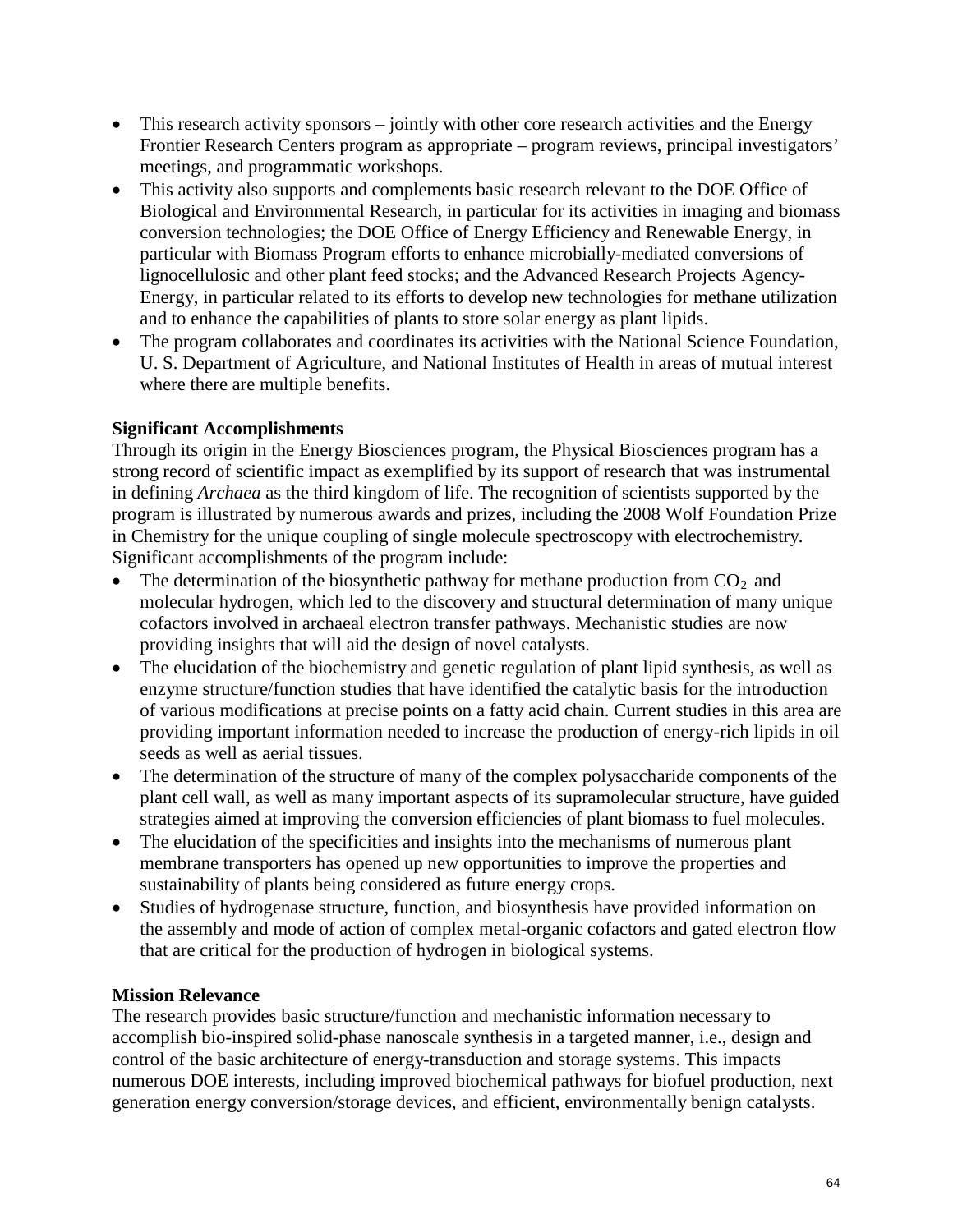### **Scientific Challenges**

The application of physical science and computational tools to increase our understanding of biological systems will enable important new insights into structure/function and chemical mechanisms required to develop new energy capture, conversion, and storage systems and technologies. Analysis of both spatial and temporal dynamics and their subsequent integration into coherent and testable models represent a significant scientific challenge, but also present new opportunities. For instance, understanding aspects of lipid biosynthesis and deposition in membranes as well as storage vesicles would benefit substantially from such integrated approaches, and will lead to new strategies for increasing the energy-rich lipid content of target organisms. Probing the organizational principles of biological energy transduction and chemical storage systems exemplifies another substantial programmatic challenge. In this regard, the use of advanced molecular imaging and x-ray or neutron scattering methods will provide new and essential insights into cell wall and other supramolecular architectures, as well as into the sophisticated structures of enzyme complexes, leading to novel bio-inspired materials and renewable sources of energy.

## **Projected Evolution**

Future impact is, in general, envisioned through increased use of physical science and computational tools (ultrafast laser spectroscopy, current and future x-ray light sources, and quantum chemistry) to probe spatial and temporal properties of biological systems. Combined with efforts in molecular biology and biochemistry, this will give us an unprecedented architectural and mechanistic understanding of such systems and allow the incorporation of identified principles into the design of bio-inspired synthetic or semi-synthetic energy systems. The application of such tools to the detailed study of individual enzymes (and multi-enzyme complexes) will enable the design of improved industrial catalysts and processes (e.g. more costeffective, highly-efficient, etc.) through a more complete understanding of structure and mechanistic principles. One such priority area for the program is achieving a greater understanding of the active site chemistries of multi-electron redox reactions (e.g.  $CO<sub>2</sub>$ ) reduction). Another unique aspect of biological systems is their ability to self-assemble and selfrepair. These capabilities occur via complex processes that are not well understood, and enhanced efforts will be devoted to the identification of the underlying chemical/physical principles that govern such behaviors. Still another area of emphasis for the program lies in the application of these same tools to achieve a more detailed understanding of the structure and dynamics of complex biological nanomaterials such as plant cell walls, biological motors, and cytoskeletal and other assemblies involved in energy capture, transduction, and storage.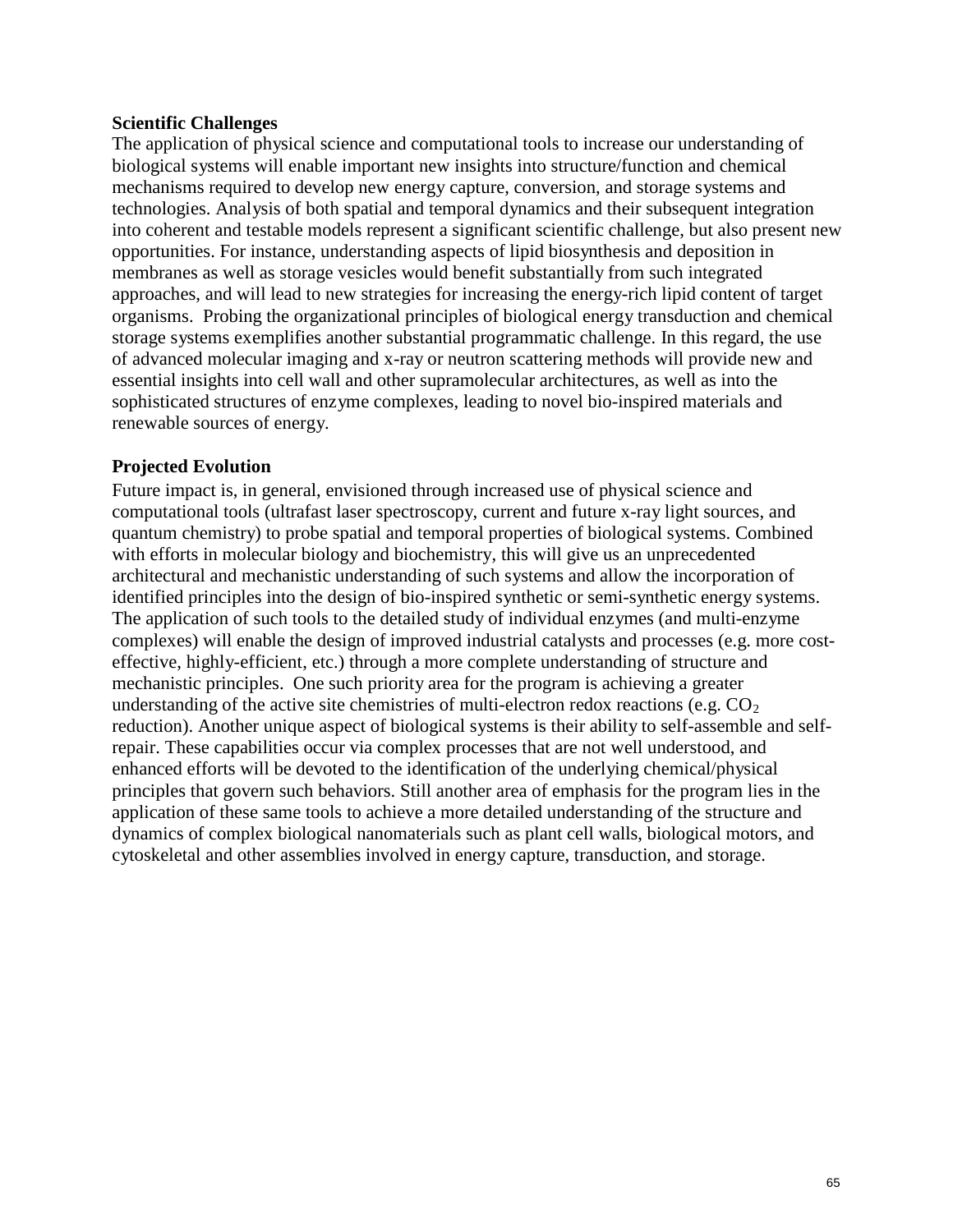### **Catalysis Science**

### **Portfolio Description**

This activity develops the fundamental principles behind the rational design of catalysts and the deliberate control of chemical transformations. The chemistry of most interest pertains to the conversion of energy resources. Medicinal and human chemistry are outside the scope of this activity. Research includes the elucidation of catalytic reaction mechanisms and kinetics; the synthesis of catalytic sites, molecular ligands, metal clusters, and reaction environments designed to tune catalytic activity and selectivity; the study of structure-reactivity relationships of inorganic, organic, or hybrid catalytic materials in solution or supported on solids; the dynamics of catalyst structure relevant to catalyst stability; the experimental determination of potential energy landscapes for catalytic reactions; the development of novel spectroscopic techniques and structural probes for *in situ* characterization of catalytic processes; and the development of theory, modeling, and simulation specific to catalytic pathways.

### **Unique Aspects**

This activity funds a large fraction of the basic research in catalysis science in the Federal government. In particular, it supports novel research into energy-specific catalytic chemistry, and into plant-derived chemistry and hybrid solid-state/organic chemistry. The newer advances require complex expertise in different areas of science and engineering, seldom possessed by single individuals, hence this activity has funded small teams dedicated to interdisciplinary research. An important element of this activity is the emphasis on maximizing the atom and energy efficiency of the transformation of natural or man-made chemical resources. Such optimization usually demands the discovery of new chemical pathways not present in nature; hence bio-inspiration is important but insufficient for progress. Control of catalytic pathways requires not only new catalysts, but also finely tuned processes that must be developed specifically for the intended chemical applications. While advanced materials synthesis, enhanced by molecular-level theory and new in-situ instrumentation, is key to designing new catalysts, they are not sufficient for the discovery of more efficient and long-lived chemical transformations. To specifically pursue efficiency, researchers in this program synergistically combine approaches used in heterogeneous, homogeneous, or bio catalysis, and reaction engineering, usually pushing the individual frontiers. For operando and in-situ characterization of working reactions, catalysis researchers must increasing resort to techniques with high spatial and time resolution and molecular-level sensitivity, and they also participate in the advancement of such techniques. Most instruments are lab-based but DOE facilities are utilized as needed.

#### **Relationship to Other Programs**

- The Condensed Phase and Interfacial Molecular Science program and the Computational and Theoretical Chemistry program support some aspects of interfacial science, surface and solution chemistry, quantum mechanical theory, molecular modeling, and simulation of catalytic-related phenomena.
- The Solar Photochemistry activity supports some aspects of photocatalysis and photoelectrocatalysis, while the Physical Biosciences activity does so for enzymatic catalysis.
- The Separations and Analysis activity and the Materials Discovery, Design and Synthesis Team support the synthesis of organic and inorganic materials relevant also to catalysis.
- The BES synchrotron facilities have beamlines customized for catalysis science researchers.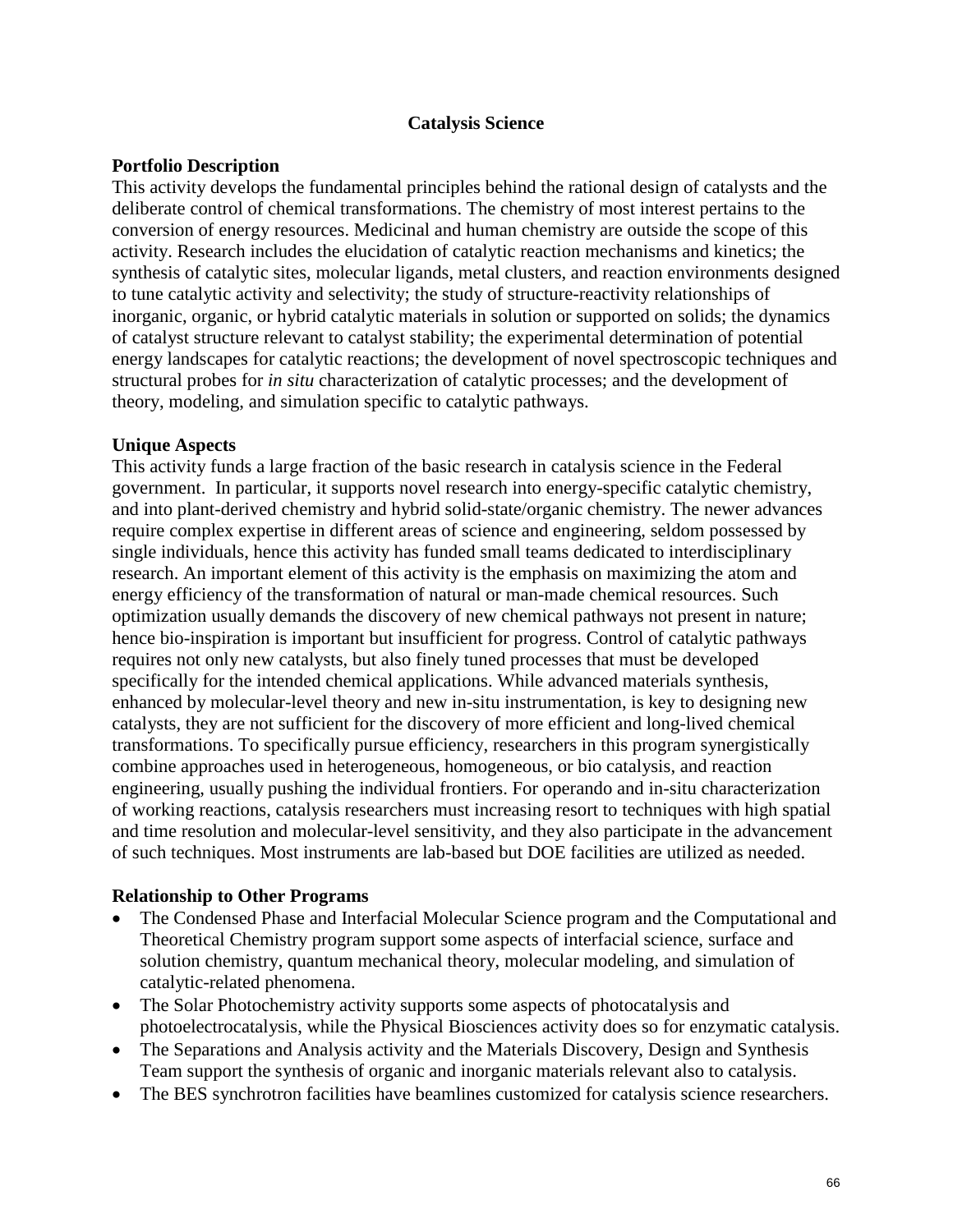- Two BES Nanoscale Science Research Centers (NSRCs) have thrust areas that provide unique capabilities for the synthesis and characterization of nanoscale catalysts.
- Several EFRCs and the Joint Center for Artificial Photosynthesis Hub support investigators and topics relevant to catalysis.
- The Catalysis Science activity produces research outcomes of relevance to programs of the Office of Energy Efficiency and Renewable Energy, and the Office of Fossil Energy. Other federal agencies also support catalysis research, but not comprehensively: National Science Foundation (NSF), National Institutes of Health (NIH), Environmental Protection Agency (EPA), and the Defense Department agencies.

### **Significant Accomplishments**

Researchers funded by this activity have received numerous awards from national and international scientific societies. They have innovated on the molecular-level understanding of catalytic processing of hydrocarbons and carbohydrates, for example:

- Selective oil reforming and hydroprocessing pathways with new families of synthetic zeolites and noble metal alloys, mixed sulfides and phosphides;
- Selective oxidation of hydrocarbons for the manufacturing of synthetic fuels, commodity and specialty chemicals, with novel mixed metal oxides and supported metal nanoparticles;
- High-yield metathesis of unsaturated compounds with new organometallic transition metal complexes, a ubiquitous reaction that brought a Nobel Prize to two PIs;
- Polymerization of alkanes and alkenes with novel single-site metallocene catalysis, responsible for a large fraction of all oil-derived and biomass-derived industrial polymers, which led to a National Medal of Science to a program PI;
- Selective and high-yield rearrangement of C-C, C-O, and C-H bonds in organic molecules, thanks to atomic-level control of nanoparticle composition, support interface, and reconstruction, which evolved from classical surface science and merited a National Medal of Science to a program PI;
- Low-temperature nitrogen splitting and CO activation with novel organometallic complexes and heterogeneous catalysts, a highly sought breakthrough. Nitrogen splitting is the essential step in the synthesis of ammonia and fertilizers; and water-gas shift via CO oxidation with water is responsible for the synthesis of most industrial hydrogen. Ammonia and hydrogen production account for over 5% of the world's energy use.

## **Mission Relevance**

Catalytic transformations impact a large range of DOE mission areas. Particular emphasis is placed on catalysis relevant to the conversion and use of fossil and renewable energy resources, such as the conversion of crude petroleum and biomass into clean burning fuels and materials. Catalysts are used in fuel cells and batteries as well as photocells. Catalysts are essential for energy-efficient routes for the production of basic chemical feedstocks and value-added chemicals, as well as for minimizing the production of unwanted products.

## **Scientific Challenges**

The unique challenge for Catalysis Science is to predict and control catalytic reaction mechanisms and rates in order to design new and more efficient ways to convert natural or manmade products. A special focus is the identification of carbon-neutral pathways for the catalytic conversion of biomass-derived feedstocks, which are characterized by multiple chemical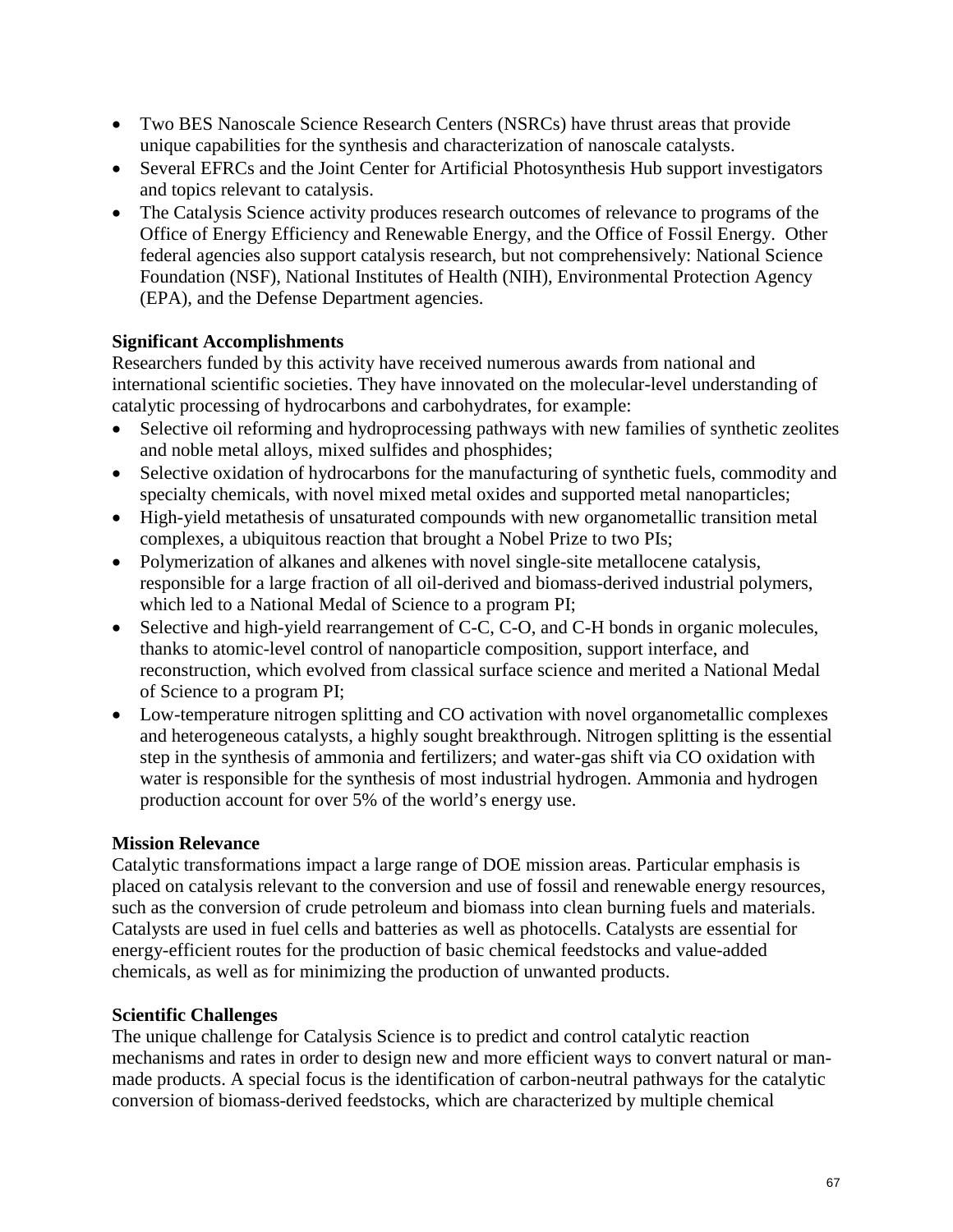functionalities. New hybrid organometallic-inorganic porous catalysts are able to match in their structure the multifunctionality required by the feed. To synthesize such catalysts, traditional surface chemistry, aqueous-solution chemistry, and high-temperature chemistry are complemented by softer routes, such as surface-functionalization of nanoparticles with coordination compounds. Organic or biological strategies may then be used to achieve unique molecular recognition properties (for example, size, shape, chirality, and hydrophobicity). The interfacial interactions provoked by ligands, supports, and solvent spheres generate ways of tuning the reactivity and stability of catalytic materials.

The characterization of synthetic catalysts demands spatial and time resolution under *ex situ* and *in situ* conditions. Both electronic and atomic structures must be correlated with secondary and macrostructure and their time-resolved evolution. The kinetically significant intermediates must be discriminated from those that are mere spectators. In particular, characterization of the reaction intermediates and pathways typically resorts to labeling, trapping, and molecular probe experiments complemented with time-resolved, *in situ* spectroscopy in order to acquire information on bonding dynamics. The development of chemo-, regio-, and stereo-selective reactions is challenging, particularly with heterogeneous or hybrid catalysts, sometimes demanding the use of cascade or tandem reactions. For homogeneous catalysis, one of the longterm challenges is to carry out these selective reactions under solvent-less conditions or in supercritical media or ionic liquids, while maintaining stability. For heterogeneous catalysis, the challenge is to work at extremely high temperature with high selectivity, or extremely low temperature with high activity.

#### **Projected Evolution**

The science of catalytic chemistry is still emerging. Much experimental information has been accumulated relating catalytic structure, activity, selectivity, and reaction mechanisms. Phenomenological catalysis is however evolving into predictive catalysis by means of integration of experiment and theory, reproducible synthesis of single-site catalysts, and thorough characterization of catalysts and reaction mechanisms. The convergence of heterogeneous, homogeneous, and biocatalysis is progressing. Examples are the use of long-range or secondary structure and structural flexibility to affect both selectivity and also activity of inorganic catalysts, or the use of non-thermal activation, such as electrochemical and photochemical activation. At present, research is leading to the substitution of noble and rare elements by nonprecious and abundant elements or compounds. New chemical functions are being achieved by utilizing mesoscale or collective properties of materials. Natural products of fossil and renewable origins are being converted into common intermediates that serve as platforms for the energycarrier and chemical industries of the future. Catalytic cycles for electro- or photo- activation of abundant chemicals are also receiving special attention.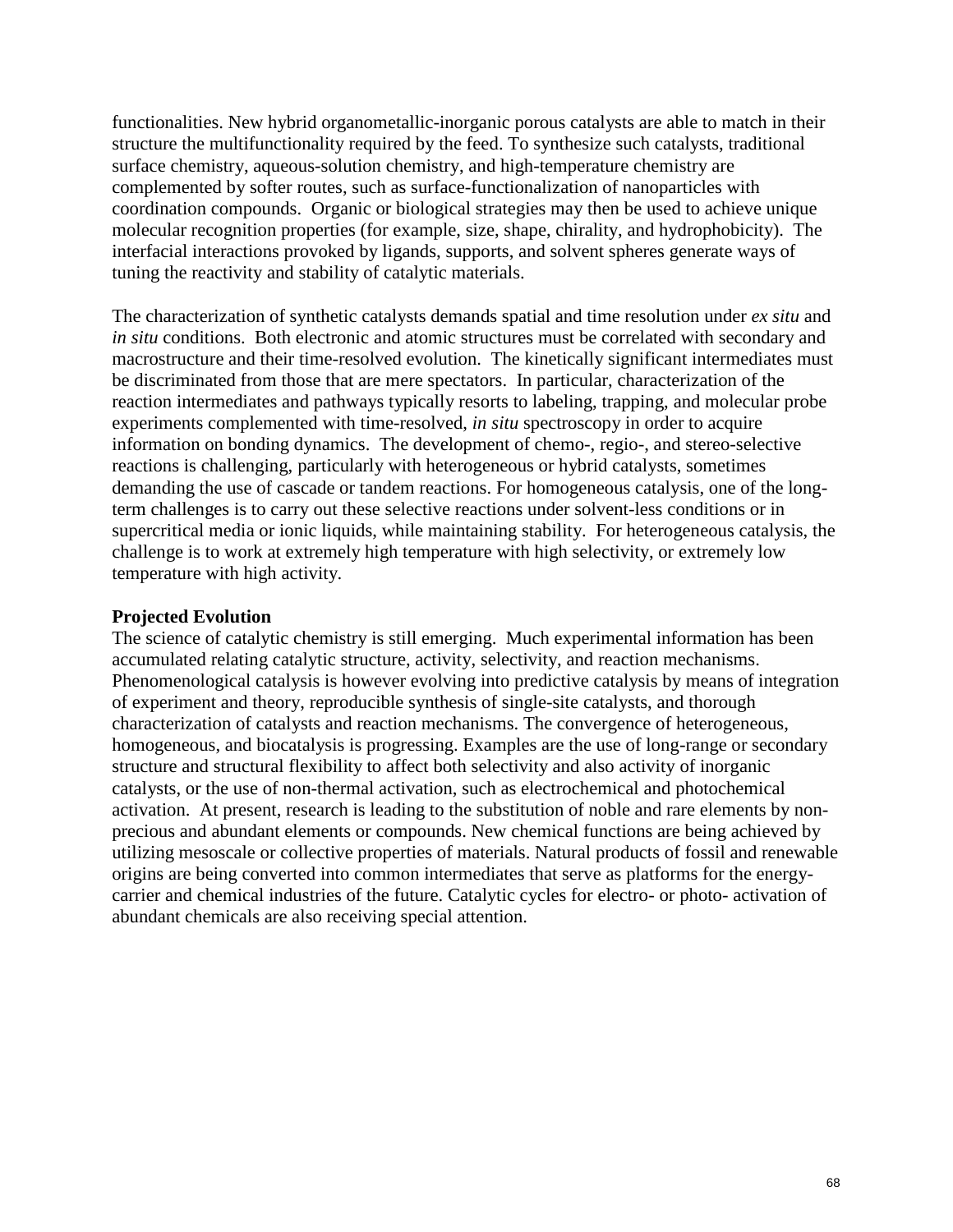### **Heavy Element Chemistry**

### **Portfolio Description**

This activity supports basic research on the fundamental chemistry of the elements beyond actinium (those elements with an atomic number greater than 89); typically uranium, neptunium, plutonium, americium, and curium. The goal of this activity is to understand the underlying chemical and physical principles that determine the behavior of the actinides and transactinides elements. The unique molecular bonding of the heavy elements is explored using theory and experiment to elucidate electronic and molecular structure as well as reaction thermodynamics. Emphasis is placed on resolving the *f*-electron challenge; the chemical and physical properties of these elements to determine solution, interfacial, and solid-state bonding and reactivity; fundamental transactinide chemical properties; and the fundamental science underpinning the extraction and separation of the actinides. While the majority of the research supported by this activity is experimental, theoretical proposals are considered such as more adequately describing quantum-mechanically spin-orbit interactions and relativistic effects, which integrate closely with existing experimental research. Synthetic research is pursued within this this activity on molecules that contain heavy elements and on ligand development to separate and sequester heavy elements. Spectroscopic research on the chemical bonding and reactivity of all manner of energy-relevant molecules is also pursued within this activity. Capital equipment funding is provided for items such as instruments used to characterize actinide materials and equipment to handle the actinides safely in laboratories and at user facilities.

#### **Unique Aspects**

This activity represents the only Federal, non-applied research program focused primarily on the chemistry of the actinide elements. All of the research sponsored through this activity is peerreviewed and unclassified. Federal support of heavy element chemistry began with the Manhattan Project as the elements beyond uranium were unknown before then. Since then, this activity has been continuously supported in some manifestation throughout the Atomic Energy Commission years up to the present-day Department of Energy due to its importance to energy and defense. The long term support of this activity to researchers investigating the fundamental properties of the actinides has been crucial to maintain U.S.-based leadership in this critical field. Actinide researchers are supported through other Federal programs (such as the NSF and DOD), but aside from this activity, there is no program that identifies fundamental heavy element chemistry as a research thrust.

#### **Relationship to Other Programs**

- Improved knowledge of the fundamental properties of the heavy elements has a direct positive impact on many other Department of Energy missions, including but not limited to advanced nuclear energy, nuclear proliferation detection, defense program stewardship, and environmental remediation.
- This activity uniquely supports unclassified basic research on all the actinide and transactinide elements, while the more applied programs (nuclear energy, environmental, nuclear forensics, stockpile stewardship) limit their investigations to the chemical and material properties of specific elements and systems of strategic programmatic interest.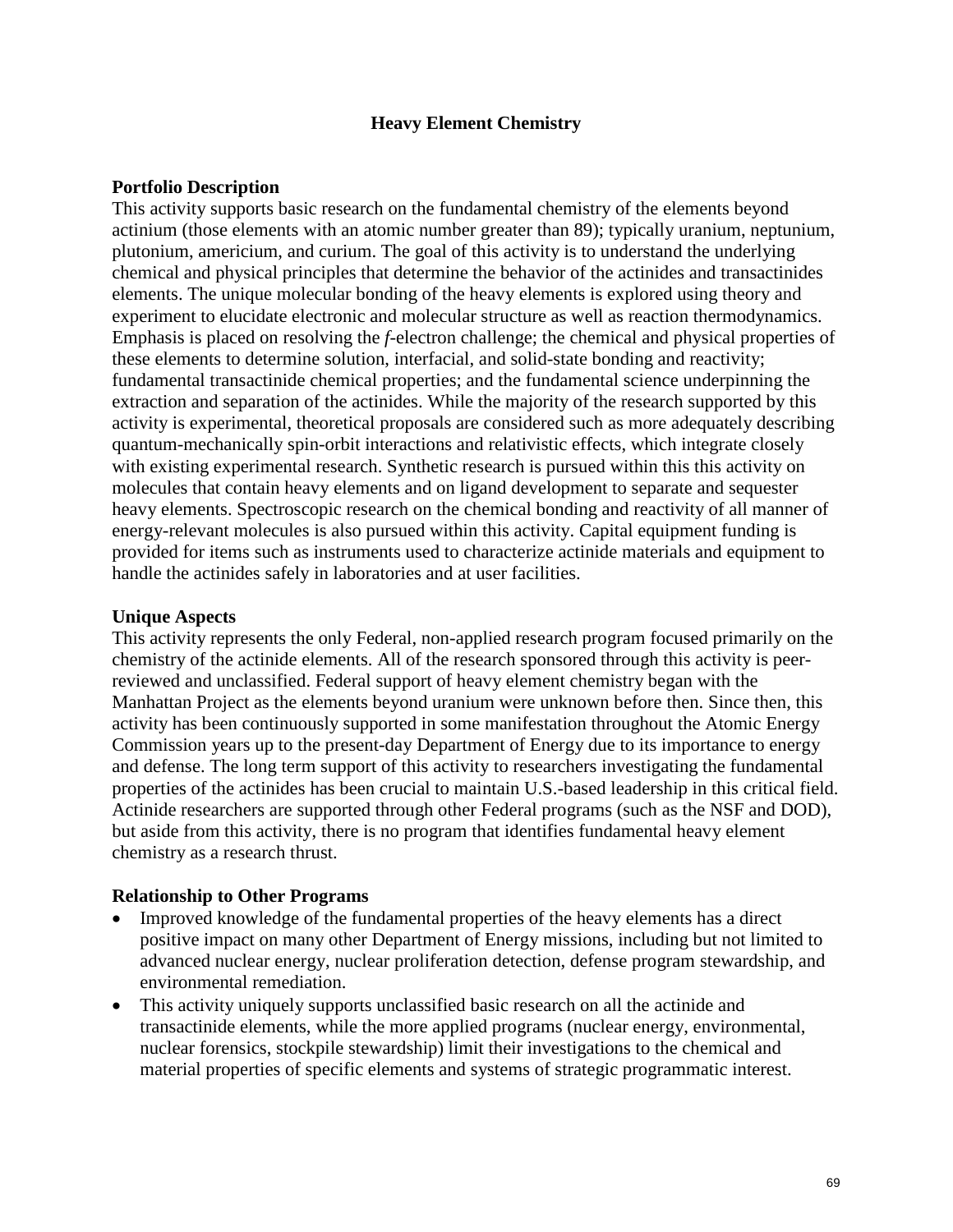- This activity is closely coordinated with the BES Separations and Analysis activity, and is highly synergistic with the Catalysis program and Computational and Theoretical Chemistry program, as well as the Subsurface Biogeochemical Research program in the Office of Biological and Environmental Research and to nuclear fuel cycle research funded through the Office of Nuclear Energy.
- This activity sponsors research that is performed at many BES User Facilities; typically the Advanced Light Source (ALS), the Stanford Synchrotron Radiation Lightsource (SSRL), and the Advanced Photon Source (APS). Computational research is also supported that makes use of ASCR User Facilities.
- Related actinide nonproliferation research is pursued within the Office of Nonproliferation R&D of the National Nuclear Security Administration, the Basic Research program of the Defense Threat Reduction Agency, and at the National Technical Nuclear Forensics Center at the Department of Homeland Security.
- Based on programmatic priorities, this activity program does not fund research on: the processes affecting the transport of subsurface contaminants, the form and mobility of contaminants including wasteforms, projects aimed at optimization of materials properties including radiation damage, device fabrication, or biological systems, which are all more appropriately supported through other Department of Energy programs.

## **Significant Accomplishments**

Early goals of this activity were to discover new elements and to determine their chemical and physical properties from microscale and tracer experiments, similar to the techniques that must still be used for the heaviest of elements due to their low-production rate. For the elements heavier than einsteinium in the periodic table, tracer techniques and one-atom-at-a-time chemistry have been developed and carried out to determine chemical properties. Organometallic chemistry has been enriched by discovery of many unique organoactinide compounds. Continual progress has been made on elucidating the novel and unique chemistry of the elements directly relevant to energy-production (the major actinides).

Recent accomplishments in the program include:

- Interpretations of spectroscopic results have provided thermodynamic quantities such as oxidation-reduction potentials and enthalpies of reactions.
- Molecular-level information on the geometry and energetics of bonding can now be obtained at synchrotron light sources and from multi-photon laser excitation studies. These tools enable studies of actinides in the gas phase, as clusters, and at interfaces between solutions and surfaces of minerals and colloids in solution.
- Measurements show the light actinide metals have delocalized 5f orbitals and resemble d-orbital transition metals, whereas the 5f electrons become localized at americium (halfway down the actinide series), resembling the rare-earth elements; although recent studies have shown divergent properties that indicate this largely uninvestigated field of chemistry is not a straightforward extrapolation from lighter actinide to heavier.
- The nuclear magnetic resonance of plutonium-239 has finally been measured, which could be the beginnings of the brand-new, fruitful field of plutonium NMR research.
- The exceptional computational challenge imposed by so many electrons and relativistic electron energies has spurred the development of innovative theoretical treatments.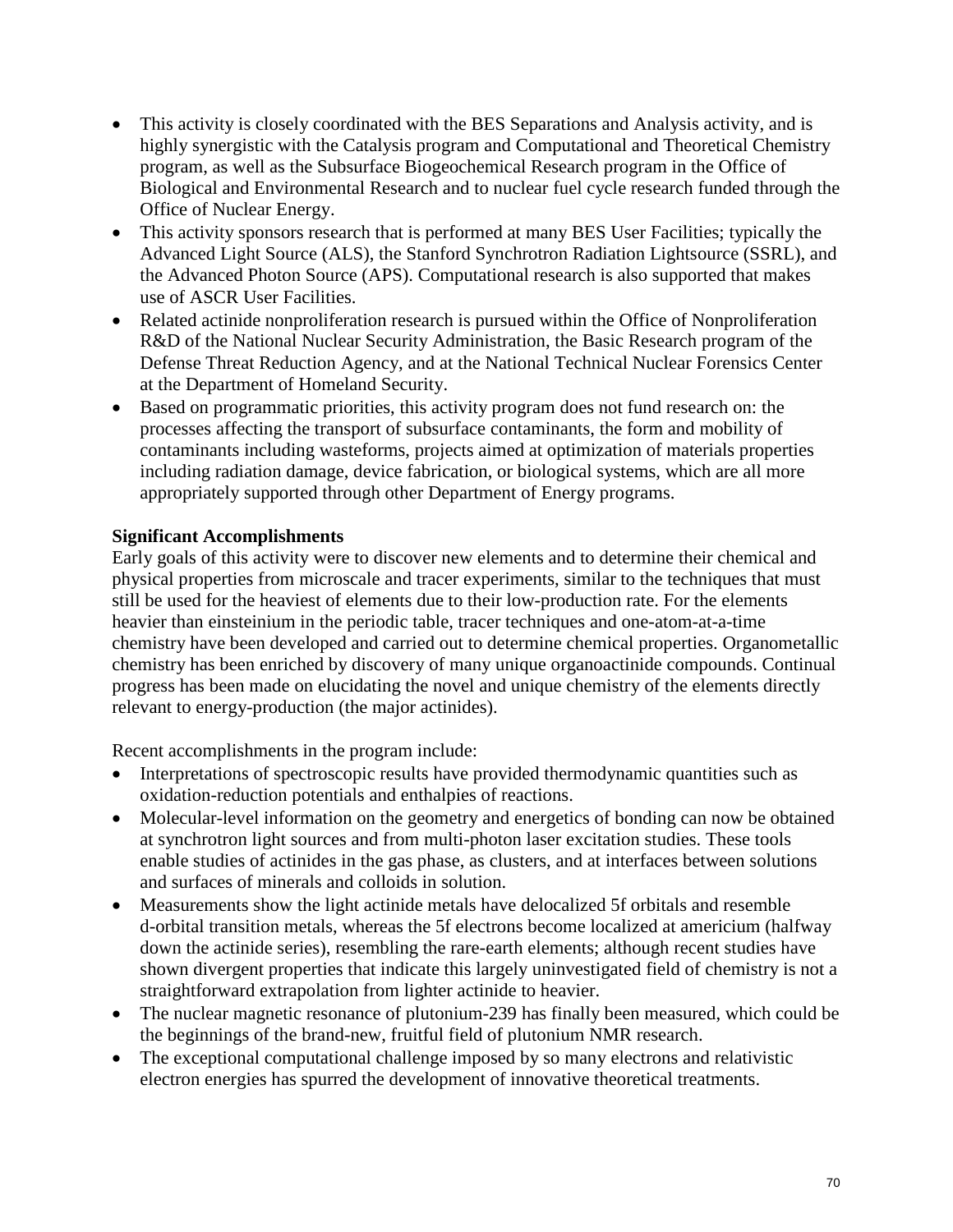#### **Mission Relevance**

This activity is broadly mission relevant to the Department of Energy and represents the nation's only program focused uniquely on the fundamental research on the elements beyond actinium. Knowledge of the chemical characteristics of the heavy elements under realistic conditions provides a basis for advanced fission fuel cycles. Fundamental understanding of the chemistry of these long-lived radioactive species is required to accurately predict and mitigate their transport and fate in the environment. Knowledge of the physical properties of defense-relevant elements is required to develop technologies to counter proliferation of weapon-useable nuclear material. Better characterization and modeling of the interactions of actinides at liquid-solid and liquidliquid interfaces is motivated by improving the separations processes that are essential for improved nuclear fuel cycles.

#### **Scientific Challenges**

The role of 5f electrons in bond formation remains the fundamental topic in actinide chemistry and is the central focus for this program. Resolving the role of the f-electrons is one of the three grand challenges identified in *Basic Research Needs for Advanced Nuclear Energy Systems*  report of the Basic Energy Sciences Workshop (2006) and echoed in the report from the Basic Energy Sciences Advisory Committee: Science for Energy Technology: Strengthening the Link between Basic Research and Industry (August 2010). The 5f orbitals participate in the band structure of metallic and ceramic materials that contain the light actinides. Theory and experiment show that 5f orbitals participate significantly in molecular actinide compounds, for example, compounds required for advanced nuclear energy systems. The majority of this activity is pursued at the national laboratories or coordinated directly with them because of the infrastructure needed to handle these materials safely. Research in heavy element chemistry at universities through single-investigator grants is supported, encouraging collaborations between university and laboratory projects. Sophisticated quantum mechanical calculations that treat spinorbit interactions accurately need further development so that they can predict the properties of molecules that contain actinides and predict the migration of radioactive species. Experimental validation of the theoretical properties of models will be the key to understanding the role of the 5f electrons.

#### **Projected Evolution**

Support of research to understand the chemical bonding of elements that have 5f electrons leads to fundamental understanding of separations processes and to the design and synthesis of preorganized chelating agents for the separations of particular actinide ions. Research in bonding, reactivity, and spectroscopic properties of molecules that contain heavy elements and of actinides in environmentally-relevant species aids the development of ligands to sequester actinides in the environment and to remove toxic metals from the human body. Better characterization and modeling of the interactions of actinides at liquid-solid and liquid-liquid interfaces, including mineral surfaces under environmentally relevant conditions, improve separations processes that are essential for advanced nuclear fuel cycles. At the frontier of the periodic table, theoretical chemists predict the properties of actinides and transactinides using modern calculation tools. Sophisticated quantum mechanical calculation techniques that take into account both spin-orbit and relativistic effects of actinide compounds and actinide species in environmental media are being developed.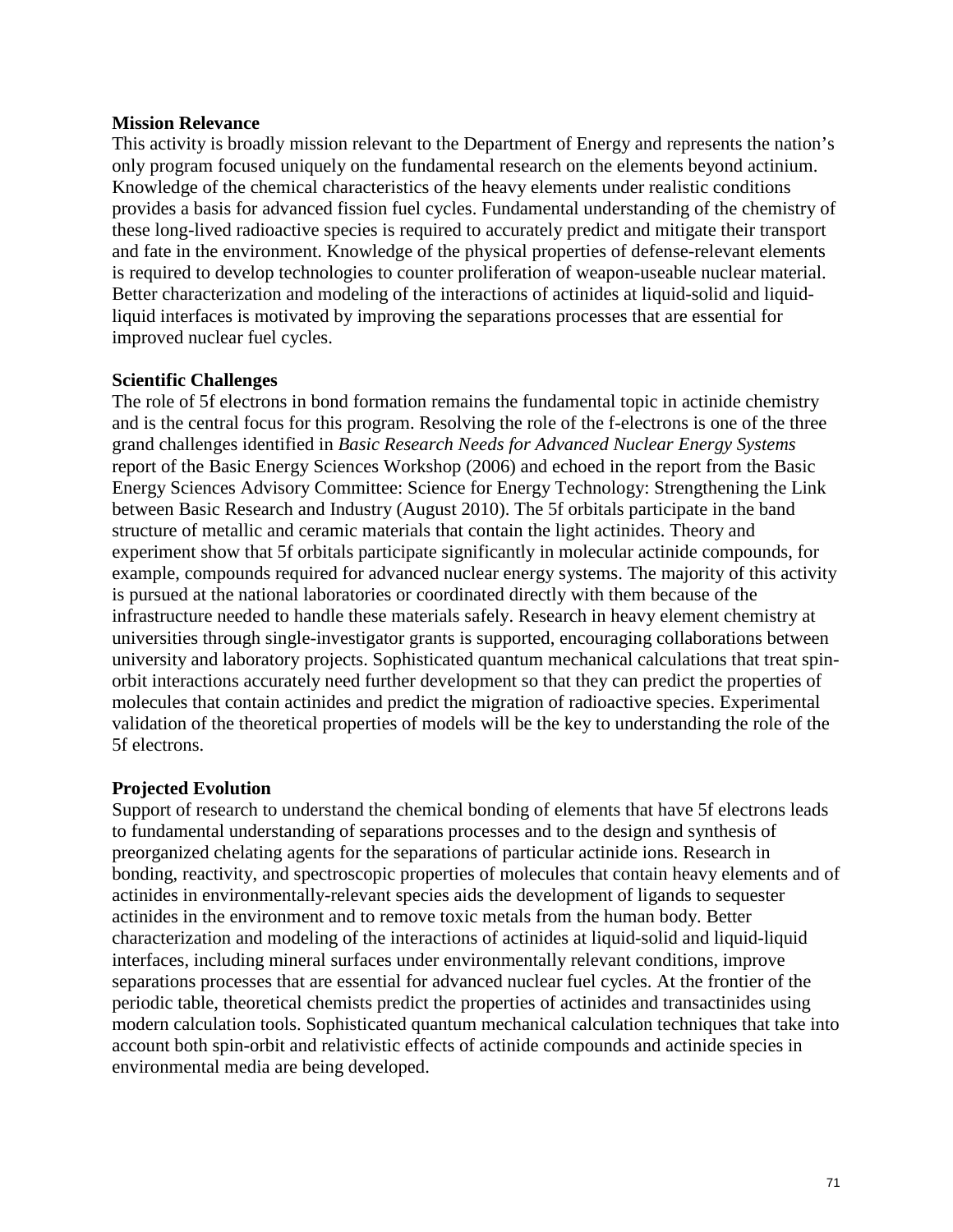### **Separations and Analysis**

## **Portfolio Description**

This activity supports fundamental research to enable predictive understanding, at molecular and nanoscale dimensions, of the basic principles involved in chemical recognition, separation, and analysis. A range of multidisciplinary experimental and computational approaches is employed, inspired by the potential for discovery of new concepts in a broad spectrum of current missionrelevant separation and analysis applications. Separation approaches include those using membranes, adsorption/desorption, complexation, extraction under both standard and supercritical conditions, chromatography and photodissociation. Chemical analysis research goals include improved sensitivity and applicability of ambient imaging mass spectrometry, and new approaches to analysis in complex, heterogeneous environments. Special emphasis is focused on techniques that combine chemical selectivity, spatial resolution and temporal resolution to achieve chemical imaging at the molecular- and nanoscale. Capital equipment funding is provided to enable measurement of separation/recognition properties, and components such as lasers, advanced mass spectrometers, nanoprobes, and microscopes for chemical imaging research.

### **Unique Aspects**

This activity represents the Nation's most significant long-term investment in solvent extraction, ion exchange, and mass spectrometry. The combined activity with Heavy Element Chemistry is the nation's most significant long-term investment in the fundamental science underpinning actinide separations. The supported research is characterized by a unique emphasis on underlying chemical and physical principles, as opposed to the development of methods and processes for specific applications.

## **Relationship to Other Programs**

- The separations-related activity coordinates closely with the Heavy Element Chemistry Program to support the Department's stewardship responsibility for actinide and fission product chemistry and to its clean-up mission.
- Similarly, elements of the Separations and Analysis portfolio benefit from cooperation with the BES Computational and Theoretical Chemistry, Catalysis Science, Condensed-Phase and Interfacial Molecular Science, Geosciences and Materials Chemistry Programs. The analysis research, in particular, is coordinated with a broad range of BES programs benefiting from advanced chemical imaging.
- A number of BES Energy Frontier Research Centers support investigators and topics of relevance to this activity.
- Other federal agencies support investigators and topics that are mutually complementary. Participation in program management working groups assures coordination across the DOE in related areas such as fuel cells and carbon capture/sequestration.

#### **Significant Accomplishments**

This activity is responsible for such notable contributions as the concept of host-guest complexation, which was recognized with the 1987 Nobel Prize in Chemistry; the use of the inductively coupled plasma (ICP) for emission and mass spectrometry; the development of the TRUEX process based upon fundamental research on ligand design; the development of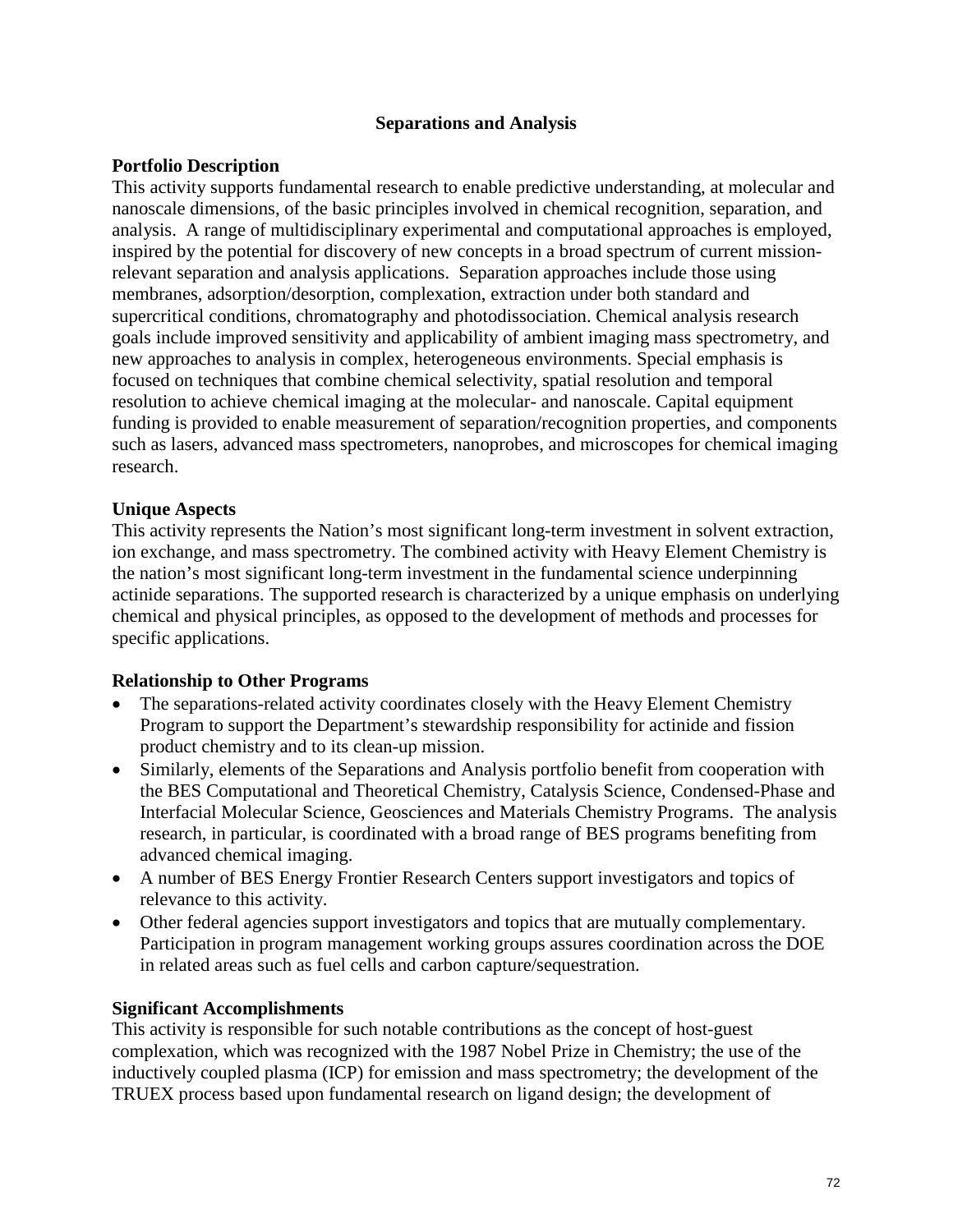SIMION, a program to simulate the motion of ions in fields that has become the standard tool internationally for development of ion lens.

More recent accomplishments include:

- A new calixerene ligand-based separations process that complexes Cs+ based on research and development work performed by BES researchers at Oak Ridge National Laboratory is being used to clean up waste tanks at Savannah River National Laboratory.
- Significant contributions to the discovery of metal-organic framework (MOF) materials for carbon capture and other gas separations.
- New approaches to ion separations have resulted in related applications (e.g. patents applicable to desalination).
- A revolution in ambient and imaging mass spectrometry is having very broad impacts in the analysis community.
- New approaches for aerosol and particulate analysis that are impacting the atmospheric and climate change research communities.

# **Mission Relevance**

Early relevance to the Manhattan Project and nuclear defense has broadened to cleanup of accumulated legacy wastes from the cold war era, improved efficacy and energy efficiency in industrial chemical and energy production, the growing emphasis on alternative energy sources and climate change, and on the separations and analysis requirements of the nanoscale revolution.

## **Scientific Challenges**

Challenges in separation science include the development of a deeper understanding of processes driven by small energy differences. These include self-assembly and molecular recognition, adsorption/desorption, crystallization, dispersion, coalescence, and transport properties of new membrane concepts and materials. The development of fundamental principles to guide design and synthesis of ligands, adsorbents, and self-assembled complexants and membranes are also required. These, in turn, pose challenges to analysts to characterize these and related amorphous materials through analysis of scattering data or other methods. Other analytical challenges include direct observation of molecular scale interactions, self-assembly and chemical reactions. A deeper understanding of laser-material interactions, as well as ionization and excitation sources, for optical and mass spectrometric analyses is also required. Significant challenges are posed by elucidation of principles to underlie diagnostics at interfaces between synthetic materials and biomolecules, at oxide-aqueous interfaces, and to monitor spatial and temporal processes in and on the surfaces of living cells. Though understanding at the molecular level is required, there is currently insufficient knowledge to extend that understanding from the molecular level to the nanoscale, to mesoscale, and finally, to macroscale phenomena.

# **Projected Evolution**

Separations research will continue to advance the understanding and control of the atomic and molecular interactions between target species and separations media, and the resulting molecular structures, dynamics, kinetics and transport properties resulting in desired meso- and macroscopic functionalities. Particular current interests include such topics as supramolecular recognition; synthesis of new porous materials; interfacial properties at the nanoscale; ligand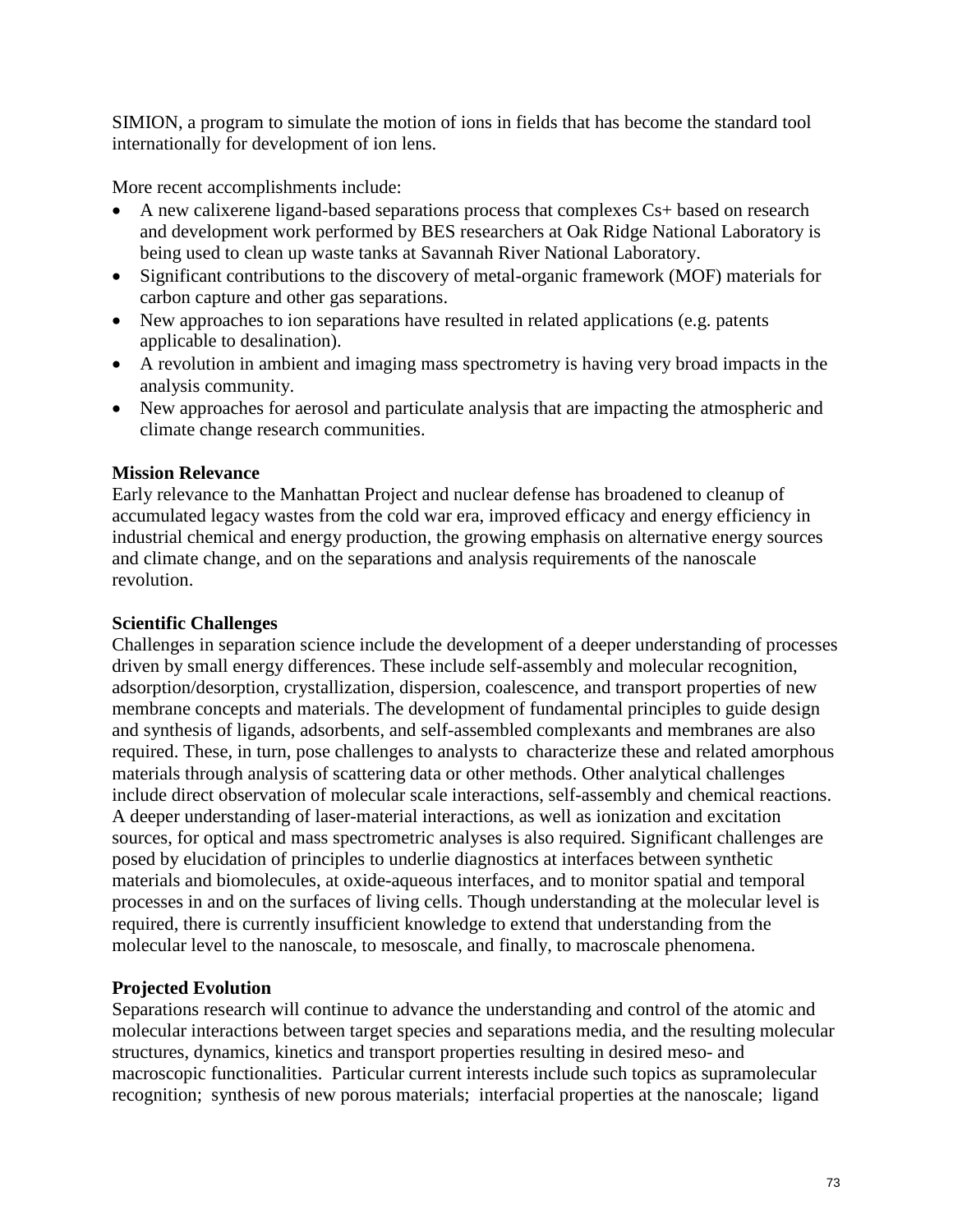design and synthesis of extractant molecules; mechanisms of transport and fouling in polymer and inorganic membranes; solvation in fluids and their interfaces; and drop formation. This fundamental research is motivated by a desire to advance discovery and predictive design of future chemical separations-related concepts enabling efficient and multifunctional capabilities for a broad range of processes. Examples include membrane processes (e.g. separation, reactive separation, and fuel cell membranes), complexation, extraction under both standard and supercritical conditions, ionic liquids, selective adsorption and efficient release using materials such as MOFs, and limited fundamental aspects of chromatography.

Analytical research will pursue the elucidation of ionization, chemical interactions, and excitation mechanisms for optical and mass spectrometry that enable temporal and chemical observation and characterization at the nano- and molecular-scale of systems relevant to DOE's energy interests. One focal point of this research is the underlying science needed to achieve true chemical imaging, i.e., the ability to selectively image desired chemical moieties at the molecular scale with temporal resolution that elucidates physical and chemical processes relevant to energy science.

Additional evolution of the program is anticipated from the growing DOE mission emphasis on alternative energy sources, climate change, and on exploiting the nanoscale revolution for scientific discovery and mission applications. Based on programmatic priorities, this activity does not support areas directly overlapping those supported by complementary programs in DOE or other agencies or any engineering scale up or development of narrowly defined processes, devices or sensors, or research that is directed toward medical applications.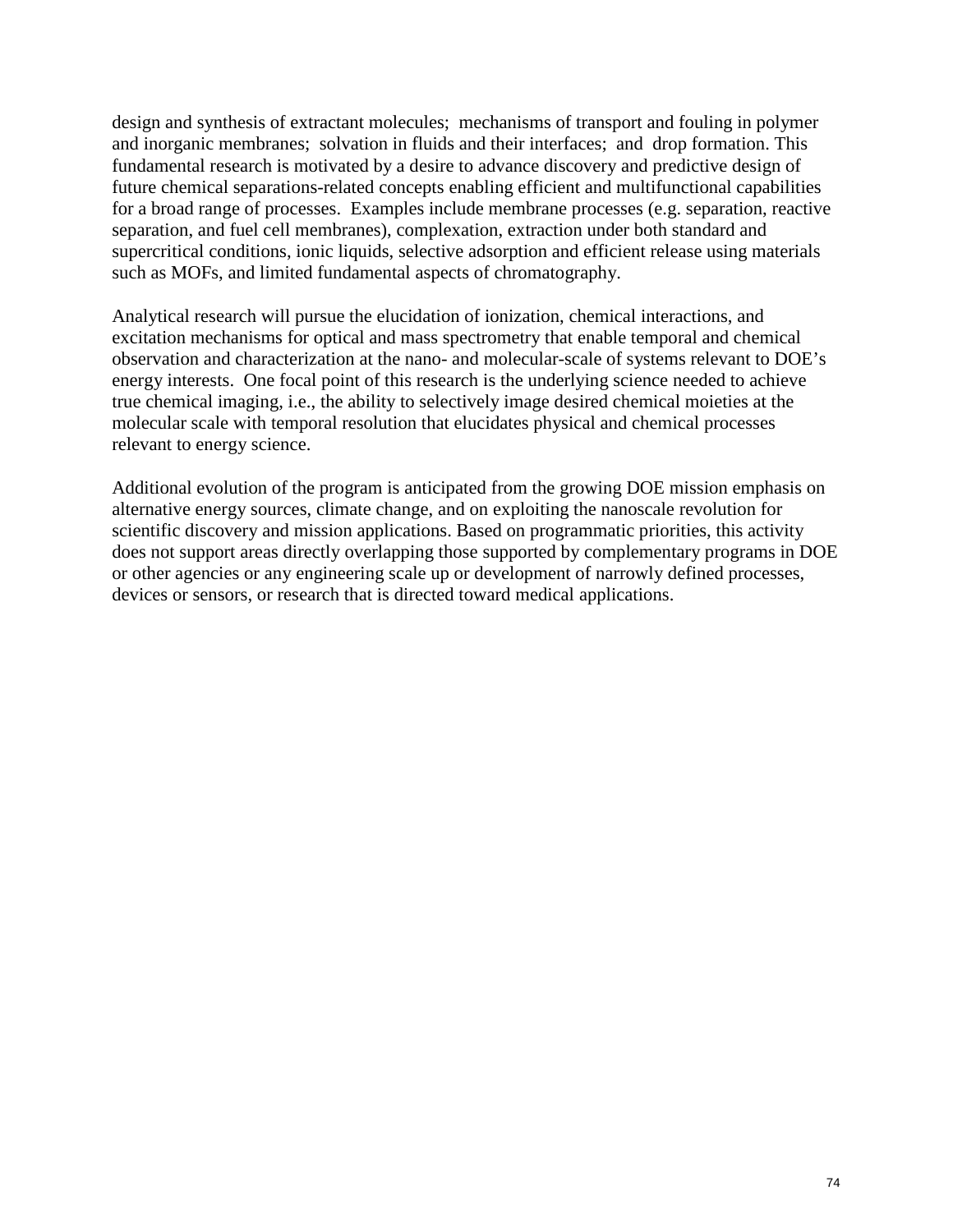### **Geosciences Research**

### **Portfolio Description**

This activity supports basic experimental and theoretical research in geochemistry and geophysics. Geochemical research emphasizes fundamental understanding of geochemical processes and reaction rates, focusing on aqueous solution chemistry, mineral-fluid interactions, and isotopic distributions and migration in natural systems. Geophysical research focuses on new approaches to understand the subsurface physical properties of fluids, rocks, and minerals and develops techniques for determining such properties at a distance; it seeks fundamental understanding of wave propagation physics in complex media and the fluid dynamics of complex fluids through porous and fractured subsurface rock units. Application of x-ray and neutron scattering using BES facilities plays an important role in the geochemical and geophysical studies within this activity. The activity also emphasizes incorporating physical and chemical understanding of geological processes into multiscale computational modeling.

## **Unique Aspects**

Society and industry rely on the earth to provide energy resources, or the materials to synthesize energy systems, and to be the ultimate repository of energy wastes safely and cost effectively. The activity contributes to the solution of Earth Science-related problems in multiple DOE mission areas by providing a foundation of scientific understanding for them. Examples of these applications include (but are not limited to): the potential for geophysical imaging of permeability; reactive fluid flow studies to better understand hydrocarbon transport, contaminant transport and remediation, and geothermal energy production; and coupled hydrologic-thermalmechanical-reactive transport modeling to predict geological repository performance. The DOE technology programs activities tend to focus on solutions to existing problems in the nearer-term. This activity seeks fundamental research results that can serve as the foundation for the technology programs directed research and development efforts in the longer-term, both from the national laboratories and from the university community. In particular, the BES Geosciences activity provides funding for long-term cross-cutting research efforts at national laboratories, which are directly and immediately transferred to the applied programs as needed.

### **Relationship to Other Programs**

- DOE user facilities in geosciences, particularly synchrotron x-ray beamlines, are available to all of the geosciences community within the United States. BES research activities focus primarily upon the physical and chemical properties of geo-systems with a cognizance of critical biological interactions.
- The BES Geosciences activity is closely coordinated with applied programs focused on geological  $CO<sub>2</sub>$  sequestration within the Office of Fossil Energy (FE) and on geothermal energy within the Office of Energy Efficiency and Renewable Energy (EERE). It provides fundamental support in improving understanding of geochemical reactivity, subsurface flow and high resolution geophysical imaging to other DOE mission programs such as Environmental Management and Legacy Management.
- The BES Geosciences program also supports the National Research Council's Board on Earth Sciences and Resources and its study committees.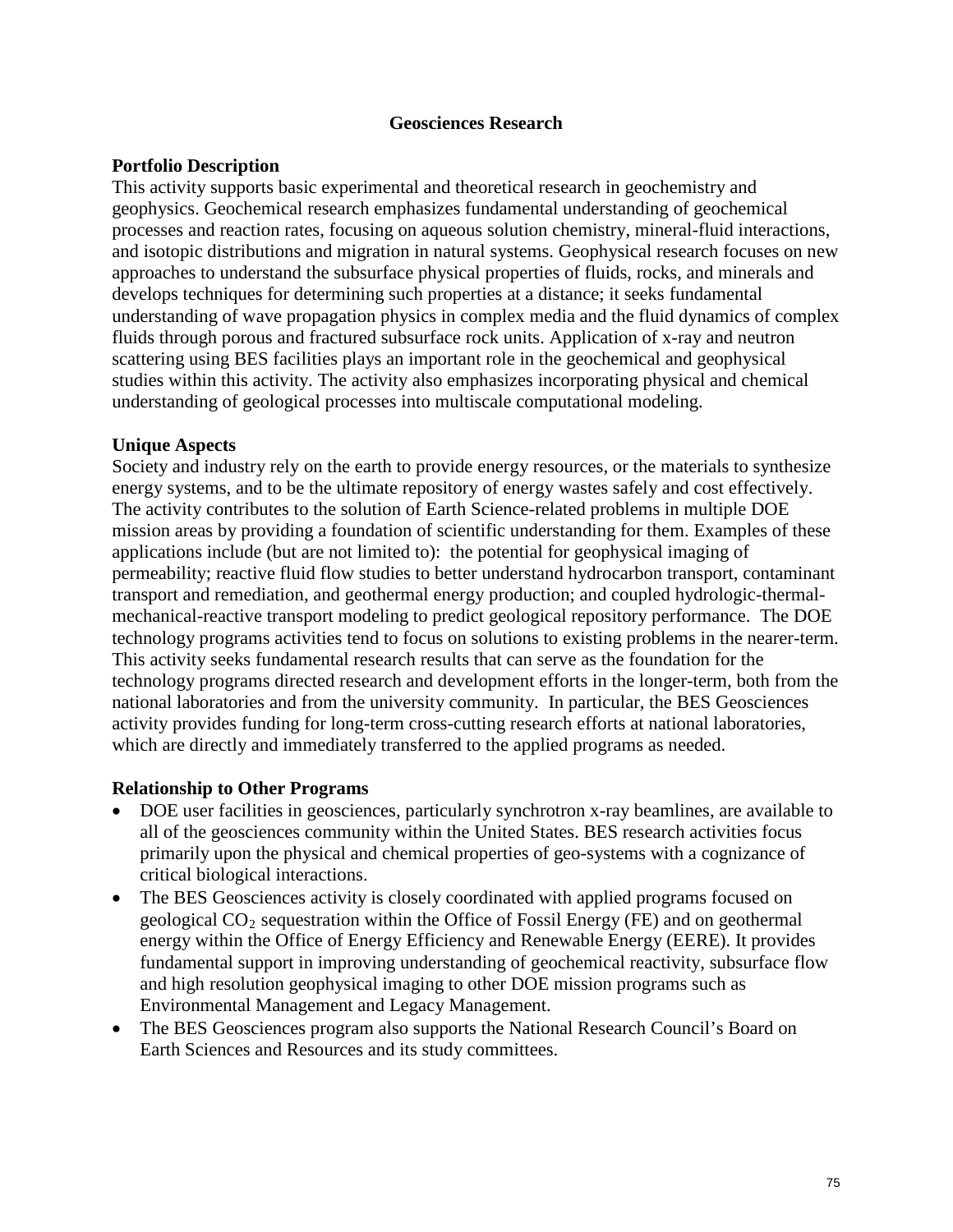### **Significant Accomplishments**

BES Geosciences has pioneered the use of synchrotron science and neutron science applications in the Earth sciences at the NSLS, APS, ALS, SSRL and SNS since their inception.

- The GSECARS beamline has been built and commissioned (in collaboration with NSF) as a center for high-resolution analytical geochemistry for the whole Earth sciences community, including multiple DOE applied program users. The Geosciences activity currently also supports other beamline activities at the Advanced Photon Source (APS) and at the National Synchrotron Light Source (NSLS) at Brookhaven National Laboratory.
- Geosciences-supported investigators are significantly involved in plans for several new beamlines at the NSLS-II facility, and the program has provided seed funding for beamline transitions from NSLS I to NSLS II.
- Geosciences research projects, unique BES supported laboratory facilities, and BES funded workshops on Basic Research Needs for Geosciences and in topical areas are the foundations for identifying research opportunities for research and development integration activities between the Office of Science and the applied program offices. These workshops have also produced broadly applicable publications pertinent to geosciences topics of current interest.

## **Mission Relevance**

This activity provides the basic research in geosciences that underpins the nation's strategy for understanding and mitigating the terrestrial impacts of energy technologies and thus is relevant to the DOE mission in a number of ways. Performance assessments of energy and environmental systems can't be tested with any usual engineering approach. They have to rely upon conceptual and computational predictions of those systems over geological periods of time (decades to centuries to millennia), and over technological spatial scales (kilometers), based on geological observations. This activity develops the fundamental understanding of geological processes relevant to energy materials production and for geological disposal options for byproducts from multiple energy technologies. This new knowledge will be critical to developing robust monitoring, verification and accounting metrics for regulatory approaches to new energy technologies, and as the foundation for consent-based waste disposal approaches. Knowledge of subsurface geochemical processes is essential to determining the fate and transport properties of harmful elements from possible nuclear or other waste releases. Geophysical imaging methods are needed to measure and monitor subsurface reservoirs for hydrocarbon production, or for carbon dioxide storage resulting from large-scale carbon sequestration schemes.

### **Scientific Challenges**

Understanding the natural heterogeneity of geochemical and geophysical properties, processes, and rate laws is critical to managing improved production of the Earth's energy resources and safe disposal of energy-related wastes. Improved imaging and tracking of geochemical processes at the atomic (angstrom) scale using synchrotron x-rays and neutrons is critical for progress in understanding geochemical systems. New investigations are needed at the smallest scales to study electronic properties, geochemical reactivity, solute properties, and isotopic distributions in both inorganic and organic systems. Understanding pristine natural systems and DOE-specific sites requires improving our capabilities to make and understand high-resolution geochemical and geophysical measurements experimentally and in the field, and to model them. Understanding mineral surface-particle-fluid interactions is key to predicting the fates of contaminants in the environment or predicting nuclear waste-site performance. Improved high